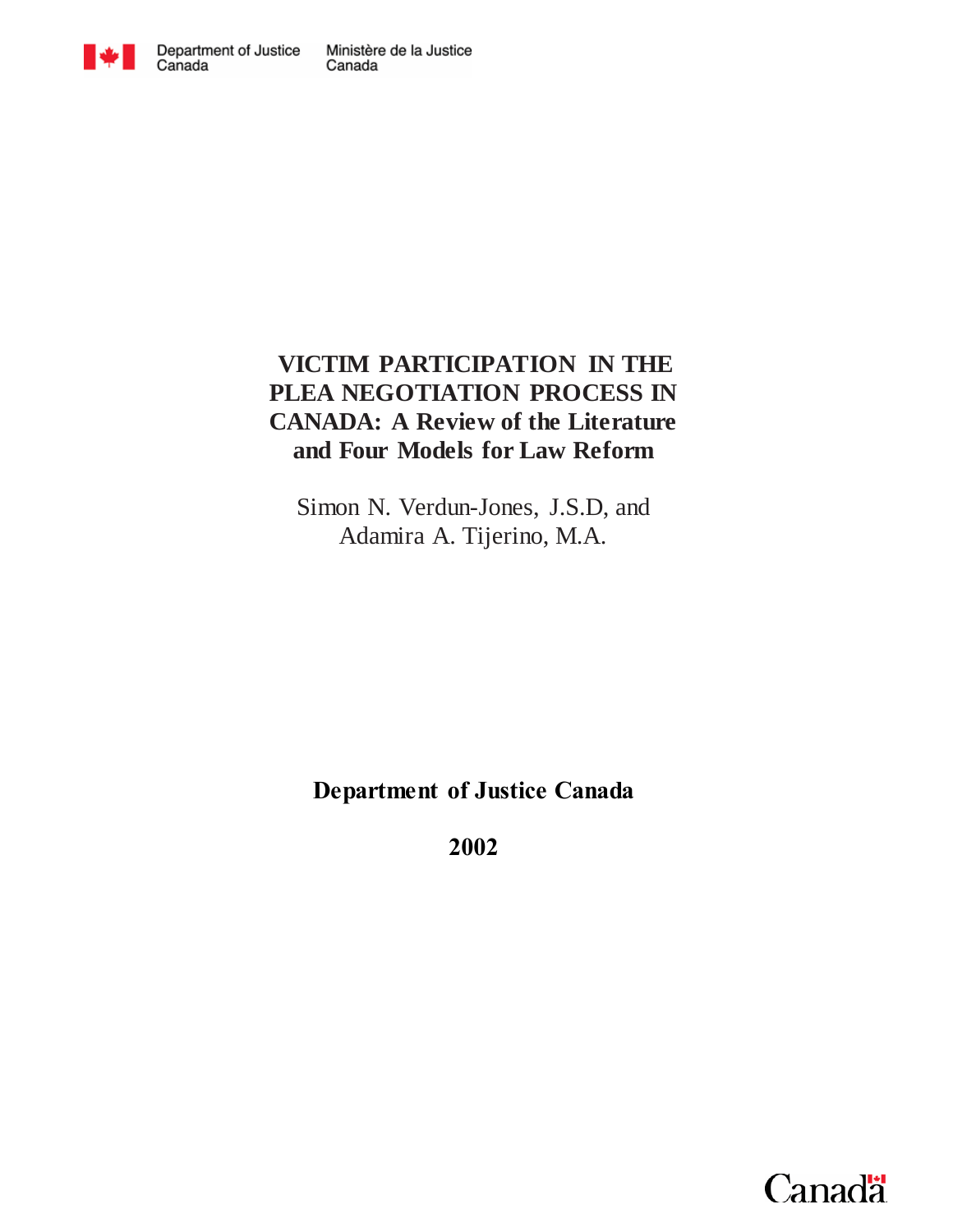# Table of Contents

|  |                                                                                         | 2.2.1                                                              |                                                                          |  |  |
|--|-----------------------------------------------------------------------------------------|--------------------------------------------------------------------|--------------------------------------------------------------------------|--|--|
|  |                                                                                         |                                                                    |                                                                          |  |  |
|  |                                                                                         |                                                                    |                                                                          |  |  |
|  |                                                                                         |                                                                    |                                                                          |  |  |
|  |                                                                                         |                                                                    |                                                                          |  |  |
|  |                                                                                         |                                                                    |                                                                          |  |  |
|  | 4.0 Federal Rule 11: A Viable Legal Framework for the Regulation of Plea Bargaining? 27 |                                                                    |                                                                          |  |  |
|  |                                                                                         |                                                                    |                                                                          |  |  |
|  |                                                                                         |                                                                    |                                                                          |  |  |
|  |                                                                                         | 4.3 Federal Rule 11 and the United States Sentencing Guidelines 31 |                                                                          |  |  |
|  | 4.4                                                                                     |                                                                    | Empirical Research: Plea Bargaining and Sentencing Guidelines in the     |  |  |
|  |                                                                                         |                                                                    |                                                                          |  |  |
|  | 5.0 Victim Participation in the Criminal justice System: The Precedent of Victim Impact |                                                                    |                                                                          |  |  |
|  |                                                                                         |                                                                    |                                                                          |  |  |
|  |                                                                                         |                                                                    | 5.2 The Influence of Victim Impact Statements on the Sentencing Process: |  |  |
|  |                                                                                         |                                                                    |                                                                          |  |  |

Ơ∆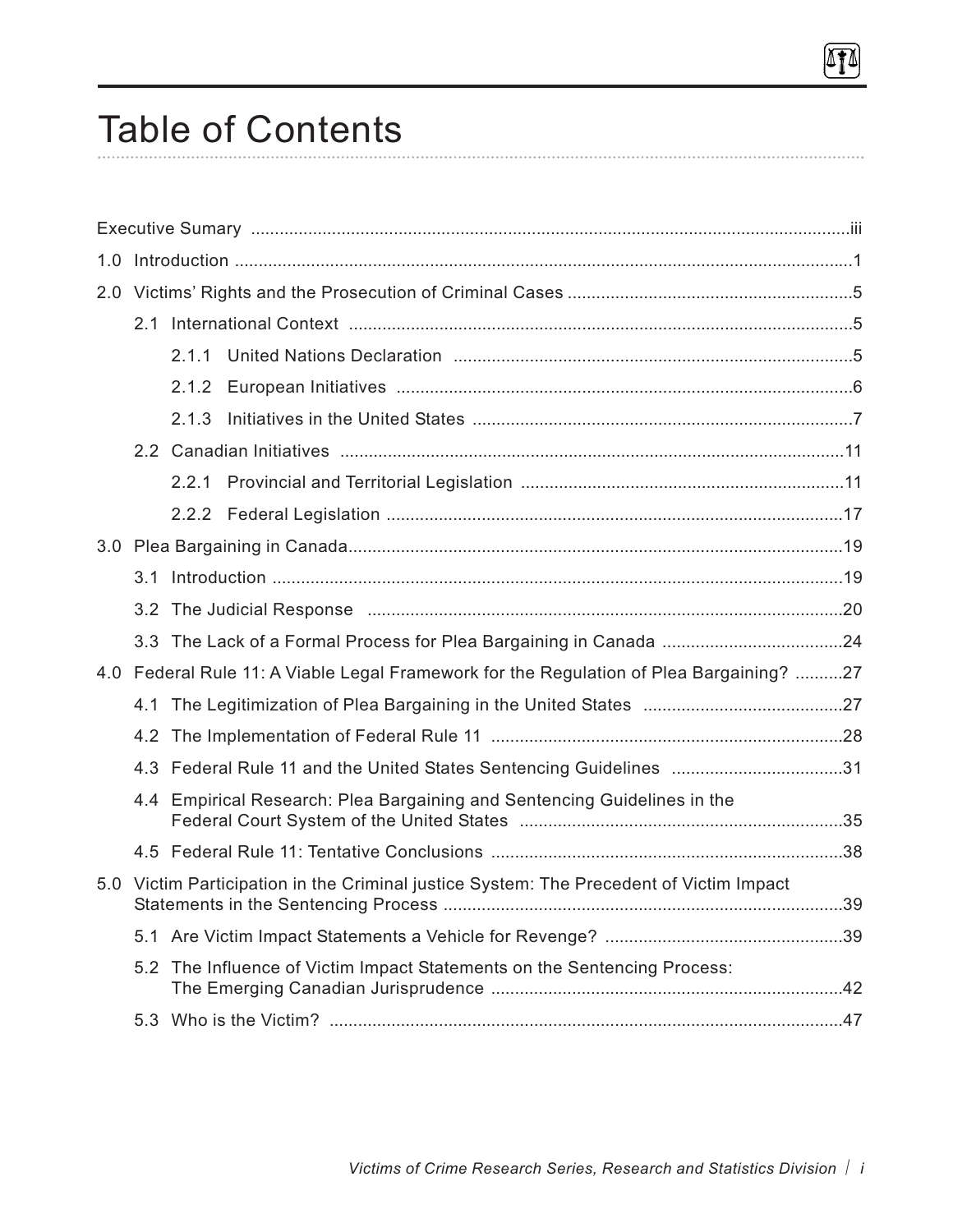|  | 6.0 Victim Satisfaction, Victim Participation and the Emprical Research 49 |  |  |  |
|--|----------------------------------------------------------------------------|--|--|--|
|  | 7.0 Conclusions: Four Models of Victim Participation in Plea Bargaining 53 |  |  |  |
|  |                                                                            |  |  |  |
|  |                                                                            |  |  |  |
|  |                                                                            |  |  |  |
|  |                                                                            |  |  |  |
|  | Appendix A: The Canadian Sentencing Commission Recommendations             |  |  |  |
|  |                                                                            |  |  |  |
|  |                                                                            |  |  |  |
|  |                                                                            |  |  |  |
|  |                                                                            |  |  |  |
|  |                                                                            |  |  |  |
|  |                                                                            |  |  |  |
|  |                                                                            |  |  |  |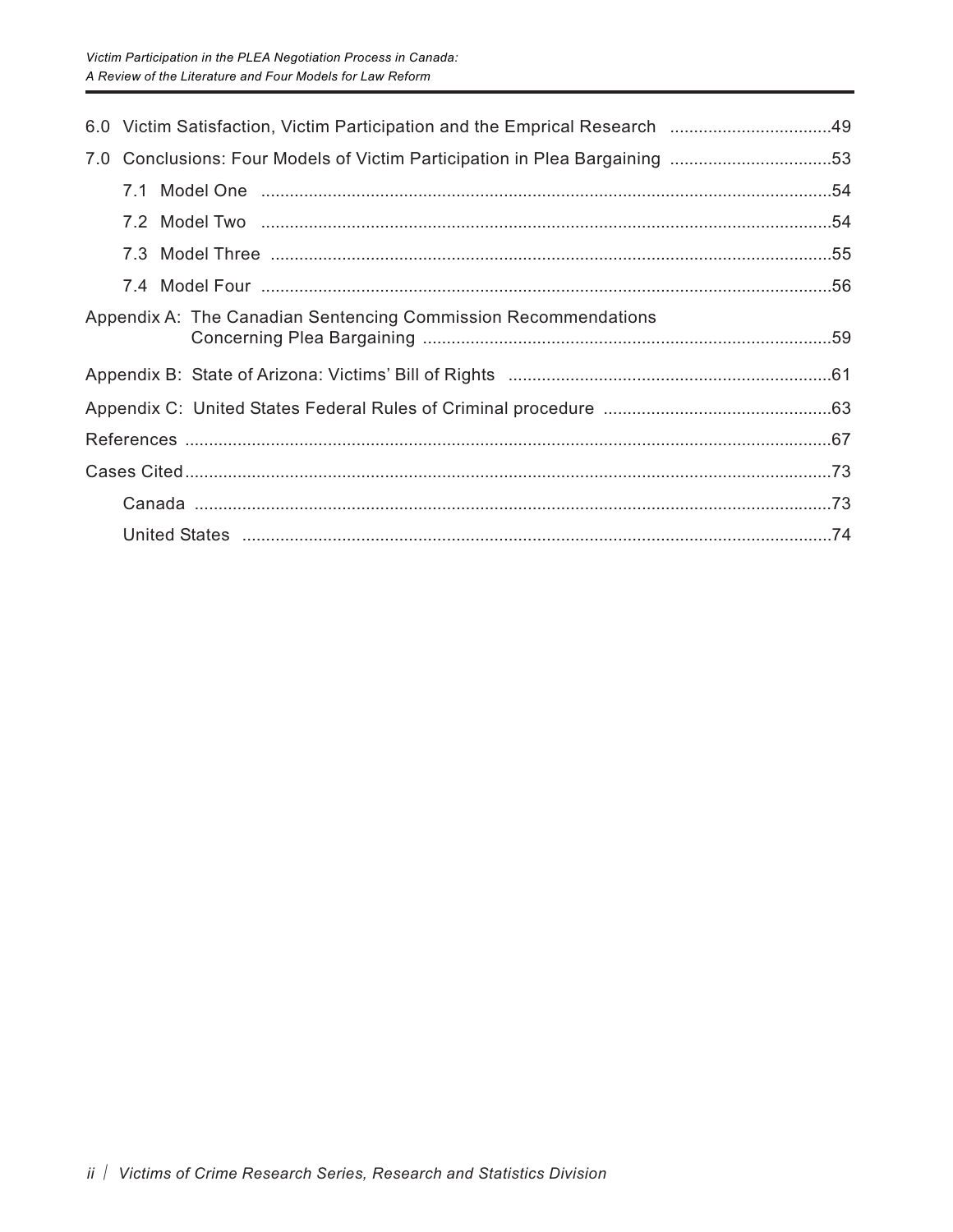# Executive Summary

# Introduction

In recent years, there has been a clear trend towards recognizing the rights of victims to participate more fully in the criminal justice process. In Canada, significant steps have been taken to ensure that victims are granted the right to participate formally in the sentencing and parole processes through the use of victim impact statements, which may be presented either orally or in written form. However, to date, comparatively little attention has been paid to the question of whether or not victims should be accorded a meaningful role in the process of plea negotiations (or plea bargaining).

In Canada, it appears that about 90% of criminal cases are resolved through the acceptance of guilty pleas: many of these pleas are the direct outcome of successful plea negotiations between Crown and defence counsel. Where a plea bargain has been implemented, the Crown and the accused effectively determine the nature of the charge(s) that will be laid. Since the nature and *quantum* of sentences are primarily based on the charge(s) brought against the accused, it is clear that the parties to a successful plea negotiation enjoy the *de facto* power to exercise a considerable degree of influence over the sentence that is ultimately imposed by the trial judge.

The process of plea negotiations may undoubtedly affect the victim of a crime in a most profound and personal manner. However, in Canada, plea bargaining has not been officially recognized and has, therefore, not been subjected to a regime of open scrutiny by the courts. The process largely takes place behind closed doors and there is, therefore, no opportunity for meaningful victim participation.

In 1987, the Canadian Sentencing Commission recognized the need to address victims' interests during plea negotiations. The Commission proposed that plea negotiations should be opened to a formal process of judicial scrutiny and that victims be accorded a role during this critical decision-making point in the criminal justice system. However, this recommendation has not yet been acted upon.

In sharp contrast to the existing situation in Canada, the federal courts in the United States have developed a coherent system for the judicial regulation of plea negotiations. This system is based on a structure that combines Rule 11 of the *Federal Rules of Criminal Procedure* with significant elements of the *United States Sentencing Guidelines*. Moreover, each state in the United States has developed an equivalent process for the judicial supervision of plea bargaining. Therefore, the practices of both federal and state courts within the United States furnish a wealth of invaluable experience that may be drawn upon in the process of developing potential models for the judicial regulation of plea negotiations in Canada. More specifically, the American experience may inform Canadian policy makers as to the most effective methods of involving victims in the process of plea bargaining.

The present report examines the current legislative and judicial responses to plea bargaining within Canada and identifies the negative consequences that flow from the lack of any formal process for the regulation of this ubiquitous phenomenon in the criminal justice process. The report then investigates whether the regulatory process entrenched in the federal courts of the United States - by Rule 11 of the *Federal Rules of Criminal Procedure* and the *United States Sentencing Guidelines* - may serve as a viable model for the judicial supervision of plea bargaining in Canada. In addition, the report scrutinizes the regulatory regime that has been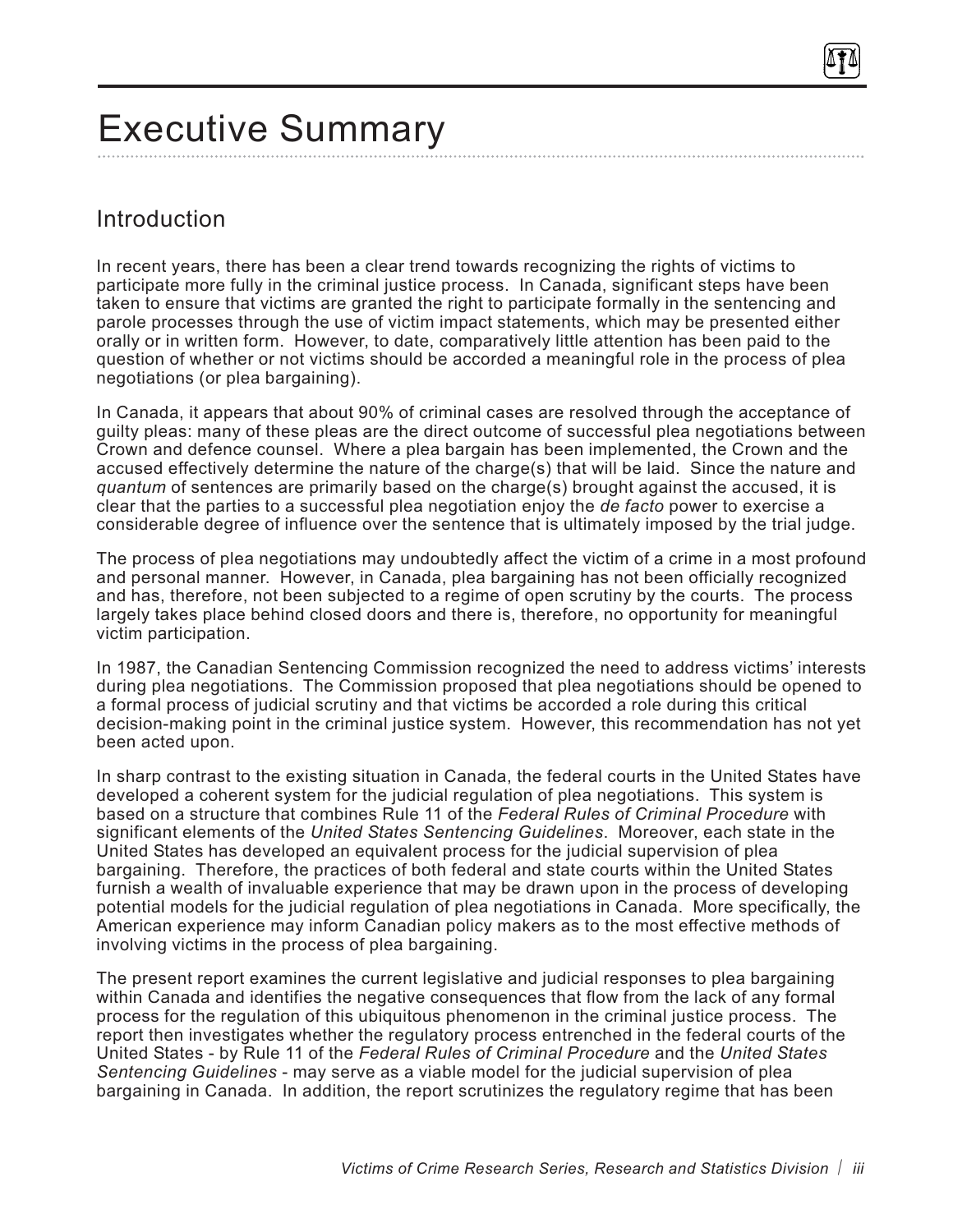established in the State of Arizona because it specifically provides for direct participation by victims in the judicial hearing that is convened in order to determine whether the court will accept or reject a proposed plea agreement. It is suggested that a viable model for the participation of victims in the plea bargaining process in Canada may be forged by combining elements of both Federal Rule 11 and the Arizona statute.

In order to estimate the potential impact of granting the victims of crime a direct role to play in a formal plea bargaining process before Canadian criminal courts, the report examines the jurisprudence and empirical research that has emerged in relation to the introduction of victim impact statements during court proceedings in Canada.

The report concludes by identifying four potential models for the participation of victims in the plea bargaining process. The one that may be the most viable option for Canada is the model that requires that plea bargaining be officially recognized by the Parliament of Canada; that prosecutors be required to consult with victims during the plea bargaining process; and that, while victims should not be accorded a right of veto, they should nevertheless be granted the right to make oral or written presentations to the trial judge concerning their opinions about the terms, and ultimate acceptability, of any proposed plea agreement.

# Victims' Rights and the Prosecution of Criminal Cases

# **International Context**

There has been a trend, in many countries, towards enhancing the rights of victims in the prosecution of their cases before the criminal courts.

#### **United Nations Declaration**

In 1985, the General Assembly of the United Nations adopted the *Declaration of Basic Principles of Justice for Victims of Crime*. The Declaration imposes a duty upon prosecutors to provide specific information to victims about various aspects of the criminal trial process – including plea bargains and sentencing.

#### **European Initiatives**

In March of 2001, The Council of the European Union issued a *Framework Decision,* which addressed the right of victims in the member states to receive information concerning the prosecution of their cases. In the United Kingdom, for example, a *Victims Charter* has been established in order to address the need for the Crown to provide victims with accurate information concerning the progress of their cases and to enable them to submit a "victim personal statement" that is subsequently made available to the police, the Crown Prosecution Service, the defence counsel and the trial court.

#### **Initiatives In the United States**

The United States has experienced a conspicuous trend towards the enhancement of the rights of crime victims in relation to the prosecution of their cases. All 50 of the states have enacted victims' rights legislation and the federal Congress has kept pace with the state legislatures with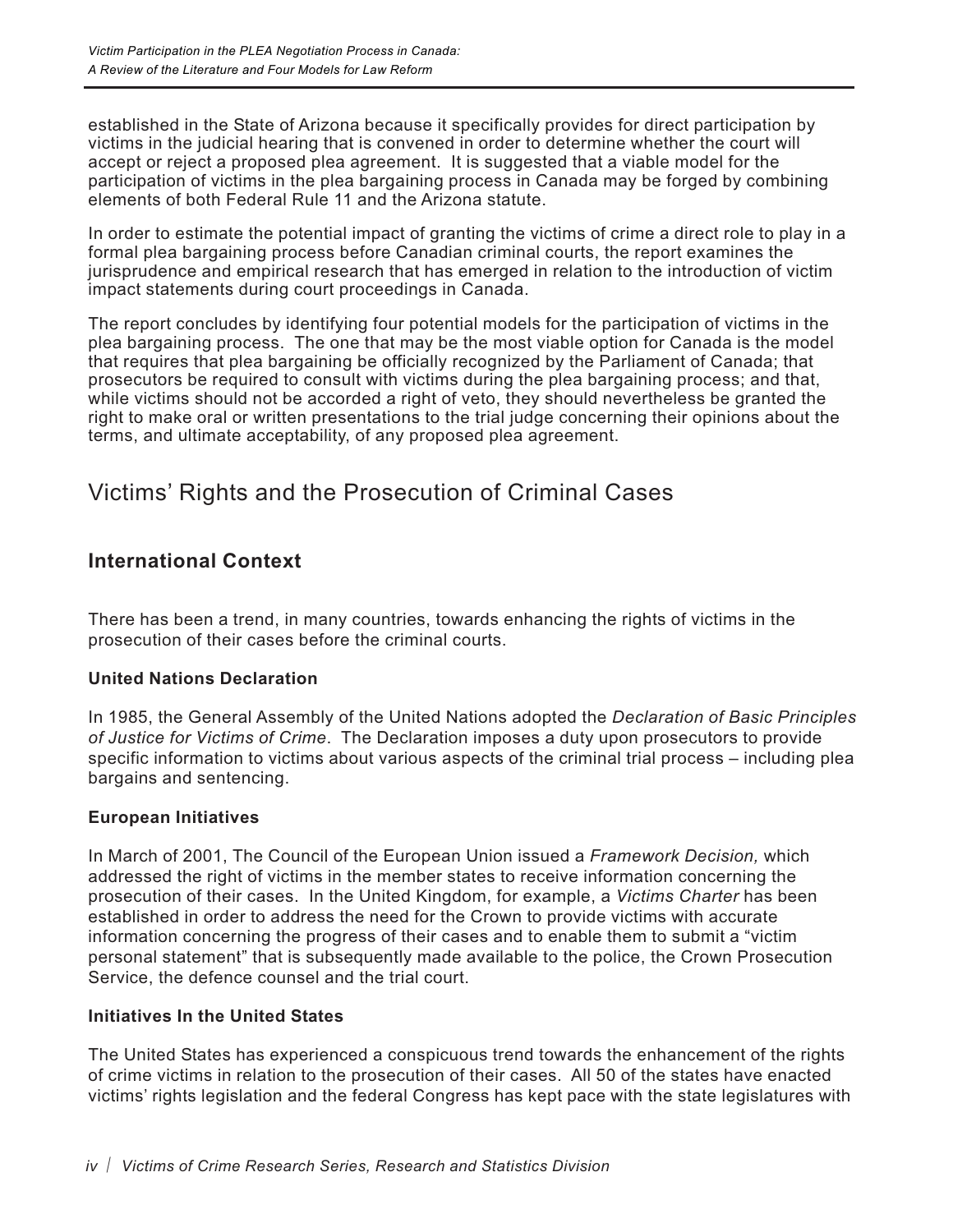the enactment of the *Victims' Rights and Protection Act*, 1990. One of the central features of this body of legislation is the right of victims to be kept informed of the status and progress of their cases within the criminal court system. Significantly, in the majority of American jurisdictions, prosecutors are required to consult with – or obtain the views of – victims at the plea agreement stage of the process. In a few states, victims are accorded the right to participate in the plea hearing, during which the trial judge is charged with making the decision whether or not to accept a proposed plea agreement. The strongest victims' rights legislation has been enacted by the State of Arizona, which entitles the victims of a crime to express their views personally at the plea hearing. However, the Arizona legislation explicitly states that the victim does not have the right to veto a proposed plea bargain.

Although the legislative reforms enacted in the United States appear to have substantially enhanced the rights of crime victims during the plea negotiation process, it is nevertheless important to note that, in certain jurisdictions, there is a real question as to the effectiveness of these rights. For example, the legislation does not always make it clear which criminal justice officials are to be held responsible for ensuring that victims are given adequate notification concerning their case. Research conducted in the United States has indicated that the failure to hold specific officials responsible for conveying information to victims has resulted in a situation in which up to 50% of victims are not provided with the necessary information concerning plea bargains. In this respect, it is critical to note that empirical studies have found that when victims are appropriately notified they are more likely to be satisfied with the criminal justice system and with the outcome of their cases.

# **Canadian Initiatives**

#### **Provincial Legislation**

All of the provinces and territories in Canada have enacted some form of victims' rights legislation. Most of the relevant statutes make provision for crime victims to be kept informed of the status of their cases during the criminal justice process. However, only two provincial statutes (Ontario and Manitoba) specifically address the rights of a victim to receive information about plea negotiations. In recent legislation, Manitoba has taken the unprecedented step of granting victims the right to be consulted about various aspects of the prosecution of their cases, including "any agreement relating to a disposition of the charge."

In most Canadian jurisdictions, the relevant legislation simply exhorts criminal justice officials to make information available to crime victims, without imposing a specific duty to do so. Furthermore, many of the rights accorded by the legislation are subject to numerous restrictions that leave prosecutors with a considerable degree of discretion whether or not to furnish victims with information that is pertinent to their cases.

#### **Federal Legislation**

The most significant legislative initiative, which the Parliament of Canada has taken in relation to victims' rights, is the recognition of the right to submit victim impact statements to the trial courts. Clearly, the relevant amendments to the *Criminal Code* have accorded victims a right to participate in court proceedings in a manner that permits them to articulate the nature of the harm that they have suffered as a result of the crimes committed against them. However, the impact of this particular right could be substantially diminished in those cases which are resolved through plea negotiations where the accused agrees to plead guilty to a lesser charge. The new charge, which does not include all the same elements as the original charge, may limit the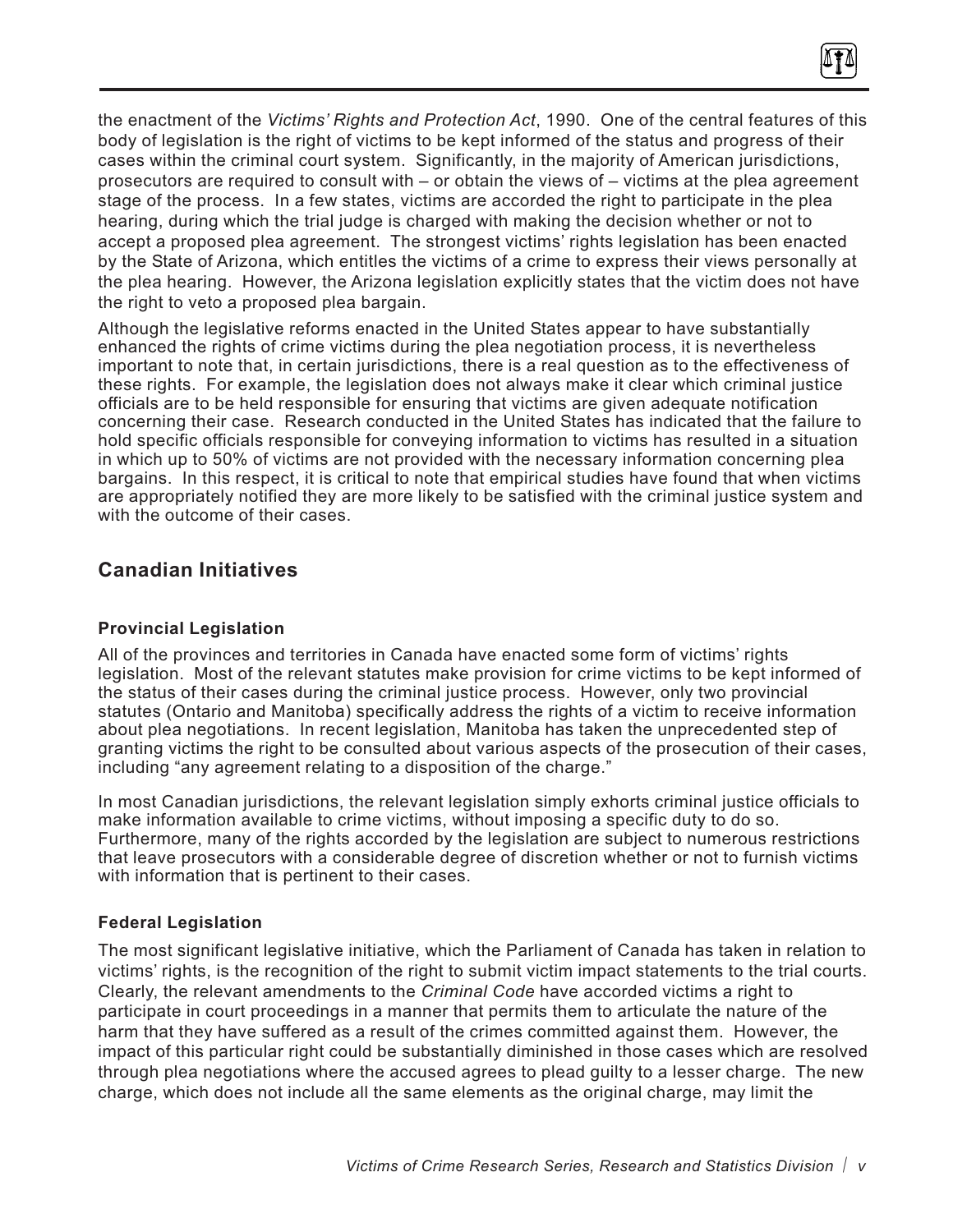victim's description of the impact on her/his life. Up to 90% of criminal cases are resolved through the acceptance of guilty pleas, many of which are the result of plea negotiations. In the absence of specific provisions in the *Criminal Code* that provide for the judicial regulation of plea negotiations, the victims of crime are completely excluded from this critical stage of the criminal process. This oversight has significant implications for victims' rights since the plea bargaining process may well determine the nature of the charges that are ultimately laid against the accused and thereby exert a significant degree of influence over the nature and scope of the trial judge's sentencing discretion.

# Plea Bargaining in Canada

# **Introduction**

A simple definition of plea bargaining is provided by the Law Reform Commission of Canada, which states that a "plea agreement" constitutes "an agreement by the accused to plead guilty in return for the prosecutor's agreeing to take or refrain from taking a particular course of action." More specifically, three categories of plea bargaining may be identified: (1) *Charge bargaining*, which involves promises concerning the nature of the charges to be laid; (2) *Sentence bargaining*, which involves promises relating to the ultimate sentence that may be meted out by the court; and (3) *Fact bargaining*, which involves promises concerning the facts that the Crown may bring to the attention of the trial judge.

## **The Judicial Response**

Until relatively recently, the practice of plea bargaining was "frowned upon" and most criminal justice personnel were loath to admit that it took place at all. However, during the past 15 years, there has been a dramatic shift in attitude. Both the Canadian Sentencing Commission (1987) and the Law Reform Commission of Canada (1989) recommended that the practice become more transparent and ultimately subject to judicial regulation. Furthermore, in *Burlingham* (1995), the Supreme Court of Canada recognized the plea bargain as "an integral element of the Canadian criminal justice process."

A strong sign of the degree to which plea bargaining has now become entrenched as a legitimate element in the criminal justice process is the clearly articulated willingness of Canadian courts to endorse the joint-sentence submissions that are advanced by Crown and defence counsel.

# **The lack of a formal process for plea bargaining in Canada**

In spite of the fact that the judiciary has overtly endorsed the practice of plea bargaining, Canada still has not established a formal process by means of which trial courts are required to scrutinize the contents of a plea bargain and to ensure that there is adequate protection for the rights and interests of all the affected parties. Three negative consequences have been identified as flowing from this situation. First, the failure to formally recognize plea bargaining means that criminal justice officials cannot be held accountable for their actions in relation to this critical criminal justice practice: in particular, accused persons do not have a process by which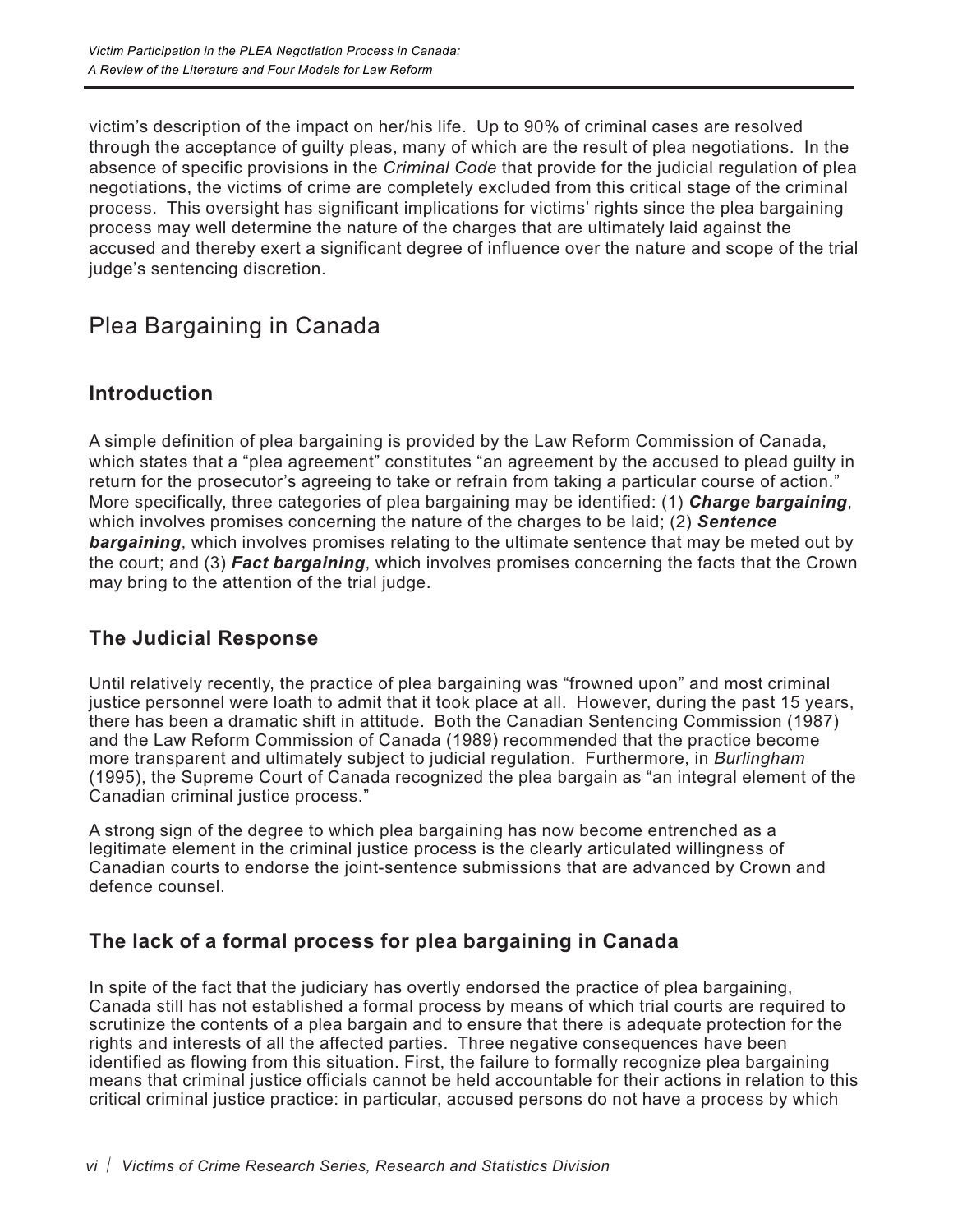they can ensure that the Crown fulfills the promises offered in a plea agreement. Second, the rights of the accused are not fully protected because, at the present time, the judiciary is under no obligation to inquire as to whether or not an accused person entered a guilty plea in a voluntary manner and with full knowledge and understanding of the consequences of such agreement [Bill C-15A, which received Royal Assent on June 4, 2002 and which is being proclaimed in stages, includes a provision which comes into force on September 23, 2002 that will remedy this problem]. Third, the failure to formalize the practice of plea bargaining effectively excludes victims from participation in this critical phase of the criminal justice system.

# Federal Rule 11: Viable Legal Framework for the Regulation of Plea Bargaining?

# **The Legitimization of Plea Bargaining in the United States**

In *Santobello v. New York* (1971), the Supreme Court of the United States recognized the constitutionality of plea bargaining and the practice has become firmly entrenched in both state and federal courts. At least 90% of criminal cases in the United States are decided on the basis of guilty pleas, most of which are the outcome of a plea bargain. However, the distinctive characteristic of plea bargaining in the United States rests in the fact that it is subject to overt judicial regulation.

## **The Implementation of Federal Rule 11**

In the federal courts, the practice of plea bargaining is regulated by the provisions of Rule 11 of the *Federal Rules of Criminal Procedure*. Under Rule 11, the courts have a duty to discuss the consequences of a guilty plea with the accused in open court and to ensure that the accused has entered a guilty plea voluntarily and with a full understanding of the consequences of such agreement. Most significantly, if there has been a plea agreement, its contents must be disclosed in open court and the trial judge has the power to accept or reject it. There are three types of promises that the prosecutor can offer an accused person:

- A) Move for dismissal of other charges; or
- B) Make a recommendation, or agree not to oppose the defendant's request, for a particular sentence, with the understanding that such recommendation or request shall not be binding upon the court; or
- C) Agree that a specific sentence is the appropriate disposition of the case.

It is important to note that a "Type B" plea bargain is not binding on the trial court and that the accused person has no absolute right to withdraw the guilty plea. Nevertheless, it appears that - in practice - the courts routinely implement the non-binding sentence recommendations contained in a "Type B" plea agreement. "Type C" agreements are not encouraged because judges are reluctant to endorse restrictions on the scope of their sentencing discretion.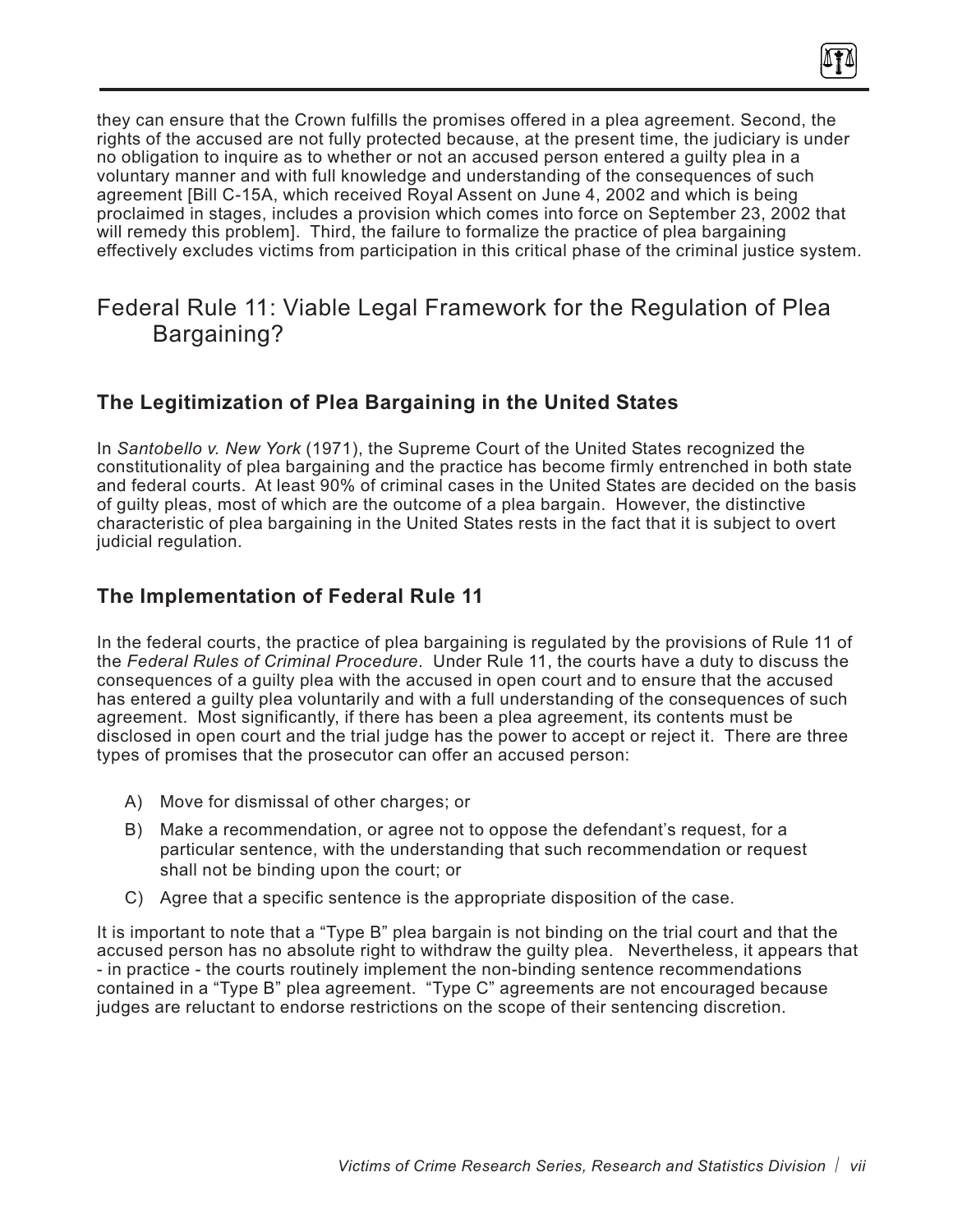# **Federal Rule 11 and the United States Sentencing Guidelines**

It is critical to appreciate that the guilty-plea provisions enshrined in Rule 11 must be examined in the context of the *United States Sentencing Guidelines*. These guidelines were designed to limit the extent of sentencing disparity by means of the legislative device of establishing limited ranges of sentencing discretion that are closely tied to the specific charges of which the accused are convicted. Under the terms of the Guidelines, trial judges are placed under a duty to examine whether or not a plea agreement adequately reflects the seriousness of the offence and whether the charges are compatible with what actually happened during the commission of the offence. In the event that such scrutiny reveals that a more serious offence has occurred than that which is reflected in the plea agreement, then the trial judge must apply the sentencing guideline that is applicable to the more serious offence. Moreover, the Guidelines stipulate that judges must review the pre-sentence report before rejecting or accepting a plea bargain. Finally, in cases where judges depart from the Guidelines, judges have the duty to justify and explain such a departure from the "normal" sentencing range.

#### **Empirical Research: Plea Bargaining and Sentencing Guidelines in the Federal Court System of the United States**

It is not entirely clear what the impact of the Sentencing Guidelines has been on sentencing practices in the federal courts. It appears that, overall, sentencing disparity has been reduced: however, empirical research suggests that there still remain significant differences in the sentencing patterns of individual trial judges and of individual District Courts in different geographical areas. Of particular interest is the impact that the Sentencing Guidelines have had upon the process of plea bargaining: in this respect, it appears that the Guidelines have – to a certain extent - diminished the benefits of entering a guilty plea. For example, one empirical study suggests that offenders who enter in a plea bargain today can reasonably expect a 20% reduction in their sentence, whereas they might have expected a 30 to 40% reduction in the period before the implementation of the Guidelines. In spite of this development, plea bargaining rates have not been significantly reduced by the application of the Guidelines by the federal courts. However, it is possible that the precise nature of plea bargaining may have been transformed by the advent of the Guidelines.

Finally, empirical research suggests that prosecutors may effectively circumvent the intent of the Guidelines by engaging in, what has been termed, *precharging charge bargaining* – a practice which occurs before charges are filed. In this respect, the unintended consequence of limiting the scope of judicial sentencing discretion through the implementation of the Sentencing Guidelines may well have been to increase the scope of prosecutorial discretion in the period before charges are laid.

## **Federal Rule 11: Tentative Conclusions**

There is little doubt that Federal Rule 11 has created a legal mechanism that permits the overt judicial regulation of plea bargaining, while simultaneously permitting the practice to flourish. However, it is of critical importance to note that Federal Rule 11 must be evaluated in conjunction with the *United States Sentencing Guidelines*. Although the Guidelines have not caused any significant variations in the absolute rates of plea bargaining in the federal court system, it nevertheless appears that the nature of plea bargaining may - to some extent – be undergoing a process of transformation and that prosecutors and defence lawyers have started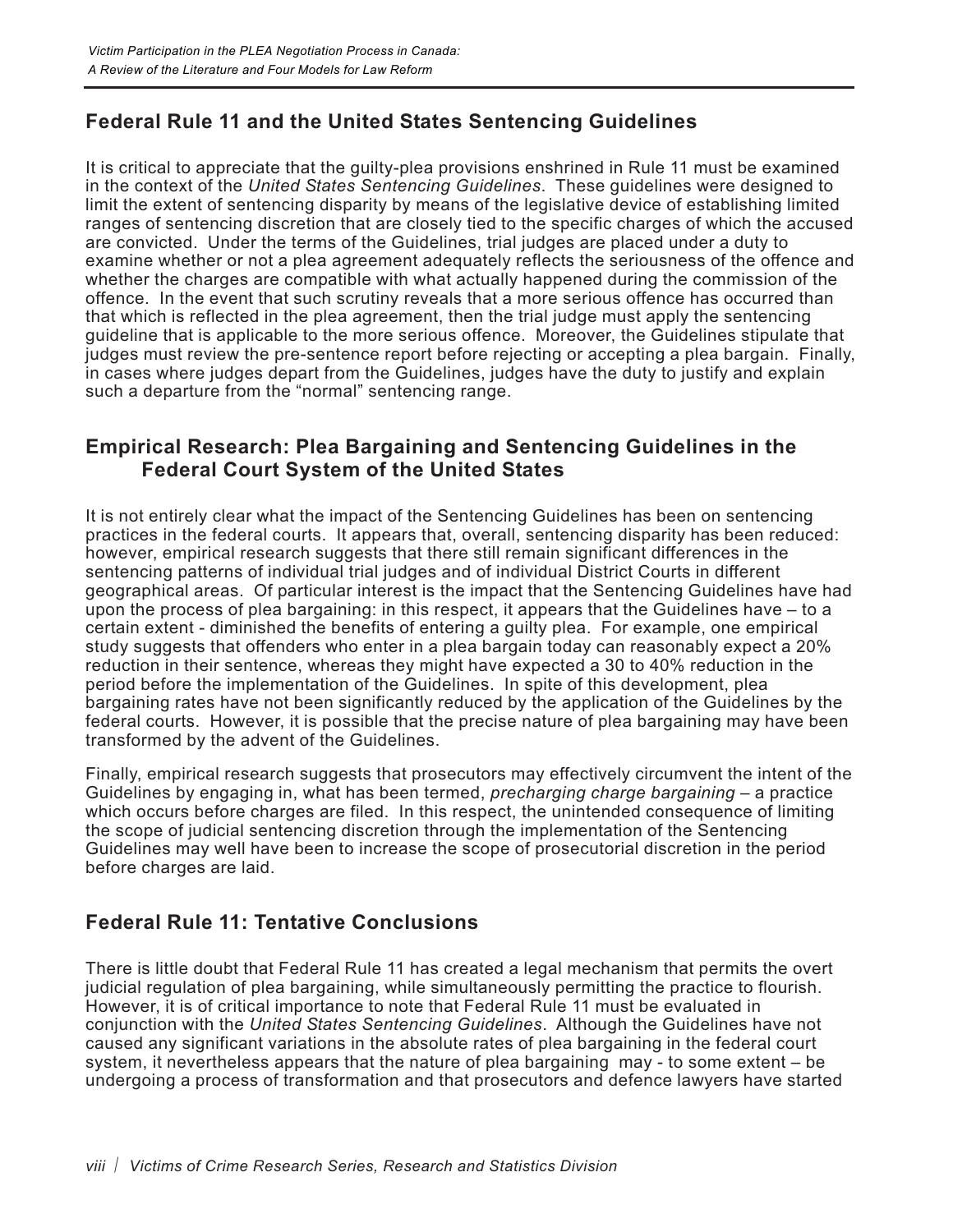to develop strategies that are designed to avoid the full impact of legislative provisions that are intended to reduce their ability to determine the outcome of the sentencing process. It is also important to note that Federal Rule 11 makes no provision for the victim to participate in the formal hearing that is conducted by the trial judge when receiving a plea of guilty by the accused. Therefore, Federal Rule 11 does not *per se* constitute a viable model for achieving victim participation in the plea negotiation process, although it certainly establishes an effective model for the judicial regulation of this process.

# Victim Participation in the Criminal Justice System: The Precedent of Victim Impact Statements in the Sentencing Process

In Canada, making provision for the participation of victims in the plea bargaining process would constitute a leap into uncharted waters. However, by examining the Canadian experience with the use of victim impact statements, it may be possible to estimate the potential impact of implementing such a significant reform to the criminal justice process.

# **Are Victim Impact Statements a Vehicle for Revenge?**

Victim impact statements constitute a vehicle by means of which victims may be accorded a meaningful role in the sentencing process. In particular, they furnish victims with the opportunity to articulate the nature and extent of the harm that has been caused by the commission of the crime(s) of which the accused has been convicted. Consequently, some victim impact statements convey powerful and moving stories about the effects of the crime(s) upon the victim. Some critics have asserted that victim impact statements serve as a vehicle for revenge and have raised the concern that an increased degree of victim participation may produce a courtroom environment in which raw "emotion" overwhelms prudent "reason". Nevertheless, a critical analysis of Canadian court cases reveals that, while judges accept retribution as a valid sentencing goal, they have clearly differentiated it from revenge. The appropriate use of victim impact statements is, therefore, not to facilitate the objective of revenge but rather to ensure that the ultimate sentence is "commensurate" with the degree of harm inflicted on the victim(s) concerned. In this sense, it could be hypothesized that the participation of victims in the plea negotiation process would not be designed to establish a platform for vengeful prosecution but rather to provide potentially valuable information to the court that is charged with the task of deciding whether to accept or reject a proposed plea agreement.

### **The Influence of Victim Impact Statements on the Sentencing Process: The Emerging Canadian Jurisprudence**

It is clear that the Canadian judiciary has been careful to affirm that victim impact statements should not play a direct role in determining the nature or *quantum* of a sentence that is given to a convicted person. However, it appears that the victim impact statement is frequently identified in the case law as being one of many factors that are taken into consideration by trial judges when they make their sentencing decisions. Furthermore, appellate courts have proved themselves to be willing to set aside sentences in those cases where the judge has completely failed to take into consideration the contents of a victim impact statement. Based on current judicial views as to the appropriate use of victim impact statements, it would appear that there would be no support for the suggestion that victims should have a right to veto plea bargains: however, it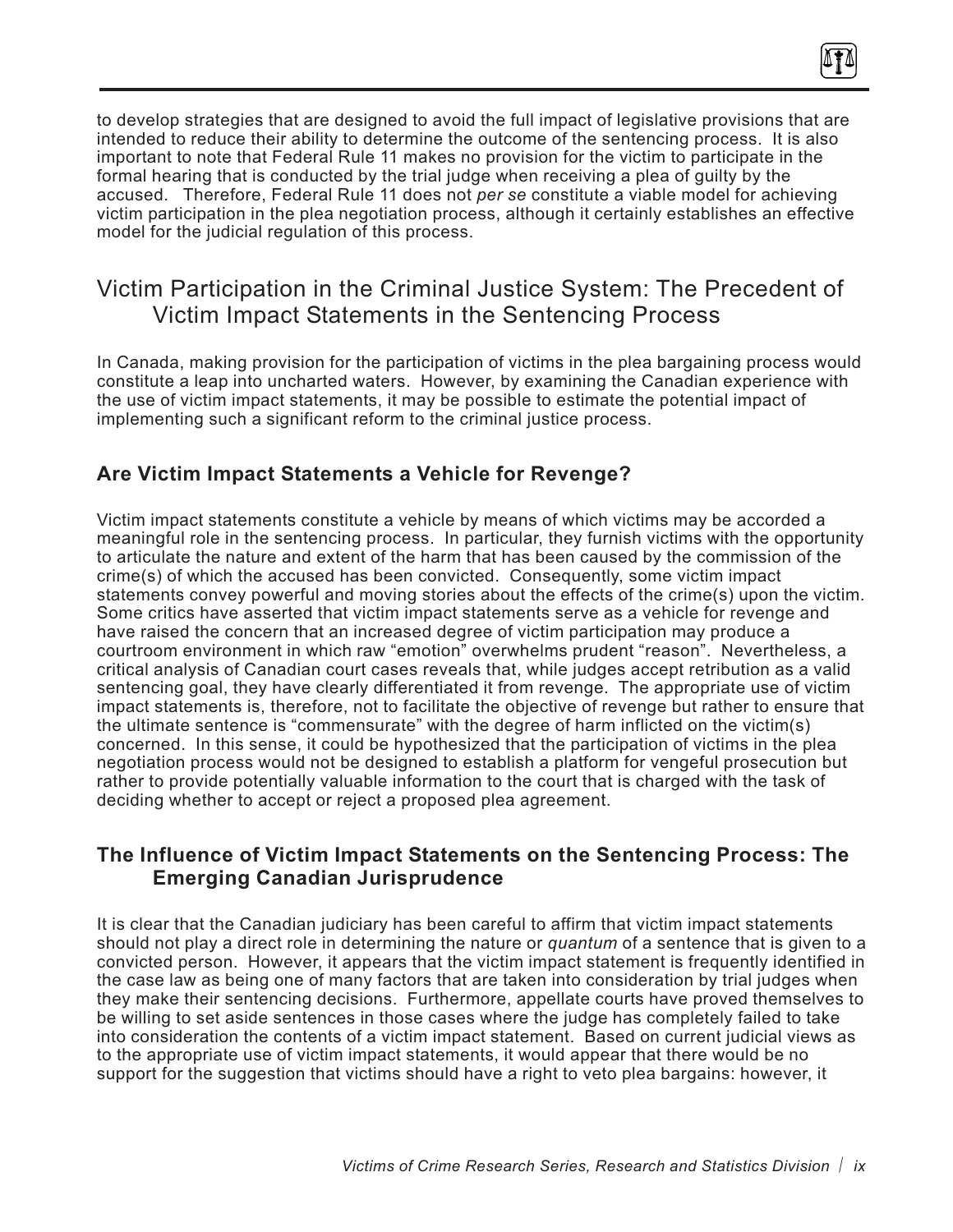would appear that victims could provide valuable information to the trial judge who is charged with deciding whether or not to accept a proposed plea agreement.

## **Who is the Victim?**

In Canada, the definition of the term, "victim," has – where appropriate - been expanded to include family members and care givers. There is no reason why the current *Criminal Code* definition of "victim" – for the purpose of identifying who is eligible to submit a victim impact statement – should not also be used in the context of victim participation in plea bargaining hearings.

# Victim Satisfaction, Victim Participation and the Empirical Research

The benefits of increased victim participation during the sentencing process, through the use of victim impact statements, have been numerous. For example, victim impact statements can provide judges with in-depth information that can significantly assist them in reaching an appropriate sentencing decision. Additionally, victim impact statements may potentially provide a vehicle by means of which victims can ventilate their feelings - a human process that may be important during the healing process.

It frequently has been asserted in the scholarly literature that an increased degree of participation in court proceedings may increase the levels of victim satisfaction with the ultimate disposition of a particular case and with the criminal justice system in general. However, although there is strong evidence to suggest that increased participation in the criminal justice system does indeed lead to increased victim satisfaction, the research studies conducted to date have not been entirely conclusive on this issue.

# Conclusions: Four Models of Victim Participation in Plea Bargaining

It appears that, in the future, it is likely that reform efforts will focus upon the task of expanding victim rights during plea negotiations. In Canada, the first step toward this goal would be legislation that ensures that victims are informed in a timely manner concerning the progress of any plea negotiations that may be taking place – a step already in place in Ontario and Manitoba. In addition, this first step would entrench the victim's right to be to be consulted by Crown counsel about decisions that are made in relation to the prosecution of his or her case (an initiative that has recently been undertaken in the province of Manitoba with the enactment of the *Victims' Bill of Rights* in 2000).

The second step in the expansion of victims' rights in relation to plea bargaining would be to introduce a variation of the system that has been established by legislation in Arizona – namely, a system in which victims are granted the right to make oral or written submissions to a formal judicial hearing, that is convened for the specific purpose of accepting or rejecting a proposed plea agreement.

In essence, this report suggests that it is possible to identify four models of victim participation in plea negotiations.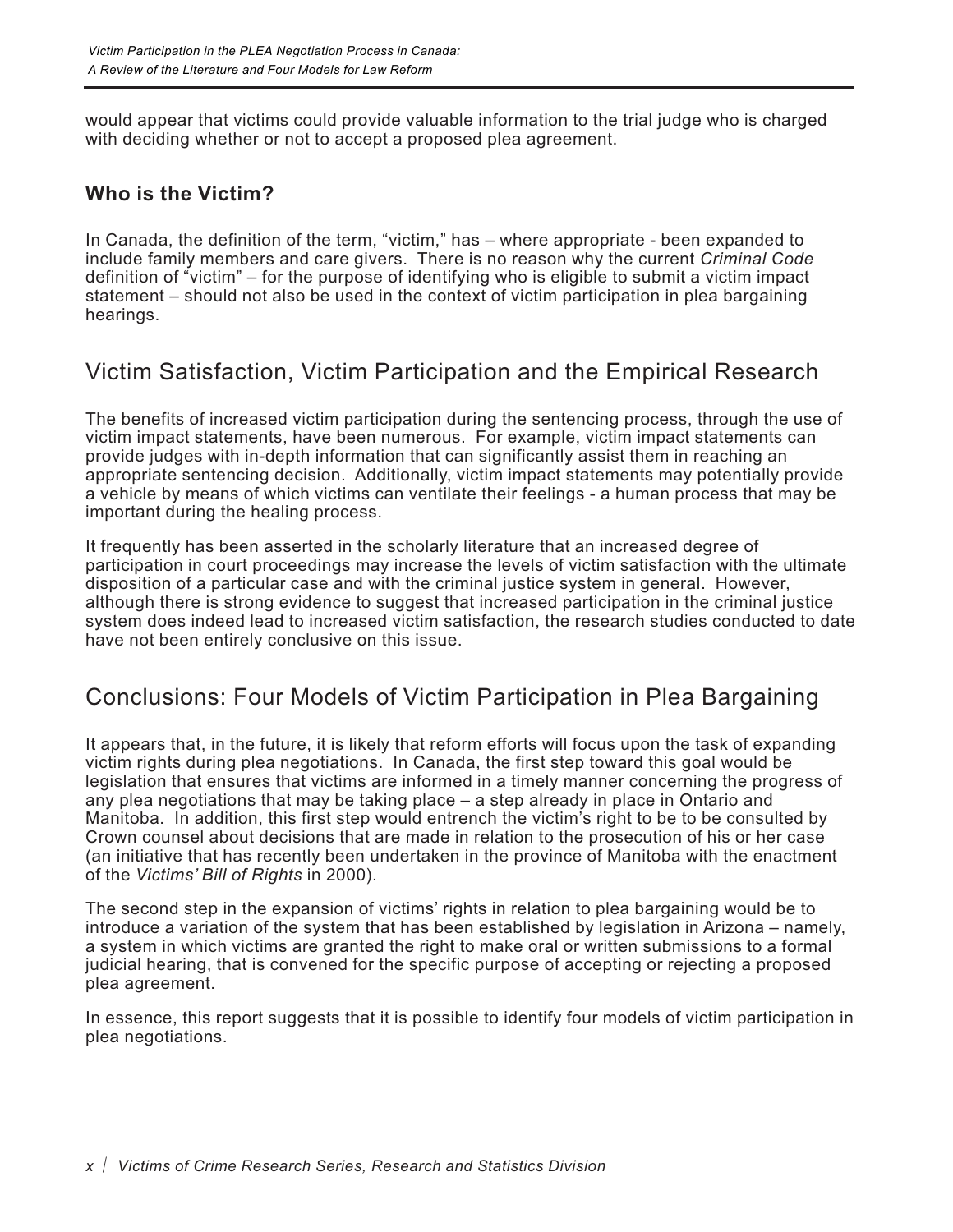## **Model 1**

- The victim has the right to request basic information about the prosecution of his or her case.
- The onus is on the victim to request such information.
- The victim is not provided with any specific information concerning plea discussions.
- This model reflects the existing law and practice in most Canadian jurisdictions.

## **Model 2**

- The victim has the right to information that is incorporated within Model One.
- The victim has the right to request specific information about any ongoing plea discussions.
- Crown counsel has a duty to consult with the victim about the terms of any proposed agreement.
- This model reflects the legislative framework established by the recently enacted Manitoba *Victims' Bill of Rights* (2000).

## **Model 3**

- **•** The victim has the rights outlined in model two.
- The trial judge must consider any proposed plea agreement in an open hearing.
- The trial judge has the power to accept or reject any proposed plea agreement.
- The victim has the right to make a written or oral submission to the judge during the plea-bargaining hearing.
- The trial judge must receive a pre-sentence report from an independent agency before accepting or rejecting a plea agreement.
- The prosecutor is placed under a duty to inform the court as to what efforts have been made to inform the victim of his or her right to participate in the pleabargaining hearing and to convey to the court the victims' views (if any) concerning any proposed plea agreement.
- This model closely reflects the existing jurisprudence and practice in the State of Arizona, although many of its elements are also contained in the jurisprudence and practice of the federal courts of the United States.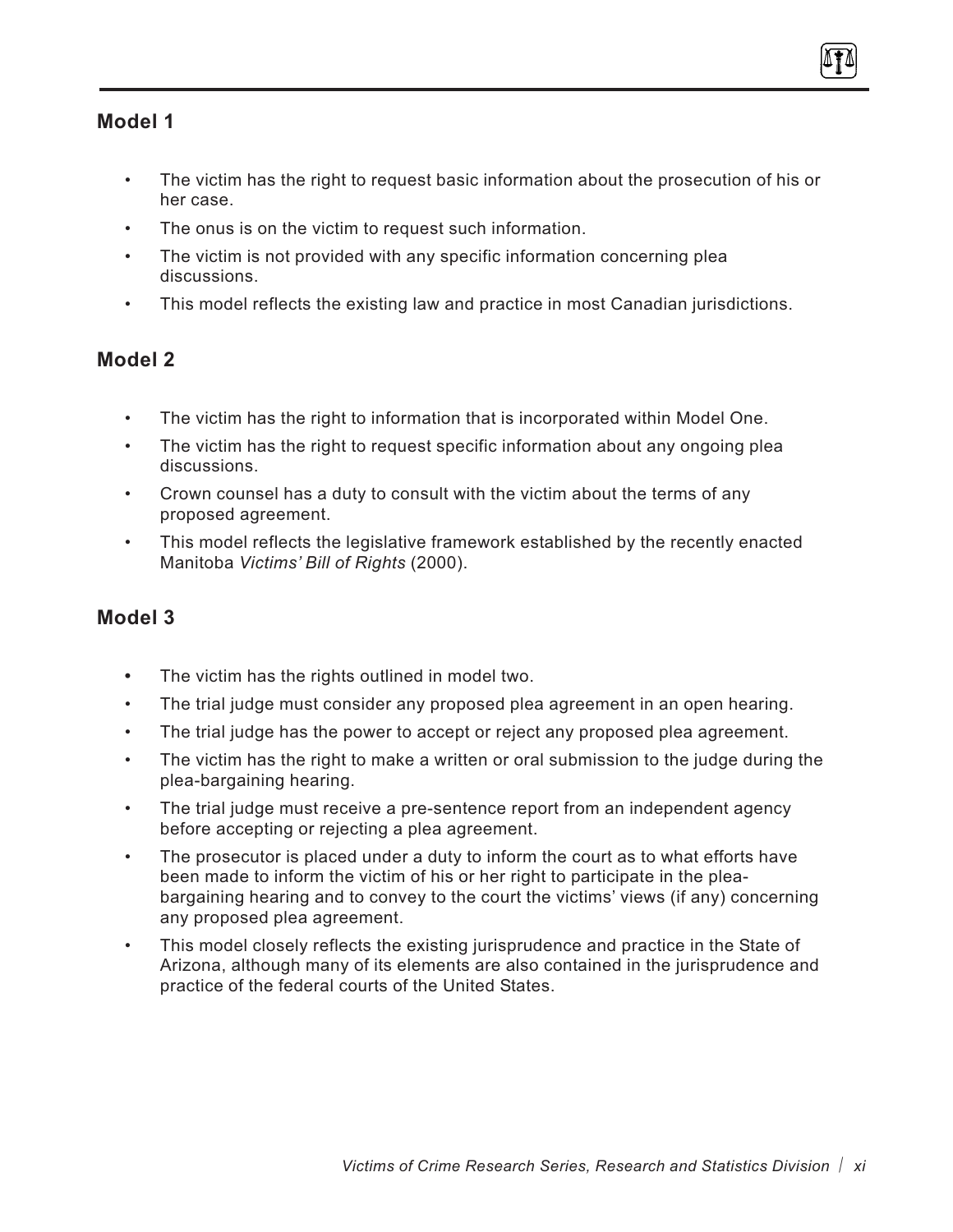## **Model 4**

- As in Model 3, the victim has the rights to information, consultation, and participation in an open judicial hearing.
- The victim has the right to veto a proposed plea agreement.
- This model is hypothetical insofar as no jurisdiction in North America has granted victims the right to veto a proposed plea agreement.

These four models serve as a basis for understanding the nature and content of contemporary jurisprudence and practice in Canada and the United States. Furthermore, the models may be used as a means of clarifying potential avenues of reform in Canada. Model 3 which allows victims to take an active role in the plea bargaining process without providing a veto (as in model 4) may be the most viable option for Canada. Implementation of this model will require not only action by Parliament to amend the *Criminal Code* but also legislative action by the various provinces and territories to entrench victims' rights to information and consultation.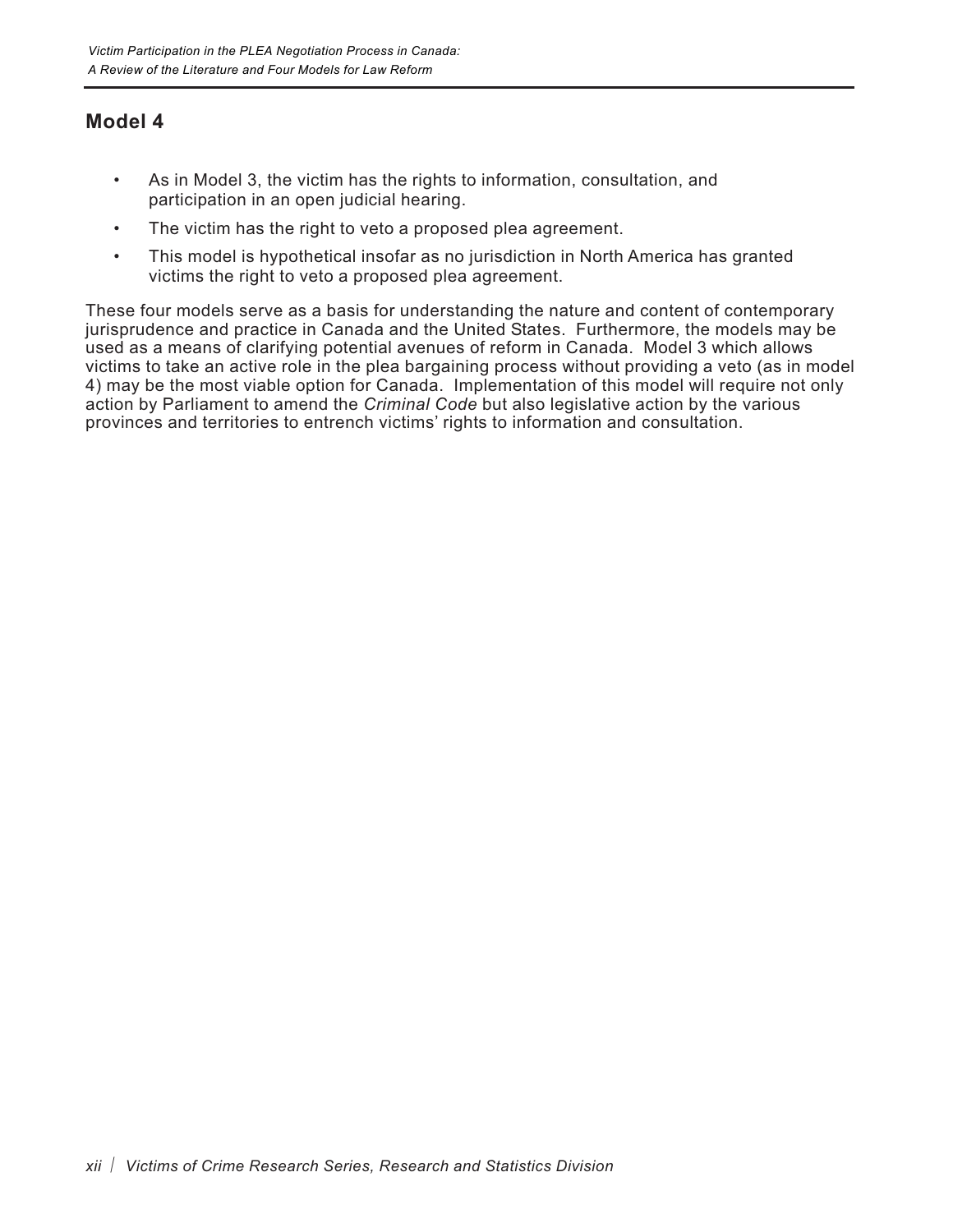# 1.0 Introduction

 $\mathbf{I}$ n recent years, a considerable degree of attention has been paid to the need to enhance the nature and scope of victims' involvement in the Canadian criminal justice process (Roach, 1999; Young, 2001). Insofar as victims' participation in the criminal trial process is concerned, most of this attention has been focused on the issues surrounding the introduction of victim impact statements at the sentencing stage. Most dramatically, the *Criminal Code* was amended in 1999 so as to permit victims to present impact statements orally and in open court: similar provisions exist in relation to parole hearings, under the *Corrections and Conditional Release Act* (S.C. 1992, c. 20). The growing use of victim impact statements has substantially raised the profile of victims in the judicial process and there has been considerable debate about the influence of these statements in terms of sentencing outcome (Schmalleger, MacAlister, McKenna & Winterdyk, 2000, p. 388).

However, there are compelling reasons to investigate whether victims should be accorded a more formal role at an *earlier* stage in the criminal justice process. In particular, it is necessary to consider whether there is a sound, *prima facie* case for according victims a meaningful role in the process of plea negotiation. This issue assumes a considerable degree of importance in light of the fact that, in countries such as Canada, United States and Australia, it appears that about 90% of the cases are resolved through guilty pleas, that are frequently the direct outcome of successful plea negotiations between prosecuting and defence counsel (Canadian Sentencing Commission, 1987, p. 406; Dick 1997, p. 1035; Colquitt, 2001, p. 700; Klein, 1997, p. 19; Rules of Criminal Procedure, 2000, p. 385, and Seifman & Freidberg, 2001, p. 64). Significantly, the duty of defence counsel in these negotiations is directed solely towards benefiting his or her client and, as Chartrand (1995) has pointed out, this duty is essentially that of obtaining "the best plea bargain," if that client wishes to plead guilty. Similarly, while Crown counsel is supposed to function as a "minister of justice" (Mitchell, 2001), he or she is not considered to be acting on behalf of the victim, but rather on behalf of the state.

The impact and ramifications of plea negotiations within the criminal justice process are undoubtedly far-reaching. Indeed, since the contents of a plea bargain may well determine the nature of the specific charges that are laid against an accused person, it inexorably follows that the act of fashioning a "plea bargain" enables the parties to exert a significant degree of influence on the type - and *quantum -* of any sentence that is ultimately meted out by the trial court.<sup>1</sup> Similarly, the provisions of a plea bargain may frequently dictate the specific type of trial proceeding that will be taken against the accused (for example, summary-conviction, as opposed to indictable, procedures) and, by virtue of this selection, the parties are consequently able to determine the nature and range of sentencing options that will be available to the trial judge.<sup>2</sup> In addition, the outcome of the plea negotiation process may well affect the extent to

<sup>1</sup> Conviction of the accused upon more serious charges will usually lead to a more severe sentence and *vice versa.* Manson provides an example of a situation in which the exercise of prosecutorial discretion may effectively permit the accused to by pass a mandatory sentence – namely, the decision to not charge the accused with murder, where the homicide was carried out for "compassionate reasons" (Manson (2001: 66-67).

<sup>2</sup> The sentencing options are considerably more restricted, if summary-conviction procedures are employed.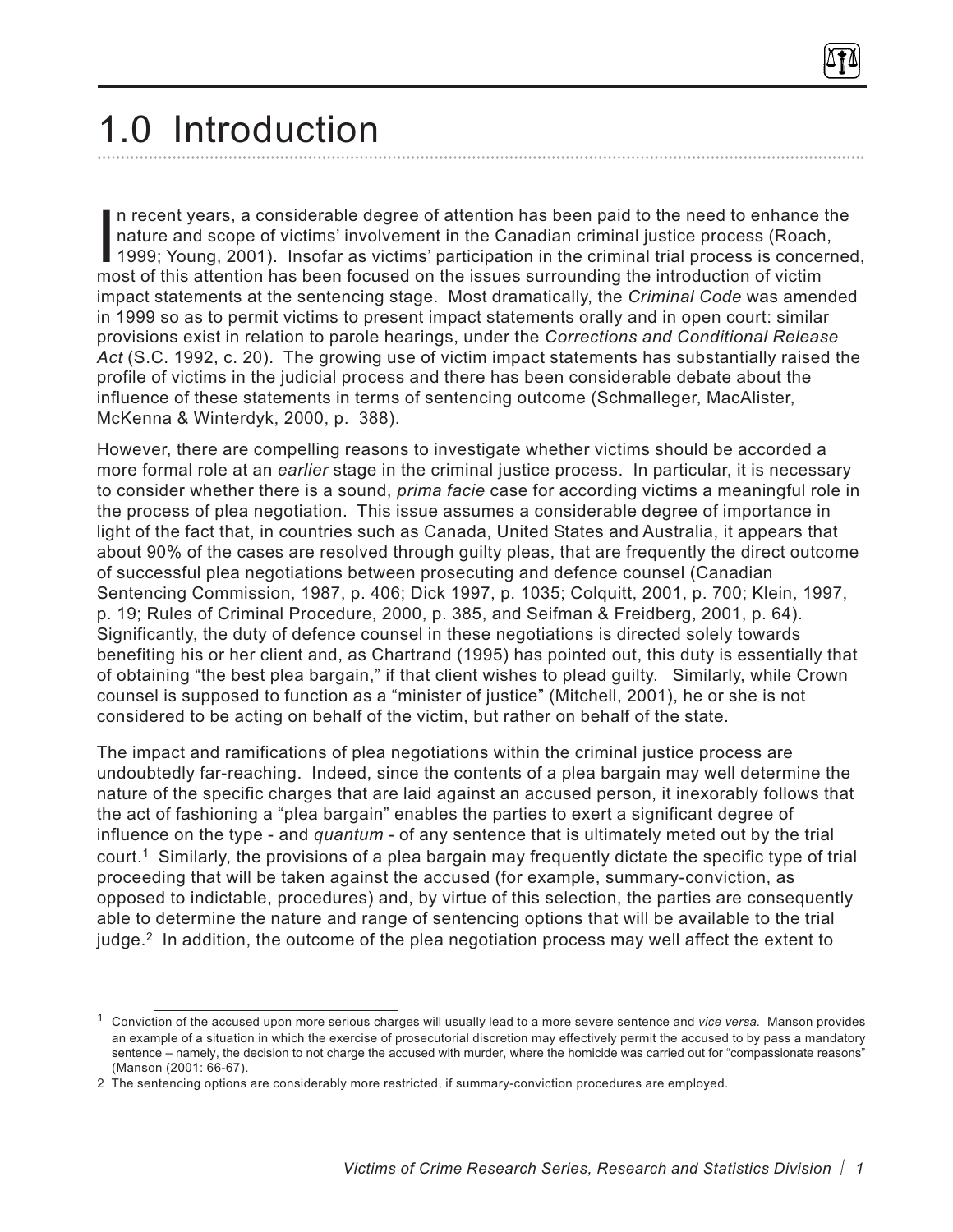which Crown and defence counsel "shape the facts," that are ultimately presented to the trial judge at the sentencing stage: this is yet another plea-bargaining strategy that permits the parties to the agreement to exert a significant impact on the ultimate choice of sentence by the trial judge (Cousineau and Verdun-Jones, 1979 and 1982; Griffiths and Verdun-Jones, 1994; Verdun-Jones and Hatch, 1988 and 1987).

Finally, it is clear that the victim of a crime may well be affected - in a most profound and personal manner - by the ability of the prosecuting and defence counsel to take advantage of a plea bargaining process that effectively empowers them to determine the nature of the specific charge(s), that will ultimately be laid against the accused. For example, it may be a matter of extraordinary significance to the victim of a crime of sexual aggression whether the charge laid accurately reflects "what really happened" rather than a "watered-down" version of events that denies the reality of the victim's experiences.

It is clear, therefore, that the sentencing hearing is not the only stage in the criminal trial process that directly affects the nature - and *quantum* - of the sentence that is handed down by the trial court: indeed, the plea negotiation process arguably plays a remarkably important part in determining sentence outcome. However, to date victims have only been granted a formal role in the sentencing hearing and relatively little attention has been paid to the question of whether it would be desirable - and sound social policy - to accord them a right of meaningful participation in the plea negotiation process.

In 1987, The Canadian Sentencing Commission made a number of recommendations that addressed the interests of victims in the plea negotiation process. Unfortunately, most of these recommendations have not been formally implemented - even though they may well have paved the way for a noteworthy improvement in the status of victims in the pre-trial stages of the criminal justice process (Brodeur, 1999). However, it would be valuable, for present purposes, to re-visit some of the more important recommendations made by the Commission in relation to plea negotiations – particularly those that touched on victim involvement.

The Commission asserted that victims had the right to be kept fully informed of plea negotiations and that Crown counsel should "represent their views." Similarly, it was recommended that, "where possible, prior to the acceptance of a plea negotiation, Crown counsel (should) be required to receive and consider a statement of the facts of the offence and its impact on the victim." However, perhaps the most significant recommendation of the Commission (1987, p. 428) was to make the plea negotiation process one that is both transparent to the public and subject to judicial scrutiny:

The Commission recommends a mechanism whereby the Crown prosecutor would be required to justify in open court a plea bargain agreement reached by the parties either in private or in chambers, unless, in the public interest, such justification should be done in chambers.

This last recommendation appears to have been based on the model that has been developed in the Federal Courts of the United States of America – namely, Rule 11 of the *Federal Rules of Criminal Procedure*. This model was brought to the attention of the Commission by Verdun-Jones and Hatch (1988) and clearly constitutes a valuable starting point for developing reform proposals for implementation in a specifically Canadian context. More importantly, this model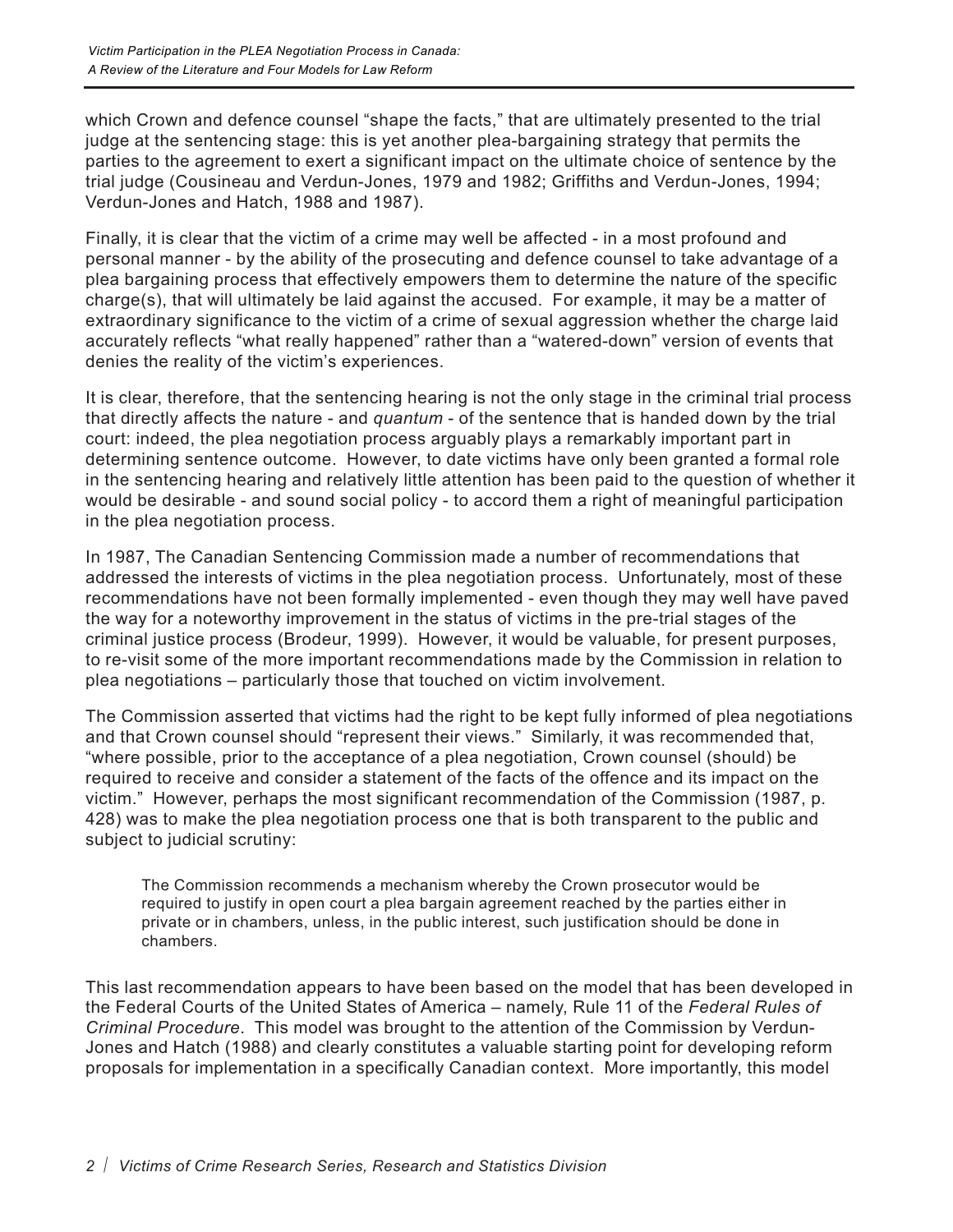embraces a mechanism that, if further developed, might provide a basis for the involvement of victims in the plea negotiation process in the most transparent of forums – namely, in open court.

Rule 11 operates within the context of an elaborate system of federal sentencing guidelines – a regulatory structure that is markedly absent within the Canadian context. Nevertheless, the model of judicial regulation of plea bargaining, that underlies the combined regimes imposed by Rule 11 and the federal sentencing guidelines, constitutes a valuable template for potential reform of the criminal court process in Canada. Therefore, the present report comprehensively examines the US experience in relation to judicial regulation of plea bargaining and explores the possible means by which this experience might usefully be harnessed in the development of reform proposals that furnish the victims of crime with a constructive role in the plea negotiation process that occurs within the Canadian criminal courts.

The issue of victim participation in the process of plea bargaining is examined in the light of the evolution of victims' rights movements in a number of jurisdictions around the Globe. More specifically, the focus of the analysis is placed on the emerging trend towards granting the victims of crime certain rights in relation to the prosecution of "their" offenders. This trend has manifested itself both at the international and national levels and has resulted both in the promulgation of international declarations and the enactment of specific legislation within various jurisdictions in the World. Particular attention is then paid to the provisions of federal and provincial/territorial legislation within Canada that deal with the rights of victims in relation to the prosecution of cases within the criminal courts.

In Canada, there are very few rights that have been accorded to victims in relation to the plea bargaining process. This situation stems from the fact that, although it is widely recognized that plea negotiations constitute an integral part of the criminal justice process in Canada, they nevertheless have no formal legal status and are not subject to direct judicial regulation. The present report examines the current judicial response to plea bargaining within Canada and identifies the negative consequences for the victims of crime that flow from the lack of any formal process of regulation of this ubiquitous phenomenon in the criminal justice process.

The report then addresses the question as to whether Rule 11 of the *Federal Rules of Criminal Procedure* in the United States may serve as the basis for the development of a satisfactory model for the judicial regulation of plea negotiations in Canada. The operation of Rule 11 is scrutinized in the context of the regime of sentencing guidelines that applies to the federal courts in the United States. While Rule 11 certainly establishes a working template for the effective regulation of plea bargaining by the courts, it does not make provision for direct participation in the process by the victims of crime. The report, therefore, examines legislation in the State of Arizona that unequivocally grants the victims of crime the right to make written or oral presentations to the court that is considering whether to accept or reject a proposed plea agreement. It is suggested that a viable model for the participation of victims in the plea negotiation process in Canada may be forged by combining elements of both Federal Rule 11 and the Arizona legislation.

If consideration is to be given to granting Canadian victims of crime a direct role in a formal, plea bargaining hearing before a court, then it is imperative that some serious attention be devoted to the potential impact that such a fundamental change in criminal procedure may have in the future. To this end, the report examines the jurisprudence and empirical research that has emerged in relation to the introduction of the victim impact statement at the sentencing stage of a criminal trial. By evaluating the impact of victim impact statements on the nature and quantum of sentence and on the levels of victim satisfaction with the court process, the present report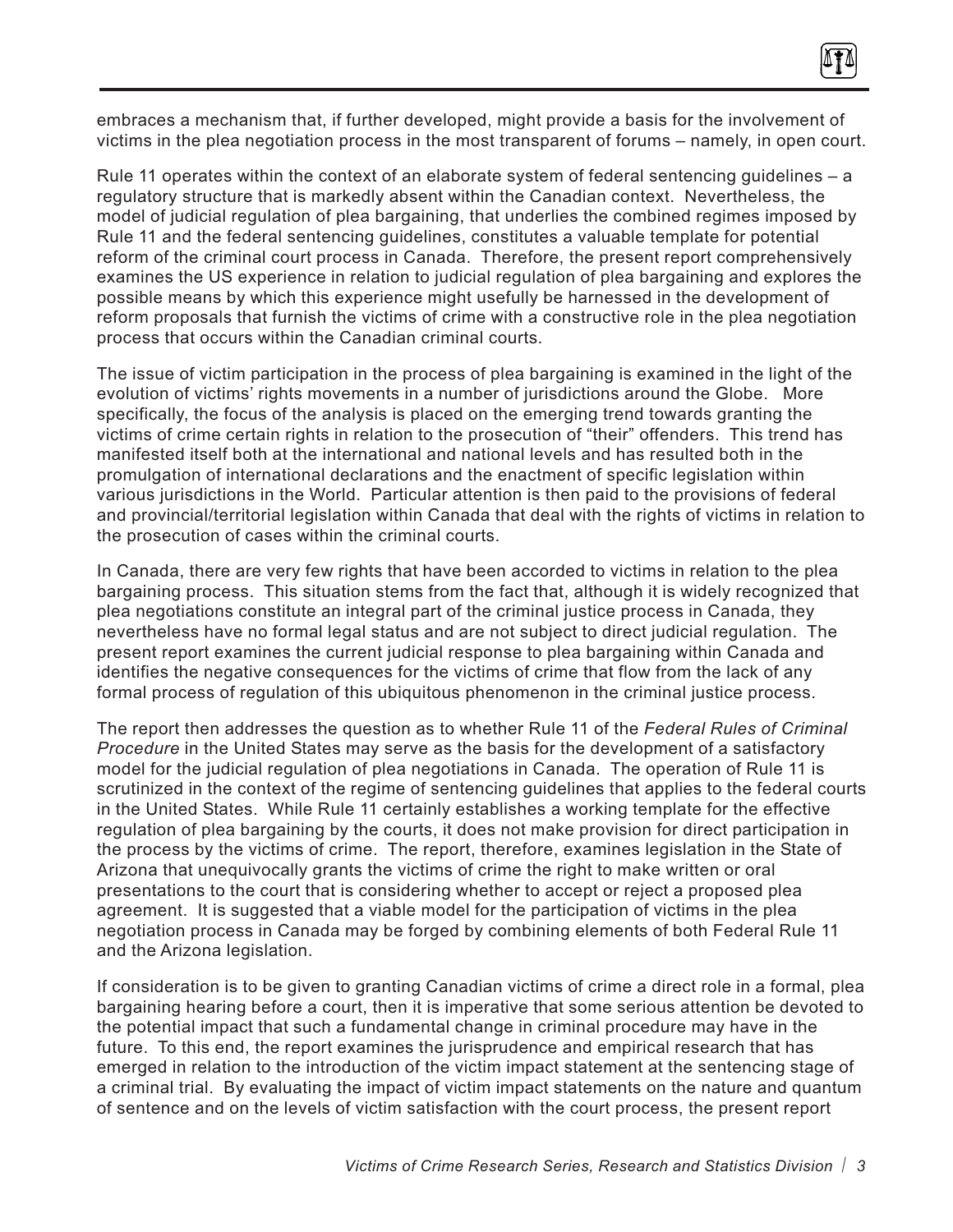attempts to project the potential consequences of granting Canadian victims of crime the right to participate meaningfully in a formal, judicial hearing that is designed to regulate the practice of plea bargaining.

The report concludes with an examination of four, alternative models of victim involvement in the plea negotiation process. The one that may be the most viable is the model that permits victims to participate directly in a formal, plea negotiation hearing before a judge – but without granting them a right of veto.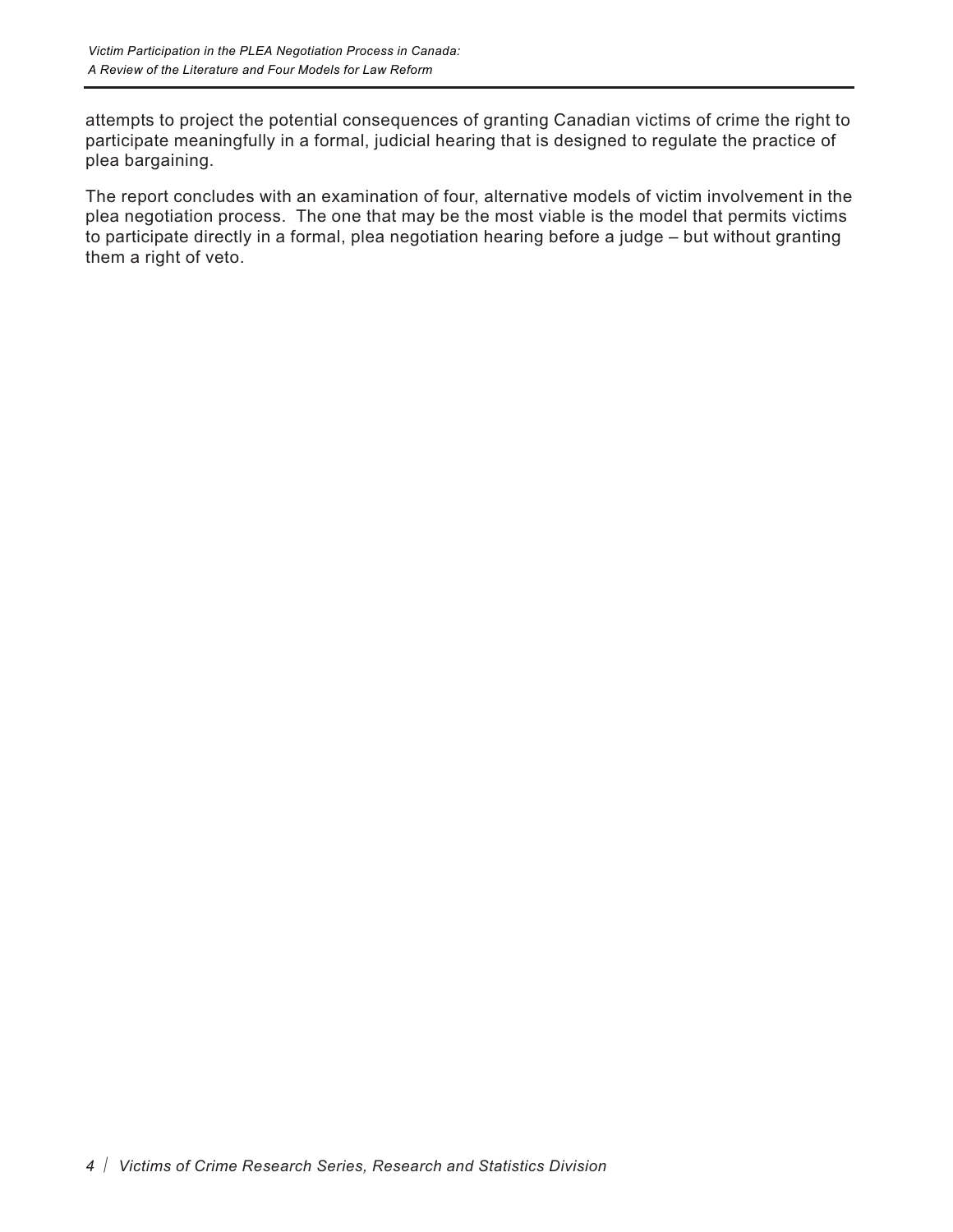# 2.0 Victims' Rights and the Prosecution of Criminal Cases

# **2.1 International Context**

#### **2.1.1 United Nations Declaration**

The recognition of the need to provide the victims of crime with opportunities to play a more active role in the criminal justice process constitutes part of a significant international trend. For example, on November 29<sup>th</sup>, 1985, the General Assembly of the United Nations adopted the *Declaration of Basic Principles of Justice for Victims of Crime* (United Nations, 1985). Subsequently, the United Nations Commission on Crime Prevention and Criminal Justice developed a handbook to assist states in their implementation of the *Declaration* (United Nations, 1998). Particular attention is paid to the rights of victims in the prosecution phase of the criminal justice process. Indeed, among the specific roles and responsibilities assigned to prosecutors, the *Handbook* (United Nations, 1998, chap. 3.2.2) highlights the duty to provide specific forms of information to victims, including:

- providing notification of the status of the case at key stages in the criminal justice system,
- coordinating, where applicable in the jurisdiction, the inclusion of victim impact information (i.e. written statements, allocution, audio, or video statements) into court proceedings (including plea bargains, pre-sentence reports, and sentencing) with probation authorities and the judiciary.

In recognition of the United Nations' *Declaration of Basic Principles of Justice for Victims of Crime*, Federal and Provincial Ministers Responsible for Criminal Justice agreed that the following principles should guide Canadian society in promoting access to justice, fair treatment and provision of assistance for victims of crime (Department of Justice Canada, 1999):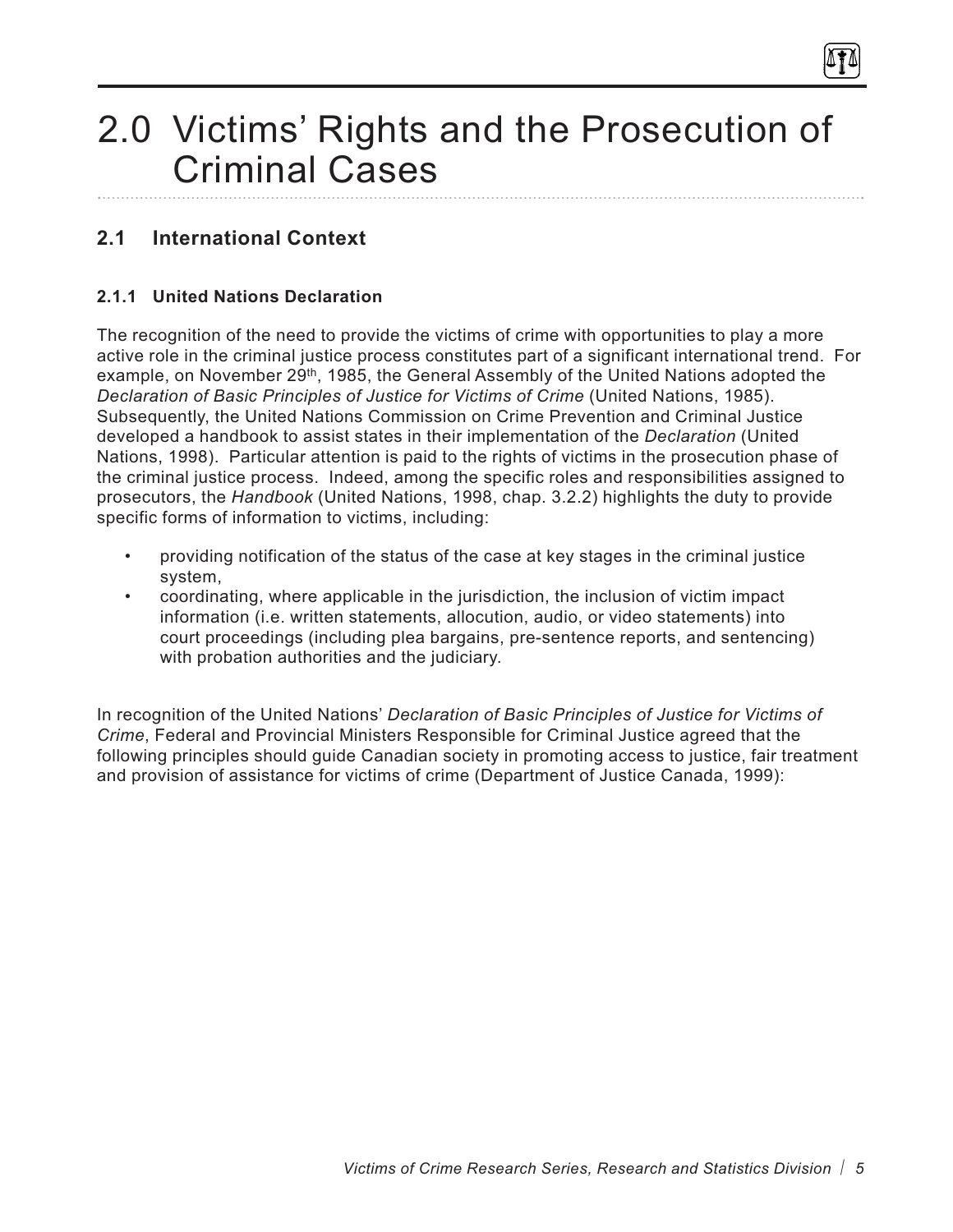Table 1

| Canadian Statem entofBasic Principles of justice for Victim sofCrime |                                                                                                                                                                                                                                                               |  |
|----------------------------------------------------------------------|---------------------------------------------------------------------------------------------------------------------------------------------------------------------------------------------------------------------------------------------------------------|--|
| $\mathbf{1}$                                                         | Victim s should be treated w ith courtesy, compassion and w ith respect for their dignity and<br>privacy and should suffer them in im um of necessary inconvenience from their involvement<br>w ith the crim inal justice system                              |  |
| 2                                                                    | Victim s should receive, through form aland inform alprocedures, promptand fair redress<br>for the ham which they have suffered                                                                                                                               |  |
| 3                                                                    | In form ation regarding rem edies and the m echanism sto obtain them should be m ade<br>available to victim s                                                                                                                                                 |  |
| $\overline{4}$                                                       | In form ation should be m ade available to victim s about their participation in crim inal<br>proceedings and the scheduling, progress and ultim ate disposition of the proceedings                                                                           |  |
| 5                                                                    | W here appropriate, the view and concerns of victim s should be ascertained and assistance<br>provided throughout the crim inalprocess                                                                                                                        |  |
| 6                                                                    | Where the personal interests of the victim are affected, the view sor concerns of the victim<br>should be brought to the attention of the court, where appropriate and consistent with<br>crim inallaw and procedure                                          |  |
| 7                                                                    | M easures should be taken when necessary to ensure the safety of victim s and their fam ilies<br>and to protect them from intimidation and retaliation                                                                                                        |  |
| 8                                                                    | Enhanced training should be m ade available to sensitize criminal justice personnel to the<br>needs and concerns of victim s and quidelines developed, where appropriate, for this<br>purpose                                                                 |  |
| 9                                                                    | Victim s should be informed of the availability of health and social services and other<br>relevant assistance so that they m ight continue to receive the necessary m edical,<br>psychological and social assistance through existing program s and services |  |
| 10                                                                   | Victim s should report the crim e and cooperate w ith the law enforcem entauthorities                                                                                                                                                                         |  |

#### **2.1.2 European Initiatives**

Similarly, in March of 2001, the Council of the European Union issued a *Framework Decision,* which – *inter alia* - addressed the right of victims to receive information concerning the prosecution of their cases within the criminal court process (European Union, 2001). Article 4 deals with the right of victims to be supplied with information "of relevance for the protection of their interests" (such as the availability of support services and legal aid) and provides specifically that:

- 2. Each Member State shall ensure that victims who expressed a wish to this effect are kept informed of:
	- (a) the outcome of their complaint;
	- (b) relevant factors enabling them, in the event of prosecution, to know the conduct of the criminal proceedings regarding the person prosecuted for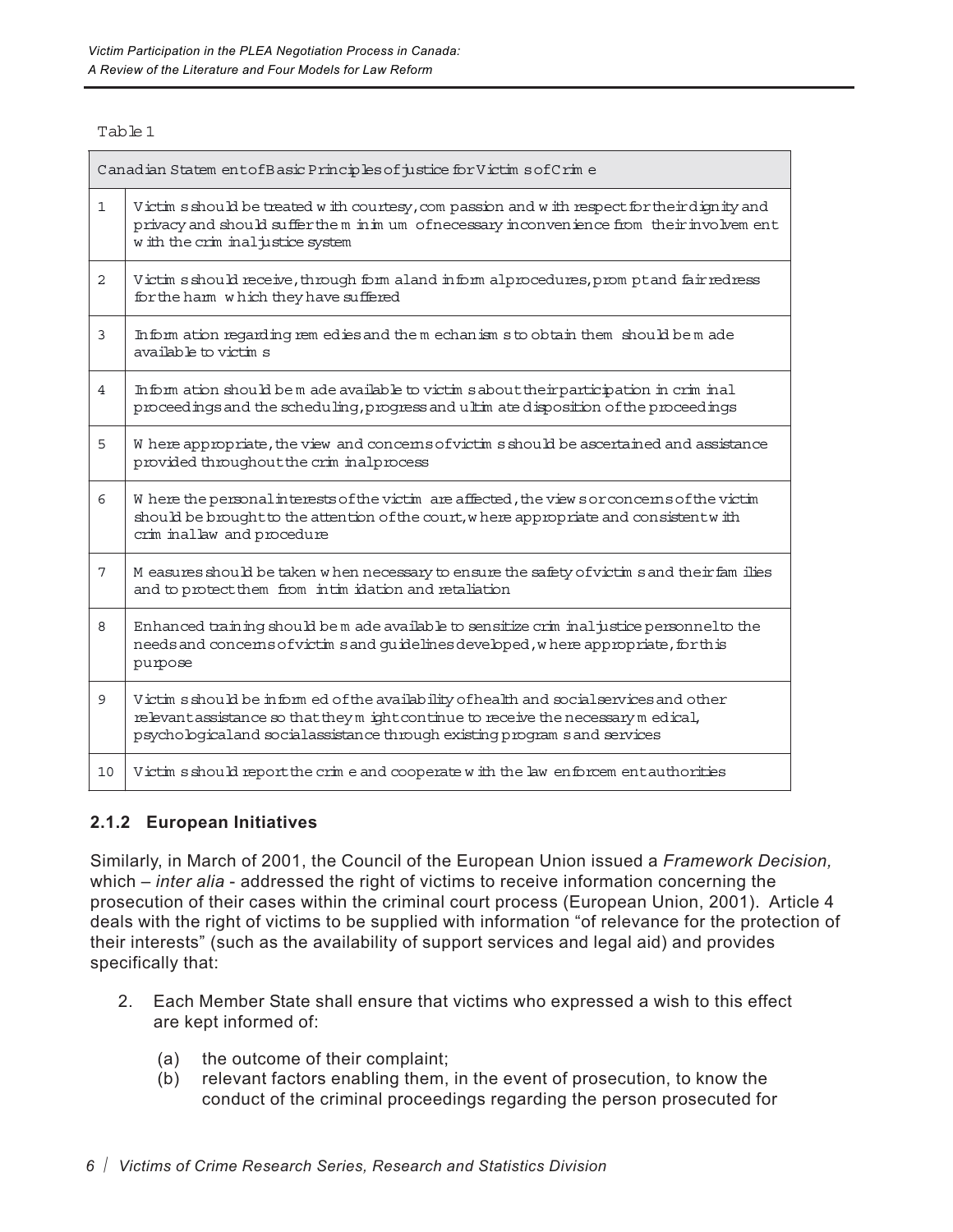offences concerning them, except in exceptional cases where the proper handling of the case may be adversely affected;

(c) the court's sentence.

Article 10 also encourages each Member State to promote mediation in criminal cases, where such measures are considered appropriate. However, the *Framework Decision* does not include any rights of active participation in criminal proceedings.

In the United Kingdom, there is a *Victims Charter*, that sets out the rights of victims to receive information about the prosecution of their cases as well as their rights of access to relevant support services (Home Office, 1997). The *Charter* was first published in 1990 and was substantially revised in 1996. In a recent review of the *Charter* (Home Office, 2001, pp. 4-5), the United Kingdom Government indicated that among the guiding principles for a new Charter in the future should be the need "to provide accurate and timely information about significant developments in the case" and the need "for victims to be offered the chance to say how they have been affected by the crime, and for this to be taken into account by those making decisions within the justice system." The review also emphasized that "keeping victims informed of developments in their case is a key priority" and that both the Crown Prosecution Service and National Probation Service have been given the mandate to carry out this task (Home Office, 2001, p. 8; see also Home Office, 2000). In 2001, the Government accorded any victim, who has made a witness statement to the police, the right to submit a written "victim personal statement" that is subsequently made available to the police, the Crown Prosecution Service, the defence and the trial courts (Home Office, No Date).

Similarly, in the Netherlands, formal victim-notification practices have been included as part of the guidelines that police and prosecutors are required to follow (Wemmers, 1999). As is the situation in the United Kingdom, these formal notification practices do not give victims any direct influence over the prosecutors' decision-making process (Wemmers, 1999, p. 176).

#### **2.1.3 Initiatives in the United States**

Jurisdictions in the United States have, for the past decade, been in the vanguard of the trend towards ensuring a greater degree of victim involvement in the criminal justice process. These jurisdictions have spotlighted the need to recognize victims' rights in the process of criminal prosecution and, more particularly for the purposes of this report, they have – in one way or another – addressed the question of victim participation in plea negotiations.

All 50 of the various states have enacted victims' rights legislation and 29 of them have actually entrenched these rights within their constitutions. Furthermore, the federal Congress has kept pace with the state legislatures by enacting its own series of victims' rights laws, commencing with the *Victim's Rights and Protection Act* of 1990 (Kilpatrick, Beatty, & Howley, 1998, p. 1).

One of the central features of this body of victims' rights legislation is the right of victims to be informed of the status and progress of their cases within the criminal court system. In most of the state statutes, there is – at least – a requirement that victims be given relevant information about any plea negotiations that are being conducted with the accused in their cases (Welling,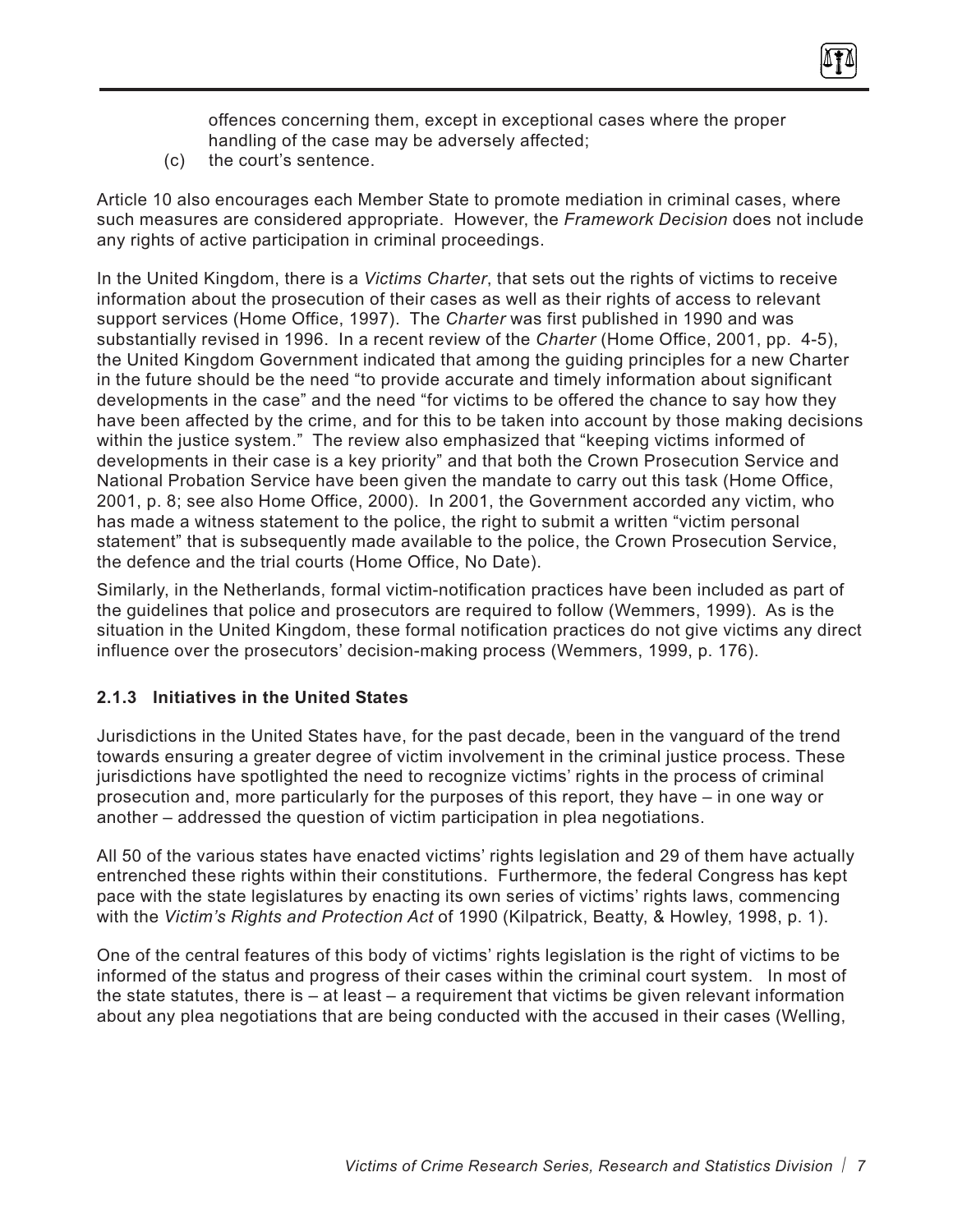1987, p. 339). $3 \text{ In a considerable number of states, the victim is entitled to more than mere.}$ information. Indeed, at least 29 states "require prosecutors to 'consult with' or 'obtain the views of' the victims at the plea agreement stage" (US Department of Justice, 1998, Report no. 4, p. 3). For example, Nebraska, South Carolina, and West Virginia have implemented statutes that require the prosecutor to obtain the views of the victim concerning any proposed plea agreement with the accused (Welling, 1987, p. 341). In a similar vein, the *Attorney General Guidelines for Victim and Witness Assistance* (US Department of Justice, 2000, p. 33) place federal prosecutors under a duty to make every reasonable effort to consult with the victims of crime and to provide them – at the earliest opportunity – with notice of the terms of a plea bargain.<sup>4</sup>

In some states, victims are not only given the right to be consulted about the terms of a proposed plea agreement but also the right to participate in the plea hearing that is held before the trial judge. For example, Florida, Minnesota and Rhode Island have legislative provisions that grant victims the right to be present at a plea hearing and to express their views to the trial judge – either orally or in writing (Welling, 1987, pp. 342-3).

Perhaps, the strongest legislation, concerning victims' rights in the specific context of plea bargaining, has been enacted by the state of Arizona. Under the provisions of the Arizona *Criminal Code (Arizona Revised Statutes*, Title 13), the victim has the right to be consulted by the prosecution about the terms of a proposed plea agreement. Section 13-4419 stipulates that:

- A. On request of the victim, the prosecuting attorney shall confer with the victim about the disposition of a criminal offense, including the victim's views about a decision not to proceed with a criminal prosecution, dismissal, plea or sentence negotiations and pretrial diversion programs.
- B. On request of the victim, the prosecuting attorney shall confer with the victim before the commencement of the trial.
- C. **The right of the victim to confer with the prosecuting attorney does not include the right to direct the prosecution of the case.** (Emphasis added).

Although victims do not have the right of veto, the Arizona *Criminal Code* grants them the right to be present at any hearing concerning a plea agreement and to fully express their views to the court before the judge makes a decision whether or not to accept it. This right is enshrined in *Code* section 13-4423 of the Arizona *Criminal Code,* which reads as follows:

A. On request of the victim, the victim has the right to be present and be heard at any proceeding in which a negotiated plea for the person accused of committing the criminal offense against the victim will be presented to the court.

<sup>3</sup> For example, the *California Penal Code* (Section 679.02) provides that the victim of a violent crime has the statutory right to be notified by the prosecutor of "a pending pretrial disposition before a change of plea is entered before a judge." The victim of any felony may request to be notified of a pretrial disposition. If it is not possible to notify the victim of a pretrial disposition before the change of plea is entered, then the prosecutor's office or probation department must do so "as soon as possible."

<sup>4</sup> Victims have been granted a statutory right to confer with an attorney for the Government: 42 U.S.C. § 10606(b)(5).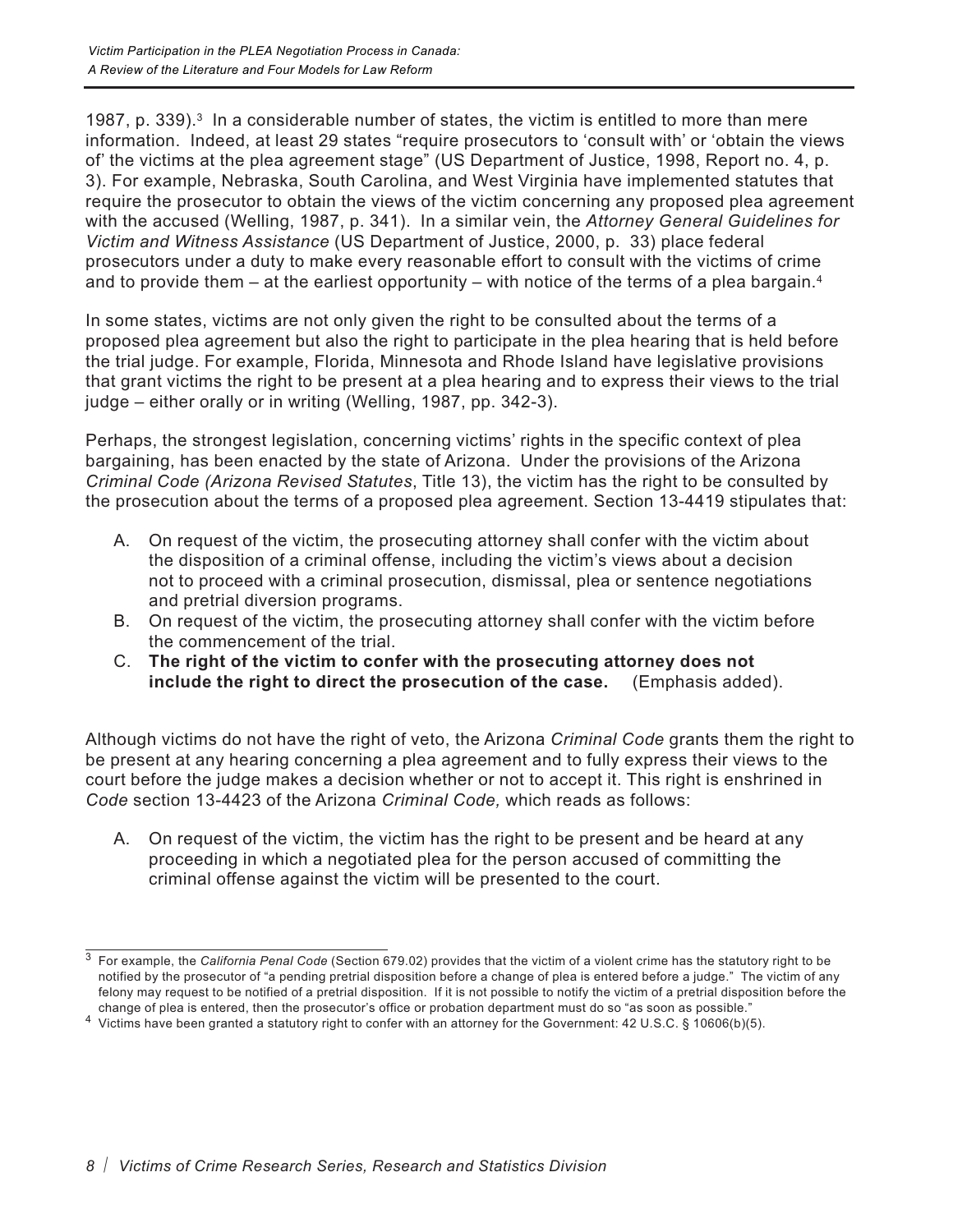- *B. The court shall not accept a plea agreement unless:*
	- 1. The prosecuting attorney advises the court that before requesting the negotiated plea reasonable efforts were made to confer with the victim pursuant to section 13-4419.
	- 2. Reasonable efforts are made to give the victim notice of the plea proceeding pursuant to section 13-4409 and to inform the victim that the victim has the right to be present and, if present, to be heard.
	- 3. The prosecuting attorney advises the court that to the best of the prosecutor's knowledge notice requirements of this chapter have been complied with and the prosecutor informs the court of the victim's position, if known, regarding the negotiated plea.

Clearly, the Arizona regime ensures that the victim is no mere passive recipient of information concerning plea negotiations between the prosecutor and the accused. Prosecuting attorneys are required to listen to the views of victims concerning key decisions made in the prosecution of "their" cases and the victims themselves are now entitled to have their voices heard by the courts that make the decision whether or not to accept or reject a plea bargain. The recent case of *State* v. *Espinosa* (2001) vividly demonstrates the potential impact that these *Criminal Code* provisions may have on the plea bargaining process within Arizona. The accused had initially been offered a favourable plea agreement by the prosecutor. However, when it became clear that the victim and her family objected to the proposed disposition of the case, the prosecutor withdrew the plea offer. The accused was then tried by a jury and found guilty of all of the charges that had been filed by the prosecuting attorney. The accused subsequently sought post-conviction relief, claiming that his rights had been violated when the prosecutor had decided to withdraw the offer of a plea agreement solely on the basis of the victim's wishes. The trial court found that the prosecutor's decision had been "based solely on the victim's and her family's objection to a non-trial disposition" and ruled that the plea offer had been withdrawn "for improper reasons". Therefore, the trial court ruled that there had been violations both of Espinosa's "due process rights" and of the "Separation of Powers Clause of the Arizona Constitution." The trial court then ordered the prosecutor to give Espinosa an opportunity to accept the original plea offer.

On appeal by the State, the Arizona Court of Appeals held (para. 15) that the trial court had "abused its discretion in granting post-conviction relief" and set aside the trial court's order that required the prosecutor to give the defendant the opportunity to accept the plea offer. At the appeal, Espinosa had contended that his rights under the *Arizona Constitution* (Article III) had been infringed - insofar as "the power and authority (to rescind a plea offer) cannot be delegated to the victim." However, the appellate court ruled that the defendant's rights had not been violated since, prior to the trial, he had received ample time to challenge the withdrawal of the offer of the plea agreement and yet had chosen not to raise the issue until after the trial had been completed. The *Espinosa* case is of considerable significance since it furnishes a vivid illustration of the power of the victim to influence the course of plea bargaining in a state that has enacted strong victims' rights legislation. As it turned out, the Court of Appeals did not need to address the constitutional issues surrounding the legitimacy of providing the victim of crime with the right to object to a proposed plea bargain. However, since the legislation clearly states that the victim has no right of veto over prosecutorial discretion, one might well assume that there is no delegation to the victim of the state's power to rescind a plea agreement.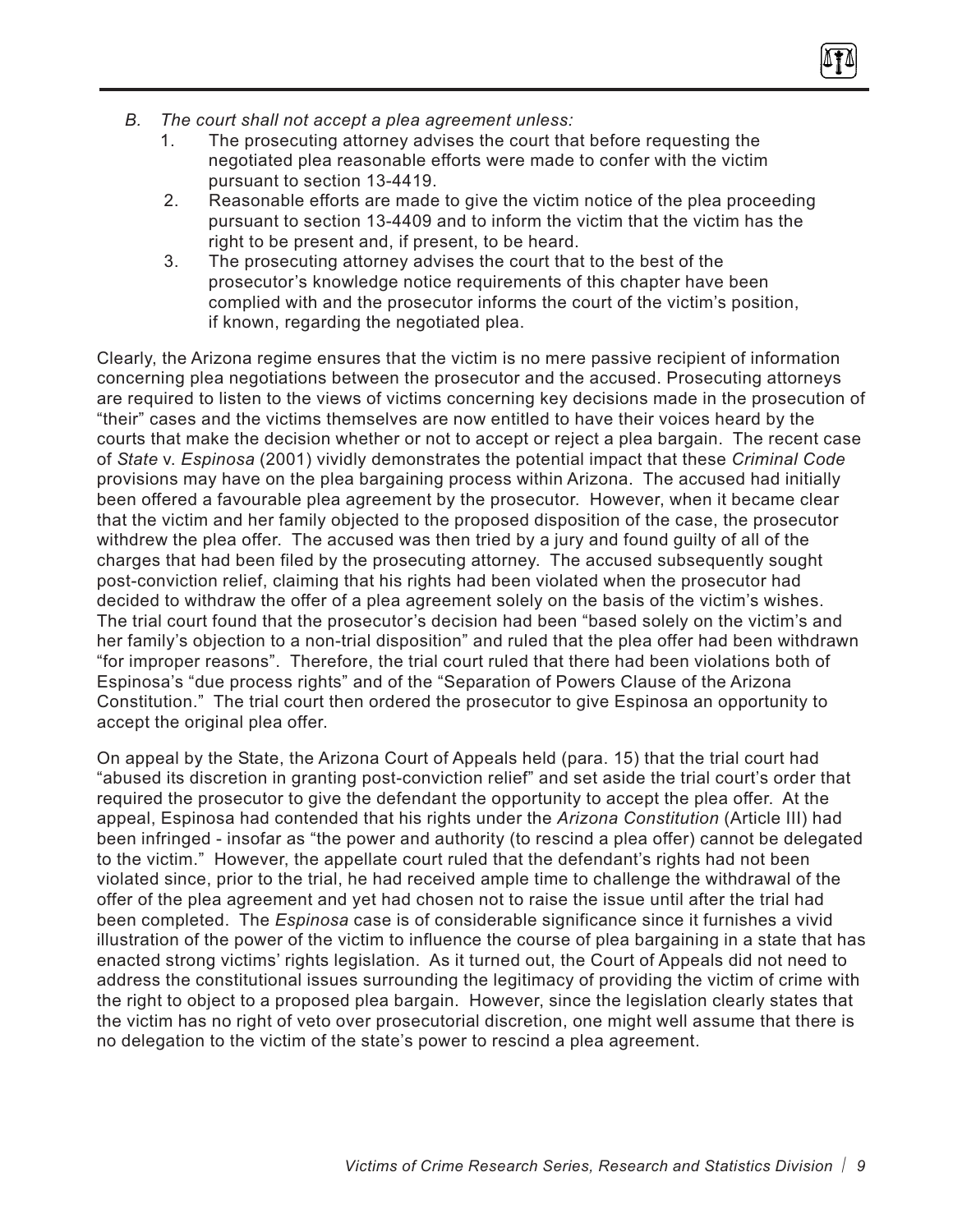There has recently been strong pressure within the United States to extend the type of victims' rights enshrined in the Arizona legislation to all jurisdictions and to ensure that these rights are rendered effective. For example, the Office for Victims of Crime (US Department of Justice, 1998, report no. 4, p. 10) recommends that all prosecutors should advocate for the rights of victims to have their views heard by judges on plea bargains. It also recommends that "prosecutors should make every effort, if the victim has provided a current address or telephone number, to consult with the victim on the terms of any negotiated plea." The Office for Victims of Crime (US Department of Justice, 1998, report no. 5, p. 8) has also emphasized the need for the judiciary to become more active in promoting the participation of victims in the plea negotiation process and recommends that "judges should facilitate the input of crime victims into plea agreements and resulting sentences, and they should request that prosecuting attorneys demonstrate that reasonable efforts were made to confer with the victim."

Although the legislative developments in US jurisdictions appear to have substantially enhanced the rights of crime victims to have some meaningful input into the process of plea bargaining, it is important to note that there remain fundamental questions concerning the effectiveness of these rights in some US jurisdictions. The precise contents of the victims' rights statutes vary considerably from state to state. In some jurisdictions, the legislature has not made clear which specific criminal justice officials are responsible for ensuring that victims are given adequate notification of their rights and meaningful information about the progress of "their" cases. Without clear guidance from the legislature, the interpretation – and administration - of these victims' rights provisions has been left entirely to the prosecutors themselves (US Department of Justice, 1998, Report no. 4, p. 7).

For example, one study (Beatty, Howley & Kilpatrick, 1997, p. 3) found that approximately 50% of all victims of violent crime had not been informed of plea bargains, even where they had a legal right to be consulted by the prosecuting attorney. In a similar vein, a report by the Office for Victims of Crime (US Department of Justice, 1998, report no. 5, p. 1) notes that, "while plea agreements offer an efficient means for court systems to manage overwhelming case loads, they are routinely formalized without input from, consultation with, or notification of victims, denying millions their rights to be informed about and have input to the justice process." The report (p. 8) deplores this situation, which apparently exists in many US jurisdictions, and points out that "victim input into the plea process is critical because the rapid growth in caseloads over the past two decades has forced courts to use more efficient means of concluding cases." In spite of this identified need for their participation in plea bargaining, as the report notes (p. 9), "the great irony for victims is that this is an area of the criminal justice process in which victims are given fewest opportunities for participation."

It appears that victims of crime place considerable value on the right to be consulted on the terms of a proposed plea bargain with "their" accused. Indeed, in a study conducted by the National Center for Victims of Crime, 1,300 crime victims were surveyed. More than 80% of the respondents considered "discussion whether the defendant's plea to a lesser charge should be accepted" to be "very important to them" (Kilpatrick, Beatty, & Howley, 1998, p. 4). Nevertheless, only about 50% of victims were actually given any information about plea negotiations (Kilpatrick, Beatty, & Howley, 1998, p. 4). It is significant that victims who were notified of their rights were more satisfied with the justice system than those who were not. Similarly, victims who believed that their input had an impact on the outcome of their cases were more satisfied with the criminal justice system (Kilpatrick, Beatty, & Howley, 1998, pp. 8-9).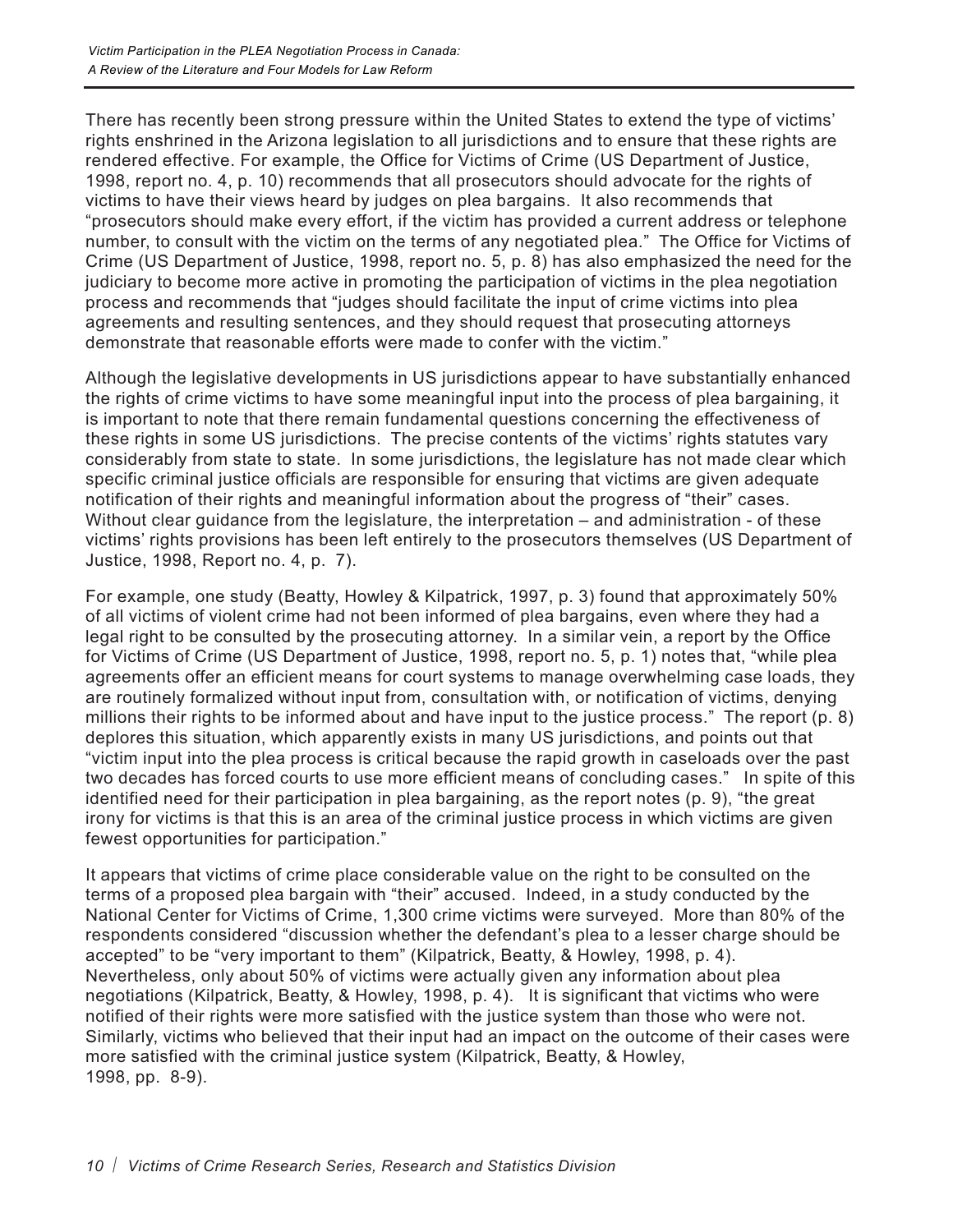## **2.2 Canadian Initiatives**

#### **2.2.1 Provincial and Territorial Legislation**

Following the international and national trends towards placing a greater degree of emphasis on the recognition of victims' rights in the criminal justice process, the various provinces and territories of Canada have also enacted legislation that addresses this issue (see Table 2, below). In very general terms, these statutes enshrine the right of victims to receive information about the status of their cases within the criminal justice process and establish a legislative framework for the provision of various support services to victims. For example, the preamble to the Ontario *Victims' Bill of Rights,* 1995 (S.O. 1995, c.6) states that:

The people of Ontario believe that victims of crime, who have suffered harm and whose rights and security have been violated by crime, should be treated with compassion and fairness. The people of Ontario further believe that the justice system should operate in a manner that does not increase the suffering of victims of crime and does not discourage victims of crime from participating in the justice process.

The Ontario statute is fairly typical of its counterparts in other territories and provinces in terms of its provisions concerning victims' rights of access to information about the prosecution of their cases. For example, section 2 of the Act states that "victims should have access to information about," *inter alia*, " the progress of investigations that relate to the crime;" "the charges laid with respect to the crime and, if no charges are laid, the reasons why no charges are laid;" "the victim's role in the prosecution;" "court procedures that relate to the prosecution;" "the outcome of all significant proceedings, including any proceedings on appeal:" "the interim release and, in the event of conviction, the sentencing of an accused;" and the right to submit a "victim impact statement to the court." Significantly, for the purposes of the present report, the Ontario Act is only one of two provincial statutes (the other being the Manitoba Act) that specifically addresses the right of a victim to receive information about plea negotiations – namely, details concerning "any pretrial arrangements that are made that relate to a plea that may be entered by the accused at trial" (section  $2(1)(x)$ ).

The province of Manitoba has recently implemented part of a new *Victims' Bill of Rights*. 5 Section 11 of the Act requires that the police respond to a request by the victim for the "name, address, and telephone number of the office responsible for prosecuting the offence." Section 12 then provides that, when victims so request, they must be given certain information about the prosecution of "their" cases. Section 12 covers, for example, details concerning victim impact statements and – most significantly, for the purposes of this report - information about "the process for entering a plea of guilty or not guilty, including the possibility of discussions between the Crown attorney and an accused person, or his or her legal counsel, on a resolution of the charge." Unlike any other jurisdiction in Canada, Manitoba has enacted a right of victims to be

<sup>5</sup> Bill 32, *The Victims' Rights Amendment Act*, 49 Elizabeth II, 2000. The first phase of the Act was implemented on August 30th, 2001 (the expansion of victims' rights and services is initially limited to offences involving death or serious personal injury): Manitoba Government News Release, August 30th, 2001.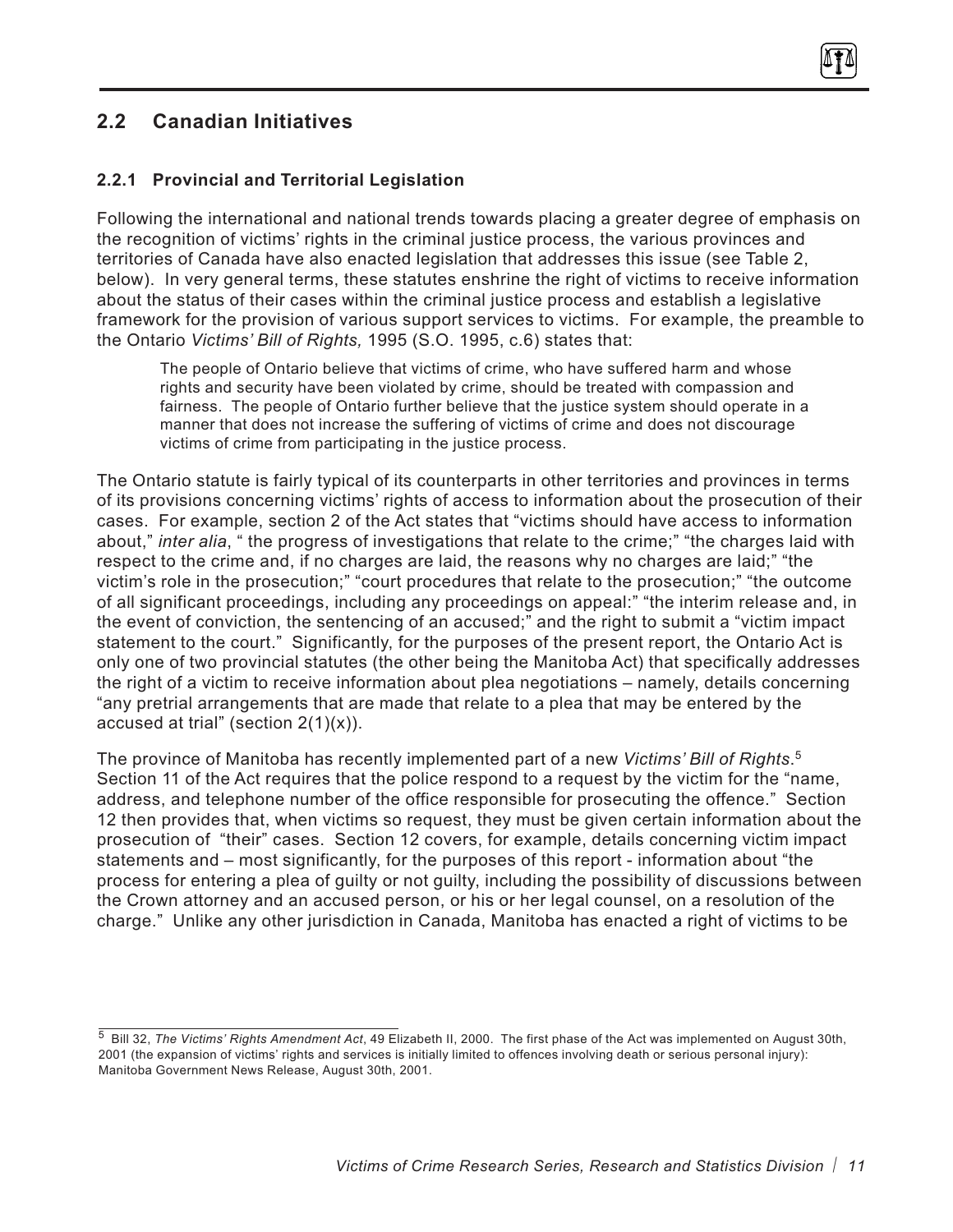consulted about various aspects of the prosecution of "their" cases. More specifically, section 14 of the Act states that:

At the victim's request, the Director of Prosecutions must ensure that the victim is consulted on the following, if reasonably possible to do so without unreasonably delaying or prejudicing an investigation or prosecution:

- (a) a decision on whether to lay a charge;
- (b) the use of alternative measures to deal with a person who is alleged to have committed the offence, or the accused person;
- (c) staying the charge against the accused person;
- (d) if the accused person is in custody, an application for release by the person;
- *(e) any agreement relating to a disposition of the charge;*
- (f) any position taken by the Crown in respect of sentencing, if the accused person is found guilty;
- (g) a decision whether to appeal, or the position of the Crown respecting any appeal by the accused person. (Emphasis added).

The new legislation in Manitoba undoubtedly represents a most noteworthy expansion of victims' rights in relation to their involvement in the prosecution of "their" cases. In particular, the explicit, statutory recognition of the right to be consulted about potential plea agreements between the Crown and the defence constitutes one of the most far-reaching enhancements of victims' rights that have occurred in any Canadian jurisdiction, during recent years. However, there are, nevertheless, certain constraints that have been placed around the rights to information and consultation. First, the Manitoba legislation unequivocally places the burden upon the victim to request the necessary information or consultation. Therefore, if victims do not actually request such information or consultation, then the prosecutor is under no obligation to provide it. Second, the rights to information and consultation are hedged around with qualifying clauses: for example, the right to consultation, established by section 14 is only to be implemented, "where it is reasonably possible to do so without unreasonably delaying or prejudicing an investigation or prosecution."

In general, most of the victims' rights legislation in Canada merely exhorts criminal justice officials to make information available to victims or to consult with victims.<sup>6</sup> Thus, victims' rights are frequently circumscribed by language that suggests these rights are far more discretionary than absolute in nature. As Sullivan (1998, p. 7) has noted, a careful examination of the statutory words and terms employed in this body of legislation - such as **"**should have", **"**subject to limits", "in appropriate circumstances", "promote" –reveals an underlying reluctance on the part of legislators to require officials to provide critical information to the victims of crime.<sup>7</sup>

 $^6$  It is important to note that provincial and territorial legislation does not place the right of veto into the victim's hands.<br>The British Columbia legislation represents an exception to this general model insofar as

<sup>7</sup> The British Columbia legislation represents an exception to this general model insofar as it employs *mandatory*, as opposed to *permissive*, language in dealing with the provision of information to victims. The *Victims of Crime Act* (R.S.B.C. 1996, c. 478) contains three categories of information: (i) information that must be given to all victims automatically; (ii) information that must be given on the request of a victim; and (iii) information that must be given "in appropriate circumstances."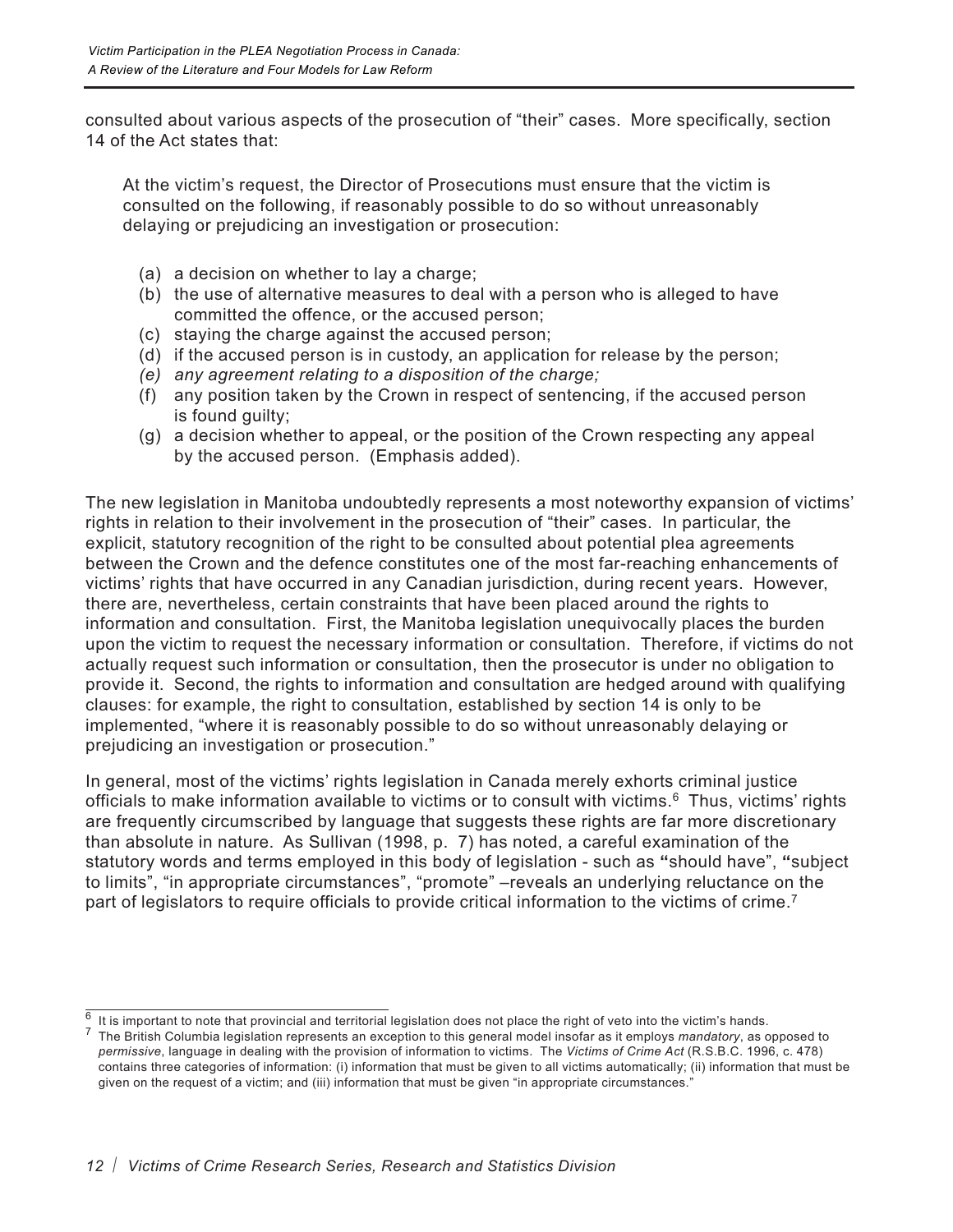As a consequence of the lack of mandatory language in most of the provincial and territorial statutes, critics have noted that, in certain jurisdictions, there has been a failure to furnish a significant number of victims with basic information about such fundamental issues as their right to submit a victim impact statement to the court (Sullivan, 1998, p. 22). Furthermore, the various provincial and territorial statutes do not contain any specific mechanism for enforcement of victims' rights to receive information. Significantly, the British Columbia *Victims of Crimes Act* (R.S.B.C. 1996, c. 478) departs from the general model of such legislation by stipulating that certain information *must* be given to the victims of crime (sections 5 to 7): however, it also states explicitly that, while the *Ombudsman Act*, applies to the legislation, the Ombudsman is precluded from investigating any aspect of the exercise of prosecutorial discretion (section 12). The new *Victims' Bill of Rights in Manitoba* establishes a complaints procedure for victims who apply to the Director of Victims' Support Services and it is also possible for victims to complain to the provincial Ombudsman, who must appoint a "Crime Victim Investigator" to deal with such complaints (sections 27 to 31).

On the whole, it appears that victims of crime in most Canadian jurisdictions are still treated as the passive *consumers* of criminal justice services rather than active participants in the decisionmaking process Kent Roach (1999). This situation is neatly illustrated in the following statement:

Police and prosecutors could treat the new consumer politely and give them information about what was happening. Nevertheless, victims would likely remain frustrated by the lack of control over the end product and by their involuntary status as consumers of criminal justice (Roach, 1999, p. 287).

Sullivan (1998, p. 10) suggests that, at the very least, the applicable provincial and territorial legislation should specify who is responsible for ensuring that victims are informed of their rights. In particular, it is essential that police and prosecutors are made aware of the specific forms of information that they should be providing to the victims of crime.<sup>8</sup> Finally, there needs to be more effective coordination of the various agencies that provide victim services in order to ensure that critical information is routinely made available to victims.

 $8$  The British Columbia legislation does specify that Crown counsel must ensure that a victim is given a reasonable opportunity to present a victim impact to the court (section 4) and identifies specific authorities who are responsible for providing information to the victim about the release of an offender (section 7).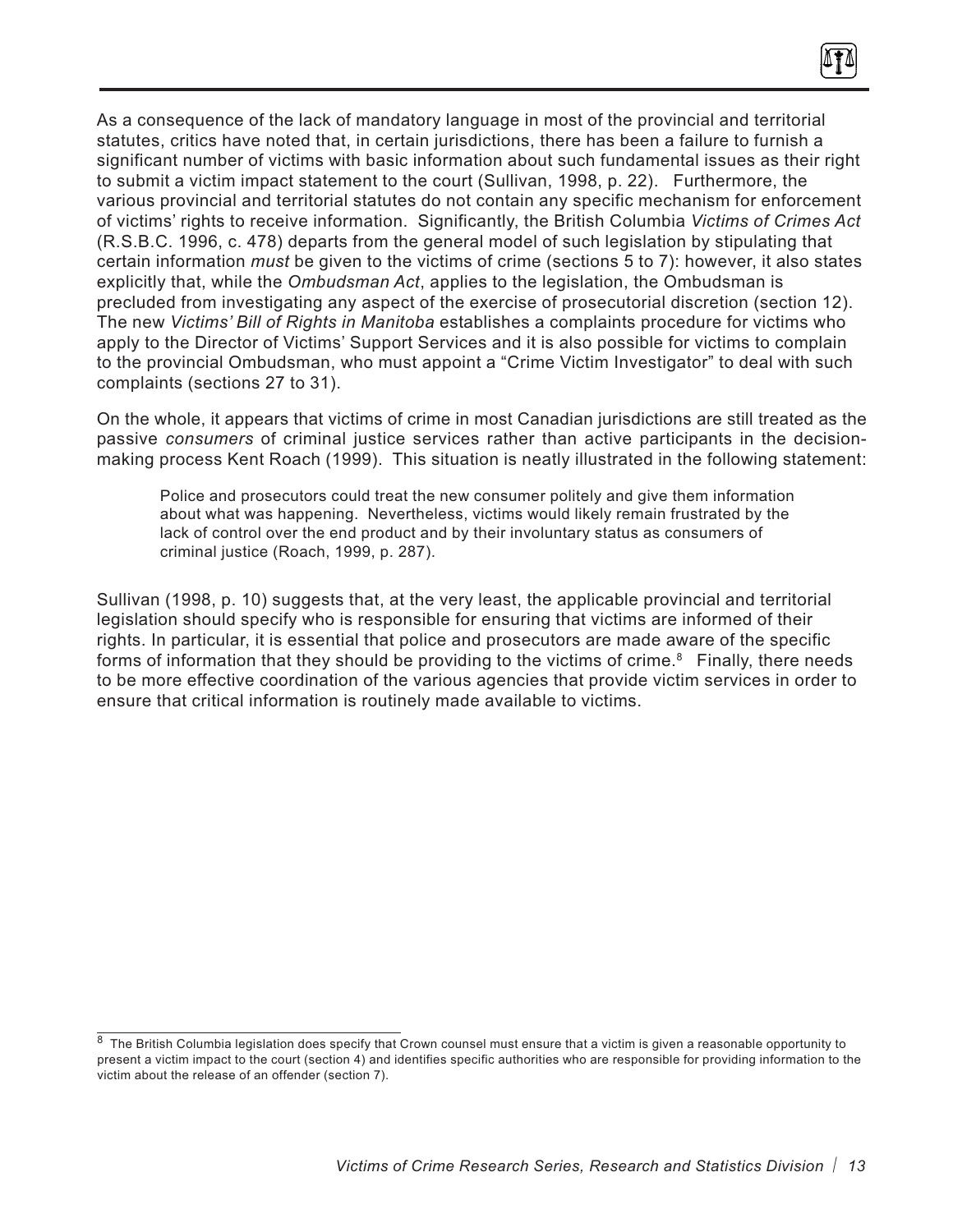#### **Table 2: Provincial and Territorial legislation Relating to Victims' Rights During Court Proceedings**

| <b>ALBERTA</b>                           | Principles                                                                                                                                                                                                                                                                                                                                                                                                                                                                                                                                                                                                                                                                                                                                                                                                                                                                                                                               |
|------------------------------------------|------------------------------------------------------------------------------------------------------------------------------------------------------------------------------------------------------------------------------------------------------------------------------------------------------------------------------------------------------------------------------------------------------------------------------------------------------------------------------------------------------------------------------------------------------------------------------------------------------------------------------------------------------------------------------------------------------------------------------------------------------------------------------------------------------------------------------------------------------------------------------------------------------------------------------------------|
| Victim sofCrim eAct, SA.<br>1996, c.V-33 | $S.2(1)(c)$ in form ation should be m ade available to victim sabout their participation in<br>crim inalproceedings and scheduling, progress and ultim ate disposition of the<br>proceedings;<br>(d) where appropriate, the view s and concerns of victim s should be considered and<br>appropriate assistance provided throughout the crim inalprocess;<br>(e) if the personal interests of victim s are affected, the view sor concerns of the victim s<br>should be brought to the attention of the court, where appropriate and consistent with<br>crim inallaw and procedure.<br>Inform ation                                                                                                                                                                                                                                                                                                                                       |
|                                          | $S.4(1)$ (a) status of police investigation and prosecution (if it will not ham investigation);                                                                                                                                                                                                                                                                                                                                                                                                                                                                                                                                                                                                                                                                                                                                                                                                                                          |
|                                          | (b) the role of the victim and of the other persons involved in the prosecution of the<br>offence;<br>(c) courtprocedures;<br>$(d)$ any opportunity for the victim $s$ to $m$ ake representations to the court on the impact of<br>the offence on the victims.                                                                                                                                                                                                                                                                                                                                                                                                                                                                                                                                                                                                                                                                           |
| BRITISH COLUMBIA                         | Principles                                                                                                                                                                                                                                                                                                                                                                                                                                                                                                                                                                                                                                                                                                                                                                                                                                                                                                                               |
| Victim sofCrim eAct,<br>SBC.1995, c.47.  | S.4 - Presentation of the Victim 's Perception of the impact of the Offence<br>C rown counselm ustensure that a victim is given a reasonable opportunity to have<br>adm issible evidence concerning the impact of the offence, as perceived by the victim,<br>presented to the court before a sentence is in posed for the offence.                                                                                                                                                                                                                                                                                                                                                                                                                                                                                                                                                                                                      |
|                                          | Inform ation thatm ustbe 0 ffered                                                                                                                                                                                                                                                                                                                                                                                                                                                                                                                                                                                                                                                                                                                                                                                                                                                                                                        |
|                                          | S.5 (a) the structure and operation of the justice system,<br>(b) victim s services,<br>(c) the Freedom sand Inform ation and Protection of Privacy Act,<br>(d) the Crim inal Injury Compensation Act, and<br>$(e)$ this $Act.$                                                                                                                                                                                                                                                                                                                                                                                                                                                                                                                                                                                                                                                                                                          |
|                                          | In form ation that Must be G iven on Request                                                                                                                                                                                                                                                                                                                                                                                                                                                                                                                                                                                                                                                                                                                                                                                                                                                                                             |
|                                          | $S.6$ (c) the reasons w hy a decision w as m ade respecting charges;<br>(f) the outcom e of each court appearance that is likely to affect the final disposition,<br>sentence orbailstatus of the accused.                                                                                                                                                                                                                                                                                                                                                                                                                                                                                                                                                                                                                                                                                                                               |
| <b>MANTOBA</b>                           | PartI                                                                                                                                                                                                                                                                                                                                                                                                                                                                                                                                                                                                                                                                                                                                                                                                                                                                                                                                    |
| The Victim s'BillofRights                | GeneralRights to Information                                                                                                                                                                                                                                                                                                                                                                                                                                                                                                                                                                                                                                                                                                                                                                                                                                                                                                             |
| $(Bill32)$ , 49 Eliz. II, 2000           | S.3: The police m ust provide in form ation about rights and rem edies under the Victims'<br>BillofRights-including information about victim impact statements.                                                                                                                                                                                                                                                                                                                                                                                                                                                                                                                                                                                                                                                                                                                                                                          |
|                                          | <u>Right to Inform ation and Consultation</u>                                                                                                                                                                                                                                                                                                                                                                                                                                                                                                                                                                                                                                                                                                                                                                                                                                                                                            |
|                                          | S.4: The police must consult victim sabout the use of alternative measures and bail<br>conditions.<br>S.7: U pon request, the police must give victims in form ation about the investigation of an<br>offence.<br>S.12: U pon request, the D irector of Prosecutions m ustensure that in form ation is<br>provided to victim sabout various aspects of a prosecution (including inform ation about<br>pleanegotiations and how to obtain help to file victim in pact statem ents).<br>S.13: Upon request, the D irector of Prosecutions must ensure that in form ation is<br>provided to victim sabout the status of a particular prosecution.<br>S.14: U pon request, the D irector of Prosecutions must ensure that victim s are consulted<br>about such m atters as the laying of a charge; the use of alternative m easures, the staying<br>of a charge, any proposed plea agreem ent, sentencing, and appeals.<br>Right to Complain |
|                                          | The Actestablishes an "Accountability and Complaint Process" (ss. 27-31).                                                                                                                                                                                                                                                                                                                                                                                                                                                                                                                                                                                                                                                                                                                                                                                                                                                                |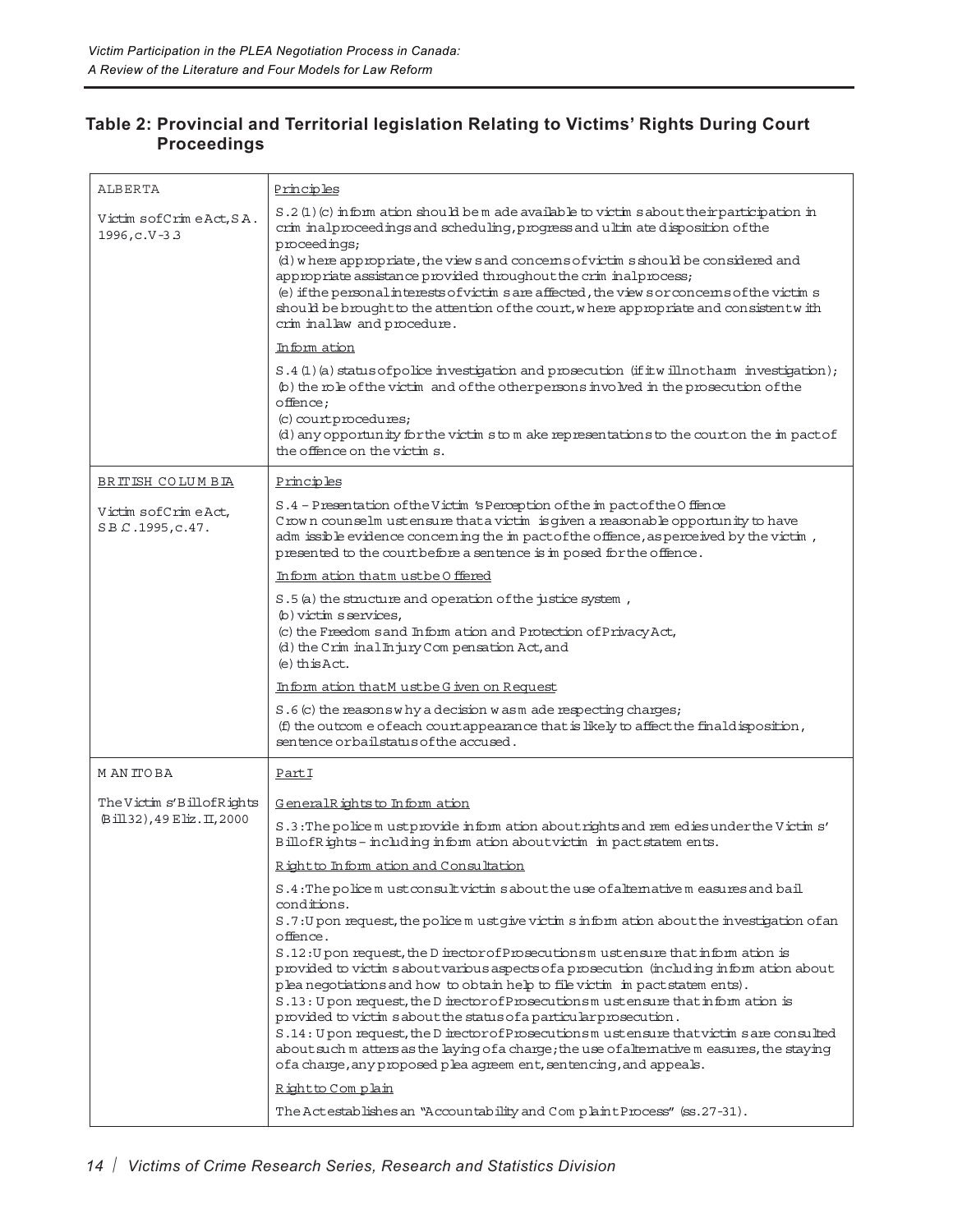| NEW BRUNSICK                                                                                                               | Principles                                                                                                                                                                                                                                                                                                                                                                                                                                                                                                                                                                                                                                                                                                                                                |
|----------------------------------------------------------------------------------------------------------------------------|-----------------------------------------------------------------------------------------------------------------------------------------------------------------------------------------------------------------------------------------------------------------------------------------------------------------------------------------------------------------------------------------------------------------------------------------------------------------------------------------------------------------------------------------------------------------------------------------------------------------------------------------------------------------------------------------------------------------------------------------------------------|
| Victim sServicesAct, SNB.<br>$1987, c.v-21, as am ended$<br>by SN B.1996, c34                                              | S.4 (1): The view sand concems of victim s should be ascertained and appropriate<br>assistance should be provided to them throughout the criminal process.<br>(2) W here the personal interests of the victim s are affected, the view s or<br>concems of the victim s should be brought to the attention of the court where<br>appropriate and consistentwith criminal law and procedure.                                                                                                                                                                                                                                                                                                                                                                |
|                                                                                                                            | Inform ation                                                                                                                                                                                                                                                                                                                                                                                                                                                                                                                                                                                                                                                                                                                                              |
|                                                                                                                            | S.3(2): Inform ation should be m ade available to victim sabout their participation<br>in crim inalproceedings and about the scheduling procedure and ultim ate<br>disposition of crim inalproceedings.                                                                                                                                                                                                                                                                                                                                                                                                                                                                                                                                                   |
| NEW FOUNDLAND                                                                                                              | <u>PartI</u>                                                                                                                                                                                                                                                                                                                                                                                                                                                                                                                                                                                                                                                                                                                                              |
| Victim sofCrim e Services                                                                                                  | Principles                                                                                                                                                                                                                                                                                                                                                                                                                                                                                                                                                                                                                                                                                                                                                |
| Act, RSN.1990, c.V-5                                                                                                       | S.9(2): The view sand concems of victim s should be ascertained and appropriate<br>help should be provided to them throughout the criminal process.                                                                                                                                                                                                                                                                                                                                                                                                                                                                                                                                                                                                       |
|                                                                                                                            | Inform ation                                                                                                                                                                                                                                                                                                                                                                                                                                                                                                                                                                                                                                                                                                                                              |
|                                                                                                                            | $S.7(2)$ : In form ation should be m ade available to the victim about<br>(a) the scope, nature, tim ing, and progress of the prosecution of the offence of<br>which he or she was the victim;<br>(b) the role of the victim and of other persons involved in the prosecution of<br>the offence;<br>(c) courtprocedures.                                                                                                                                                                                                                                                                                                                                                                                                                                  |
| NORTHWEST<br><b>TERRITORIES</b><br>Victim sofCrim eAct,<br>RSN W T.1988, c.9                                               | Inform ation<br>$S.S(C)$ : A Victim Assistance Committee is responsible for promoting the availability<br>ofinformation to a victimabout<br>the scope, nature, timing and progress of the prosecution of the<br>(i)<br>offence in which he or she was a victim;<br>the role of the victim in the court proceeding;<br>$\overline{\Xi}$<br>the rem edies and the social, legal, m edical and m ental health<br>(iii)<br>services available to the victim and them echanism s to obtain<br>access to them.<br>S.5(e): The Com m ittee shall prom ote assistance to victim s in bringing their views<br>and concems to the attention of the court where their personal interests are<br>affected, and where it is consistentwith criminal law and procedure. |
| NUNAVUT                                                                                                                    | Sam e provisions as the N orth W est Territories.                                                                                                                                                                                                                                                                                                                                                                                                                                                                                                                                                                                                                                                                                                         |
| Victim sofCrim eAct,<br>RSN W T.1988, c.9 (Supp).<br>As am ended unders. 76.05<br>of the Nunavut Act,<br>SN W T.1998, c.34 |                                                                                                                                                                                                                                                                                                                                                                                                                                                                                                                                                                                                                                                                                                                                                           |
|                                                                                                                            |                                                                                                                                                                                                                                                                                                                                                                                                                                                                                                                                                                                                                                                                                                                                                           |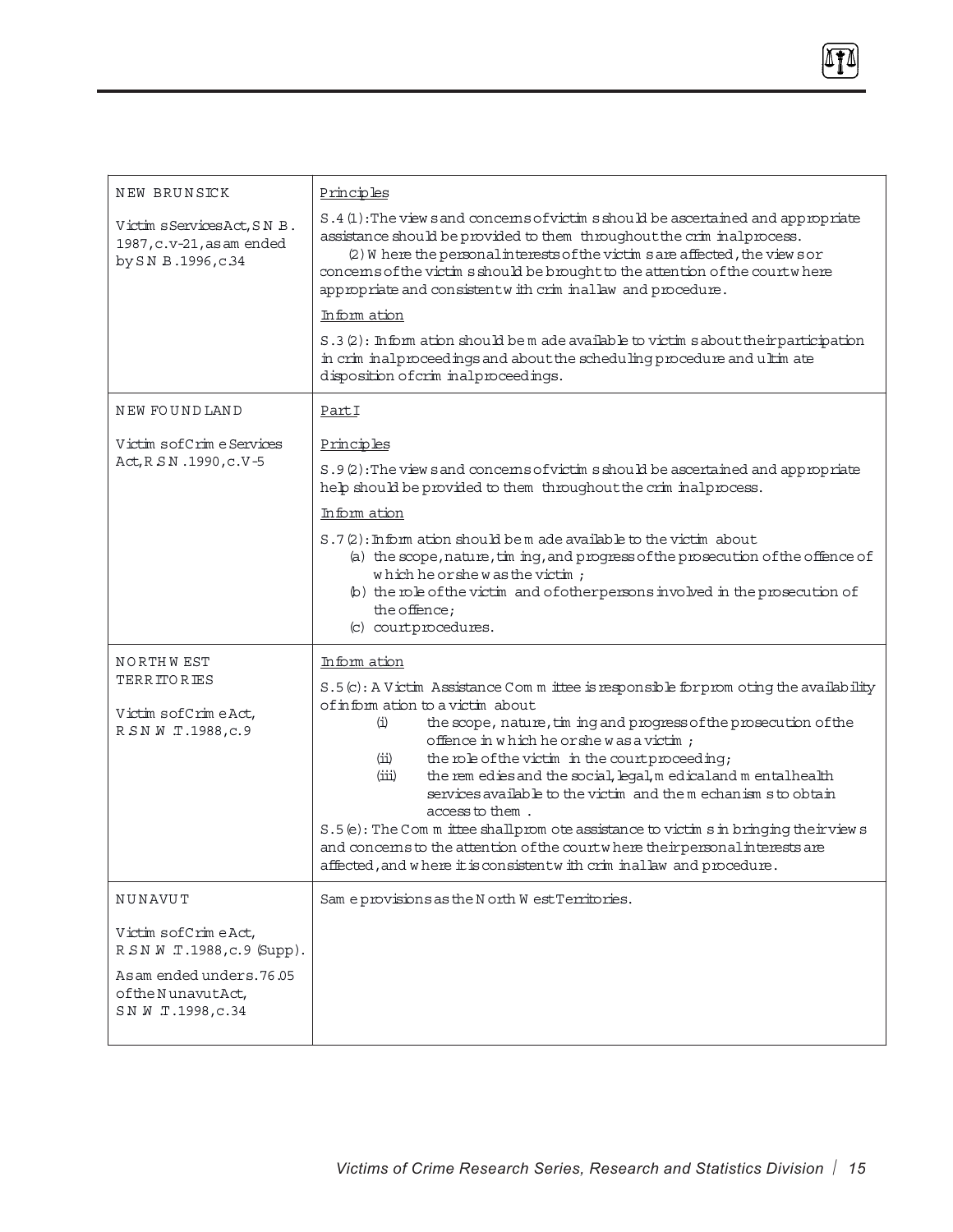| ONTARIO                                                                                              | Inform ation                                                                                                                                                                                                                                                                                                                                                                                                                                                                                                                                                                                                                                                                                                                        |
|------------------------------------------------------------------------------------------------------|-------------------------------------------------------------------------------------------------------------------------------------------------------------------------------------------------------------------------------------------------------------------------------------------------------------------------------------------------------------------------------------------------------------------------------------------------------------------------------------------------------------------------------------------------------------------------------------------------------------------------------------------------------------------------------------------------------------------------------------|
| Victim s'BillofRights, S.O.<br>1995, c.6                                                             | $S.2(1)$ :<br>2. Victim s should have access to inform ation about,<br>i. the services and rem edies available to victim s of crime.<br>iv, the progress of investigations that relate to the crime.<br>v. the specific charges laid or, if no charges are laid, the reasons why they have not<br>been laid.<br>vi. the victim 's role in the prosecution<br>vii.courtprocedures that relate to the prosecution<br>viii. the dates and places of all sign ificant proceedings that relate to the<br>prosecution,<br>ix. the outcom e of all sign ificant proceedings, including any proceedings on<br>appeal,<br>x, any pretrialarrangem ents that are m ade that relate to a plea that m ay be entered by<br>the accused at trial. |
| PRINCE EDWARD ISLAND                                                                                 | Principles                                                                                                                                                                                                                                                                                                                                                                                                                                                                                                                                                                                                                                                                                                                          |
| Victim sofCrim eAct,<br>RSPEJ.1988, c.V-3.1                                                          | 2 (d): victim s should be informed about the progress of the investigation and<br>prosecution of the offence, court procedures, the role of the victim in court<br>proceedings and the ultimate disposition of the proceedings;<br>(e) victim sare entitled, where their personal interests are affected, to have their<br>view s and concems brought to the attention of the court where consistent with<br>crim inallaw and procedure;<br>$\langle h \rangle$ : victim sare entitled to prepare a victim impact statem ent and have it considered<br>by the courtat sentencing.                                                                                                                                                   |
| OUEBEC                                                                                               | Inform ation                                                                                                                                                                                                                                                                                                                                                                                                                                                                                                                                                                                                                                                                                                                        |
| Act Respecting Assistance for<br>Victim sofCrim e, R S Q .c.<br>A-1321 (notyet in force)             | S.4: Victim shave a right to be informed of:<br>(2) their role in the crim inal justice process, their participation in criminal<br>proceedings and, on request, of the progress and finaldisposition of the case.<br>S.5: On request, Victim shave the right to be informed of the progress and outcome of<br>the police investigation. ("ifnot inconsistentw ith the public interest").                                                                                                                                                                                                                                                                                                                                           |
| SASKATCH EW AN                                                                                       | Inform ation                                                                                                                                                                                                                                                                                                                                                                                                                                                                                                                                                                                                                                                                                                                        |
| Victim sofCrim eAct, S.S.<br>1995, c.V-6.011, as<br>am ended by S S.1997, c.24<br>$&$ SS.2000, c.51. | S.4: The Actestablishes a victim s' fund that is to be used to support, interalia, the<br>following principle:<br>(c) The view sand concerns of victim s should be taken into account and<br>appropriate assistance and inform ation should be provided to them throughout the<br>crim inalprocess.                                                                                                                                                                                                                                                                                                                                                                                                                                 |
| YUKON<br>Victim ServicesAct, S.Y.<br>1992, c.15                                                      | Community Victim Services provide general information about the justice system and<br>assists victim s in the preparation of victim -im pact statem ents.                                                                                                                                                                                                                                                                                                                                                                                                                                                                                                                                                                           |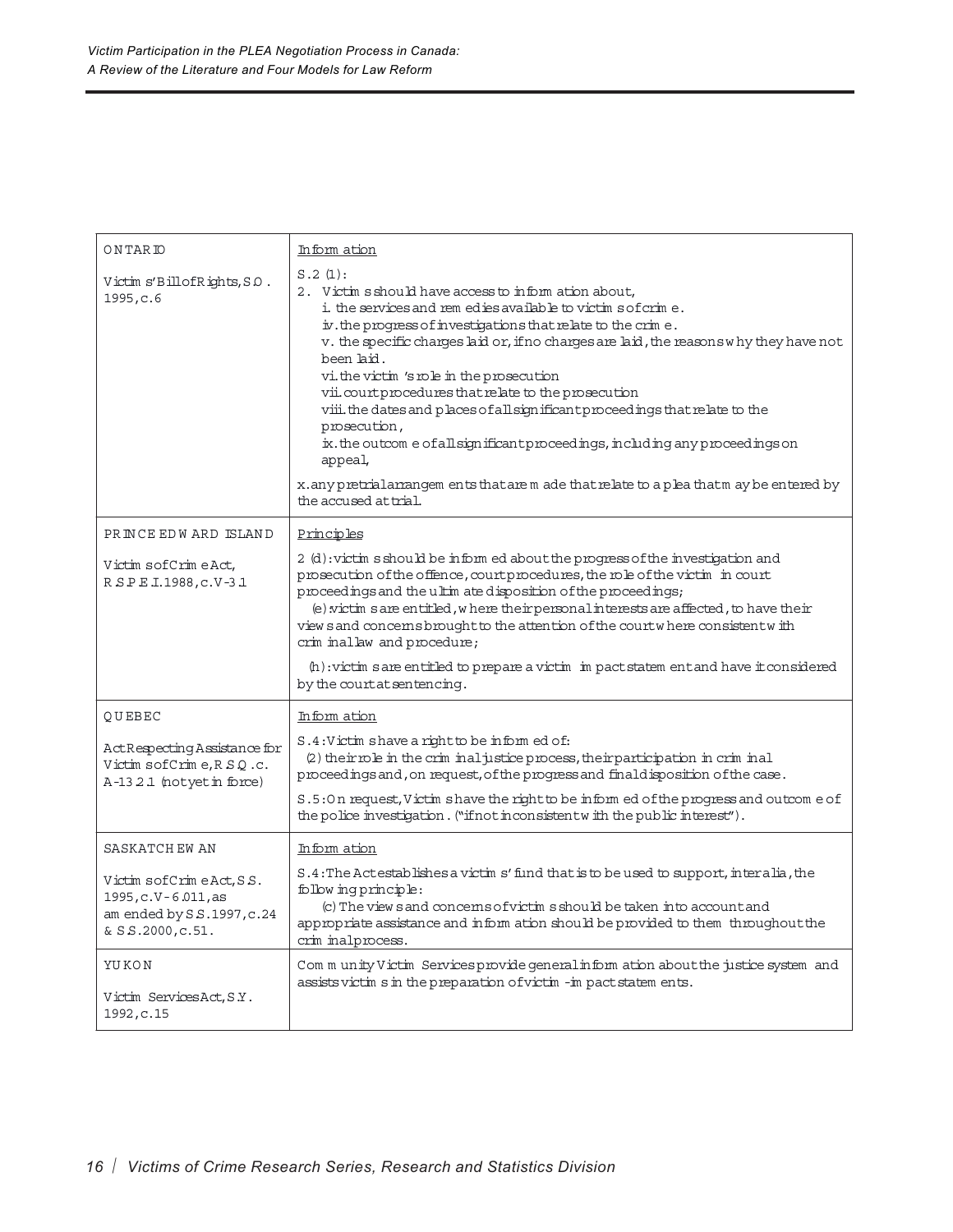#### **2.2.2 Federal Legislation**

In recent years, the Parliament of Canada has enacted a number of critical provisions that grant the victims of crime a greater degree of participation in the decision-making processes of the criminal justice system (Young, 2001). None of these provisions have addressed the question of plea bargaining but they undoubtedly reflect the general international trend towards enhancing the status of victims as major stakeholders in the criminal justice process. As early as 1988, the *Criminal Code* was amended in order to permit the introduction, during the sentencing process, of a written victim impact statement: however, whether or not the information was actually considered was a matter left to the discretion of the trial judge. In 1995, the *Criminal Code* was amended (S.C. 1995, c. 22, s. 6) so as to require sentencing courts to consider written victim impact statements (s. 722(1)). However, this amendment still assigned victims a relatively passive role in the sentencing process and, in order to remedy this unsatisfactory situation, the *Criminal Code* was further amended (s. 722(2.1)) in order to accord victims the right to personally read a victim impact statement in open court or to "present the statement in any other manner that the court considers appropriate"

 $(S.C. 1999, c. 25, s.17).<sup>9</sup>$  Furthermore, at the same time, a new provision was added to the *Criminal Code* (s. 722.2), which requires a sentencing judge to inquire whether the victim or victims have been duly informed of their right to submit a victim impact statement and gives the judge the power to grant an adjournment so that a victim impact statement may be prepared or an opportunity made available for the victim to present evidence in court (S.C. 1999, c. 25, s. 18).

Similar legislative initiatives have been enacted by Parliament in relation to other stages of the criminal justice system that fall within federal jurisdiction. For example, under the *Corrections and Conditional Release Act*, provision has been made to "recognize victims formally as an important part of the criminal justice system" (Solicitor General Canada, 1998, p. 5). The Correctional Service of Canada and the National Parole Board are obligated to provide certain information about an offender when victims request it (CCRA, sections 26 and 142). In addition, available victim information must be obtained by CSC case managers and incorporated into the decision-making processes of the NPB and the CSC when they are required to determine and manage the level of risk posed by an offender. An evaluation of these provisions (Solicitor General Canada, 1998, p. 30) concluded that:

Victims are increasingly being recognized, both formally and informally, as an important part of the criminal justice system. Decision-makers in the National Parole Board are using victim-related information to assist in determining risk, and are responding to requests from victims by imposition of additional conditions when the Board members believe they will increase the safety of the victim or other members of the public, and assist management of any risk posed by the offender.

Significantly, a victim satisfaction survey indicated that there was a "fairly high level of victim satisfaction" with the implementation of these victims' rights (Solicitor General Canada, 1998, p. 30).

 $9$  The rationale for this amendment was provided by the Minister of Justice in her response to the Fourteenth Report of the Standing Committee on Justice and Human Rights (Department of Justice Canada, 1998).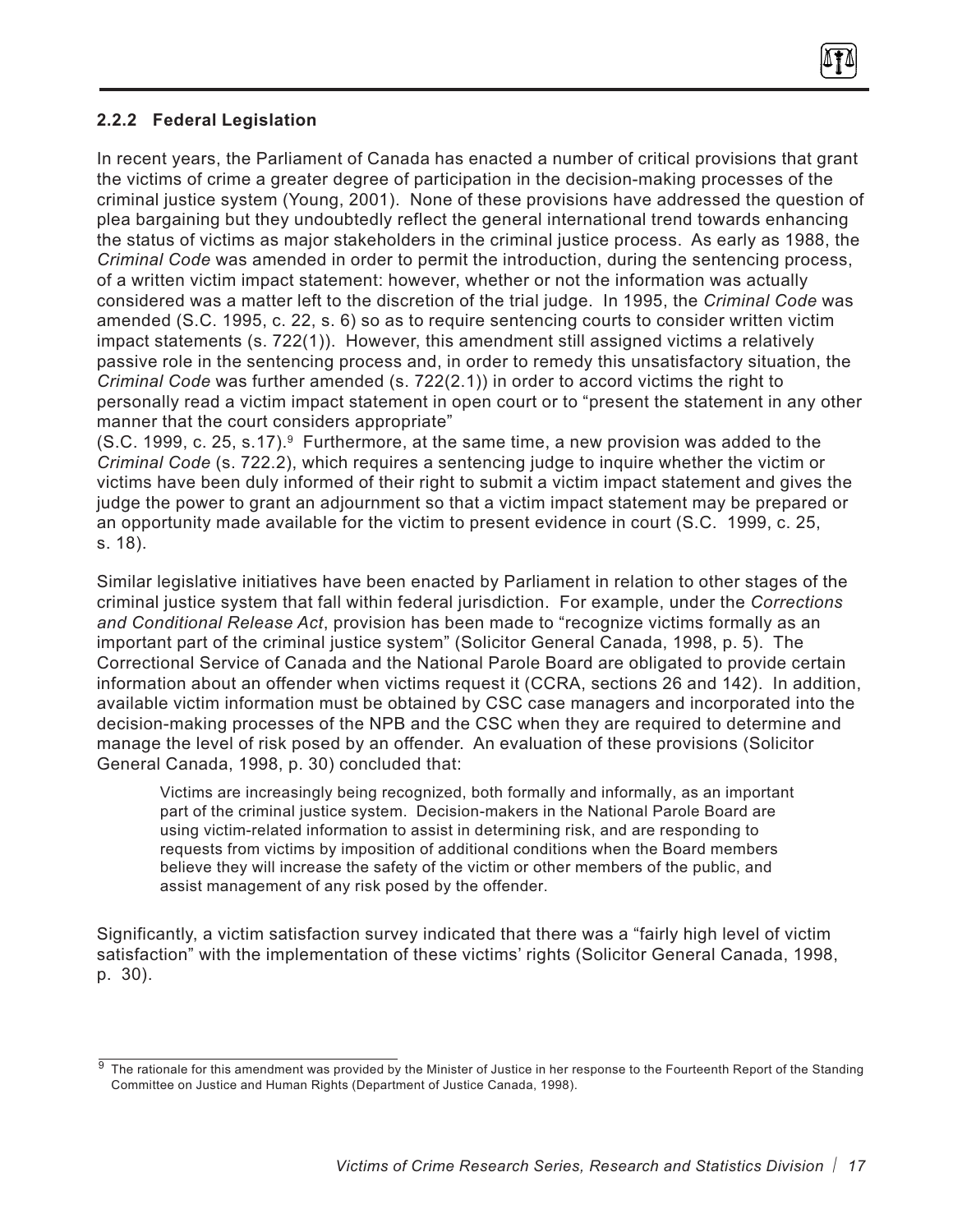In July 2001, the federal policy of permitting victims to participate directly in certain decisionmaking processes within the criminal justice system was further strengthened by the announcement that victims would now be permitted to submit *oral* statements at National Parole Board Hearings" (Solicitor General Canada, 2001, p. 1).

In recent years, it is clear that the Parliament of Canada has strengthened victims' rights to the point where victims are now being granted the opportunity to make their voices heard in a number of critical decision-making points in the criminal justice process – particularly, sentencing and parole. Plea bargaining remains an area where the victims are excluded from the process and where their voices are barely heard – if at all. As McGillivray (1997-98, para. 20) aptly points out,

While some prosecutors consult with complainants in plea bargaining, there is no ethical or policy requirement that they do so. Plea bargaining is a closed-door and often hasty process, unmediated by the judiciary.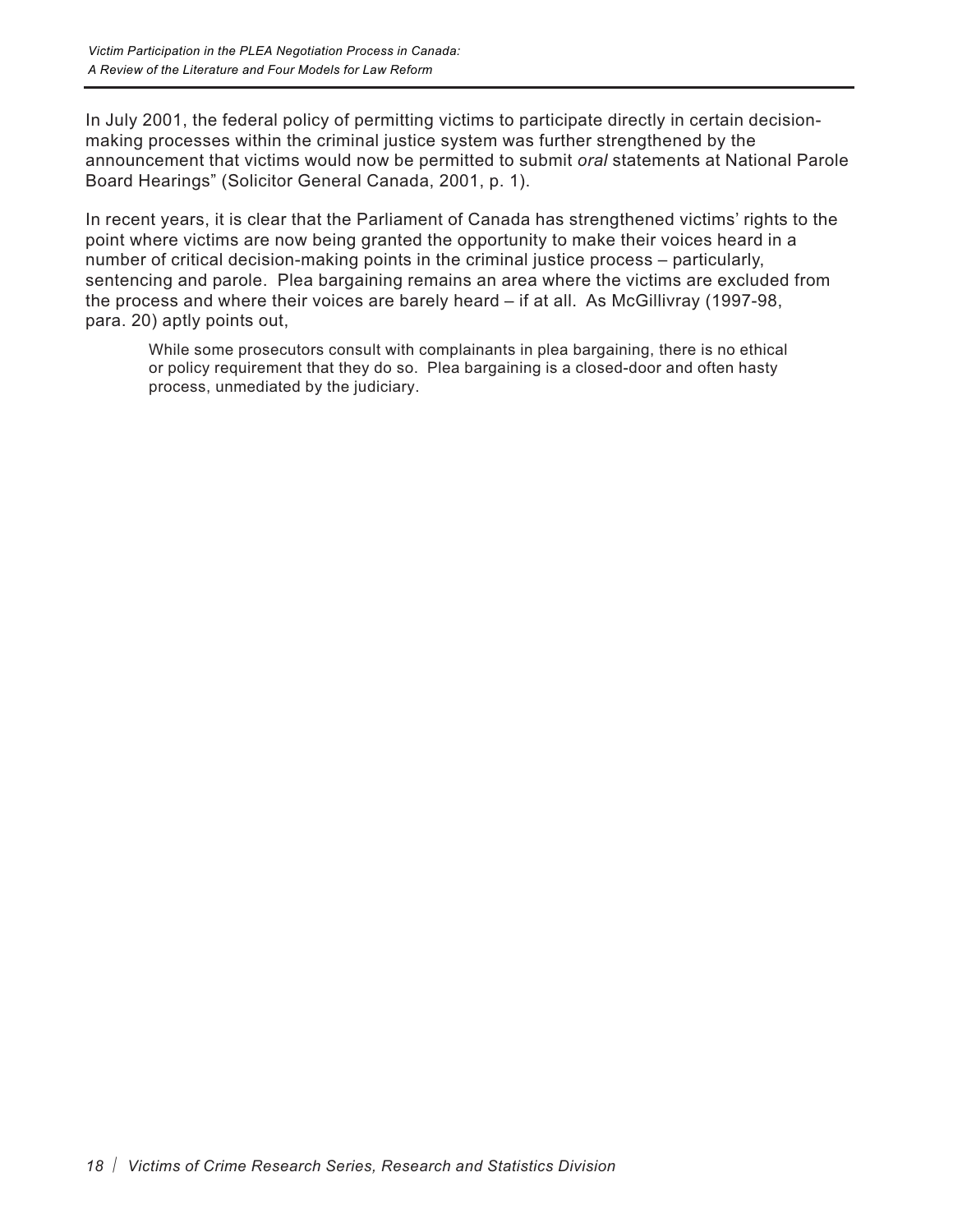# 3.0 Plea Bargaining in Canada

# **3.1 Introduction**

For many years, plea bargaining has been one of the most controversial – and, perhaps,<br>least understood – practices in the Canadian criminal justice system (Griffiths & Verdur<br>Jones, 1994, p. 317). For criminal justice res least understood – practices in the Canadian criminal justice system (Griffiths & Verdun-Jones, 1994, p. 317). For criminal justice researchers, *plea bargaining* is a compendious term that describes a broad range of behaviours that may occur among actors in the criminal court system (Verdun-Jones & Hatch, 1988, p. 1). The police, the Crown, and defence counsel may engage in conduct that ranges from simple discussions - through negotiations - to concrete agreements, that are perceived to be binding on the parties. It would be trite to point out that discussions and negotiations may not ultimately lead to any form of agreement between the parties; nevertheless, these activities have generally been considered by researchers to constitute components of the practice of plea bargaining (Griffiths & Verdun-Jones, 1994, p. 318). For the purpose of this report, however, a considerably more circumscribed definition of plea bargaining will be employed. This definition is predicated on the assumption that an unequivocal agreement has been reached between Crown and defence counsel concerning the steps that will be taken by the Crown and the accused in subsequent court proceedings. In this respect, the most serviceable definition has been furnished by the Law Reform Commission of Canada (1989, p. 3-1), which stated that a "plea agreement" constitutes "an agreement by the accused to plead guilty in return for the prosecutor's agreeing to take or refrain from taking a particular course of action" (see also Cohen & Doob, 1990, p. 85). Broadly speaking, the promises that may be made by Crown counsel fall into three, overlapping categories: (1) promises relating to the nature of the charges to be laid (charge bargaining); (2) promises relating to the ultimate sentence that may be meted out by the court (sentence bargaining); and (3) promises relating to the facts that the Crown may bring to the attention of the trial judge (fact bargaining).

These three categories of plea bargaining encompass a variety of promises that may be offered by the Crown. For example, Verdun-Jones and Hatch (1987, pp. 74-75) set out the following list of possible undertakings, which is by no means definitive: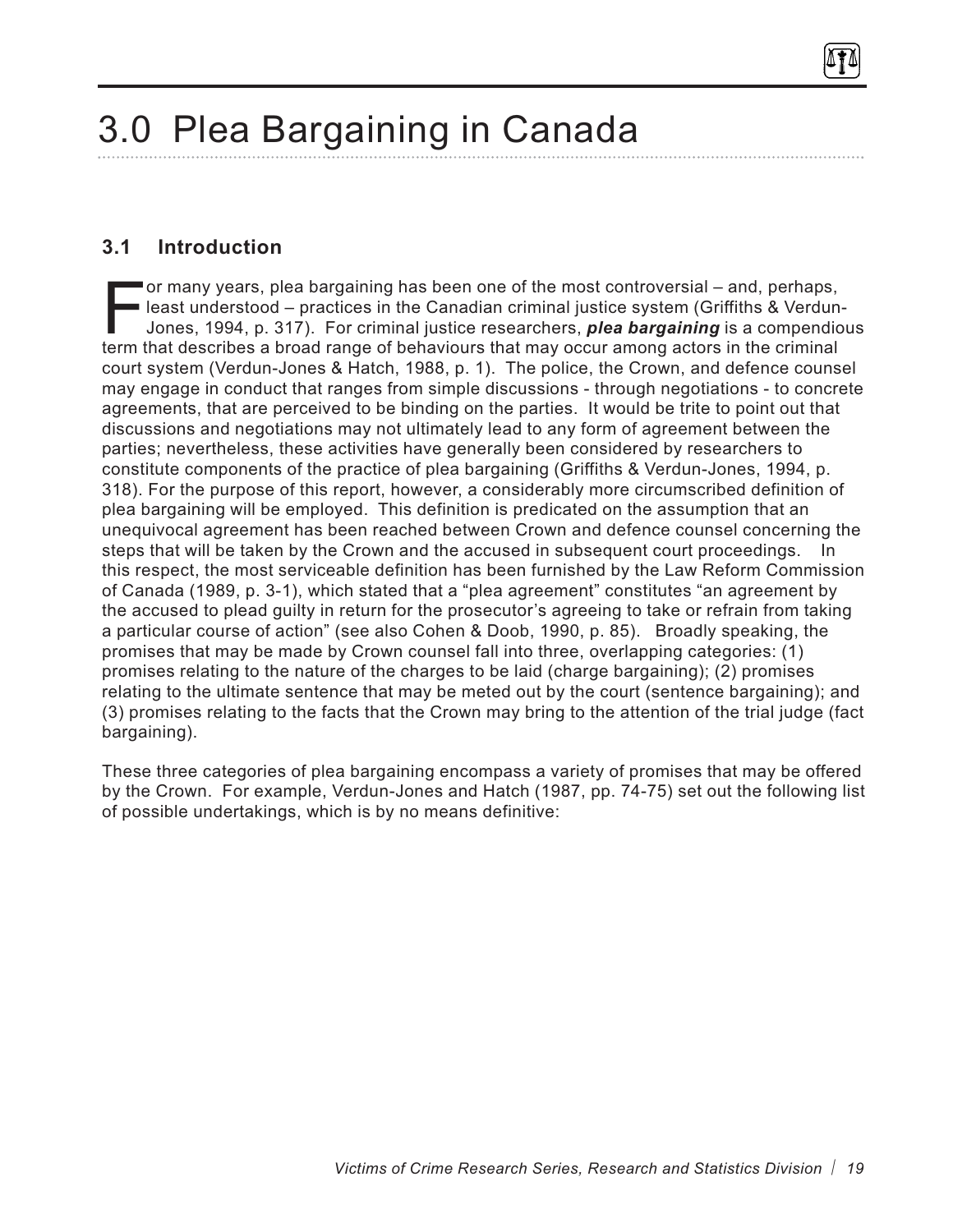1. Charge Bargaining

- a) Reduction of the charge to a lesser included offence;
- b) W ithdraw alor stay ofother charges or the prom ise notto proceed w ith other possible charges;or
- c) Prom ise notto charge friends or fam ily ofthe defendant;or
- d) Prom ise to w ithdraw a charge in return for the defendant's undertaking to enter into a peace bond.<sup>10</sup>

2.Sentence Bargaining

- a) Prom ise to proceed sum m arily rather than by w ay of indictm ent;
- b) Prom ise to m ake a specific sentence recom m endation;
- c) Prom is enotto oppose defence counsel's sentence recom m endation;
- d) Prom ise to subm it a pintsentencing subm ission;
- e) Prom ise notto appealagainst sentence im posed at trial;
- f) Prom ise notto apply for a m ore severe penalty (for exam ple,by notgiving notice to seek a higher range ofsentence based on the accused's previous conviction – s.727 ofthe Crim inalCode);
- g) Prom ise notto apply to the trialcourtfor a finding thatthe accused is a dangerous offender (s.753 of the Crim inalCode) or a long-term offender (s.753 1 of the Crim inal Code);
- h) Prom is to m ake a representation as to the place of imprisonment, type of treatment, etc.;or
- i) Prom ise to arrange the sentence hearing before a particular judge.
- 3.Factbargaining
- a) prom ise notto "volunteer" inform ation detrim entalto the accused during the sentencing hearing;
- b) prom ise notto m ention a circum stance ofthe offence thatm ay be interpreted by the judge as an aggravating factor (see, for exam ple, the aggravating factors listed in s. 718 2 (a) of the Crim inalCode).<sup>11</sup>

# **3.2 The Judicial Response**

During the past thirty years, there has been a veritable sea change in the extent to which the courts have been willing to accept plea bargaining as a legitimate component of the system of criminal justice in Canada (Griffiths & Verdun-Jones, 1994, pp. 319-322). Until the final quarter of the Twentieth Century, plea bargaining was routinely "frowned on" and most criminal justice personnel were loath to admit that it took place at all (Verdun-Jones & Cousineau, 1979). As recently as 1975, the Law Reform Commission of Canada (1975, p. 14) scornfully proclaimed that plea bargaining was "something for which a decent criminal justice system has no place." Significantly, this derisive attitude towards the practice was subsequently echoed by Chief Justice Dickson of the Supreme Court of Canada in his judgment in the *Lyons* case (1987), where he quoted from the very same Law Reform Commission Working Paper: "justice should not be, and should not be seen to be, something that can be purchased at the bargaining table" (para. 103). However, by 1989, the Law Reform Commission had accomplished a remarkable *volte face* and, after boldly asserting that "plea negotiation is not an inherently shameful practice," it even recommended that the practice become more open and accountable (Law

 $10$  This may occur in cases of domestic violence (see, Bala, 1999).

<sup>11</sup> See, for example, Cohen and Doob (1989-90, pp. 86-87).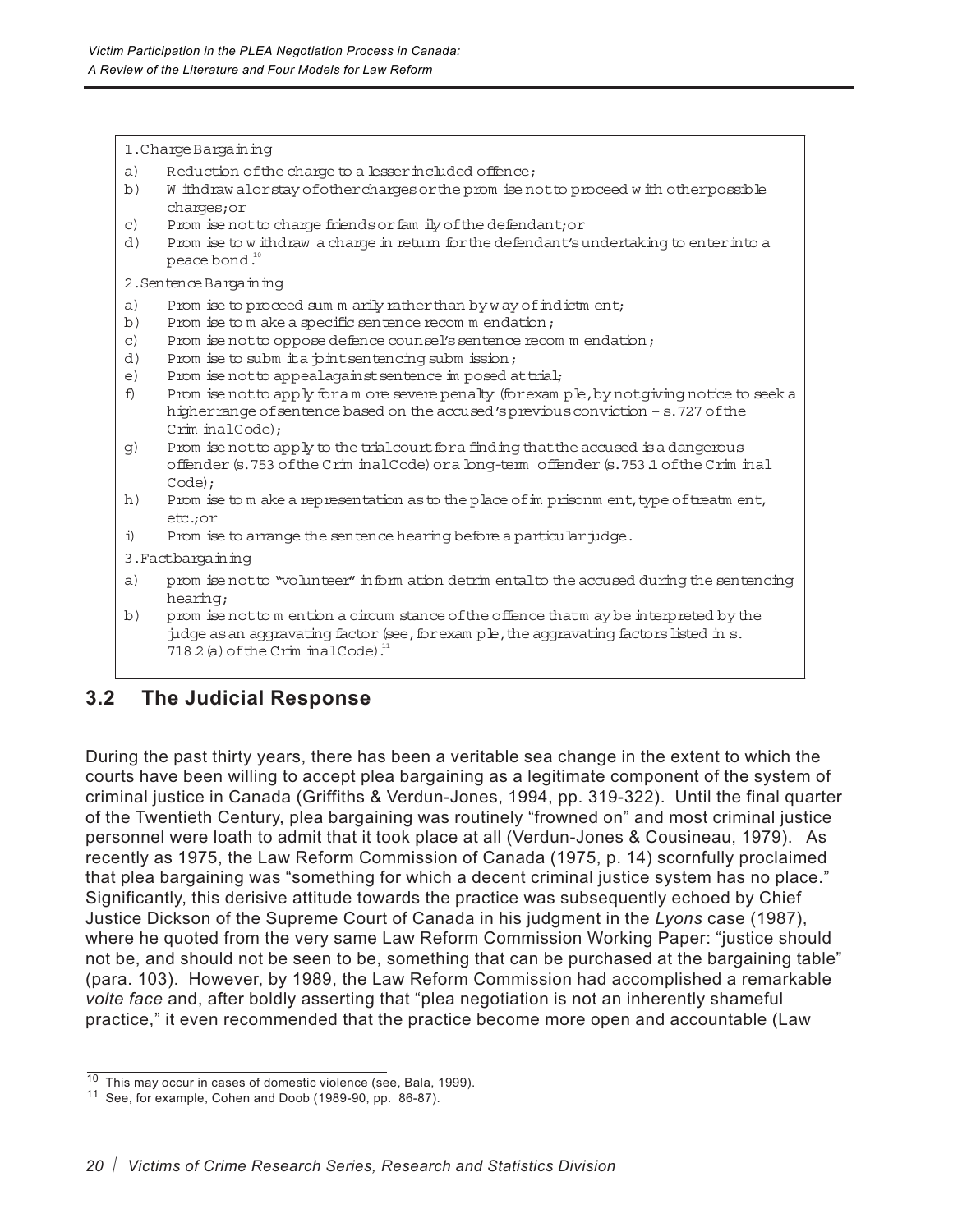Reform Commission of Canada, 1989, p. 8). At about the same time, the Canadian Sentencing Commission (1987, p. 428) was also recommending that plea bargaining be recognized as a legitimate practice and subjected to judicial scrutiny and control:

13.8 The Commission recommends that the appropriate federal and provincial authorities formulate and attempt to enforce guidelines respecting the ethics of plea bargaining.

13.9 The Commission recommends a mechanism (oral or written submission) whereby the Crown prosecutor would be required to justify in open court a plea bargain agreement reached by the parties either in private or in chambers unless, in the public interest, such justification should be done in chambers.

The Supreme Court of Canada has long asserted the need for prosecutorial discretion in the criminal justice system. For example, in *R.* v. *Jolivet* (2000), the Supreme Court of Canada enthusiastically approved the statement that "(a)s a general principle, we have recognized that for our system of criminal justice to function well, the Crown must possess a fair deal of discretion." (para. 16). Moreover, in *R.* v. *Power* (1994), the Supreme Court stated that it is only in extreme circumstances that the courts would be willing to interfere with the exercise of such prosecutorial discretion:

… (c)ourts should be careful before they attempt to "second-guess" the prosecutor's motives when he or she makes a decision. Where there is conspicuous evidence of improper motives or bad faith or of an act so wrong that it violates the conscience of the community, such that it would genuinely be unfair and indecent to proceed, then, and only then, should courts intervene to prevent an abuse of process which could bring the administration of justice into disrepute. Cases of this nature will be extremely rare" (p. 10).

It is particularly noteworthy that the Supreme Court of Canada has unequivocally indicated that it considers plea bargaining to be a routine element in the exercise of prosecutorial discretion in Canada.12 For example, in the *Power* case (1994), Justice L'Heureux-Dubé (speaking for a majority of the Justices of the Supreme Court of Canada) clearly included plea bargaining within the domain of discretionary decisions that the Crown is legitimately entitled to make:

Since a myriad of factors can affect a prosecutor's decision either to bring charges to prosecute, to *plea bargain*, to appeal, etc., courts are ill-equipped to evaluate those decisions properly. (p. 17). (emphasis added)

In a similar vein, Justice L'Hereux-Dubé (at p. 18) strongly endorsed a passage from the judgment of Kozinski J. in *United States* v. *Redondo-Lemos* (1992):

Such decisions (to charge, to prosecute and to plea-bargain) are normally made as a result of a *careful professional judgment as to the strength of the evidence*, the availability of resources, the visibility of the crime and the possible deterrent effect on the particular defendant and others similarly situated. (emphasis in original)

<sup>&</sup>lt;sup>12</sup> For general discussion of the exercise of prosecutorial discretion in Canada, see Mitchell (2001).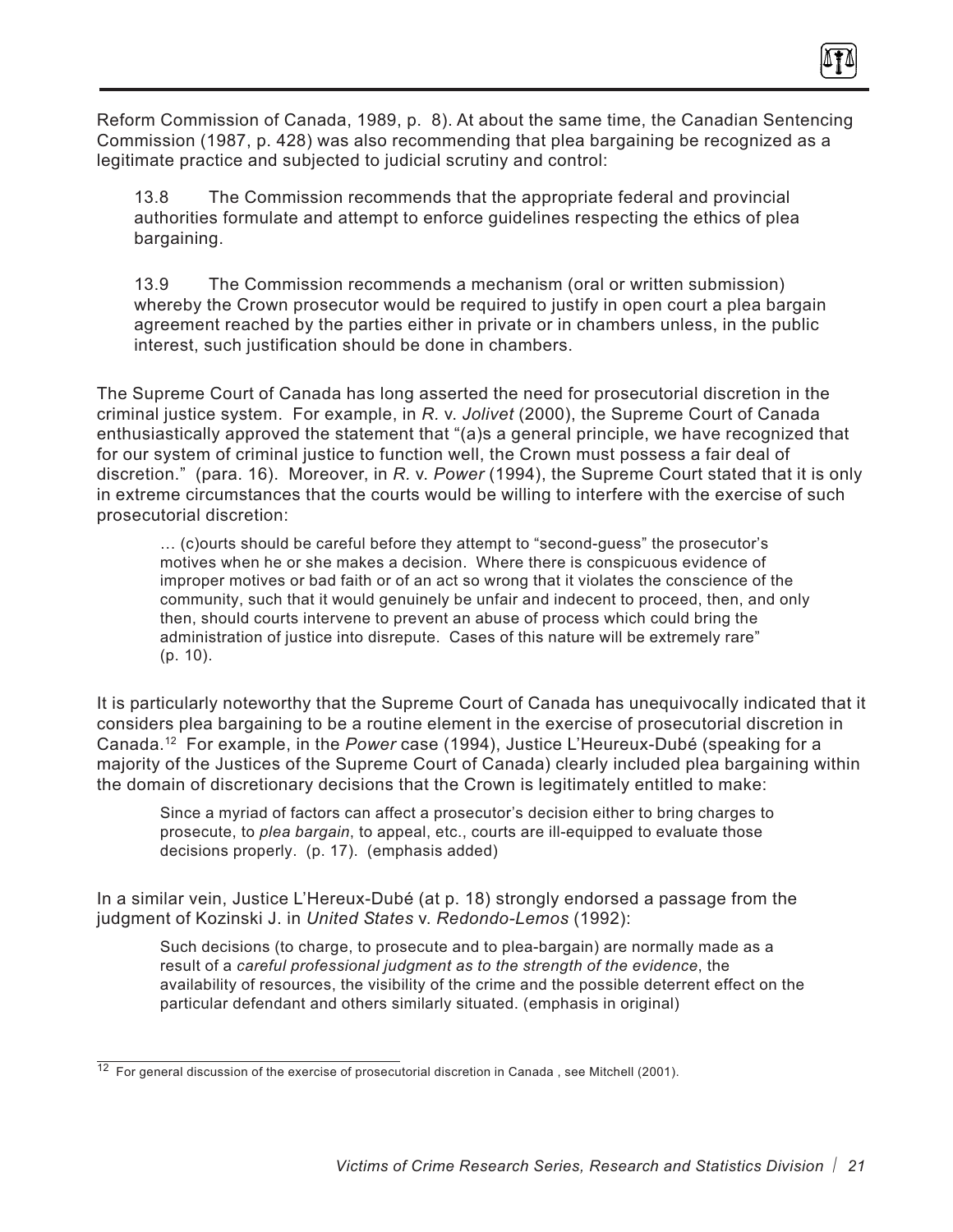One year later, in *R.* v. *Burlingham* (1995), the Supreme Court of Canada went one step further and roundly endorsed the view that plea bargaining was indispensable to the functioning of the Canadian criminal justice system. In the words of Justice Iacobbucci,

*To the extent that the plea bargain is an integral element of the Canadian criminal process*, the Crown and its officers engaged in the plea bargaining process must act honourably and forthrightly. (p. 400). (emphasis added)

Roach (1999) has contended that the Supreme Court of Canada originally paved the way for the legitimization of plea bargaining practices when it established, in the pivotal *Stinchcombe* case (1991), that the accused has a constitutional right to disclosure of information by the Crown. Indeed, as Roach (1999) points out, the Supreme Court expressed the view that complete – and early - disclosure on the part of the prosecution would ultimately encourage the resolution of criminal charges without a trial "through increased numbers of withdrawals and pleas of guilty" (p. 97).

There is little doubt that the tolerant stance adopted by the Supreme Court of Canada towards the practice of plea bargaining has been broadly embraced by the appellate and trial courts of the various provinces and territories. For example, in his account of the reasons underlying the process by means of which plea bargaining has assumed the mantle of respectability within the courts, Roach (1999) has pointed to the marked influence of the Martin Task Force that was established to address the thorny (and, at the time, urgent) issue of court delays in Ontario (Ontario, 1993). The Task Force recommended that, where appropriate, defendants should be routinely encouraged to plead guilty through the offer of sentence discounts (Roach, 1999, pp. 98-99). To this end, trial judges were exhorted to participate in pre-trial conferences that would facilitate plea bargaining – primarily by giving an indication of the perceived appropriateness of any recommended sentence.<sup>13</sup> Therefore, Roach (1999, p. 99) concludes that the report of the Martin Task Force constitutes powerful evidence that plea bargaining in Ontario "was no longer a 'dirty secret' hidden in the corridors of the courtroom but was now openly facilitated in the judge's office."14

It is significant that, in the same year as the Martin Task Force issued its report, the Crown in Ontario made a plea bargain that attracted a considerable degree of public criticism. In the notorious case of *Karla Homolka* (1993), the Crown accepted a plea to a charge of manslaughter and advanced a joint sentencing submission to the effect that the accused should be sentenced to a term of imprisonment of 12 years. The Crown took the view that it was necessary to offer this plea bargain to Karla Homolka, who was considered to be an accomplice to the killings of Kristen French and Leslie Mahaffy by her husband, Paul Bernardo. At the time when the bargain was made, Crown counsel was apparently convinced that, without Homolka's testimony, it would not be possible to convict Bernardo of the murders. In response to the public expressions of anger at the perceived lenience of Homolka's sentence, an independent inquiry was established to investigate the circumstances underlying the Homolka plea bargain. Ultimately, the inquiry found that, given its knowledge of the circumstances at the time, the Crown had absolutely no

<sup>13</sup> Section 625.1 of the *Criminal Code* (R.S.C. 1985, c. C-46) makes provision for a formal pre-trial hearing "to consider the matters that, to promote a fair and expeditious hearing, would be better decided before the start of the proceedings, and other similar matters, and to make arrangements for decisions on those matters." In the case of jury trials, the pre-trial hearing is mandatory: otherwise, a judge has the discretion to order such a hearing – with the consent of the parties.

<sup>14</sup> The Marshall Commission, in Nova Scotia, also lent its general support to the practice of plea bargaining – subject to certain safeguards. See, Royal Commission on the Donald Marshall, Jr. Prosecution (N.S.) (1989, p. 244-247).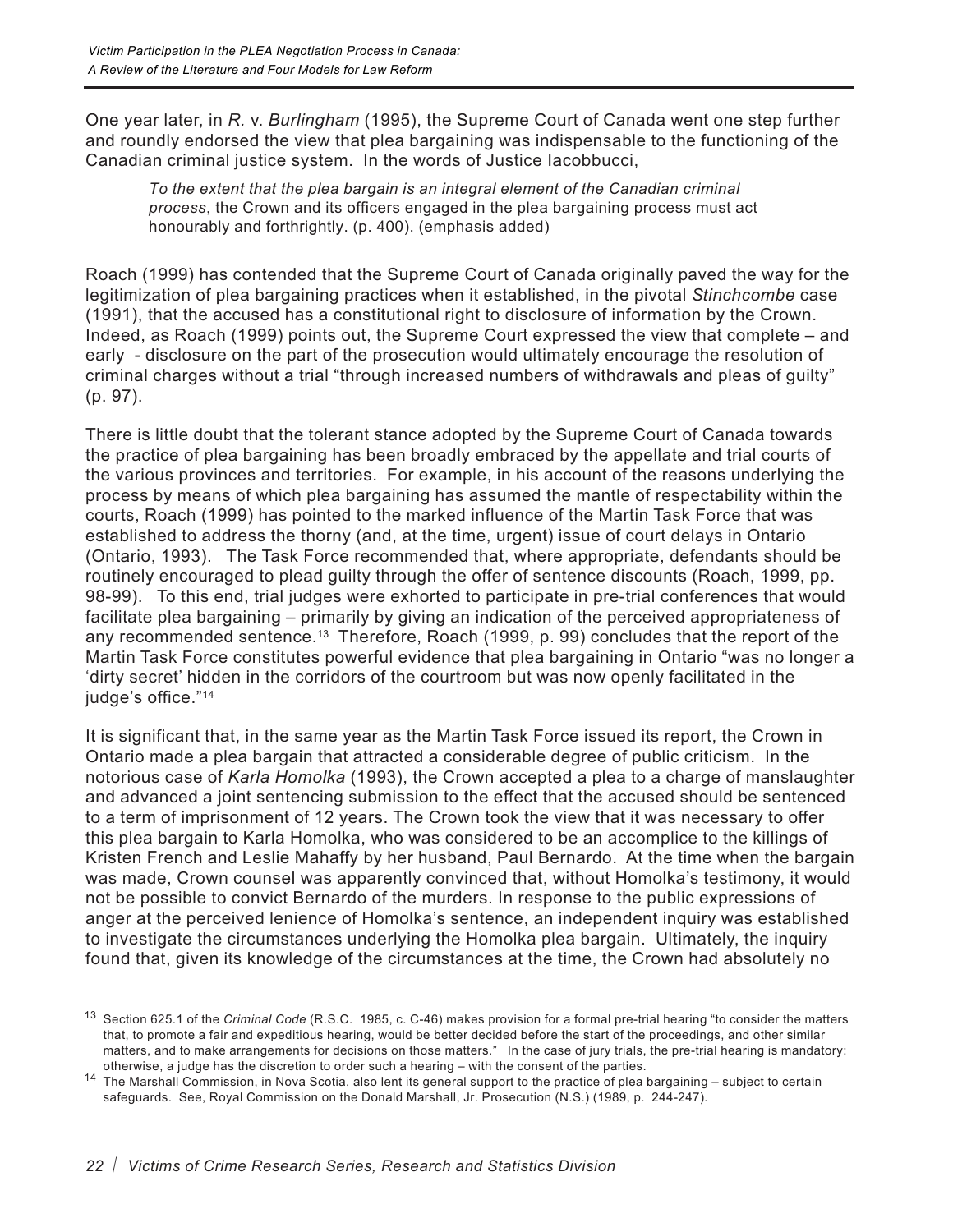choice but to enter the plea agreement with Homolka's counsel if it wished to ensure the conviction of Paul Bernardo (Galligan, 1996, pp. 215-218). Although there was widespread criticism of the sentence that was jointly recommended by the Crown and defence, the *Homolka* case nevertheless reflects a considerable degree of light on the extent to which plea bargaining has been accepted as a necessary – albeit somewhat unattractive – element in the administration of justice in Ontario. Perhaps, the increasing degree of respectability bestowed on the practice in Ontario is best symbolized by the case of *Boudreau* v. *Benaiah* (2000), in which the Ontario Court of Appeal upheld a ruling that an accused person was entitled to receive substantial damages from his counsel because the latter failed to properly communicate with the accused concerning the contents of a proposed plea bargain with the Crown.

Another weather vane that points to the entrenchment of plea bargaining as a legitimate element in the fabric of the criminal justice process is the clearly articulated willingness of Canadian courts to endorse joint-sentence submissions that are advanced by both the Crown and defence counsel (Manson, 2001, pp. 204-205). Indeed, the Canadian judiciary has demonstrated a marked reluctance to reject joint sentencing submissions even though it is crystal clear that such submissions are generally predicated on the acceptance of a plea bargain by the accused. For example, the Alberta Court of Appeal has ventured some clear statements of principle concerning joint-sentencing submissions. In *R.* v. *G.W.C*. (2000), the Court forcefully articulated the view that trial courts should be reluctant to undermine the plea bargaining process by rejecting a joint sentencing submission that has been agreed upon by both Crown and defence counsel. Indeed, Justice Berger stated that,

The obligation of a trial judge to give serious consideration to a joint sentencing submission stems from an attempt to maintain a proper balance between respect for the plea bargain and the sentencing court's role in the administration of justice. The certainty that is required to induce accused persons to waive their rights to a trial can only be achieved in an atmosphere where the courts do not lightly interfere with a negotiated disposition that falls within or is very close to the appropriate range for a given offence. (para. 17)

The Alberta Court of Appeal ruled that joint-sentencing submissions should generally be accepted by the trial judge, "unless they are unfit" or "unreasonable." However, the Court also emphasized that the trial judge must conduct a "careful and diligent inquiry of counsel as to the circumstances of a joint sentencing submission." Without such a detailed inquiry, there would be no basis for determining whether or not there is any "good reason" to reject the submission. In this respect, it is noteworthy that Justice Berger approved a passage from a judgment of the Manitoba Court of Appeal in *Sherlock* (1998), in which Kroft, J.A. stated (para. 32) that "it is important to trial judges and courts of appeal that the nature of the bargain be clearly presented on the record," since "without that assistance, no court can adequately assess the extent to which it should be constrained by the joint recommendation of counsel." Justice Berger also expressed the view (para. 25) that "it is essential that the sentencing judge determine what fact or factors motivated the plea and gave rise to the joint submission."

In *R.* v. *Hoang* (2001), the Alberta Court of Appeal applied the reasoning expressed in by Justice Berger in *R.* v. *G.W.C*. (2000) and set aside the sentence of the trial judge because he did not give any reasons for rejecting a joint submission that had been presented by Crown and defence counsel. The Court of Appeal set aside the trial judge's sentences and substituted the less harsh sentences agreed upon in the original joint sentencing submission.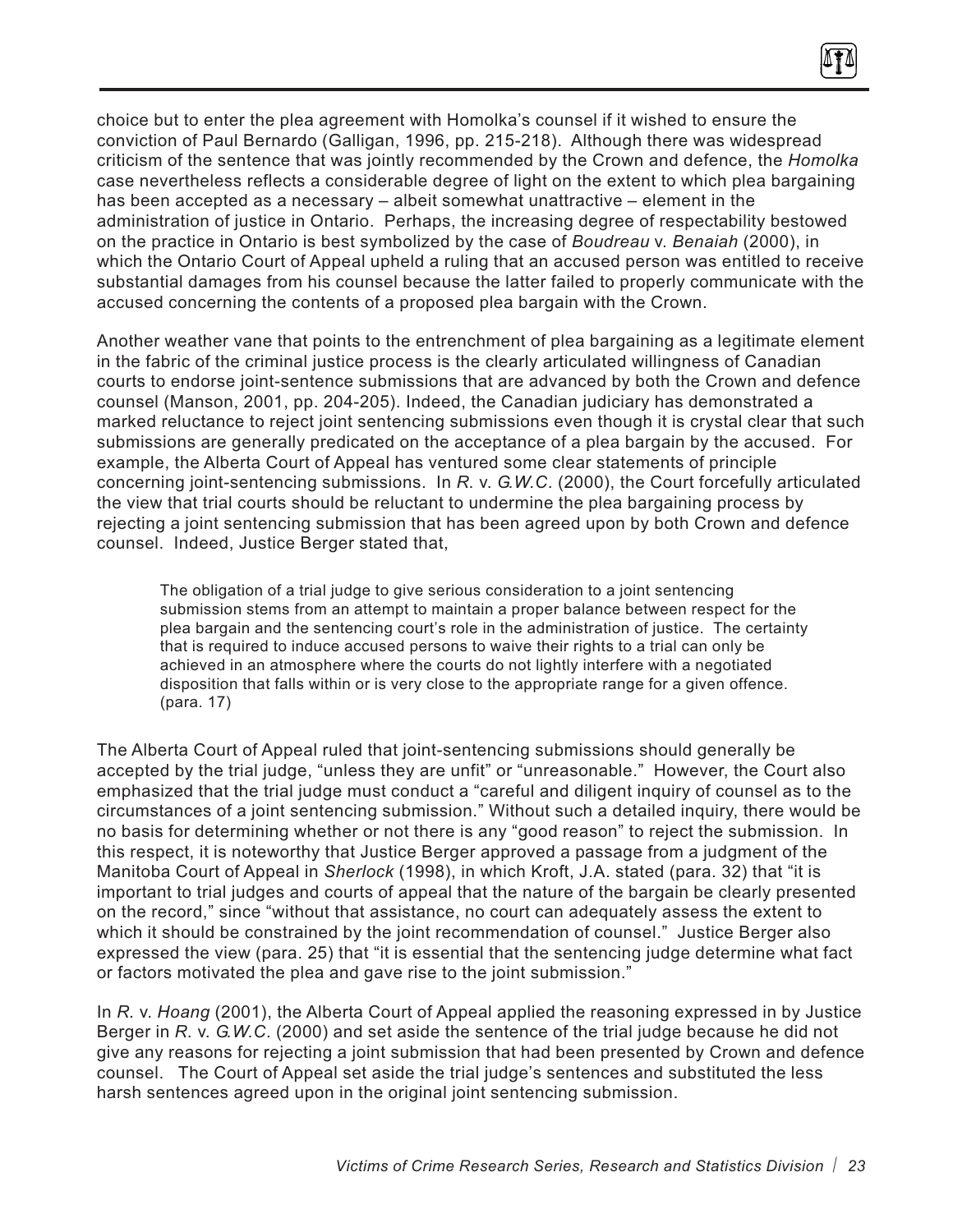In a similar vein, the B.C. Court of Appeal has recently placed its *imprimatur* on plea bargaining and has sent a clear signal to the trial courts that it is a practice that is deemed to be necessary to the efficient operation of the criminal justice process. In the view of the B.C. Court of Appeal, it is, therefore, essential that trial courts should generally endorse the contents of plea agreements entered into by competent Crown and defence counsel. For example, in R. v. Bezdan (2001), Prowse J.A. referred (para. 6) to the "formalized plea-bargaining process which has been adopted by the Provincial Court as part of a Case-Flow Management designed to streamline and expedite the handling of criminal cases." Further on in her judgment, Madam Justice Prowse stated (para. 15) that:

*It is apparent that the administration of criminal justice requires cooperation between counsel and that the court should not be too quick to look behind a plea bargain struck between competent counsel unless there is good reason to do so.* In those instances in which the sentencing judge is not prepared to give effect to the proposal, I also agree that it would be appropriate for that judge to give his or her reasons for departing from the "bargain." (Emphasis added).

Similarly, in *R.* v. *Pawliuk* (2001), Justice Braidwood of the B.C. Court of Appeal referred to the process of entering into a plea bargain as being "in many ways analogous to the formation of a contract." In his view,

Once a plea agreement is reached and the accused has fulfilled part of the bargain, it is improper for the Crown to renege on the agreement. This is so for public policy reasons, primarily because withdrawal from the agreement after the accused has given some consideration in exchange for it may in some cases prejudice the ability of the accused to make full answer and defence. (para. 52)

# **3.3 The Lack of a Formal Process for Plea Bargaining in Canada**

Undoubtedly, the members of the Canadian judiciary have now accepted the fact that plea bargaining plays a significant role in the efficient administration of justice and have sustained it by embracing sentencing policies that indirectly give effect to the agreements fashioned by Crown and defence counsel. However, in spite of the recommendations of the Canadian Sentencing Commission (1987) and the Law Reform Commission of Canada (1989), there is still no formal process by means of which Canadian courts are required to scrutinize the contents of a plea bargain and to ensure that there is adequate protection for the rights and interests of all of the affected parties - the Crown, the accused, the victim(s) and members of society in general (Verdun-Jones and Hatch, 1988).15 The *Criminal Code* (section 625.1) makes provision for the holding of formal, pre-trial hearings before a judge in order "to consider the matters that, to promote a fair and expeditious hearing, would be better decided before the start of the proceedings, and other similar matters, and to make arrangements for decisions on those matters."16 However, the *Criminal Code* does not require that the existence of a plea bargain be made known to the court in the course of such a pre-trial hearing: nor does the Code impose a duty on trial judges to investigate the circumstances underlying a plea bargain, if it comes to their attention that one has, in fact, been reached between Crown and defence counsel.<sup>17</sup>

 $15$  The need to protect the interests of the accused is also of critical importance. For example, Miller (1996, p. 56) makes the point that accused persons need protection from the effects of racism on the exercise of prosecutorial discretion in the plea bargaining process.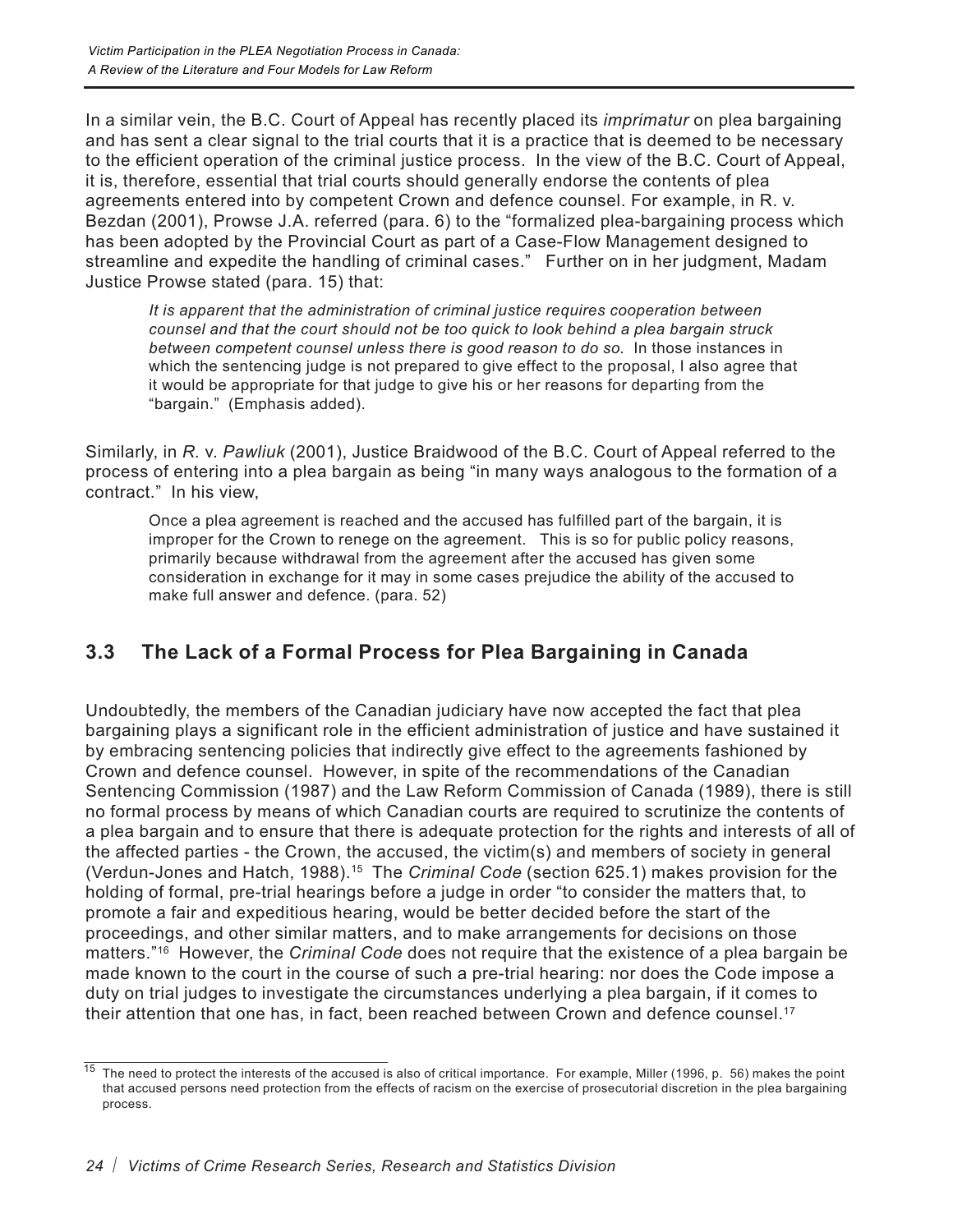From the point of view of the accused, the lack of a formal procedure requiring the disclosure of a plea bargain by counsel means that there is currently no independent review of whether they have entered into such an agreement voluntarily and with full knowledge of the potential ramifications (although this particular situation would undoubtedly be remedied if Bill C-15 A, which is currently before Parliament, is ultimately enacted and proclaimed).<sup>18</sup> Furthermore, there is always the possibility that a failure by counsel to inform the trial judge that a plea agreement has been reached will lead to a situation in which the accused duly fulfills his or her part of the bargain but does not ultimately receive a sentence that adequately reflects the expectations that have been fostered by the Crown in order to extract a plea of guilty (Verdun-Jones & Cousineau, 1979, p. 245). This unfortunate situation was clearly present in *R.* v. *Neale* (2000). In this case, the defendant had agreed to plea guilty to a charge of robbery in exchange for the Crown's undertaking to make a submission in support of a five-year sentence, less the time already spent in custody. Unfortunately, counsel neglected to inform the trial judge that this plea bargain had been reached. Subsequently, the trial judge sentenced the defendant to seven years in prison. Upon the accused's appeal against sentence, Justice Lambert noted (para. 12) the serious consequences that ensued as a consequence of this failure of communication:

If counsel for the Crown or counsel for the defence had told the sentencing judge at the appropriate time that an agreement had been made whereby the accused would plead guilty and, in exchange, the Crown would make a submission that a five year sentence, less remand time, would be appropriate, then under the authorities, the sentencing judge would have been required to give very serious concern and consideration to that submission. I do not doubt that she would have done so. That would be particularly so where a joint submission was made by counsel for the Crown and counsel for the defence.

Even though the accused did not receive the sentence recommended by the Crown (and even though the trial judge was never informed that a plea bargain had been struck) the Court of Appeal nevertheless dismissed the appeal against sentence. As Justice Lambert noted (para. 14),

In my opinion, no injustice is being done to the appellant in this particular case through the processes before the sentencing judge. The sentence is a fit one with the appropriate range and the circumstances of the sentencing were not such as to create any injustice….

While there is a real doubt as to whether or not the accused would perceive this sentencing outcome to be just, it is certainly beyond doubt that such a situation would never have arisen, if

 $16$  However, it has been held that neither the Crown nor the defence is bound to any particular position that they advance at such a hearing: *R.* v. *Derksen* (1999), 140 C.C.C. (3d) 184 (Sask. C.A.).

 $17$  The effect of the structure of the adversarial system of justice on the ethical duties of Crown and defence counsel in Canada is discussed by Mackenzie (1996). There are, of course, profound difficulties when there is a plea discussion process that takes place with an *unrepresented* accused person (Hutchison, 1997).

<sup>&</sup>lt;sup>18</sup> Section 49 of Bill C-15 A (passed by the House of Commons on October 18th, 2001) provides for an amendment to Section 606 of the *Criminal Code*. This amendment would require the trial judge to ascertain that a guilty plea has been made voluntarily and that the accused understands "that the plea is an admission of the essential elements of the offence;" "the nature and consequences of the plea"; and "that the court is not bound by any agreement between the accused and the prosecutor." Bill C-15A was given third reading by the Senate on March 19th, 2002.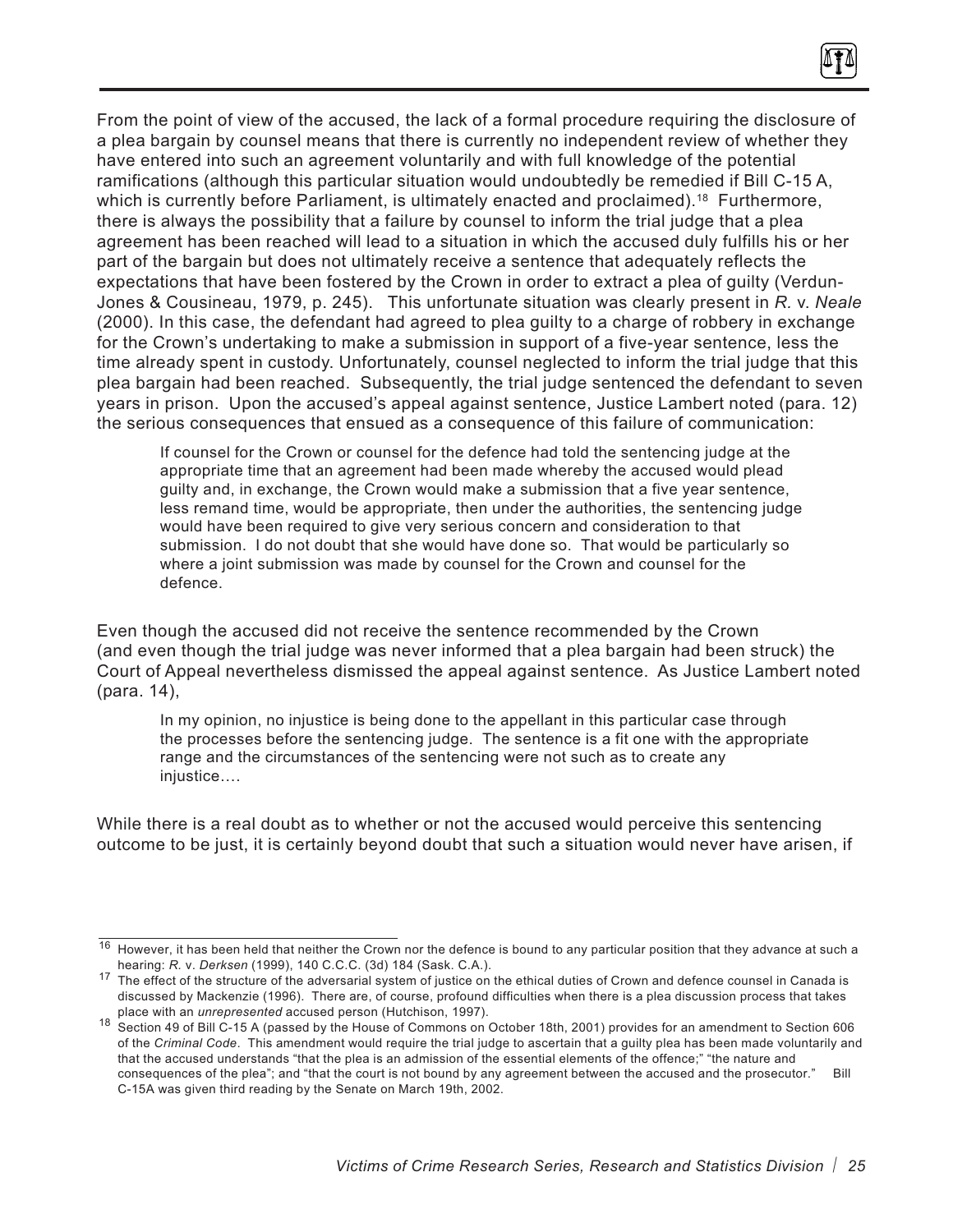there had been a formal procedure that required the Crown and defence counsel to disclose the existence of any plea agreement and to seek the trial judge's approval of its terms.

While the absence of a mandatory process for the judicial review of plea bargains raises profound questions concerning the protection of the rights of the accused, it is also important to recognize that there is equally no provision in Canadian criminal procedure for the trial judge to take into account the legitimate interests of the victim in the outcome of a case that is ultimately resolved through a plea bargain. While victims now have the right to submit victim impact statements at the sentencing stage, the outcome of a particular case may already have been determined by a plea bargain that has been made well before the victims have their day in court: for example, the choice of the charge(s) laid against the accused following a plea bargain, is a decision that undoubtedly dictates the nature and range of the sentence that may be imposed by the trial court and also constitutes an official statement to the community of "what happened" to the victim of the crime. Once the charge has been laid against the accused, a victim's ability to offer a meaningful contribution to the decision-making process of the criminal court system has been significantly reduced.

At present, the only Canadian jurisdictions that have enacted legislation concerning the role of victims in the plea bargaining process are Manitoba and Ontario. However, the Ontario legislation merely requires that victims "should have access to information" about "any pretrial arrangements that relate to a plea that may be entered by the accused at trial" (*Victims' Bill of Rights*, 1995, c. 6., s. 2(x)). It is significant that the Martin Task Force Report, that was published two years before the enactment of the Ontario *Victims' Bill of Rights*, had recognized that victims should be consulted about plea bargains "where appropriate and feasible". However, as Roach (1999, p. 99) points out, the recommendations of the Martin Task Force were not designed to enhance the level of direct victim participation in the criminal justice process in Ontario and it was made clear that victims should not be given the right to veto an agreement of which they disapproved. According to Roach (1999, p. 99), it was assumed that the exercise of power within the arena of plea bargaining in Ontario was to remain squarely in the hands of the criminal justice professionals and the primary goal of the Task Force in recommending more widespread acceptance of plea bargaining was not that of victim empowerment but rather that of enhancing the efficiency of a court system that would collapse if most defendants decided to exercise their right to a full trial.

In sharp contrast, the Manitoba *Victims' Bill of Rights* (2000) grants victims a definite right to be *consulted* about various aspects of the prosecution of "their" defendants. It remains to be seen whether other Canadian provinces and territories will follow Manitoba's lead in this respect. Undoubtedly, the Manitoba legislation elevates the role of the victim in plea negotiations to a level that is entirely novel within the Canadian context.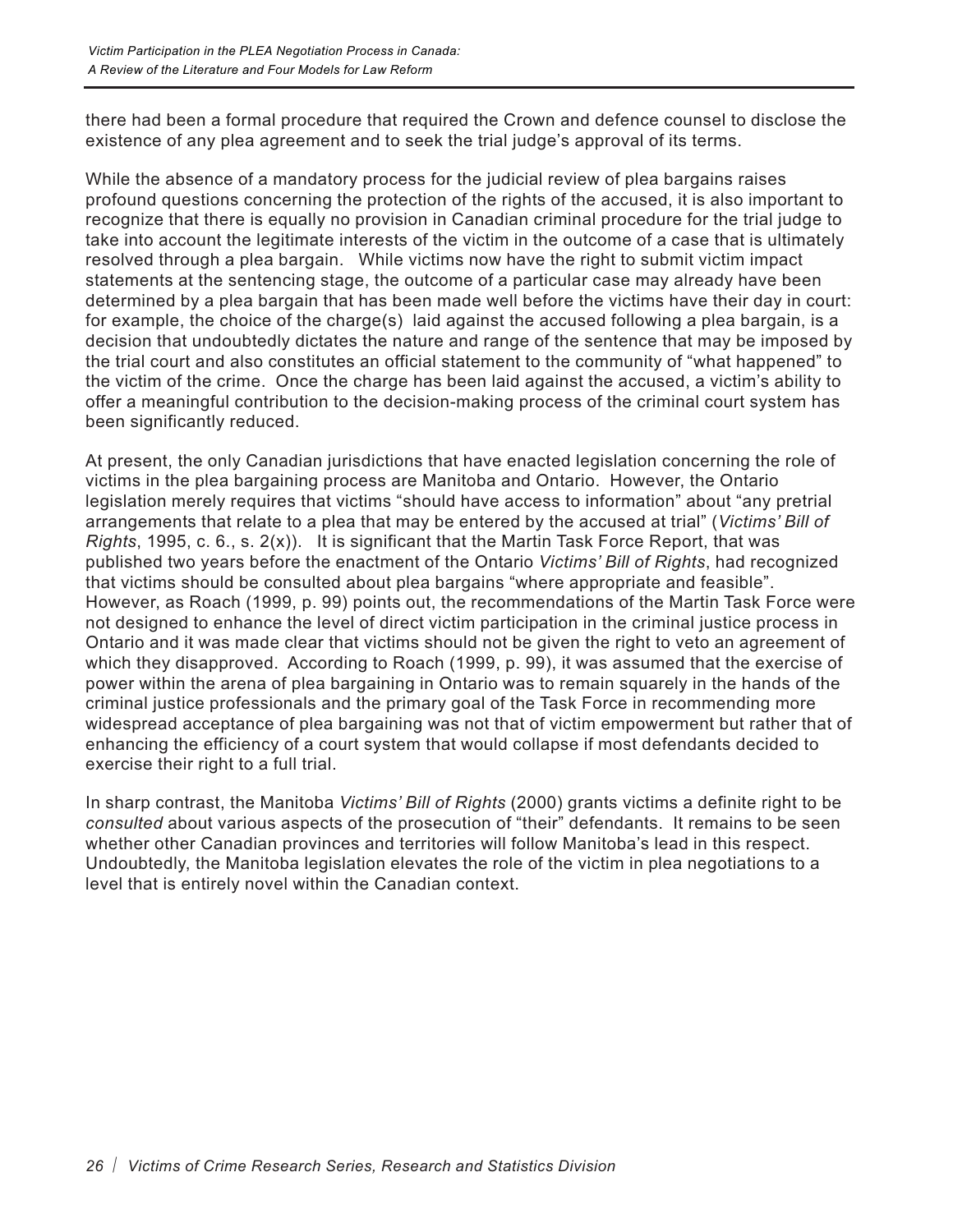# 4.0 Federal Rule 11: A Viable Legal Framework for the Regulation of Plea Bargaining?

## **4.1 The Legitimization of Plea Bargaining in the United States**

In the case of *Santobello v. New York* (1971), the Supreme Court of the United States affirmed<br>the constitutionality of plea bargaining and actually encouraged prosecutors and defence<br>counsel to participate in the practic n the case of *Santobello* v. *New York* (1971), the Supreme Court of the United States affirmed the constitutionality of plea bargaining and actually encouraged prosecutors and defence counsel to participate in the practice because of the significant benefits that may be derived the following:

The defendant avoids extended pretrial incarceration and anxieties and uncertainties of trial; he gains a speedy disposition of his case, the chance to acknowledge his guilt and a prompt start in realizing whatever potential there may be for rehabilitation. Judges and prosecutors conserve vital and scarce resources. The public is protected from the risks imposed by those charged with criminal offenses who are at large on bail while awaiting criminal proceedings.

Although the empirical evidence is somewhat scant, it is frequently asserted that at least 90% of all criminal cases in the United States are decided on the basis of guilty pleas, many of which are the result of a plea bargain (Herman, 1997, p. 1; Taha, 2001, p. 252)). For instance, in 1999, 94.6% of all criminal cases in the federal courts were decided on the basis of guilty pleas (US Sentencing Commission, *1999 Datafile*, OPAFY99, Table 3):

#### **Table 3**



However, judicial approbation of plea bargaining in the United States is predicated upon the assumption that it must be properly regulated by the courts (Sigman, 1999, p. 1320-1). Judicial regulation necessarily implies that judges retain the discretion whether or not to accept - or reject - a plea bargain (Welling, 1987, p. 329). Furthermore, judicial scrutiny of plea bargaining ensures that, if the court approves a negotiated plea, then the government is placed under a duty to fulfill the promises that were made by the prosecutor in order to induce the accused to plead guilty (Pan & Kaiser, 2001, p. 1399).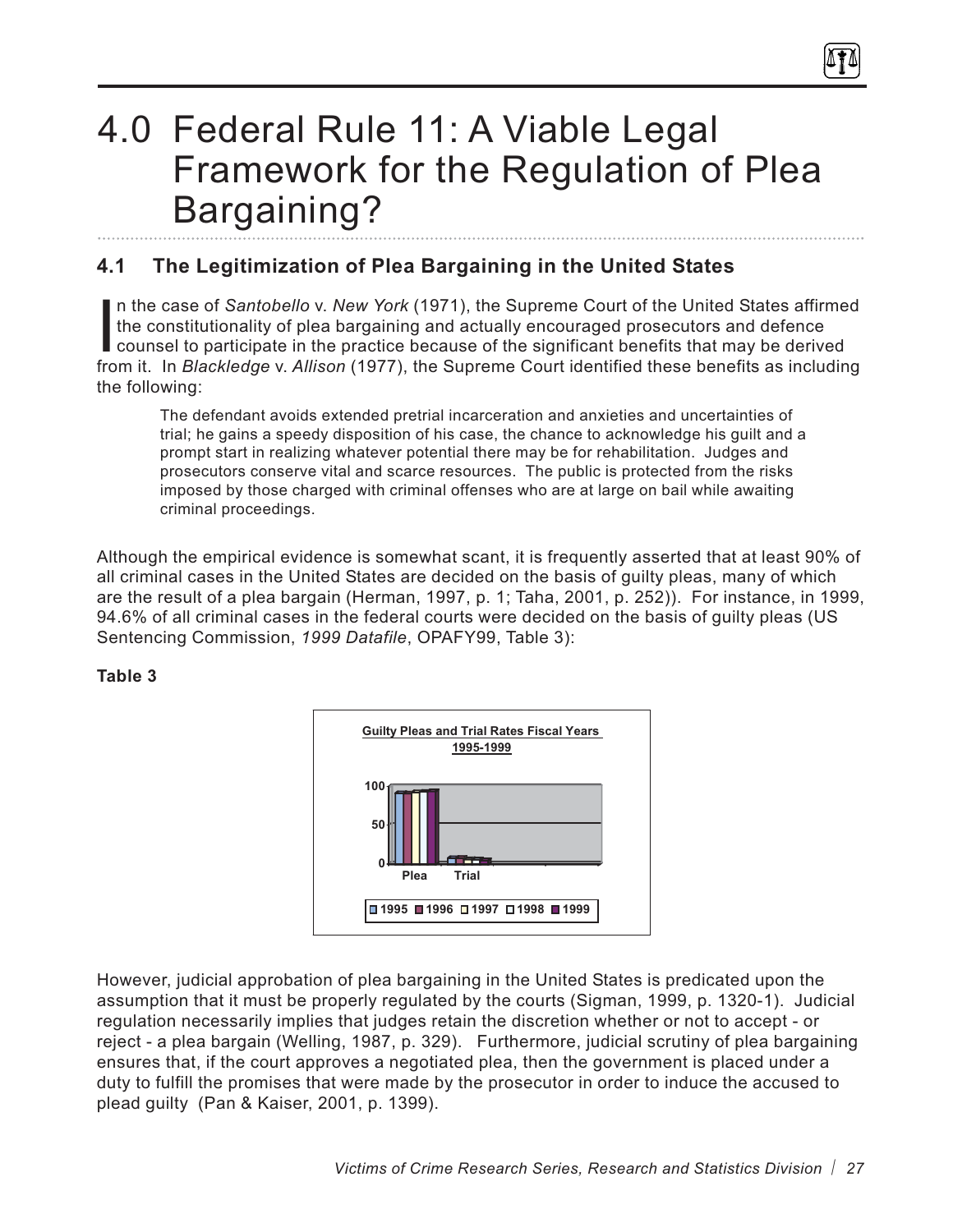# **4.2 The Implementation of Federal Rule 11**

Insofar as the federal courts are concerned, the mechanism that has been established for the formal regulation of plea bargaining is to be found in Rule 11 of the *Federal Rules of Criminal Procedure* (2000). Rule 11 articulates the various procedures that apply to the entry of a plea by an accused person who appears before a criminal court. Rule 11(c) requires that, *before* a guilty plea is accepted, the trial judge "must address the defendant personally in open court" and inform the defendant of the penalties that may be imposed upon conviction and the potential impact of sentencing guidelines on the court's ultimate decision concerning sentence.

Furthermore, the court must be satisfied that the accused understands the information with which he or she is provided.<sup>19</sup> Rule 11(d) places the trial judge under a duty to insure that a guilty plea is *voluntary* and to "inquire as to whether the defendant's willingness to plead guilty or *nolo contendere* results from prior discussions between the attorney for the government and the defendant or the defendant's attorney." As the United States Court of Appeals for the Fifth Circuit stated, in *US* v. *Henry* (1997), "Rule 11 makes elaborate provision to insure that the plea is made voluntarily and intelligently, *i.e.*, that the defendant understands the nature of the charge, his rights, the consequences of the plea, and that there is a factual basis for the plea." $20$ A dramatic illustration of the effect of this provision is furnished by *US* v. *Damon* (1999), in which the Court of Appeals remanded the case back to the trial court to determine whether the accused's capacity to enter a knowing and voluntary plea had been impaired by an antidepressant drug, that had been administered to Damon following a suicide attempt.

Rule  $11(e)(2)$  clearly states that, if there has been a plea agreement between the parties, then it must be disclosed in open court (or, if good cause is shown, *in camera*) at the time that the plea of guilty is offered by the accused. Rule  $11(e)(3)$  & (4) provides that the court may either accept or reject the plea agreement: it may not seek to modify it.

Under Rule 11(e)(1), the defendant may agree to plead guilty or *nolo contendere* in exchange for a promise by the prosecutor to do any of the following:

- (A) m ove for dism issalofother charges;or
- (B) m ake a recom m endation, or agree not to oppose the defendant's request, for a particular sentence,w ith the understanding thatsuch recom m endation or requestshallnotbe binding upon the court;or
- (C) agree thata specific sentence is the appropriate disposition ofthe case.

However, it appears that it is difficult for a defendant to withdraw a guilty plea on the basis of an allegation of a lack of understanding of the charges against him or her. In *United States* v. *Hiltz* (2001), the US Court of Appeal for the First Circuit approved the following statement of the applicable principles: "Where the prosecutor's statement or the defendant's description of the facts set forth all the elements of the offense and the conduct of the defendant constitutes that offense, the defendant's admission that the allegations are true is sufficient evidence that he understands the charge" (para. 10).

<sup>20</sup> However, it is not clear that this process is necessarily as thorough as the appellate court suggested in the *Henry* case. For example, a study of six *state* jurisdictions in 1977, found that the average time for accepting felony pleas was just under 10 minutes (McDonald, 1987: 211).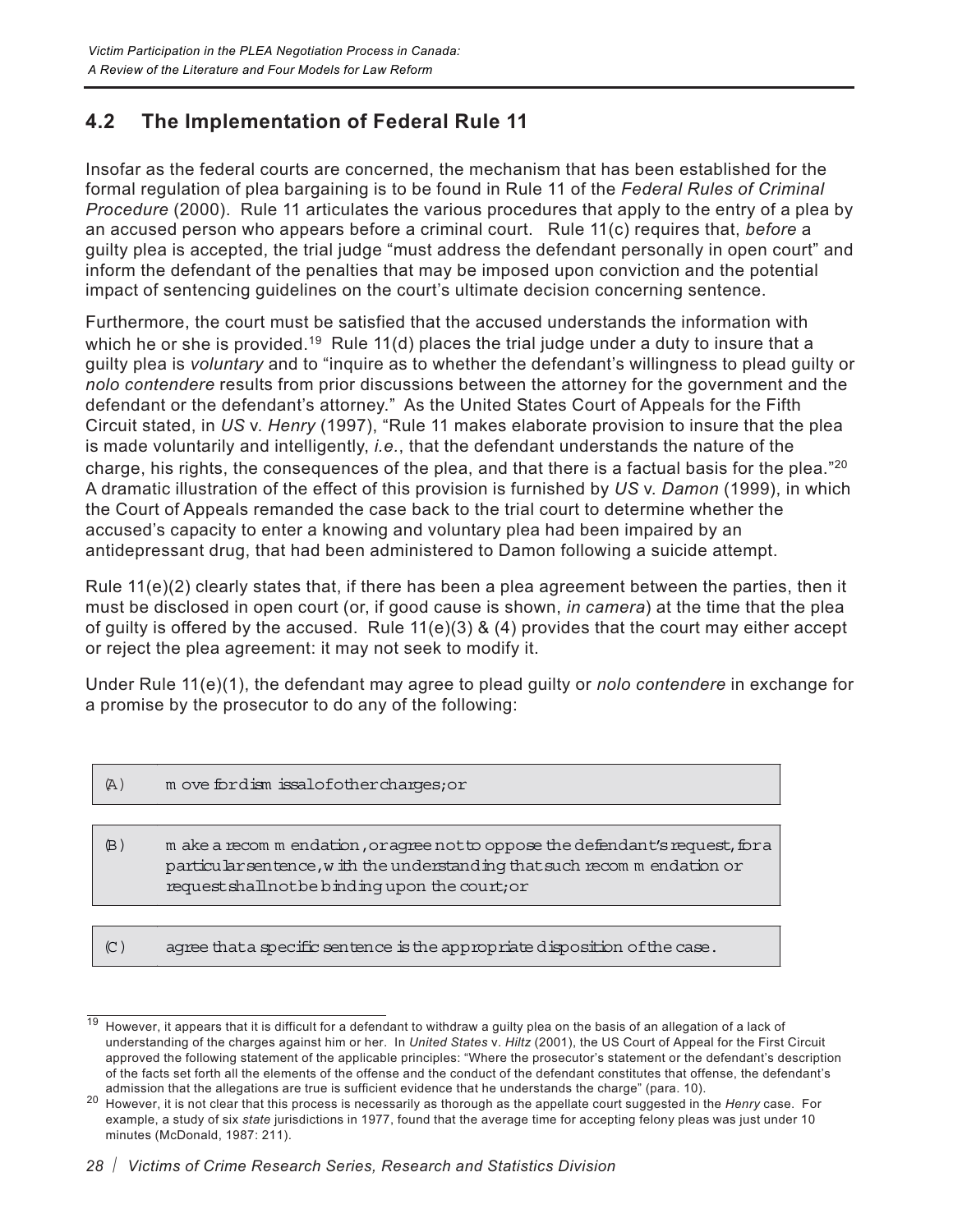It is vital to recognize that the *consequences* of entering a guilty plea will vary significantly, depending on the specific nature of the plea bargain that has been reached by the parties (Sigman, 1999, p. 1318). Rule 11(e)(2) states that:

If the agreement is of the type specified in subdivision  $(e)(1)(A)$  or  $(C)$ , the court may accept or reject the agreement, or may defer its decision as to the acceptance or rejection until there has been an opportunity to consider the presentence report. If the agreement is of the type specified in subdivision  $(e)(1)(B)$ , the court shall advise the defendant that if the court does not accept the recommendation or request the defendant nevertheless has no right to withdraw the plea.

If the trial court decides to accept a "Type A" or "Type C" plea bargain, it must "inform the defendant that it will embody in the judgment and sentence the disposition provided for in the plea agreement (Rule 11(e)(3)). However, in the case of a "Type B" plea bargain, the court does not really have anything to "accept" or "reject" since the prosecutor merely promises to make a particular sentence recommendation or to refrain from opposing the accused's sentencing request (Herman, 1997, p. 138). It is for this reason that the court must inform the accused that, if it does not accept the prosecutor's recommendation or the accused's request, the accused has no absolute right to withdraw the guilty plea. If the trial judge fails to issue the appropriate warning to the accused and the latter can demonstrate that he or she was ignorant of the nature of a "Type B" plea bargain, then an appellate court will permit the accused to withdraw the guilty plea (*US* v. *Kennell*, 1994).

Where the trial court decides to *reject* a "Type A" or "Type C" plea bargain, it is required to advise the accused – usually in open court – "that the court is not bound by the plea agreement" and it must "afford the defendant the opportunity to then withdraw the plea, and advise the defendant that if the defendant persists in a guilty plea or plea of *nolo contendere* the disposition of the case may be less favorable to the defendant than that contemplated by the plea agreement" (Rule 11(e)(4)). The operation of this rule is exemplified in the case of *United States* v. *Fernandez* (1991), in which the accused defendant agreed to plea guilty to a drugs charge in exchange for a promise that the sentence would not exceed six years of imprisonment (Sigman, 1999, p. 1318). However, the defendant failed to fulfill his promise to fully cooperate with the government. As a result, the court sentenced him to six-and-a-half years in prison. The Court of Appeals found that, since the agreement with the government constituted a "Type C" plea bargain, the defendant should have been given an opportunity to withdraw his plea (Herman, 1997, p. 195; Sigman, 1999, p. 1318).

The situation is dramatically different for the defendant who has entered into a "Type B" plea bargain, which consists essentially of a non-binding sentencing recommendation (Herman, 1997, p. 199). Where the court rejects such a plea bargain, the accused has no absolute right to withdraw the guilty plea. For example, in *United States* v. *Thibodeaux* (1987), the defendant agreed to plea guilty and to cooperate as a witness in exchange for the prosecutor's sentence recommendation of five years of imprisonment. The trial court subsequently refused to implement the government's recommendation and imposed a ten-year sentence: the defendant was not permitted to withdraw his plea (Sigman, 1999, p. 1318). However, it is important to note that there may be special circumstances in which the court may permit the accused to withdraw the guilty plea that follows a "Type B" plea bargain: indeed, Federal Rule 32(e) explicitly grants the court a *discretionary* power to permit the accused to withdraw the plea: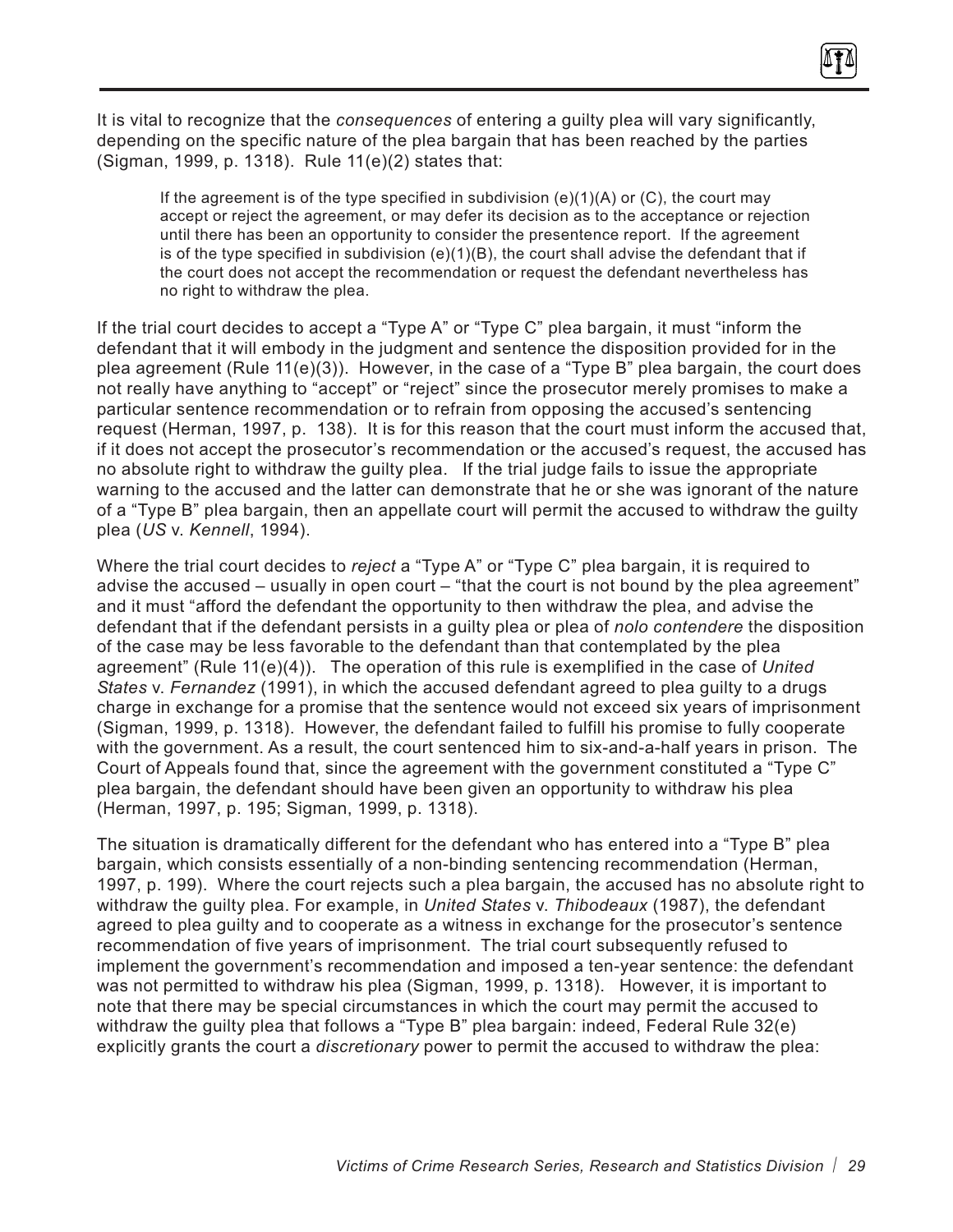If a motion to withdraw a plea of guilty or *nolo contendere* is made before sentence is imposed, the court may permit the plea to be withdrawn if the defendant shows any fair and just reason.

The onus is on the accused to show "*fair and just reason*": hence, the court does not readily exercise its discretionary power to permit withdrawal of the guilty plea (*US* v. *Badger* (1991)).

Although most defendants would prefer to enter into "Type C" plea bargains because they provide certainty in relation to sentencing outcome, many federal courts reportedly discourage their use because they are perceived as restricting the legitimate scope of judicial sentencing discretion (Sigman, 1999, p. 1319). Furthermore, such plea bargains may be unattractive to the federal trial courts for the reason that, "when judges reject type (C) agreements the case goes back to the trial calendar, which disrupts the docket" (Sigman, 1999, p. 1319). On the face of it, one would expect that few defendants would wish to subject themselves to the level of uncertainty and risk that is engendered by the "Type B" plea bargain. However, it has been suggested (Sigman, 1999, p. 1324) that, in practice, trial judges usually implement the nonbinding sentence recommendations contained in "Type B" plea agreements. Furthermore, as Sigman (1999, p. 1324) suggests, the courts are well aware of the fact that the participants in the plea bargaining process – prosecutors and defence lawyers – are "repeat players" and that, if the courts were to routinely refuse to accept the prosecutors' sentence recommendations, it would seriously impede the ability of prosecuting and defence attorneys to reach plea agreements in the future. Similarly, McDonald (1987, p. 215) points to other practical reasons, that may underlie a general willingness on the part of the trial courts to accept a prosecutor's sentence recommendation that has induced the accused to plead guilty:

(2) Judges are just as anxious as prosecutors and defense counsel to dispose of cases as quickly as possible. Hence they are subject to strong pressures to find pleas acceptable, which they almost always do. (3) Except in the occasional case of extraordinarily unusual plea agreements, judges are not prone to second guess the agreements worked out by prosecutors. To do so on a regular basis would require the judge to assess the evidentiary strength of the case as well as other tactical matters (such as using the defendant as an informer or for state's evidence) that fall within the province of the prosecutor.

Federal Rule 11(e)(1) makes provision solely for the "attorney for the government and the attorney for the defendant" to engage in plea negotiations: it does not permit the involvement of judges in such negotiations (Herman, 1997, p. 74). Indeed, Rule 11(e)(1)(C) explicitly states that "the court shall not participate in any such discussions." Undoubtedly, the task of the trial judge under Rule 11 is to serve as an *independent arbiter* of the plea bargaining process. The trial court is required to ensure that a guilty plea is being made voluntarily and not as a result "of force, threats or promises apart from the agreement" (Pan & Kaiser, 2001, p. 1419).

Moreover, trial judges are placed under a duty to satisfy themselves that there is a factual basis for the guilty plea – namely, "that the conduct which the defendant admits constitutes the offense charged, that all elements of the offense are met, and that any requirements of criminal intent are shown by the proffered evidence" (Herman, 1997, p. 12; Pan & Kaiser, 2001, p. 1422). Finally, the trial courts must ensure that any defendant, who indicates an intention to plead guilty, understands the following, critical issues (Pan & Kaiser, 2001, p. 1418):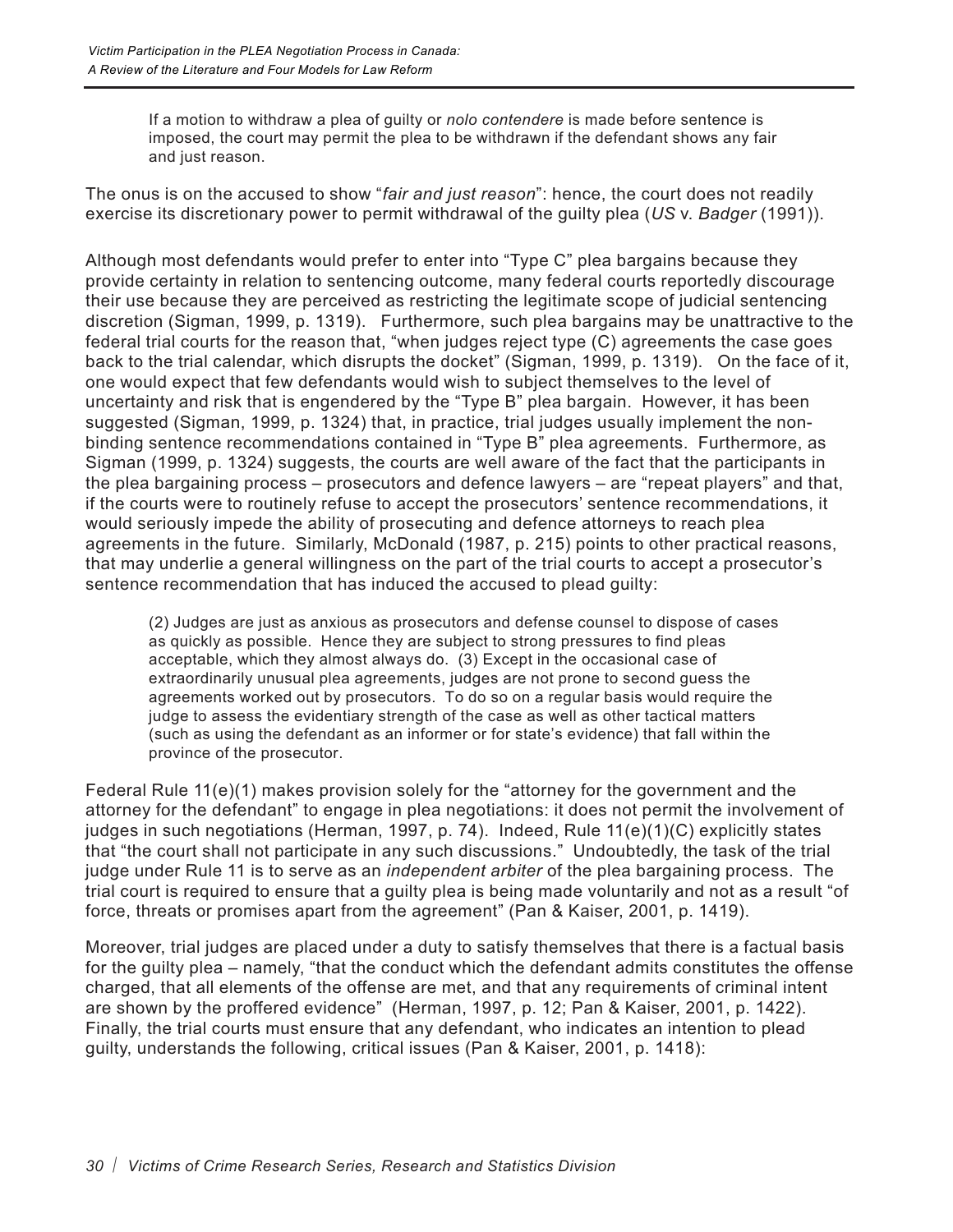- (1) the nature of the charge;
- (2) the mandatory minimum and maximum sentences for the charge, including any special parole, supervised release, and restitution terms;
- (3) the constitutional rights waived<sup>21</sup> by a guilty plea; and
- (4) that answers to the court's questions, if under oath, on the record, in the presence of the defendant's counsel, may be used against him or her in a subsequent proceeding.

Where trial judges have stepped beyond the boundaries of supervision and have involved themselves in the actual plea negotiations, the accused will have a strong case for appellate relief (Pan & Kaiser, 2001, pp. 1398-1399). Clearly, intrusion of the trial judge into the negotiations for a plea bargain may well open the door to inappropriate coercion of the defendant into pleading guilty (McDonald, 1987, p. 215). For example, in *US* v. *Casallas* (1995), it was held that the trial court had "impermissibly intervened in plea negotiations" because the judge had informed the defendant of the difference between the potential sentence the could be expected after a trial - as compared with the sentence that would follow a plea bargain - and had subsequently advised the defendant to confer with his attorney (Pan & Kaiser, 2001, p. 1399). A more obvious example of potentially coercive judicial involvement in plea negotiations is to be found in the case of *US* v. *Rodriguez* (1999), where the judge told the defendant that, if he proceeded with a trial, then he would likely be found guilty (Pan & Kaiser, 2001, p. 1399).

### **4.3 Federal Rule 11 and the United States Sentencing Guidelines**

It is critical to appreciate that the guilty plea provisions, enshrined in Rule 11, must be read in the context of the federal sentencing guidelines (Dick, 1997, p. 1030). The United States Sentencing Guidelines were issued under the authority of the *Sentencing Reform Act* of 1984 (18 U.S.C. 3551-3585; Herman, 1997, p. 77). The Act established the United States Sentencing Commission, which was assigned the onerous task of drafting the Guidelines. In November of 1987, the Guidelines became effective and their effect was to severely circumscribe the preexisting range of judicial sentencing discretion by "closely tying sentences to the charges of which defendants are convicted" (Taha, 2001, p. 251). One of the primary goals of the Sentencing Guidelines was to put an end to the "widely divergent sentencing practices," which had been fostered by a system of indeterminate sentencing in which judges and parole authorities exercised a relatively untrammeled degree of discretionary power (Karle & Sager, 1991, p. 396). The Guidelines, therefore, implemented a system of determinate sentences and established a "limited range of prison terms, within which the judge could impose a sentence" (Karle & Sager, 1991, p. 397). The trial judge may only depart from this range if she gives a "legally sufficient reason" for doing so (a decision that is open to review by an appellate court) (Herman, 1997, p. 78; Karle & Sager, 1991, p. 397). In 1999, 64.9% of sentences in the federal courts were within the prescribed guideline range. In 34.5% of cases, there was a "downward departure" from the guideline range and in only 0.6% of cases did the courts impose an "upward departure." (US Sentencing Commission, *1999 Datafile*, OPAFY99, Table 4).

 $21$  While the defendant may receive some benefits for pleading guilty, it is imperative to acknowledge that the defendant also waives a number of significant constitutional rights, such as: "raising objections to facts alleged in indictment" (see *U.S .*v. *Walton*, 1994); "challenges of illegal search and seizure" (See *Gioiosa* v. *US,* 1982); "challenges to a coerced confession" (*see McMann* v. *Richardson*, 1970); and "challenges based on denial of due process rights to a speedy trial" (see *Tiemens* v. *US*) (Pan & Kaiser, 2001:1406-1408).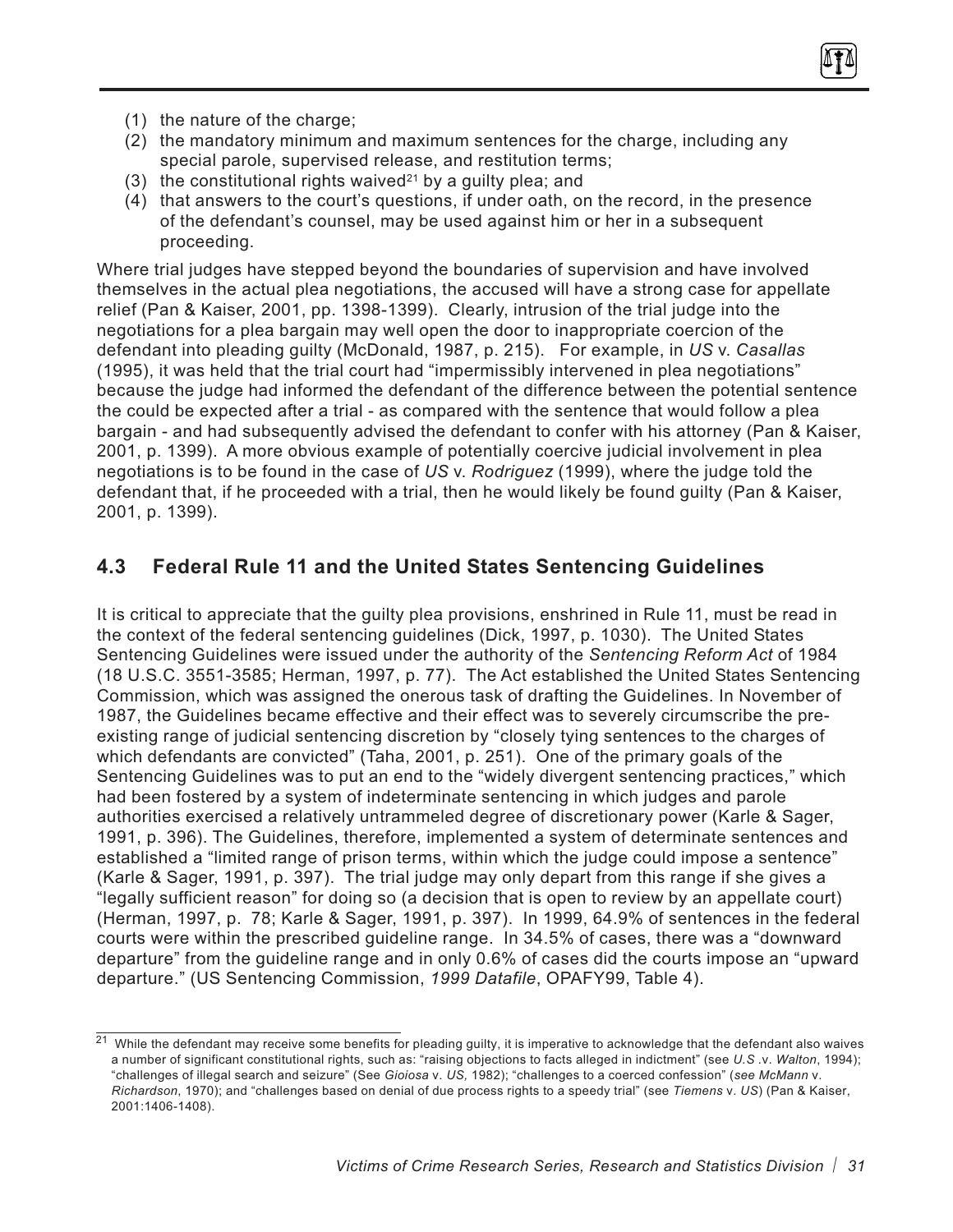#### **Table 4**

The Sentencing Guidelines unequivocally recognize the inherent legitimacy of the plea bargaining process and provide concrete incentives to those accused persons who plead guilty. For example, §3E1.1 makes explicit provision for a sentence discount where the accused "clearly demonstrates acceptance of responsibility" for commission of the offense. Similarly,



under §5K.1.1, an *additional* discount may be given where the accused has provided "substantial assistance" to the authorities (in relation to "the investigation or prosecution of another person who has committed an offense"). In 1998, such a discount was given to defendants in 18.7% of all sentences handed down by the federal courts (see Table 4).

Nevertheless, while the Guidelines are, in certain respects, "plea-bargaining friendly," the Sentencing Commission was charged with the task of developing standards that would guide judges in making the decision whether or not to accept a plea bargain. In this respect, it is exceptionally noteworthy that the Commission's "Commentary" to the Sentencing Guidelines (Chapter 6, Part B) indicates that Congress expected judges "to examine plea agreements to make certain that prosecutors have not used plea bargaining to undermine the sentencing guidelines." Pursuant to this mandate, it is significant that §6B1.2 of the Sentencing Guidelines sets out certain "Standards for Acceptance of Plea Agreements". These standards are designed to diminish the extent to which the parties to a plea agreement may manipulate its content in order to avoid the imposition of an appropriate sentence under the Sentencing Guidelines (Dick, 1997, pp. 1039-41). For example, the Policy Statement in the Guidelines indicates that a "Type B" or "Type C" plea (*sentence bargain*) agreement may be accepted by the trial court - provided that the relevant sentence falls "within the applicable guideline range" or "departs from the applicable guideline range for *justifiable* reasons" (emphasis added).

Furthermore, where a "Type A'" plea agreement (a *charge bargain*) is involved, the "Policy Statement" stipulates that the court may accept the agreement if, "for reasons stated on the record," it determines that "the remaining charges adequately reflect the seriousness of the actual offense behavior and that accepting the agreement will not undermine the statutory purposes of sentencing or the sentencing guidelines."<sup>22</sup> In other words, the trial court must actively inquire whether the charge(s) laid by the prosecutor constitute a fair reflection of "what actually happened" in the case (Dick, 1997, p. 1040; Taha, 2001, p. 251). For example, trial judges are supposed to closely scrutinize any plea agreements, reached in relation to alleged drug offences, in order to ascertain whether the charge(s) laid by the prosecutor may be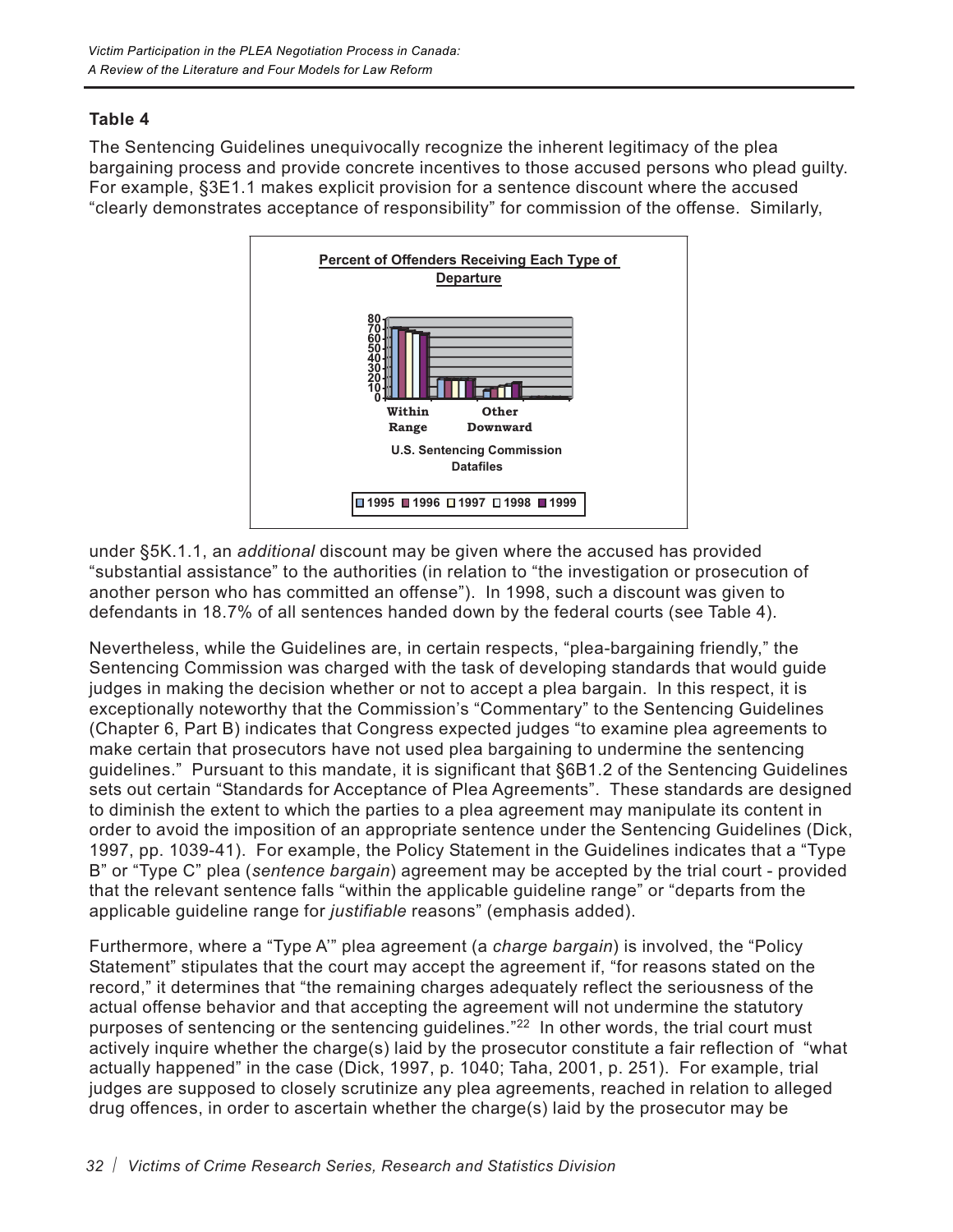deemed appropriate in light of the actual quantity of drugs found on the defendant at the time of his or her arrest (Karle & Sager, 1991, p. 404). This particular scenario was played out in *US* v. *Eirby* (2001), where the accused - having willingly entered into a "Type B'" plea bargain – proceeded to plead guilty to a charge of conspiracy to distribute cocaine base. However, the pre-sentence investigation report indicated that the accused was actually in possession of a greater quantity of crack cocaine than had been indicated either in the indictment or in the plea agreement. Possession of this greater quantity of the drug would have rendered the defendant liable to conviction of a more serious offence, carrying a more severe sentence. The accused was given the opportunity to withdraw his guilty plea but he ultimately declined to do so and was sentenced to a longer prison term than had been envisaged in the original "Type B'" plea agreement.<sup>23</sup> The Court of Appeals for the First Circuit rejected Eirby's appeal, noting (para. 23) that the trial judge had warned the accused that the penalty stated in the plea agreement was not sustainable in light of the finding as to the quantity of drugs in his possession and that Eirby had declined the opportunity to withdraw his guilty plea. Cases such as *Eirby* dramatically demonstrate the extent to which, under the Sentencing Guidelines, the trial courts are encouraged to closely monitor the contents of the plea bargains that are fashioned by prosecution and defence attorneys.

The task of ensuring that the contents of a plea bargain are compatible with the established facts of a case is greatly facilitated by §6B1.4 of the Guidelines, which makes provision for a plea agreement to be accompanied by a written stipulation of the facts that are deemed to be relevant to sentencing. Stipulations made under this provision must:

- 1. set forth the relevant facts and circumstances of the actual offense conduct and offender characteristics;
- 2. not contain misleading facts; and
- 3. set forth with meaningful specificity the reasons why the sentencing range resulting from the proposed agreement is appropriate.

Where the written stipulations prove the commission of more serious offences than the offence(s) of which the accused was actually convicted, then *the trial judge must apply the sentencing guideline that is applicable to the more serious offences* (§1B1.2(a)).24 However, there is a limit to the application of this provision: as the Commentary on this guideline indicates (para. 1), the sentence that the court may impose is limited to "the maximum authorized by the statute under which the defendant is convicted."

Furthermore, the Guidelines ((§1B1.2(c)) state that, if a plea agreement contains a stipulation that specifically establishes the commission of additional offences, then the court must determine the sentence "as if the defendant had been convicted of additional count(s) charging those offense(s)."

 $22$  Significantly, the Policy Statement provides that acceptance of a "Type A" plea agreement "does not preclude the conduct underlying such charge from being considered under the provisions of §1B.1.3 (Relevant Conduct) in connection with the count(s) of which the defendant is convicted." "Relevant Conduct" refers to the factors that the trial court may consider in determining the applicable sentence range in the Guidelines.

<sup>&</sup>lt;sup>23</sup> The Court of Appeals for the First Circuit also emphasized (para. 49, endnote 3) that a "Type B" plea bargain was, in any event, only a recommendation to the trial court: "the essence of a non-binding plea agreement is that the judge may override the parties' agreements."

<sup>24</sup> The US Sentencing Commission (2001) has forwarded an amendment to Congress that would make it clear that "a factual statement made by the defendant during the plea colloquy must be made as part of the plea agreement in order to be considered as a stipulation for the purposes of §1B1.2(a).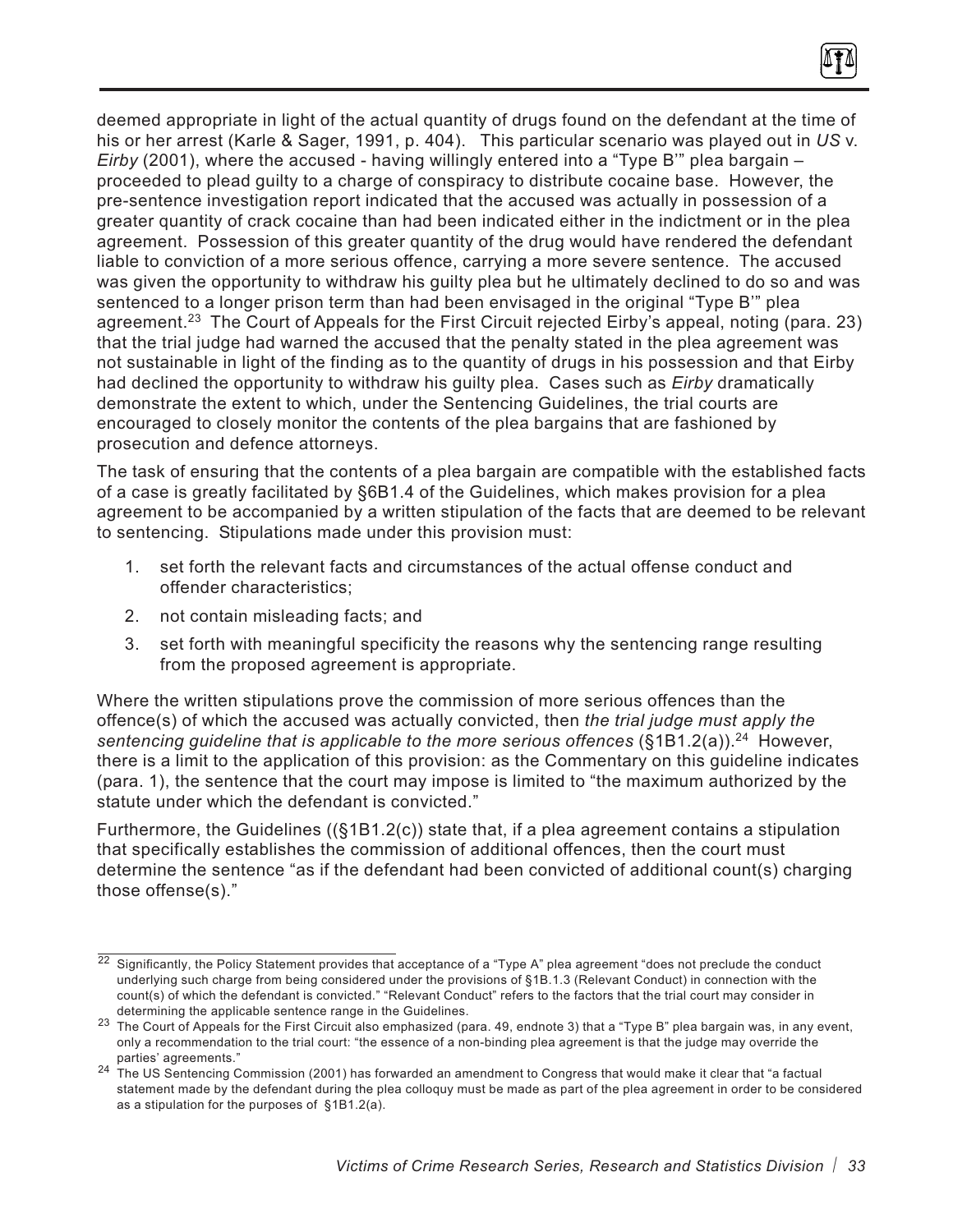One of the most noteworthy constraints that the Guidelines place upon the application of Federal Rule 11 involves the use by the trial courts of the pre-sentence reports, which are prepared by an independent agency – the US Probation Office. The Sentencing Guidelines (§6A1.1) state that, in most cases, a probation officer must conduct a "presentence investigation and report to the court *before the imposition of sentence*" (emphasis added). In practice, such a report is, indeed, prepared and submitted to the court "in the vast majority of cases" (Herman, 1997, p. 158). It will be recalled that Federal Rule 11(e)(2) stipulates that, when the prosecutor and defence attorney notify the court that a "Type A" or "Type C'" plea agreement has been reached between the parties, "the court may accept, or reject the agreement, *or may defer its decision until there has been an opportunity to consider the presentence report*" (emphasis added). This suggests that the court has inherent *discretion* whether or not to defer making a decision about the acceptability of a plea agreement until after it has considered the pre-sentence report.

However, the Sentencing Guidelines (§6B1.1(c)) explicitly state that the trial court is *required* to defer rendering this decision until after it has had an opportunity to consider the pre-sentence report. The fact that an independent pre-sentence report will be made available to a trial judge *before* she considers the acceptability of a proposed plea bargain necessarily suggests that it should be considerably more difficult for the prosecutor and defence lawyers to distort, or withhold, relevant information from the court.

It should be noted that, under the provisions of Rule 11, it is possible for the trial court to accept the accused's guilty plea while – simultaneously – deferring its decision concerning the acceptability of the proposed plea agreement. If the trial court, having read the pre-sentence report, decides to reject the plea agreement, then Rule 11(e)(4) clearly stipulates that the defendant must automatically be given an opportunity to withdraw his or her guilty plea and that the court must warn the defendant that, should he or she persist in the guilty plea, "the disposition of the case may be less favorable to the defendant than that contemplated by the agreement." However, the accused does not have an automatic right to withdraw a guilty plea during the period in which the court has deferred making a decision whether or not to accept or reject the plea agreement: indeed, withdrawal during this period may only be permitted where the accused proves that there is a "fair and just reason for doing so" (as stated in Federal Rule 32(e)).

The implications of this particular aspect of the application of Rule 11 are well-illustrated by the case of *United States* v. *Hyde (*1997), in which the accused had entered into a "Type A" plea agreement (*charge bargain*) with the government prosecutor. After concluding that the accused was "pleading guilty knowingly, voluntarily, and intelligently" and that "there was a factual basis for the plea," the District Court accepted the guilty plea but deferred making a decision concerning whether or not to accept the plea bargain until after the completion of the presentence report. Before the Court had made its decision concerning the acceptability of the plea bargain, the defendant sought to withdraw his guilty plea. The court held that there was no "fair and just reason" for withdrawing the guilty plea, accepted the plea agreement and proceeded to sentence the defendant. Ultimately, the US Supreme Court ruled that the District Court had been correct in its ruling that the accused had no absolute right to withdraw his guilty plea and that he had not shown any "fair and just reason" to do so (in accordance with Rule 32(e)).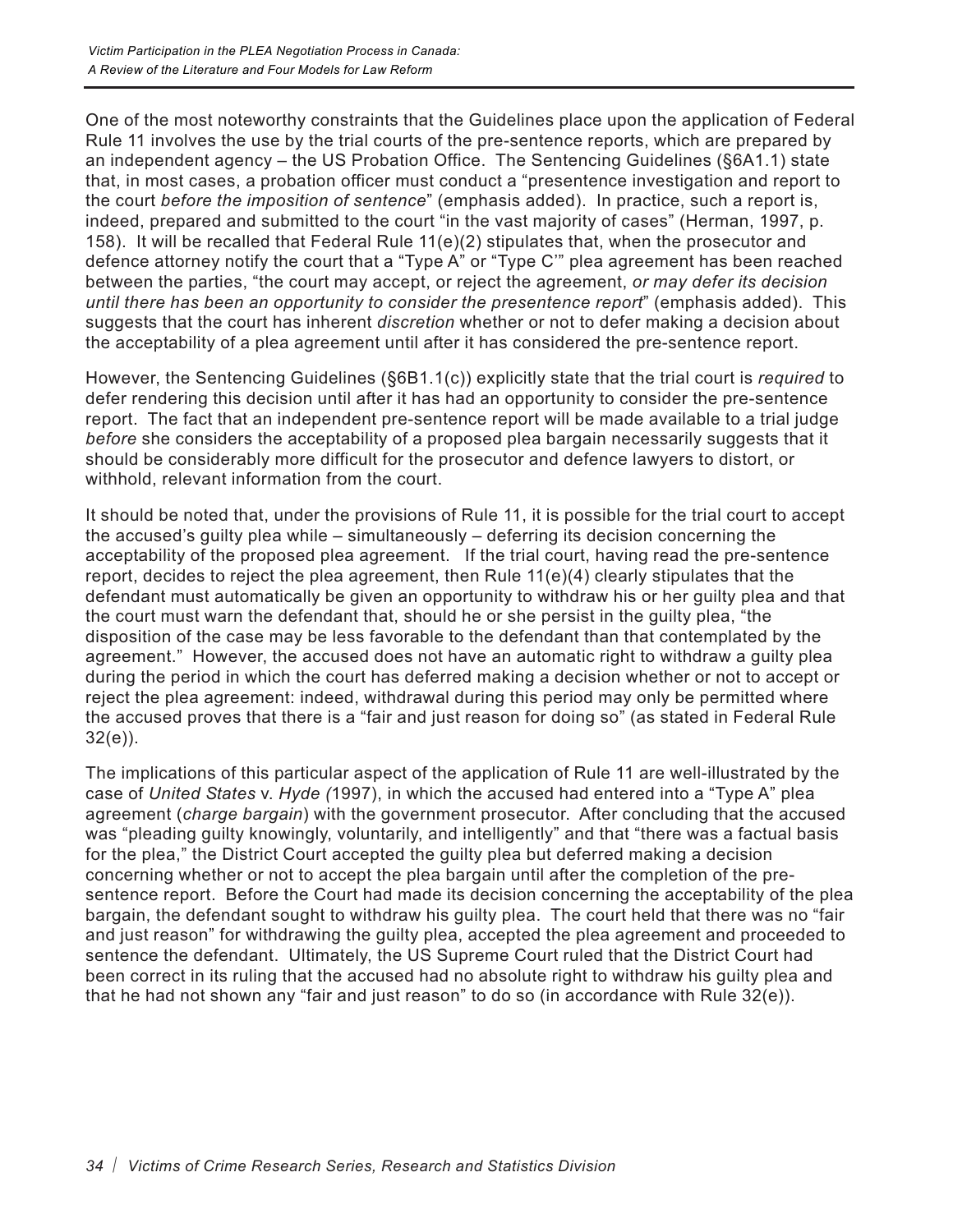### **4.4 Empirical Research: Plea Bargaining and Sentencing Guidelines in the Federal Court System of the United States**

It is not entirely clear what the impact of the Sentencing Guidelines has been on sentencing in the federal courts. It has been suggested that, "by closely tying sentences to the charges of which defendants are convicted, the guidelines severely constrained judicial sentencing discretion" (Taha, 2001, p. 251). An empirical study by Karle and Sager (1991) found that the Sentencing Guidelines had effectively reduced the extent of sentencing disparity in the federal courts: indeed, trial judges had responded positively to the introduction of the Guidelines by sentencing defendants "within a more limited range" (p. 420). The study also discovered that the judicial application of the Guidelines had effectively implemented Congress' goal of increasing the harshness of sentences for drug offences (Karle & Sager, 1991, p. 420). However Karle and Sager (1991, p. 420) also found that, while there had been an overall reduction in sentencing disparity, there were nevertheless significant differences in the sentencing patterns of individual trial judges and of the District Courts in different geographical areas. Most of the individual and local disparities stemmed from the exercise by trial judges of their discretion to depart from the usual sentencing range prescribed by the Sentencing Guidelines (Karle & Sager, 1991, p. 433).

For present purposes, the most pressing question is what effect the Sentencing Guidelines have had on plea bargaining practices under the mechanism established by Federal Rule 11? It has been suggested that the Guidelines have imposed strict sentencing rules that fail to take into consideration the dynamics of the plea negotiation process<sup>25</sup> (Bibas, 2001). There have also been predictions to the effect that the Guidelines would seriously interfere with plea bargaining by reducing the incentives that are available to the courts as a means of inducing accused persons to plead guilty (Bibas, 2001; Karle & Sager, 1991, p. 394). For example, before the Guidelines were implemented, convicted persons, who entered guilty pleas, enjoyed the benefit of a 30 to 40% reduction in their sentences; however, with the advent of the guidelines, offenders who enter into a plea bargain can normally expect only a 20% reduction in their sentences (Karle & Sager, 1991, pp. 404-405). Furthermore, the discretionary powers of judges have been further constrained by the incorporation within the Guidelines of mandatory minimum sentences for certain offences. Significantly, some judges have publicly decried this "absolute restriction on discretion as incompatible with justice" (Karler & Sager, 1991, p. 429). In addition to prescribing minimum mandatory sentencing, the Guidelines follow a sentencing matrix<sup>26</sup> that focuses on the seriousness of the offence and the offender's criminal history, leaving little room for judges to be able to take into consideration the personal characteristics of the offender (Karle & Sager, 1991, p. 400 & 430). In short, by placing effective restrictions on the exercise of judicial discretion in sentencing, it may be argued that the Sentencing Guidelines "limited judges' ability to reward guilty pleas with reduced sentences" (Taha, 2001, p. 252).

 $25$  It has been suggested that the Sentencing Commission ought to develop a Guideline that specifically deals with plea bargaining – perhaps "by providing for more substantial reductions pursuant to acceptance of responsibility adjustments" (Dick, 1997:1056).

<sup>26 &</sup>quot;What ultimately emerged is a sentencing framework that focuses upon the characteristics of the offense and the offender's criminal history…To determine the appropriate Guidelines sentence, a court consults the Sentencing Table, a two-dimensional matrix formed with two axes – one for the offense level, the other for the criminal history category. Each offense level and criminal history combination renders a specific range of months of incarceration. The maximum of the range does not exceed the minimum by more than 25% or six months, whichever is greater" (Karle & Sager, 1991, p. 400).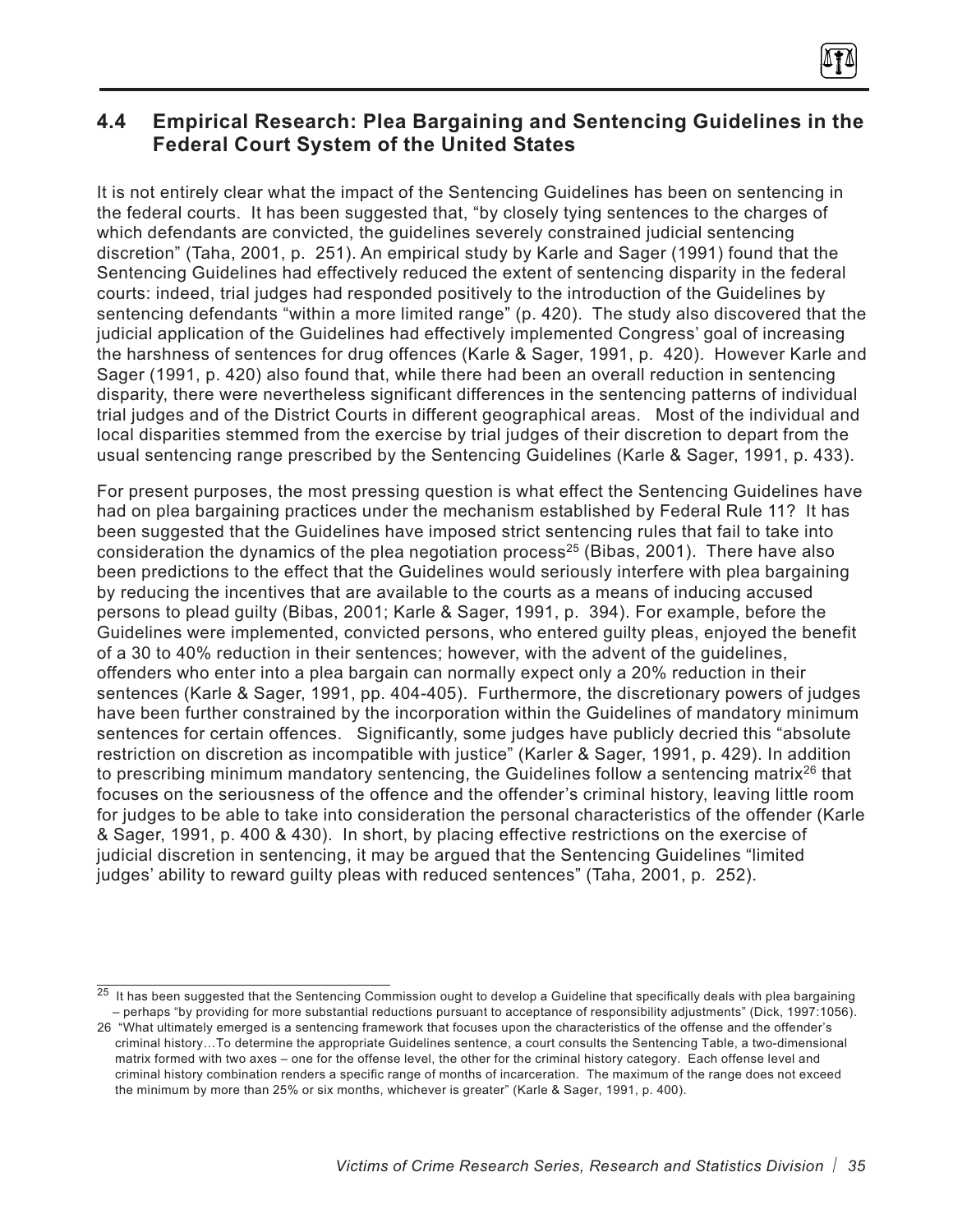In spite of the resolute reduction of judicial sentencing discretion that has been effected by the promulgation of the Sentencing Guidelines, it is significant that Karle & Sager (1991, p. 420) nevertheless found that *plea bargaining rates "have not been measurably affected" by the application of the Guidelines by the federal courts* (see also similar findings by Dunworth & Weisselberg, 1992; Heaney, 1991; Parent, *et al*., 1996). However, this does not mean that the Sentencing Guidelines have not had any impact on the practice of plea bargaining established by Rule 11. What may have happened is that *the nature of plea bargaining has been transformed by the Guidelines.* As Taha (2001, p. 251) notes, the imposition by the Sentencing Guidelines of effective fetters on judicial sentencing discretion undoubtedly has the potential to shift a considerable degree of power to the prosecutor because she has the power to choose which charges are laid against defendants:

In theory, prosecutors can use this power in plea bargaining by agreeing to drop or not pursue some charges in exchange for defendants agreeing to plead guilty to lesser or fewer charges. This type of plea bargaining is called charge bargaining. Unfettered charge bargaining could result in judicial sentencing discretion just being replaced by prosecutorial charging discretion, undermining the guidelines' goal of ensuring similar sentences for similarly situated offenders.

Prosecutors are in a position to circumvent the Sentencing Guidelines because, the US Sentencing Commission "decided to base the range of applicable sentences not on the consideration of an offender's real offense but on the charges of conviction" (Starkweather, 1992, p. 862). However, as noted above, the combined effect of Federal Rule 11 and the Sentencing Guidelines is to require the judiciary to ensure that the charges laid against the defendant fairly reflect the reality of what happened in the case. Furthermore, where the underlying facts in a case point to the commission either of a more serious offence than that which has been charged or of additional counts of the offence actually charged, then the court must take this into account and impose a more severe sentence. The independent presentence report, the requirement that the court postpone its decision concerning the acceptability of a plea bargain until after it has considered the pre-sentence report and the provisions requiring stipulations of fact in the plea agreements all contribute to the power of the courts to control charge bargaining by the prosecution and defence attorneys.

Unfortunately, there is some empirical evidence to the effect that prosecutors have been able to avoid effective judicial control of charge bargaining by engaging in, what has been termed, *precharging charge bargaining* (Taha, 2001; Yellen, 1992). As Taha (2001, p. 252) has noted,

…(P)rosecutors and defense attorneys are better able to hide inappropriate charge bargains from judges, probation officers, and prosecutors' supervisors if these bargains are made before charges are filed. After charges are filed, it is more likely to appear that charges were reduced as part of a plea bargain, rather than for a legitimate reason such as insufficient evidence.

Undoubtedly, it is extraordinarily difficult to detect a charge bargain that has been reached before a charge has actually been laid against the defendant (Taha, 2001, p. 253) and the consequent lack of judicial scrutiny of the process of precharging charge bargaining opens the door to forms of plea bargaining that may be unduly coercive and potentially unlawful (Colquitt, 2001). However, Taha's empirical study confirmed that, after the introduction of the Sentencing Guidelines in the federal courts, prosecutors were, indeed, more likely to engage in the practice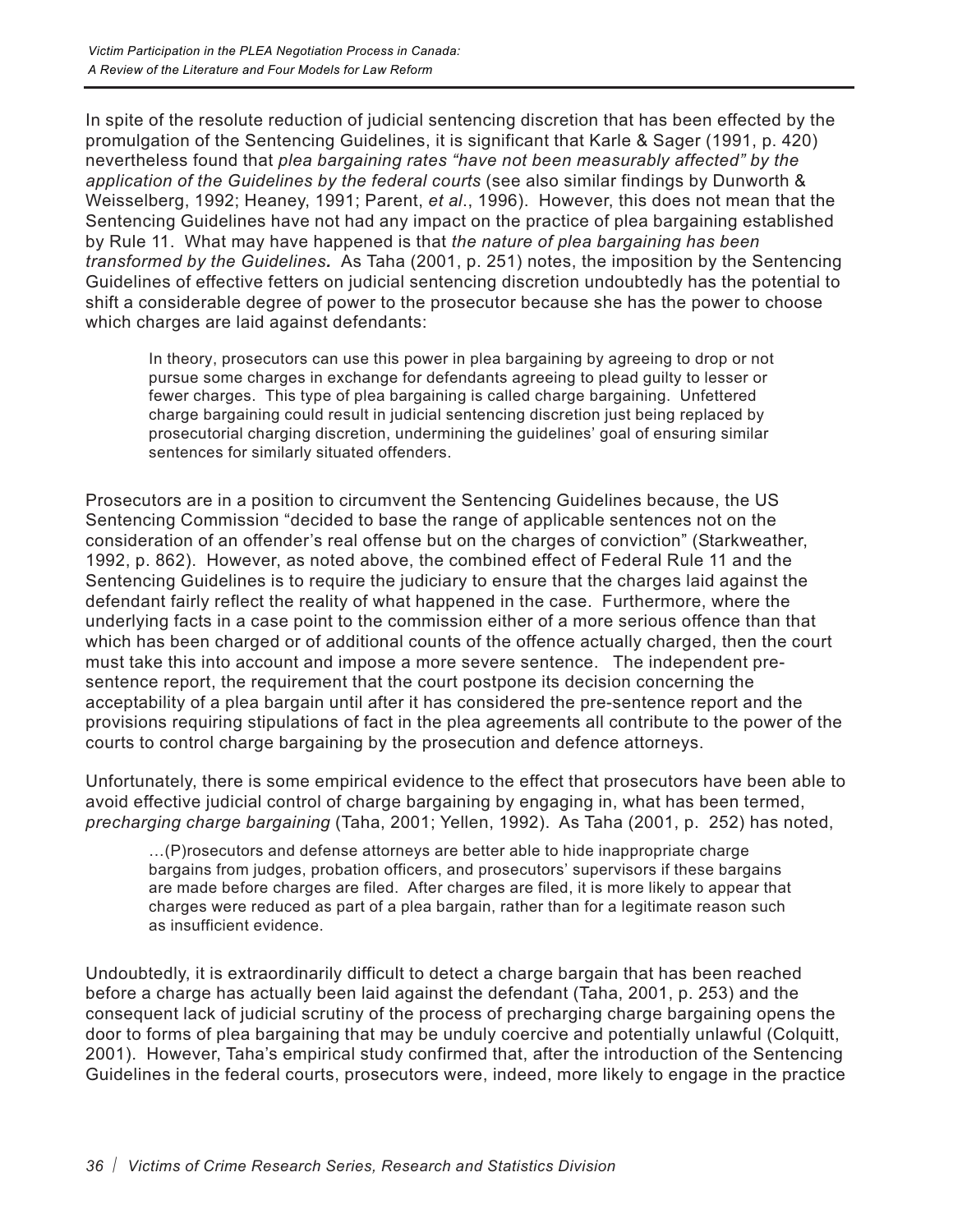of precharging charge bargaining (Taha, 2001, p. 252). In support of this conclusion, Taha (2001, p. 266) points to two findings:

First, more defendants pled guilty to charges that are closer to the charges prosecutors filed. Second, prosecutors filed less serious charges against defendants.

Unfortunately, Taha's data did not include any cases decided after May 1990: hence, it is not entirely clear whether federal judges and probation officers have subsequently been able to develop strategies to combat the use of precharging charge bargaining by prosecutors as a device to circumvent and undermine the federal sentencing guidelines. One method of reducing the likelihood of such strategies achieving success would be to permit victims to comment on any proposed plea bargain at the formal inquiry required by Federal Rule 11. Such victim participation would render it more difficult for the parties to plea agreement to withhold vital information from the sentencing court.

It is necessary to sound a note of caution when discussing the administration of the United States Sentencing Guidelines: more specifically, it is important to recognize that the profile of offenders who are sentenced in the federal courts is greatly influenced by the particular nature of the offences that arise under federal – as opposed to state – jurisdiction. As Table 5 (US Sentencing Commission, 2001) indicates, the majority of federal offenders are sentenced for drug and immigration-related offences - a profile that would be quite different from that which one would find in a "typical" state jurisdiction:

#### **Table 5**



Source: US Sentencing Commission, *1999 Datafile*, OPAFY 99.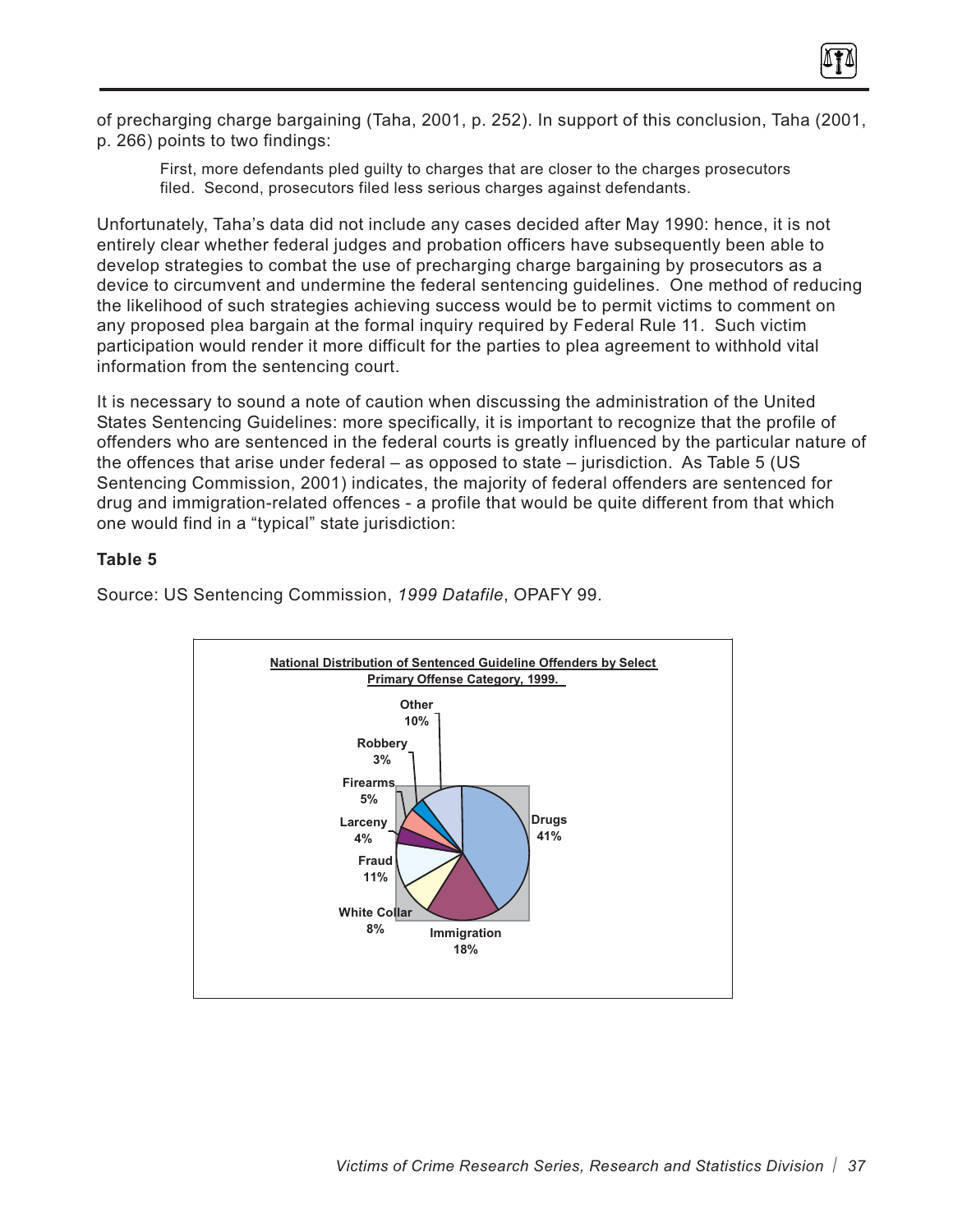# **4.5 Federal Rule 11: Tentative Conclusions**

There is little doubt that Federal Rule 11 has created a legal mechanism that permits judicial regulation of plea bargaining, while simultaneously permitting the practice to flourish. Under Rule 11, judges are not permitted to engage in the actual process of plea negotiations: instead, they have the ultimate discretionary power to accept or reject a plea agreement fashioned by the government and defence lawyers. If applied conscientiously, the provisions of Rule 11 ought to ensure that guilty pleas are entered voluntarily and with full knowledge of the consequences. Furthermore, the use of independent pre-sentence reports limits the extent to which the prosecution and defence may distort or withhold information that is necessary for the trial court's full understanding of the considerations that are relevant to the making of the decision whether or not to accept a plea agreement.

However, it is manifest that Federal Rule 11 may only be evaluated in conjunction with the administration by the federal courts of the United States Sentencing Guidelines. The Guidelines unquestionably limit the scope of judicial sentencing discretion and have significantly reduced some of the incentives that may be offered to an accused person in order to induce them to plead guilty. Although there is still sentencing disparity between individual judges and between different judicial districts, it appears that – overall – there has been a reduction in sentencing disparity in the federal courts since the advent of the Sentencing Guidelines. Although considerably more empirical research needs to be undertaken in this area, it appears that the Sentencing Guidelines have not caused any great variation in the *rates* of plea bargaining in the federal court system. However, there is some initial empirical evidence that the *nature* of plea bargaining may – to some extent – be changing and that prosecutors and defence lawyers have started to develop strategies for avoiding the full impact of the Sentencing Guidelines on accused persons who plead guilty. The evolution of the practice of precharging plea bargaining raises many concerns since it is exceptionally difficult to detect and, therefore, profoundly resistant to judicial regulation.

Federal Rule 11 makes no provision for the victim to participate in the formal hearing that is conducted by the trial judge when receiving a plea of guilty by the accused. In the federal court system, victims' voices may be heard directly through the reading of a victim impact statement or indirectly through the vehicle of the pre-sentence report: however, their voices remain silent at the Rule 11 hearing. Arguably, permitting victims to participate in such a hearing would render it more difficult for prosecutors and defence lawyers to undermine the United States Sentencing Guidelines by engaging in the secret practice of precharging plea bargaining.

In short, Federal Rule 11 has created an effective, and well-tried, model for the independent judicial regulation of plea bargaining in the federal courts. However, it does not make any provision for the inclusion of victims in the judicial decision-making process that determines whether or not a particular plea agreement should be accepted or rejected. In this sense, the judicial regulation of the process of plea bargaining in the federal court system lags behind the equivalent legislation in many of the individual states.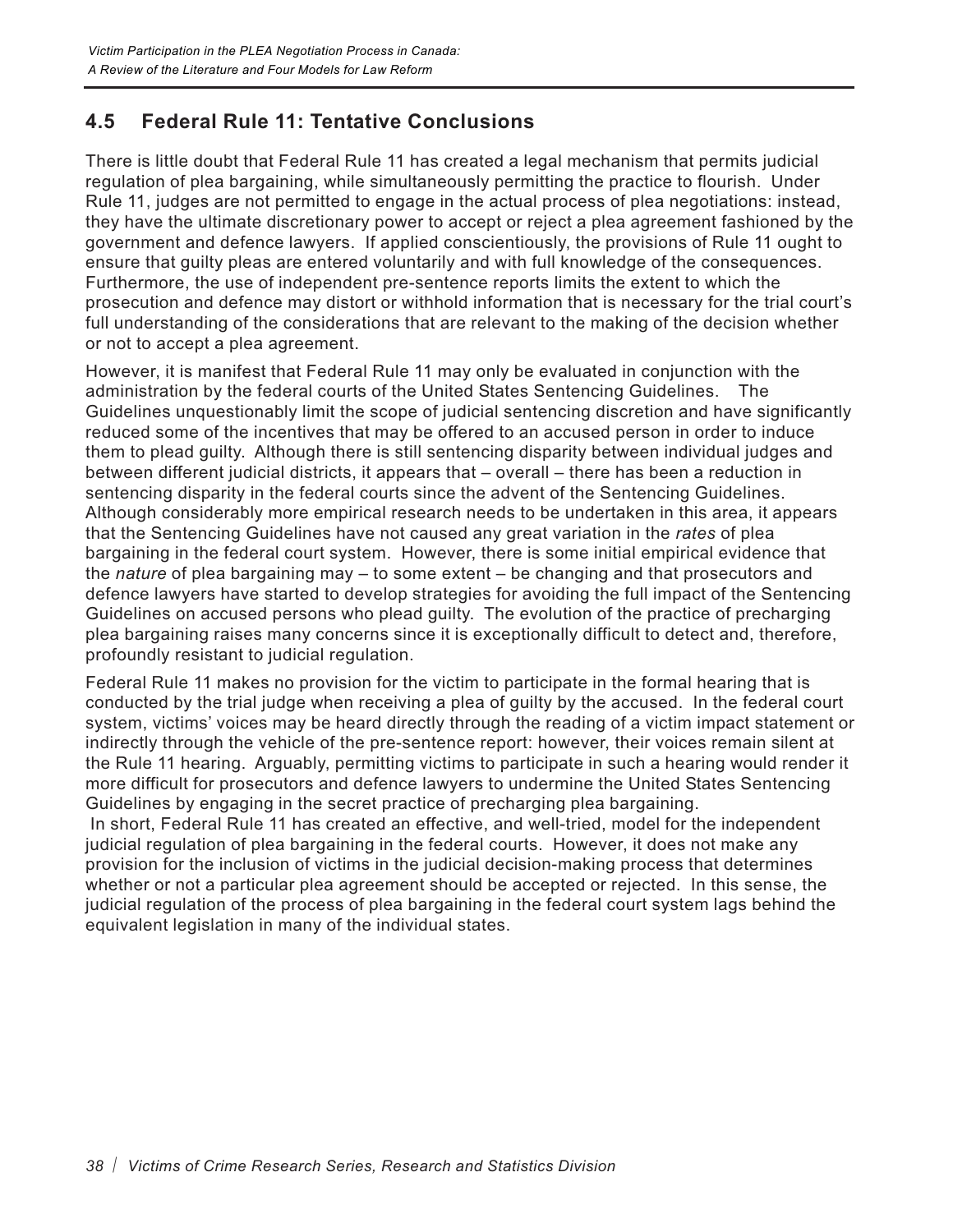# 5.0 Victim Participation in the Criminal Justice System: The Precedent of Victim Impact Statements in the Sentencing Process

uring the final quarter of the twentieth century, a mounting concern for the degree of frustration expressed by many victims of crime led to the development of policies that were explicitly designed to enhance the nature and scope of victim involvement in the criminal justice process (Erez, 1990, p. 20; Finn-DeLuca; 1994, p. 404; & Tobolowsky, 1999, pp. 21-30). In addition to the expansion of victim-compensation schemes, various Canadian jurisdictions implemented "victim-witness programs, social service referral programs, crisis intervention programs, victim advocacy programs and victim-offender mediation programs" (Young, 2001, p. 1). Certainly, one of the most visible - and dramatic - elements among this series of reforms was the introduction of the victim impact statement as a form of direct participation in such critical phases of the criminal justice process as sentencing and parole (Erez, 1990, p. 19; Erez & Roeger, 1995, p. 364; Tobolowsky, 1999, p. 3).27

It might well be argued that a logical "next step" along the road to reform would be to make legal provision for the involvement of victims in the process of plea negotiations. In the Canadian context, the participation of victims in plea bargaining would, of course, constitute a leap into uncharted waters. In order to assess the potential impact of such a significant reform on the functioning of the criminal justice process, it would be fruitful to examine relevant aspects of the Canadian experience with the use of victim impact statements within the confines of the sentencing process. This experience may provide a valuable basis for making projections as to the likely impact of victim participation in plea bargaining on the levels of victim satisfaction with the criminal justice process. Similarly, the debate surrounding the current use of victim impact statements by trial courts in Canada highlights a critical issue, that must be addressed by those who would seek to implement a policy of victim participation in plea bargaining – namely, what is the appropriate weight that should be accorded to victims' wishes and perspectives by prosecutors and judges in Canada?

## **5.1 Are Victim Impact Statements a Vehicle for Revenge?**

There is little doubt that victim impact statements may chronicle a pattern of suffering that is certain to elicit a strong feeling of sympathy for the victim within the courtroom, where sentencing takes place. Indeed, some of the statements made by victims may legitimately be labeled "horror stories." For example, in the case of *Jiany-Yaghooby* (1998), the accused set the family house on fire, thereby causing his daughter to suffer injuries that inflicted permanent and severe brain damage. The accused also tried to kill his wife by striking her with a hammer;

<sup>27</sup> It should be noted that victim impact statements may not only have a *direct* effect upon such decision-making processes as sentencing and parole but may also have a significant *indirect* effect. Judges and parole board members routinely obtain reports from mental health professionals, who conduct assessments of the offenders concerned. To some extent at least, psychiatrists and psychologists will base their assessments of the risk posed by individual offenders on information derived from victim impact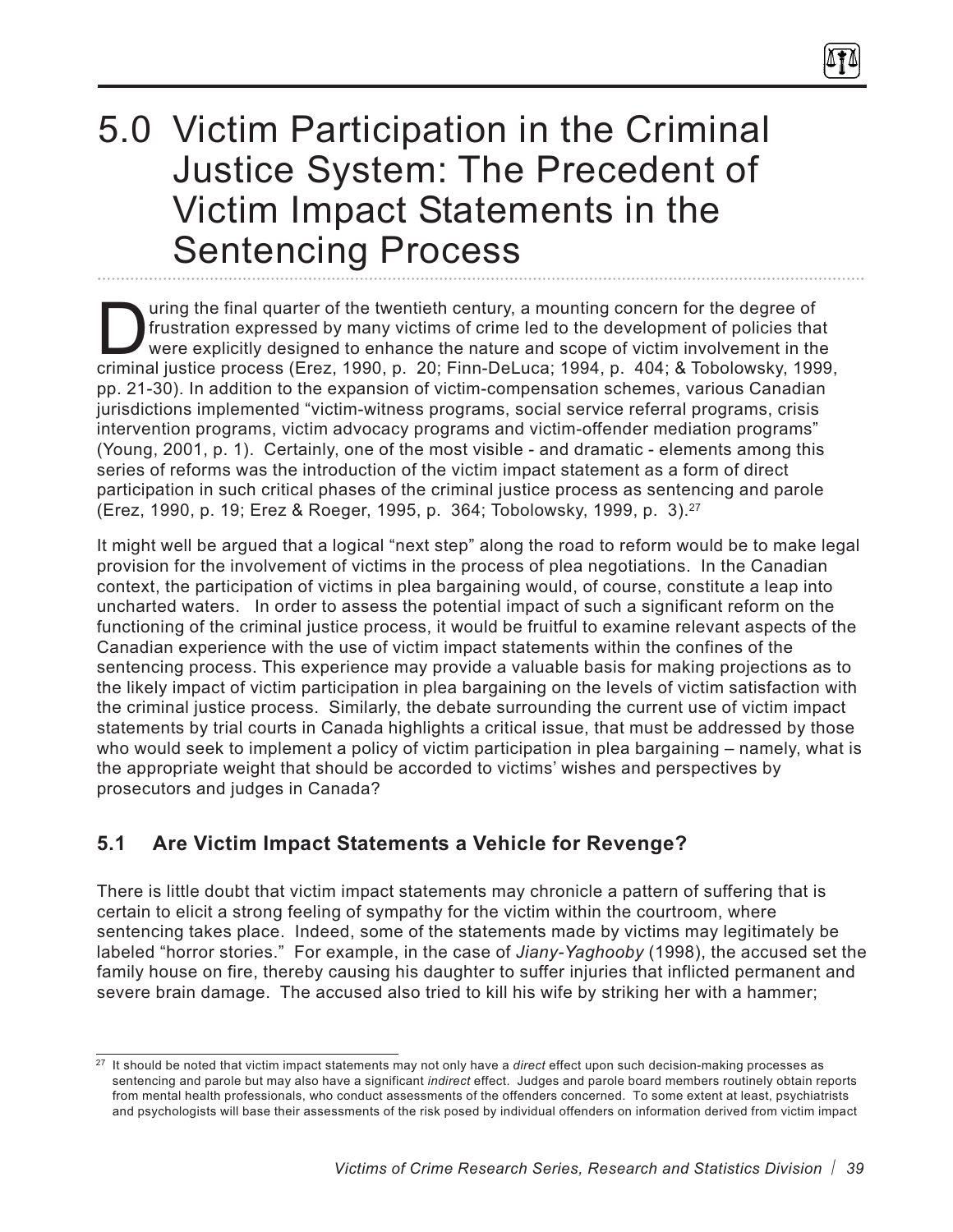fortunately, she escaped serious injury. The trial judge referred to the victim impact statement insofar as it dealt with the consequences for the daughter:

Words are not adequate to convey how this otherwise attractive, vital, and energetic young woman is now destined to live out whatever is left of her life span. (para. 8)

In her victim impact statement, the accused's wife briefly described her pain and suffering in the following, poignant terms:

Although I am still alive, I feel I am dead. My life is over. I am alive just for my children, otherwise there is no point of living like this. (para. 9)

In a similar fashion, one of the victims in the case of *Bates* (2000), described the nature of the impact that the crime (criminal harassment) had made upon her life:

You ask how this has affected me. It has affected my whole life and probably will for a long time. Our sleeping patterns still haven't returned to normal and I still feel we must be on the look out as deep down I know it isn't over and won't be for a long time. We are going to change a lot of things in our lives, although we aren't running scared out of town yet. I am changing my license plates, our phone number and anything personal that he may know about. We still must run the store and things must go on but now we have to do it via a secret code just to keep us safe. (para. 33).

Finally, in *R.* v. *Dale* (1998), Madam Justice Stromberg-Stein of the Supreme Court of B.C. explicitly stated that a "significant aggravating factor" in this case was the "devastating impact that the offence" had on the young victim. The accused – a taxi driver – had sexually assaulted a seventeen-year old female, who was celebrating her graduation from high school. In the words of the trial judge:

A night of celebration turned into an unspeakable nightmare from which the complainant has not recovered. Not surprisingly, she is emotionally scarred, suffers nightmares, and fears being alone (para. 19).

It is of particular significance that the victim impact statement had graphically detailed the extent to which the sexual assault on the complainant had "wrought havoc on (the victim's) life, created problems in all aspects of her life" (para. 8).

The powerful effect that may be triggered by the reception of a victim impact statement in the courtroom has raised some fundamental concerns as to the appropriateness of granting the victim a central role in the sentencing hearing. Indeed, there have been some commentators who have questioned the desirability of permitting victims to influence the outcome of the sentencing process: for example, it has been suggested that victim impact statements "appear to be a symbolic and punitive reform" (Roach, 1999, p. 292). Viewed through this particular lens, an increased level of victim participation during criminal court proceedings has been strongly associated with a sharp focus on retributive sentencing policies (Erez & Rogers, 1995, p. 365). Indeed, some authors have suggested that victim participation in the sentencing process is ultimately designed to produce harsher sentences (Murphy, J. 2000, p. 131; Smith, Watkins & Morgan, 1997, p. 61; Roach, 1999, p. 31; Stevens, 2000, p. 3; Tobolowski, 1999, p. 81; and Young, 2001, p. 15). Furthermore, it has been contended that victim involvement in the sentencing process has opened the door to significant disparities in the dispositions meted out to offenders (Hall, 1001, p. 223).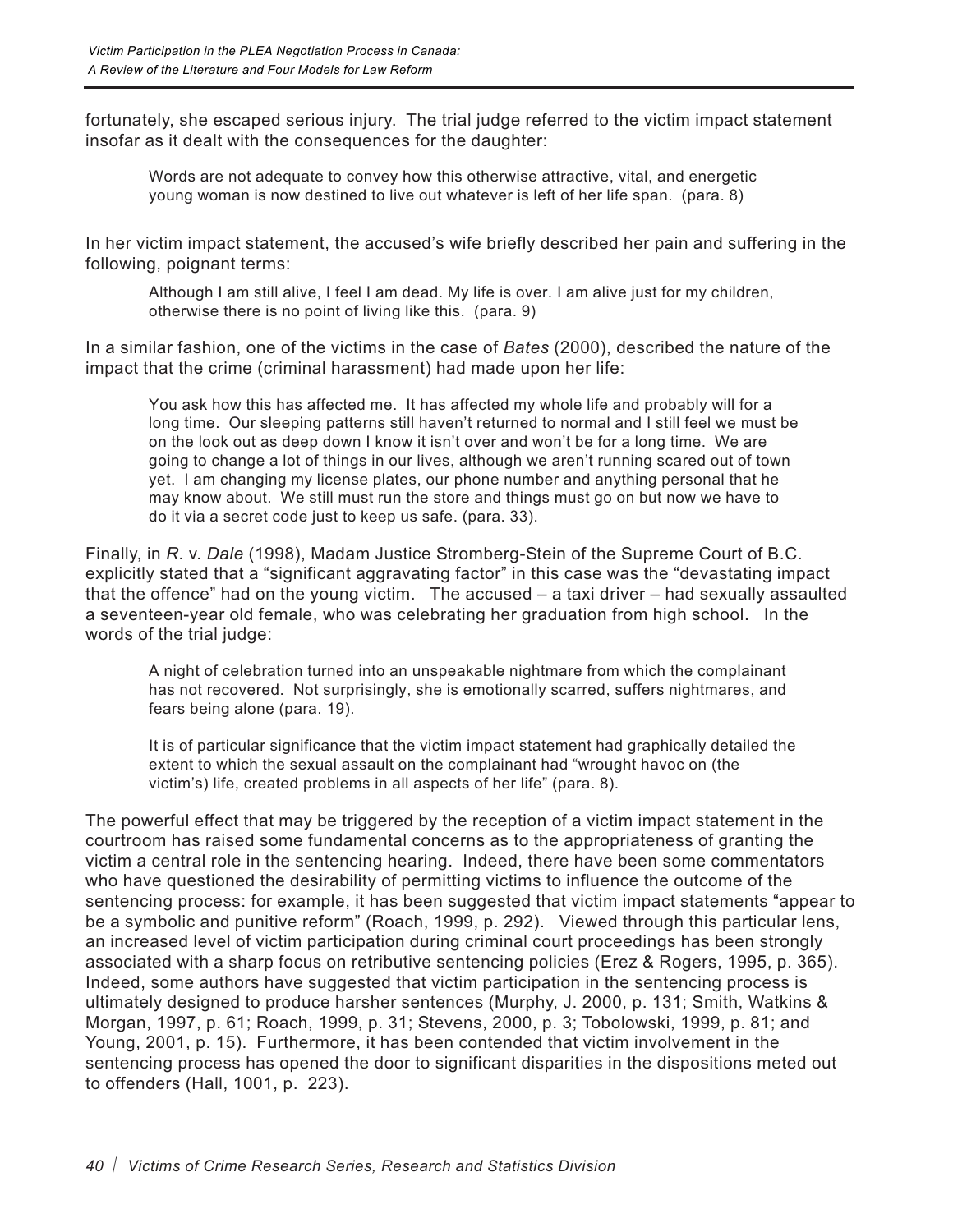Some of the more passionate critiques of the use of victim impact statements by the courts have articulated the concern that an increased degree of victim participation may result in a courtroom environment in which raw "emotion" overwhelms cautious "reason" (Donahoe, 1999, p. 3; Erez & Roeger, 1995, p. 366; Murphy, 2000, p. 131; and Rapping, 2000, p. 280). Illustrative of this form of critique is the contention that, in some cases at least, the victims' display of "grief" constitutes no more than a mask to conceal "cold brutality" – namely, revenge (Rapping, 2000, p. 679).

This stream of disparaging commentary concerning the acceptability of incorporating victim impact statements into the criminal trial process has undoubtedly forced Canadian courts to address the "perplexing question of how to reconcile retribution with our moral aversion to vengeance" (Young, 2001, p. 14). Essentially, the courts appear to have espoused the view that, *while retribution constitutes a significant - and legitimate - goal of sentencing, vengeance does not.*<sup>28</sup>

The essence of this approach took firm shape in the decision of the Supreme Court of Canada in *R.* v. *M (C.A.)* (1996) (see, Manson, 2001, pp. 36-37). Chief Justice Lamer, in delivering the judgment of the Court stated that:

Retribution, as an objective of sentencing, represents nothing less than the hallowed principle that criminal punishment, in addition to advancing utilitarian considerations related to deterrence and rehabilitation, should also be imposed to sanction the moral culpability of the offender. In my view, retribution is integrally woven into the existing principles of sentencing in Canadian Law through the fundamental requirement that a sentence imposed be "just and appropriate" under the circumstances. Indeed, it is my profound belief that retribution represents an important unifying principle of our penal law by offering an essential conceptual link between the attribution of criminal liability and the imposition of criminal sanctions. (para. 79).

However, Chief Justice Lamer proceeded to emphasize that there is a world of difference between "vengeance" and "retribution." In his judgment, he unequivocally proclaimed that "vengeance has no role to play in a civilized system of sentencing."29 Significantly, the line between "vengeance" and "retribution" was relatively simple for the Chief Justice to draw:

Vengeance, as I understand it, represents an uncalibrated act of harm upon another, frequently motivated by emotion and anger, as a reprisal for harm inflicted upon oneself by that person. Retribution in a criminal context, by contrast, represents an objective, reasoned and measured determination of an appropriate punishment which properly reflects the *moral culpability* of the offender, having regard to the intentional risk-taking of the offender, the consequential harm caused by the offender, and the normative character of the offender's conduct. Furthermore,

<sup>28</sup> Unfortunately, some courts have tended to confuse the concepts of retribution and vengeance. For example, in *R.* v. *Sweeney* (1992), Wood J.A., of the British Columbia Court of Appeal, appeared to treat retribution as though it were synonymous with "revenge." Justice Wood articulated the view that victim impact statements were never intended to require that sentencing courts adopt a retributive approach. In delivering his concurring judgment, Justice Wood agreed (p. 95) that "there is no role for revenge in a principled system of sentencing" and he advocated, instead, "a balanced, objective approach, separa.te and detached from the subjective consideration of retribution." As far as the question of the impact of a crime upon a specific victim is concerned, Justice Wood contended that "the courts have never been insensitive to the suffering which victims of crime must endure" and suggested that:

The dilemma facing the sentencing court is to balance a proper consideration of the consequences of a criminal act against the reality that the criminal justice system was never designed or intended to heal the suffering of the victims of crime. (p. 95).

<sup>29</sup> In *R.* v. *Bunn* (2000), the judgment of the majority of the Supreme Court of Canada referred to the view of the trial judge that it was important to impose a sentence that was not so long as to "cross the border into vengeance" (para. 8).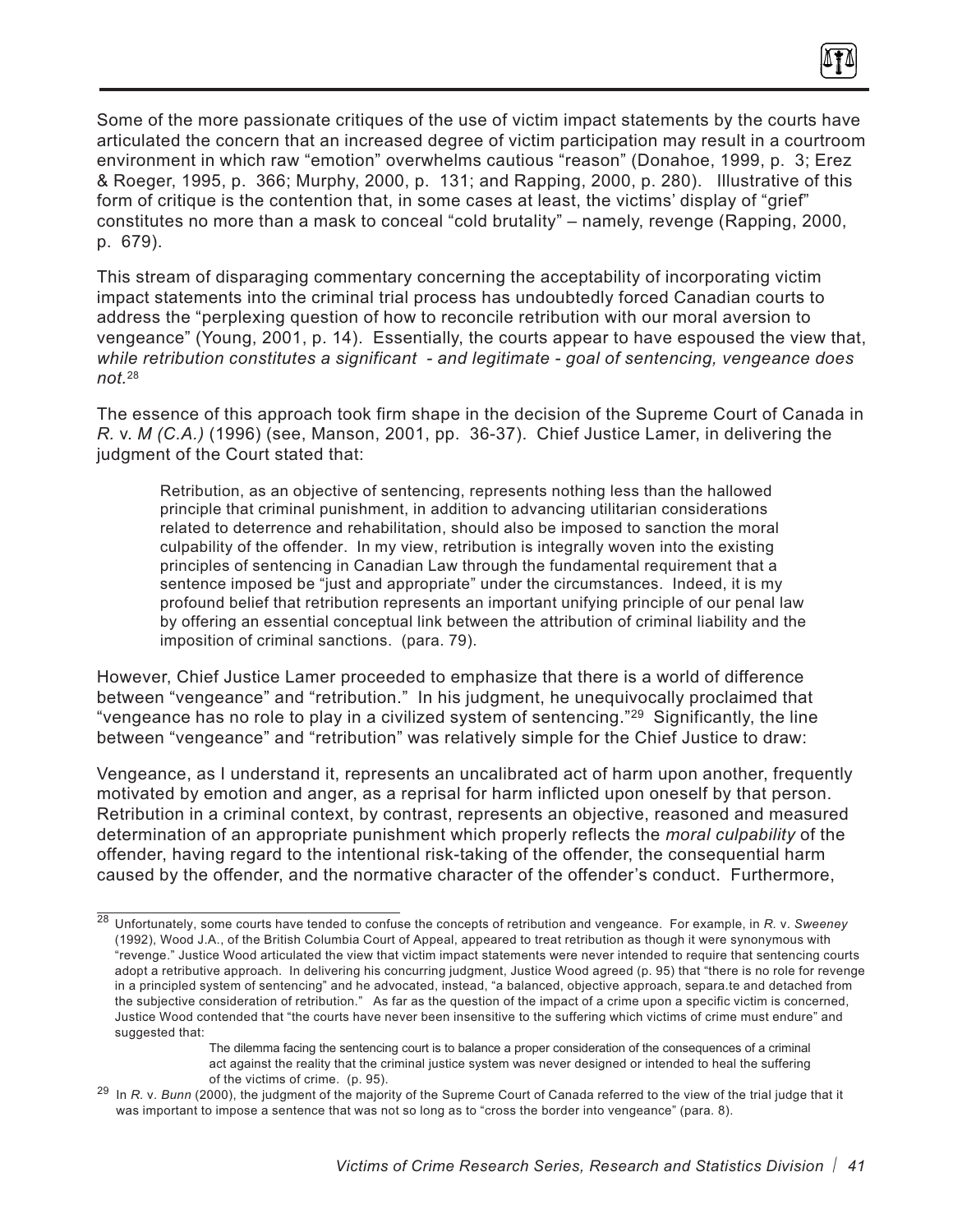unlike vengeance, retribution incorporates a principle of restraint; retribution requires the imposition of a just and appropriate punishment, and *nothing more*. (para. 80).

In *R.* v. *Morrisey* (2000), Justice Gonthier – on behalf of the majority of the Supreme Court of Canada – strongly re-affirmed the importance of the principle of retributive justice in the Canadian sentencing system and noted that it operates to ensure that a trial court metes out a punishment that is "commensurate" with the degree of harm caused by the offender's crime(s)(para. 48).

In essence, the Supreme Court of Canada has accepted the legitimacy of retribution as a sentencing goal and the role of the victim impact statement would, therefore, appear to be that of providing specific information about the nature and scope of the harm caused by the crime(s) concerned. The appropriate use of the victim impact statement is, therefore, not to facilitate the objective of revenge but rather to ensure that the ultimate punishment is, indeed, "commensurate" with the degree of harm inflicted on the victim(s).

In a similar vein, it would be reasonable to assume that the participation of the victim in the plea bargaining process would not be designed to establish a platform for vengeful prosecution but rather to provide valuable information to the court that is charged with the task of deciding whether or not to accept or reject a proposed plea agreement: in this sense, the objective of victim involvement is to ensure that the charge(s) that are ultimately laid are reasonably "commensurate" with the underlying circumstances that are alleged by the police, witnesses and the alleged victims themselves. Furthermore, it is important to avoid making the assumption that victims would invariably desire to pressure the prosecutor into laying the most severe charges possible or into refusing to enter into any form of plea agreement with the accused. Experience with victim impact statements suggests that victim input into the sentencing process does not invariably lead to increased severity: indeed, it may well work in the opposite direction and lead to a greater degree of lenience (Erez & Roeger, 1995, p. 373; Renke, 1996). It is, therefore, realistic to hypothesize that a certain number of victims would actually support the acceptance of a relatively lenient plea agreement – provided that it reflects an outcome that is acceptable to them. Indeed, it may well be the case that victims of certain offences (e.g., sexual assault) will be particularly willing to endorse a plea agreement if it enables them to avoid undergoing the trauma of testifying in court. Acceptance of the plea agreement may well turn on whether it is likely to contain a sentencing outcome that these victims would perceive as being adequate to protect them from further harm.

For example, a plea agreement may make provision for the accused to receive treatment under the terms of a probation order or conditional sentence. Some victims may regard the reduction of the risk of future harm through the treatment of an abusive, but nevertheless loved, partner as being a far more important goal than seeking a primarily punitive sentence that offers little – or no – prospect of behavioural change over the long term.

### **5.2 The Influence of Victim Impact Statements on the Sentencing Process: The Emerging Canadian Jurisprudence**

While many jurisdictions have introduced victim impact statements into the sentencing process, it is not entirely clear whether these statements exert a significant degree of influence on the severity of the penalty that is ultimately imposed.<sup>30</sup> In general, Canadian courts have been careful to suggest that, while victim impact statements provide valuable information, they should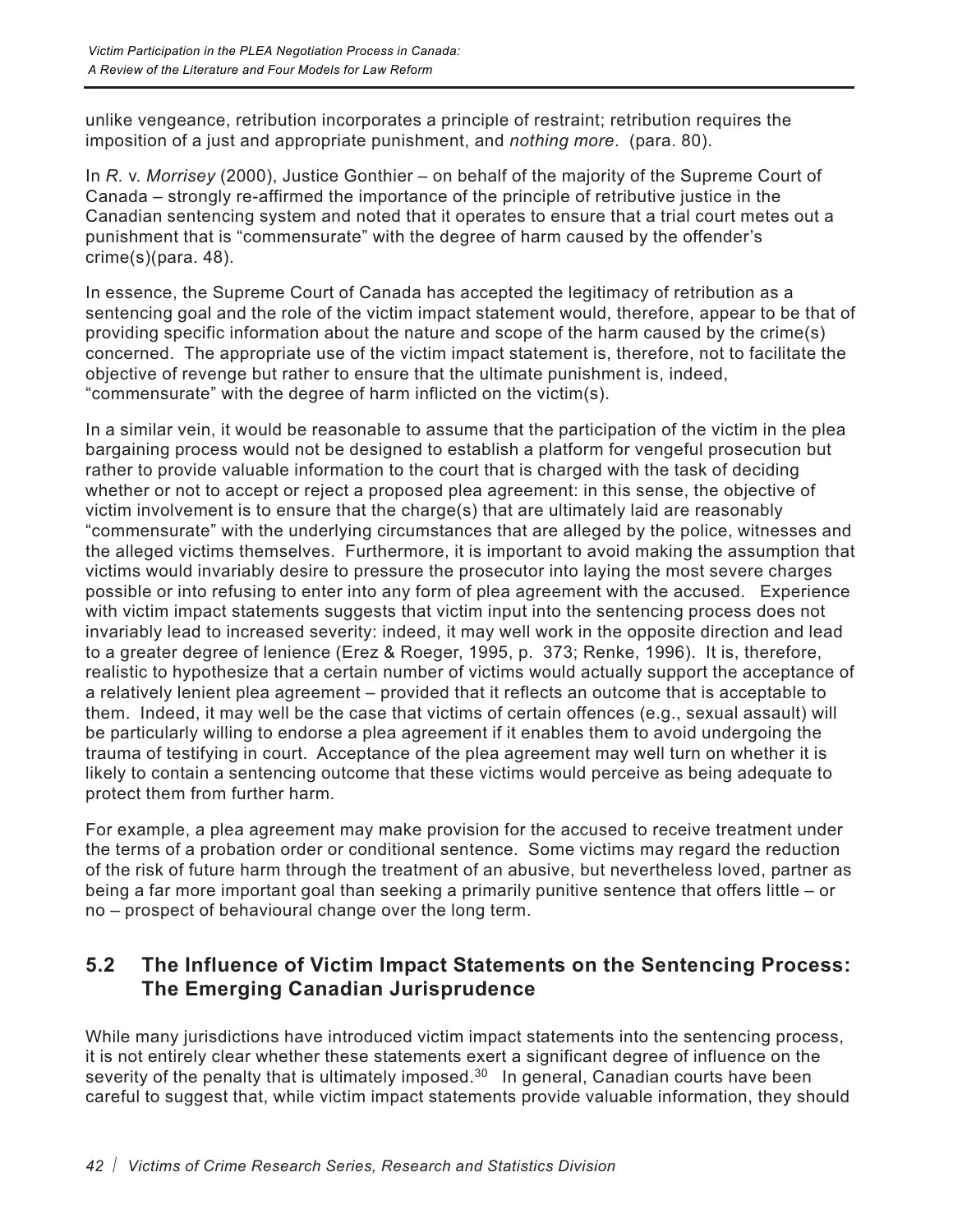not be viewed as a vehicle by means of which the victim is permitted to play a direct role in determining the nature  $-$  or quantum  $-$  of the sentence that is meted out by the trial judge.

In *R.* v. *Labbe* (2001), Justice Bouck, of the B.C. Supreme Court, expressed the view that victim impact statements are essential for two purposes:

First, so the court is more aware of the harm done by the offender to the victim so that the sentencing judge has a better understanding of the offence's gravity. Second, to assure victims that the sentencing process includes them by ensuring they are not irrelevant and forgotten. (para. 51, quoting Paradis, Prov. Ct. J. in *R.* v. *J.A.F*. (1997)).

However, in *Labbe,* a case of manslaughter, Bouck, J. openly articulated his concerns about the extent to which victim impact statements should have a direct influence on the actual *outcome* of the sentencing process:

It is not clear whether Parliament meant that judges must impose a more severe sentence than is usual for a particular crime if there is a victim impact statement, or a less severe sentence if there is not. Nor is it clear whether the more grievous the loss suffered by the victim, or the surviving family of the victim, the more severe the sentence should be. (para. 47)

According to Bouck, J., "the guiding principle in criminal law is that any criminal offence is not a wrong committed against the person who is harmed, rather it is a wrong against the community as a whole" (para. 48). While victim impact statements may provide valuable information that is of considerable relevance to the sentencing goals articulated in the *Criminal Code*, the severity of the punishment imposed on the offender should not be a direct function of the victim's subjective characterization of his or her degree of suffering:

… To my mind, it matters not if the deceased is young, promising and much-loved, or old, deranged and despised by all who knew him. The law ought not to measure the value of a life taken, for to do so would diminish every person's right to live out his or her appointed span. (para. 52).

In *Bremner* (2000), the B.C. Court of Appeal unequivocally articulated the position that the victim of a criminal offence should have no role in determining either the type of sentence or the *quantum* of punishment that should be imposed on the offender.<sup>31</sup> In the words of Proudfoot, J.A. (Huddart, J.A. concurring),

There is nothing in the sections of the *Code* that permits a victim to have a role in suggesting the length of sentence or kind of sentence to be imposed… I do not wish to

 $30$  Different considerations apply where the victim impact statement is introduced into such post-sentencing processes as a parole hearing or a court hearing to determine eligibility for parole for a person convicted of first or second degree murder. In these situations, the victim impact statement is relevant not to the victim's past suffering as a consequence of the crime but rather it is relevant to the potential impact of the release of the offender on the victim in the future. For example, in *R.* v. *Swietlinski* (1994), the Supreme Court of Canada discussed the relevance of victim impact statements to the question of whether or not the period of parole ineligibility for a person convicted of murder should be reduced (in a hearing under, what is now, section 745.63 of the *Criminal Code*). Justice Major, with whom a majority of the Court agreed, stated that:

To the extent that the impact on the victim is relevant to the third enumerated factor in (s. 745.63(1)) – the nature of the offence – this relevance will usually, but not always, have been exhausted at the applicant's initial sentencing hearing. The victim's suffering in the years since the crime was committed does nothing to alter the nature of the offence, and should not automatically be admitted into evidence for this purpose. (p. 471).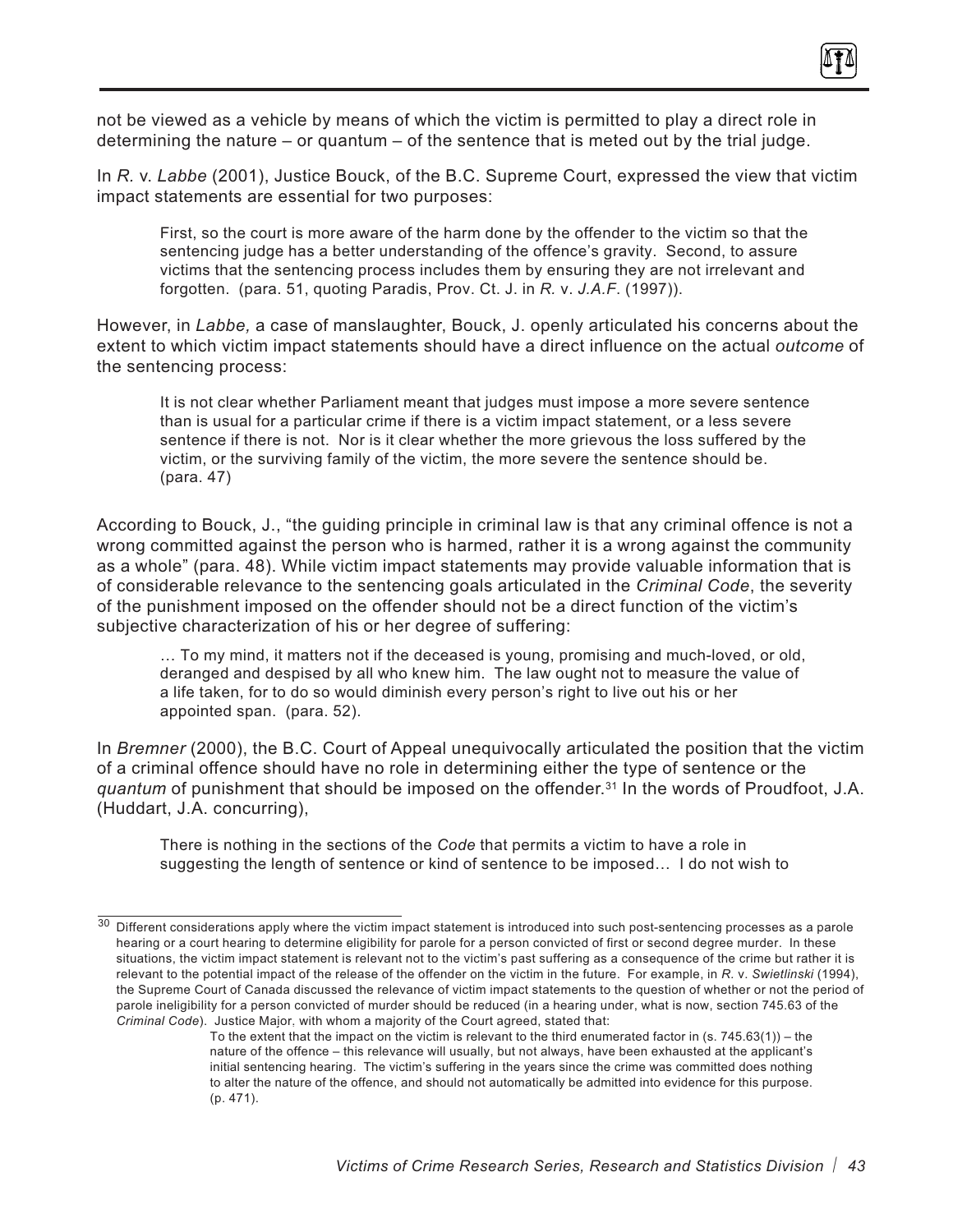detract in any way from victims' ability to put forward to the court "the harm done" or "the physical or emotional loss as a result of the crime" but the *Code* does not enable a tripartite procedure with regard to recommendations for sentencing. The parties on sentencing remain the same as at the trial. (para. 23).

In *Bremner*, the accused had been convicted of four charges of indecent assaults against young men, aged between 13 and 16. He was sentenced to 18 months' imprisonment. Upon the accused's appeal against sentence, the Court of Appeal varied the sentence to a conditional sentence. Reflecting the view that the victim's desire for revenge must not influence the trial judge, Justice Proudfoot stated that,

Those victim impact statements (including that of A.H.) which urged particular sentencing options on the court were clearly not appropriate to be presented at a sentencing proceeding. Moreover, more than one statement sought to achieve personal revenge, something that is not appropriate in the sentencing process. (para. 28).

In a similar vein, the case of *Thornton* (2000) demonstrates that trial courts are loath to suggest that their sentences are directly based on the contents of a victim impact statement – even if it expresses a profound degree of personal suffering. Although the consequences of Thornton's offence were described as being "catastrophic," the trial judge nevertheless did not appear to place much weight on the victim impact statement. The accused had been convicted of dangerous driving causing death and the deceased's mother had filed a victim impact statement - from which the trial judge concluded that, "it is obvious that her son's death has had a traumatic effect on her" (para. 39). In imposing a conditional sentence, Justice Romilly, of the Supreme Court of B.C., simply referred to the victim impact statement as being only one of the many factors that had been taken into consideration. This approach was dramatically illustrated when the trial judge directly addressed the mother of the deceased:

… I just wish to point out that the Court fully understands the loss and pain that you have suffered as a result of this tragic accident. Nothing that we can do can bring your son back to life. The Court can only follow existing jurisprudence and attempt to bring some measure of closure to this sad incident. (para. 43).

However, while Canadian judges have repeatedly emphasized the precept that victims do not have any direct role to play in determining the specific sentence that should be imposed on "their" offenders, the appellate courts have nevertheless taken the initiative to set aside sentences imposed at the trial level, if the trial judge has failed to take into account significant information that has been presented in a victim impact statement. For example, in *Kennedy* (1999), the Ontario Court of Appeal set aside the sentence imposed by the trial judge because he had failed to take into consideration the full impact of the sexual assault upon the complainant, who had made a victim impact statement.<sup>32</sup> As Feldman, J.A. (para. 21) stated, in delivering the judgment of the Court, "a sentencing judge is always mindful of the fact that nothing can undo what has already happened to the victim, whereas the system can attempt to address the needs of the perpetrator and the need of society to try to assist the perpetrator to

 $31$  In a separate, concurring judgment, Southin, J.A. added some frank remarks concerning the influence of victim impact statements in the sentencing process:

The subjective impact on the particular victim is essentially irrelevant. The doctrine of the eggshell personality, whatever part it properly plays in the assessment of damages in a civil case, is not a proper subject of investigation by a court carrying out the statutory duty of sentencing for a criminal offence. (para. 62).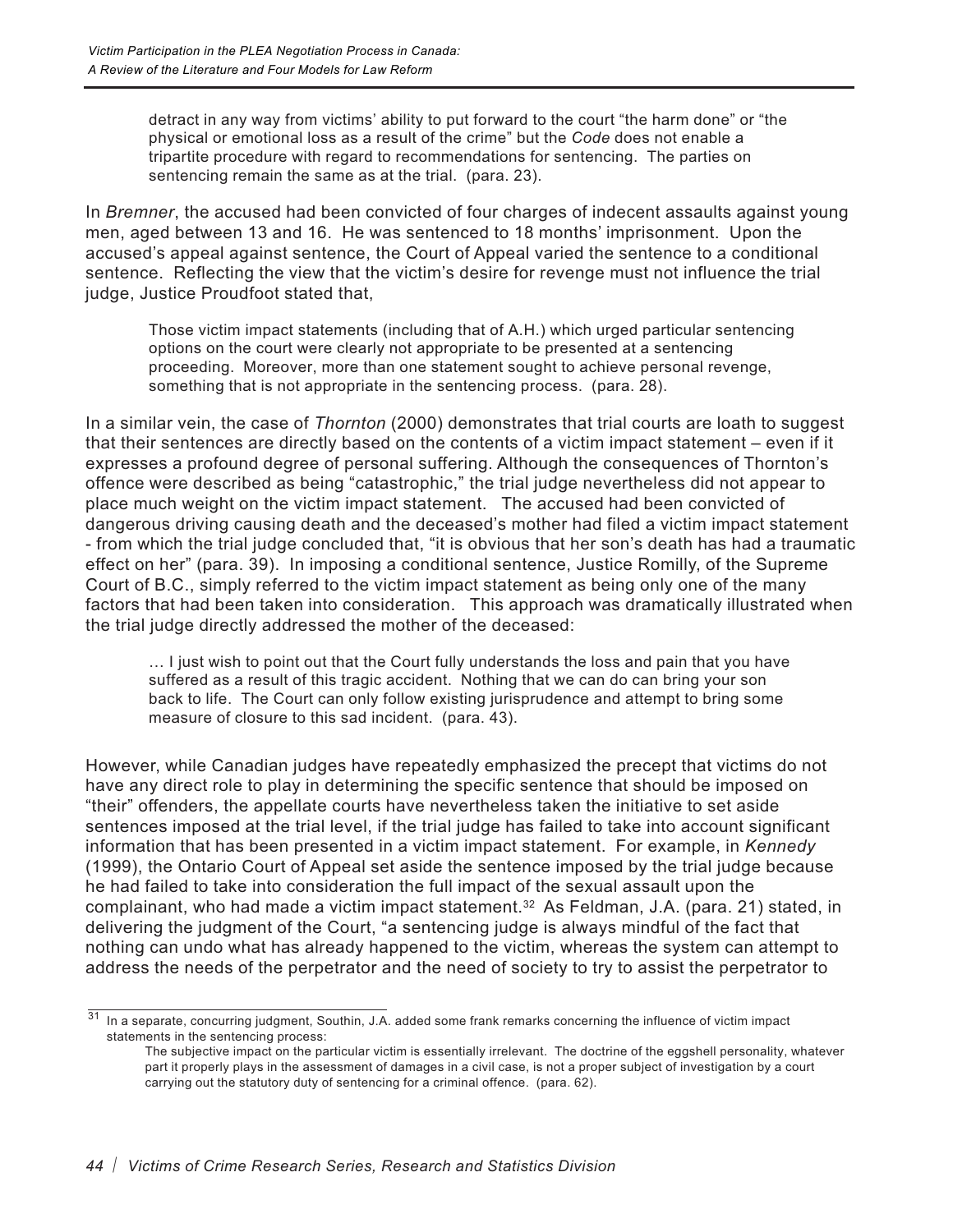become a productive and contributing member." However, the Court then proceeded to emphasize its view that "sentencing is a balancing process" and that, in this particular case,

… the crime was particularly horrific for the victim. So was the aftermath… Contrary to the view of the sentencing judge, in those circumstances, general deterrence became particularly significant as a sentencing factor. It was an error to discount it and to treat this as a case in which the applicable sentencing principles could be properly balanced by the imposition of a sentence at the lowest end of the range for offences of this type. (para. 22).

A similar approach was embraced by the Ontario Court of Appeal in the case of *Bates* (2000), in which it was held that the sentence of the trial court should be set aside because the trial judge had failed to take account of the ongoing effects of the offender's crimes upon his victim. The Court of Appeal substituted a "penitentiary term" for the suspended sentence that had originally been imposed by the trial judge. The accused had been convicted of criminal harassment, uttering a death threat, three counts of assault and six counts of failure to comply with the terms of various bail orders. The Court noted (para. 30) that crimes involving family violence "are particularly heinous because they are not isolated events in the life of the victim" and noted that, in addition to "continuing abuse," the victim also "experiences perpetual fear of the offender." Significantly, the Court emphasized that the victim impact statements that had been prepared in this case graphically demonstrated the ongoing fear that had been created by the accused's ongoing campaign of harassment:

In addition to the need to consider the safety and security of the victims, the court was required to consider the victim impact statements and the ongoing effects the victims were suffering as a result of the conduct of the respondent. The sentencing judge failed to do so. (para. 46).

It is also noteworthy that appellate courts have taken pains to underscore the view that a trial judge is entitled to place considerable weight on the information presented in a victim impact statement, provided that he or she duly relates this information to the appropriate sentencing principles that have been articulated by Parliament and the appellate courts. For example, in *R.* v. *Jackson*, (2000), the accused was a police officer, who had been convicted of one count of assault against his wife and one count of careless storage of firearms and ammunition. The trial judge sentenced the accused to a suspended sentence and probation. In justifying this decision, the trial judge made it clear that he had been significantly influenced by certain information contained in the victim impact statement:

In my view the appropriate manner of disposition of this matter on sentence is by way of a suspended sentence and by way of probation. I am concerned about what is expressed in the victim impact statement in terms of the anger that is said to be in the accused and certainly when dealing with his ex-wife. I sensed it in the evidence that I heard at this trial, and that is a concern to me. (para. 7).

<sup>32</sup> In light of the Court of Appeal's view that the trial judge had "erred in principle in this case," a sentence of *two years less a day* of imprisonment – to be followed by one year of probation – was substituted for the original sentence of *one year* of imprisonment and one year of probation.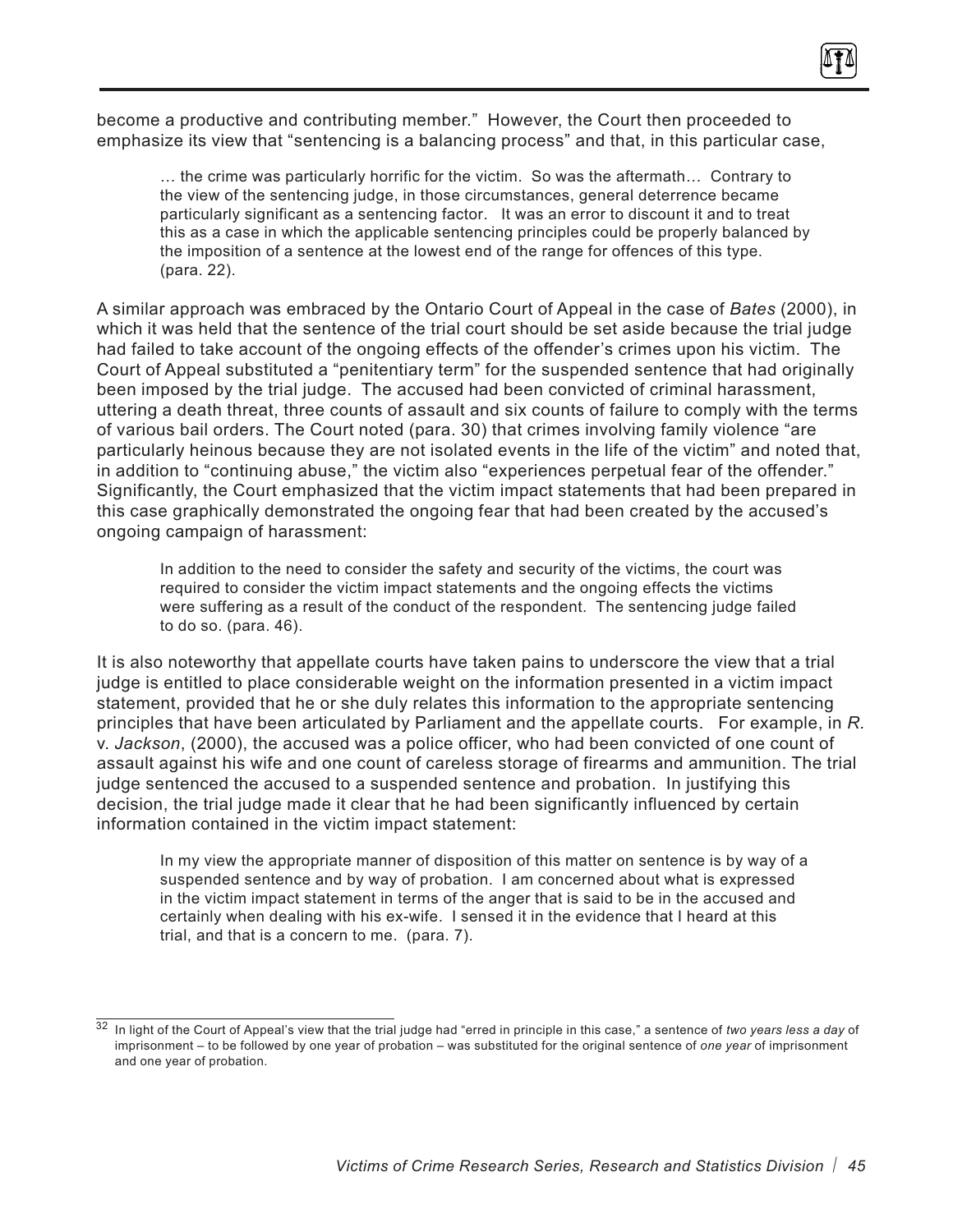The accused appealed to the B.C. Supreme Court and contended that he should have been granted a conditional discharge. However, Justice Cowan upheld the original sentence, concluding (para. 11) that the "trial judge was fully cognisant (*sic*) of the several matters which he had to weigh and consider in deciding upon the appropriate sentence."

Similarly, in *Tran* (1999), the accused had entered a plea of guilty to manslaughter and had been sentenced to a term of seven years in prison. A victim impact statement had been filed at the sentencing hearing by the deceased's wife and daughter. This statement was characterized by the trial judge as being "extremely powerful and moving" (para. 3). In light of the contents of the victim impact statement, the trial judge ruled that it was to be considered an aggravating factor that the deceased's demise had "left his widow and four infant children in a country foreign to them and in a precarious economic circumstance" (para. 5). In affirming the sentence, Justice Braidwood, of the B. C. Court of Appeal, ruled that "there is no indication that undue emphasis was placed on the victim impact statement." In his view,

… it is an aggravated aspect of this case that the appellant and the deceased were friendly such that he would well know the family responsibilities that his victim had assumed before he stabbed him to death in the presence of the young girl. (para. 18).

A final example of this appellate approach, to the use that is made of victim impact statements by the trial judge, is furnished by the case of *Miclash* (2001), in which the accused had been convicted of sexual assault causing bodily harm against a three-year-old girl. He was sentenced to five years' imprisonment and the B.C. Court of Appeal subsequently upheld this sentence. Saunders, J.A. noted that "the significant physical damage and emotional trauma is another aggravating factor" (para. 11). These consequences were underscored by the victim impact statement, that "provides insight into the devastation and damage the accused caused the complainant, her sister and her mother" (para. 12). However, Justice Saunders (para. 7) emphasized that the Court of Appeal has "time and time again, said that offences of this type should be severely punished in order to protect children and especially daughters and stepdaughters, and to express the community's concern and condemnation for this type of behaviour." In the end result, the Court noted that the trial judge had been correct to emphasize the principles of deterrence and denunciation and it appears that the victim impact statement merely provided information that was relevant to the application of these principles.

Overall, it appears that the growing body of Canadian case law concerning the use of victim impact statements in the sentencing process is predicated on the unequivocal principle that the victim should not be granted any direct role in fixing the nature and quantum of the penalty ultimately meted out by the trial court. However, the appellate courts have undoubtedly varied sentences, where the trial judge has failed to take into account critical information that is contained in victim impact statements and that is considered to be relevant to the application of the basic principles of sentencing that apply in all cases. Furthermore, the appellate courts have been markedly reluctant to hold that a sentence should be set aside because the trial judge has placed undue weight on the contents of a victim impact statement: indeed, such an outcome is only likely to occur where the trial judge has not demonstrated in his or her ruling that all of the other relevant factors were duly considered before the ultimate choice of sentence was made.

Insofar as victim participation in the plea bargaining process is concerned, the Canadian judicial experience with victim impact statements suggests that there would be absolutely no support for the notion that the victim should have the right to veto, or to dictate the terms of, any proposed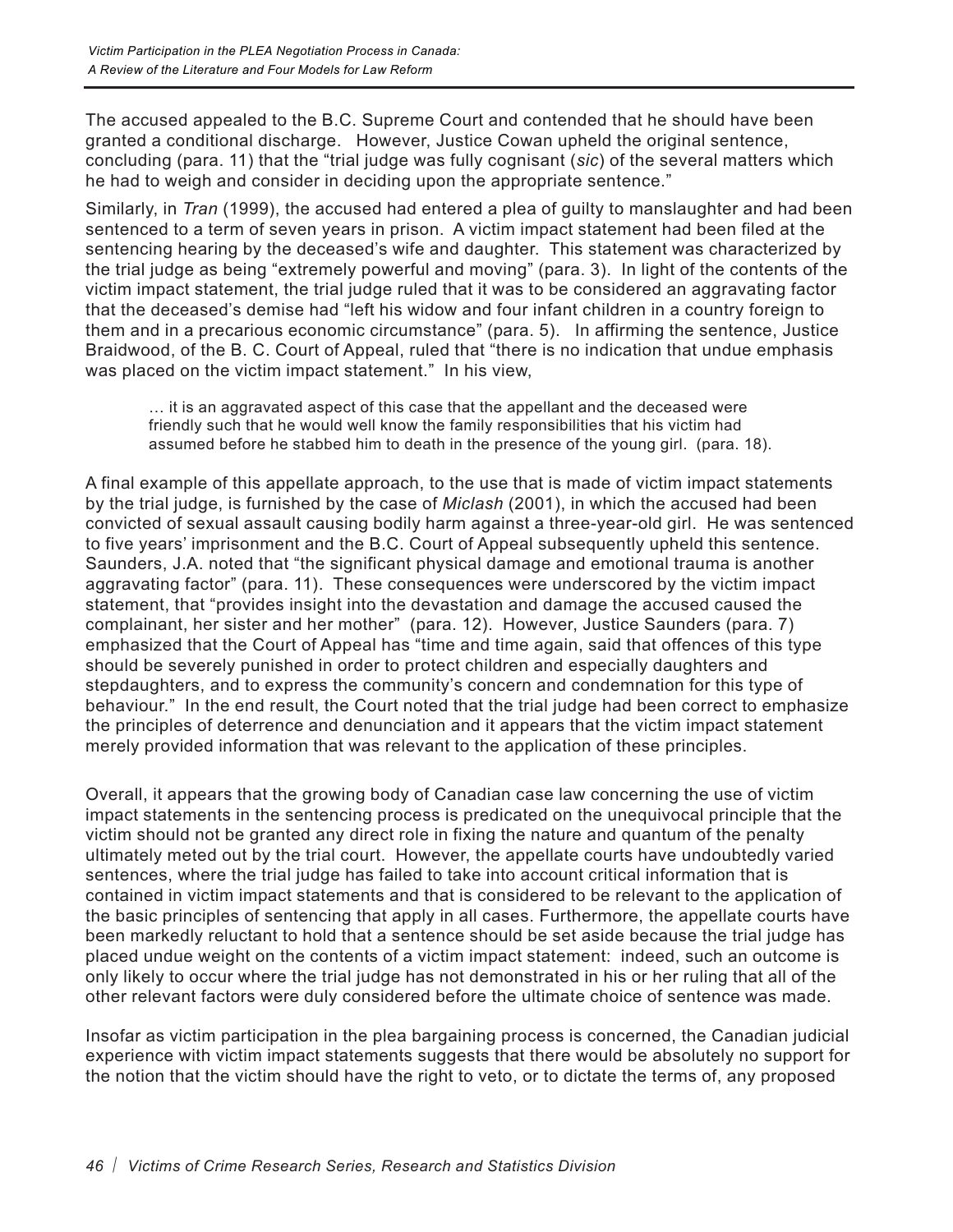plea agreement. However, if Canadian courts were to be assigned the task of accepting or rejecting proposed plea bargains, then it is suggested that the experience that they have gained in relation to victim impact statements in the context of sentencing might well prove to be particularly apposite to this novel situation. More specifically, this experience would appear to indicate that those courts, which are faced with the need to decide whether a proposed plea agreement should be accepted or rejected, will be expected to take into account any information presented by the victim – provided that it is deemed to be relevant in terms of the general principles that will ultimately be articulated for the guidance of judges who are engaged in this new task. Furthermore, as Renke (1996, p. 115) has pointed out in relation to victim impact statements, granting victims the opportunity to actively participate in critical phases of the criminal justice process reflects their rights to "have a voice, to ensure that the real effects of crime are not elided by professional talk" and to "not be forgotten."

## **5.3 Who is the Victim?**

In the United States, a certain degree of concern has been expressed in relation to the issue of the appropriate scope of the term, "victim," in the context of victim impact statements.33 Indeed, it has been suggested that, in many American jurisdictions, the definition of a victim is far too broad and that permitting an excessively broad range of individuals to submit victim impact statements signifies "a disturbing trend toward the unrestricted admissibility of prejudicial evidence at the expense of rational sentencing" (Donahoe, 1999, p. 27). However, according to Sullivan (1998, p. 22) the relevant Canadian legislation employs a more restrictive definition of "victim," although it is nevertheless "sufficiently broad so that it permits family members of homicide victims to present statements" (Sullivan, 1998, p. 22).<sup>34</sup>

There is no reason why the current *Criminal Code* definition of "victim" - for the purpose of identifying who is eligible to submit a victim impact statement - should not also be used in the context of victim participation in plea bargaining hearings. Where appropriate, family members should be permitted to provide input into the judicial decision-making process that is designed to determine whether a proposed plea agreement should be accepted or rejected – as is currently the case with victim impact statements. However, further expansion of the legislative definition of "victim" should be considered only with the greatest caution since the presence of too many parties "at the table" may render it extraordinarily difficult to reach an acceptable plea agreement.

<sup>33</sup> The definition as to who is a victim appears to be even broader in the United States than in Canada. The case of *United States* v. *McVeigh* (1997) set the precedent that not only the direct victims of the bombing - namely, survivors and family members - may submit a victim impact statement, but also the indirect victims - such as the rescuers - could submit a victim impact statement. In this case, at least four or five rescuers were allowed to submit a victim impact statement (Donahoe, 1999, p. 21).

<sup>34</sup> See section 722(4) of the *Criminal Code*, in which "victim" is defined in the following manner:

<sup>(</sup>a) means a person to whom harm was done or who suffered physical or emotional loss as a result of the commission of the offence; and

<sup>(</sup>b) where the person described in paragraph (a) is dead, ill or otherwise incapable of making a statement, … includes the spouse or common-law partner or any relative of that person, anyone who has in law or fact the custody of that person or is responsible for the care or support of that person or any dependant of that person.

Problems regarding the construction of an appropriate definition of "victim" in the context of victim impact statements have also been reported in Great Britain and Australia (Edwards, 2001, p. 39).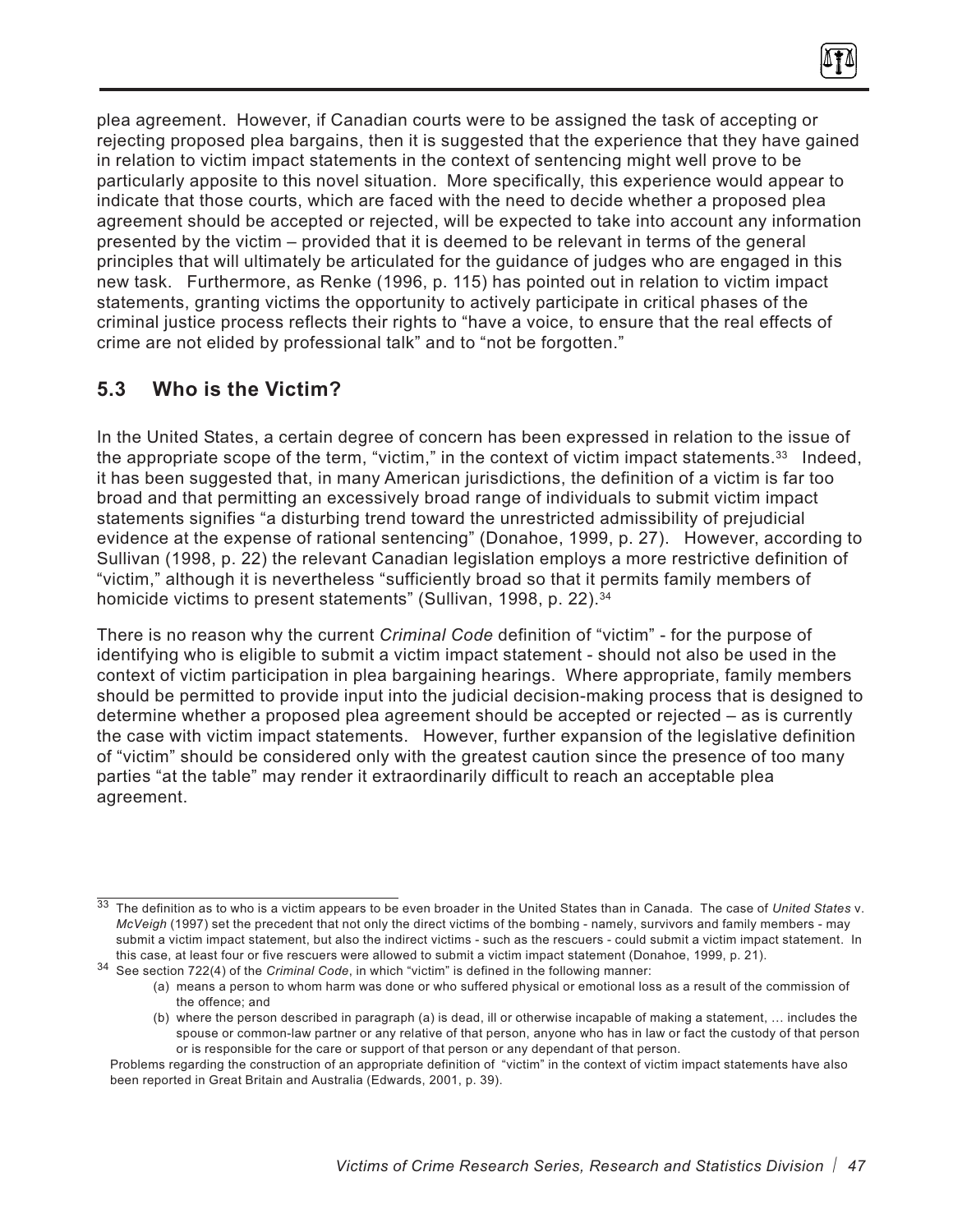# 6.0 Victim Satisfaction, Victim Participation and the Emprical Research

|<br>|<br>| ronically, the impact of victim impact statements on the sentencing process is undoubtedly limited by the circumstance that a majority of criminal cases are – to a greater or lesser extent – determined by the outcome of a plea bargaining process, from which victims in many jurisdictions (including Canada) are excluded (Kennard, 1989, p. 218). However, it has nevertheless been asserted that there are many benefits to be gleaned by victims from their increased participation in court proceedings through the vehicle of the victim impact statement. For example, victim impact statements may potentially serve as a useful medium through which victims can more fully express how a particular crime has affected their lives. As Chief Justice Rehnquist (of the Supreme Court of the United States) has suggested, victim impact statements can "illuminate each victim's uniqueness as an individual human being, in order for the jury to determine the loss to the community" (cited in Donahoe, 1999, p. 14). In this sense, the victim impact statement can provide the sentencing judge with in-depth information that can enable him or her to make a more informed decision concerning the imposition of an appropriate sentence.

Furthermore, it has been suggested that victim impact statements offer victims "more control of their lives; satisfying a victim's desire for retribution; and making the criminal sentencing proceedings more fair by giving consideration to the victim's needs" (Johnson, 1988, cited in Platt & Kauffman, 2000, p. 632). In a similar vein, it has been contended (e.g., Young, 2001, p. 18) that the sense of control, that victims gain from their participation in the sentencing hearing, ultimately proves to be most beneficial to them as they negotiate their passage through the healing process. As Sobieski (1993, cited in National Center for Victims of Crime, 2002) has suggested, "victim impact statements and other procedures that allow victims to ventilate their feelings are a significant factor in the healing process." Finally, some commentators have advanced the opinion that increasing the degree of victim participation in the sentencing and parole processes effectively minimizes the deleterious effects of the "secondary victimization," which victims frequently experience when dealing with the police and prosecutors (Fenwick, 1997, p. 320 and Kelly, 1987, cited in Smith, Watkins & Morgan, 1997, p. 57).

While there is a dearth of comprehensive and methodologically sophisticated empirical studies in this area, it is worthwhile to note that there are some studies that suggest that *increased participation* in court proceedings (through such vehicles as the victim impact statement) *increases victim satisfaction* with the ultimate disposition of "their" cases (Fenwick, 1997, p. 320; Wemmers, 1999, p. 176; & Young, 2001, p. 18). For example, in one particular study (Kilpatrick, Beatty, & Howley, 1998, pp. 7-8), the researchers concluded that:

- **1. Victims who were informed of their rights were more satisfied with the justice system than those who were not.**
- **2. Victims who thought their participation had an impact on their cases were more satisfied with the system.35 (Emphasis added).**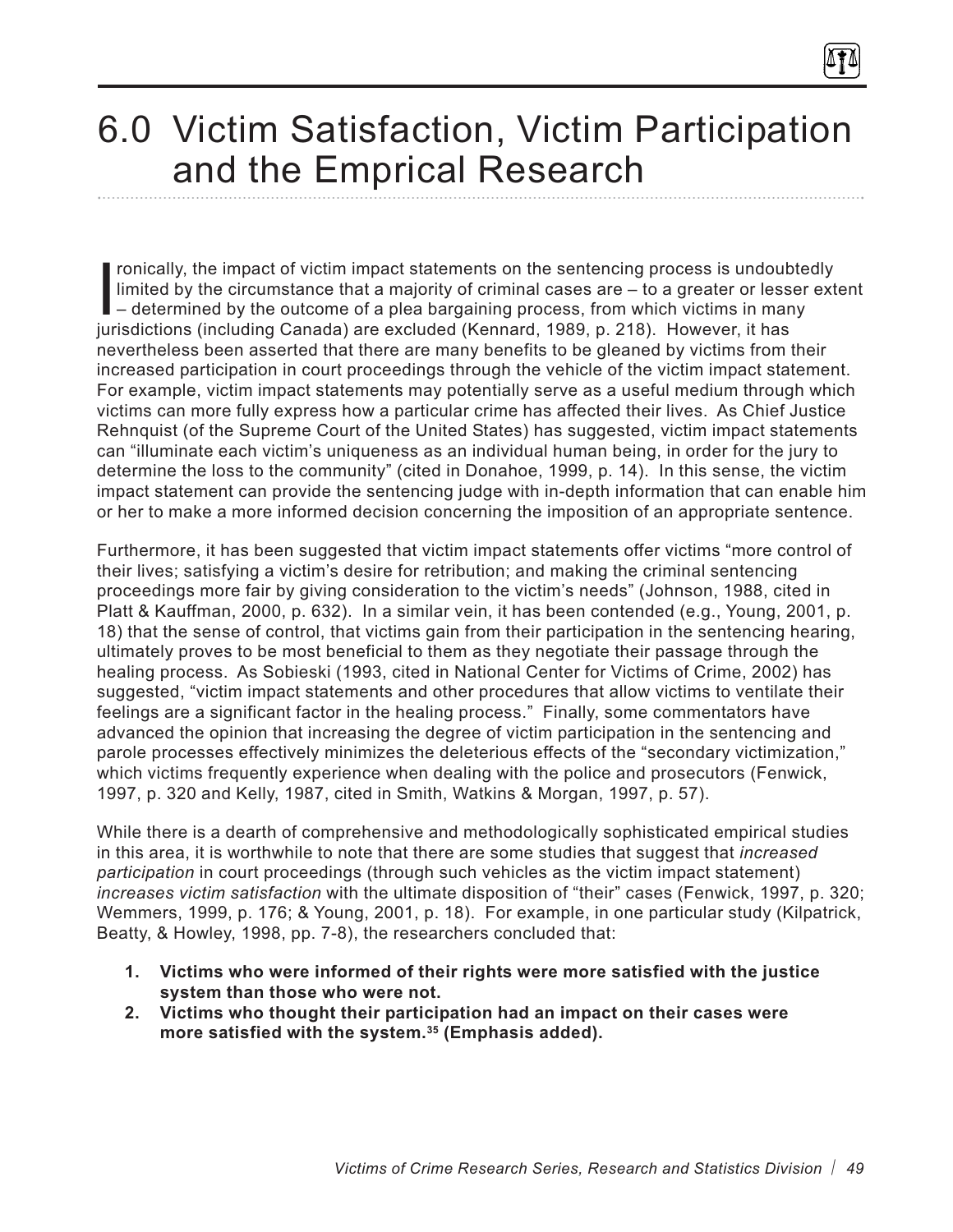Similarly, an empirical study by Sobiesk<sup>36</sup> (1993, cited in National Center for Victims of Crime: 2002) found that there was a relatively high level of victim dissatisfaction with the criminal justice system, when victims were denied the opportunity to make an oral presentation of their victim impact statement during court proceedings. When victims were excluded from oral participation in the sentencing hearing, the dissatisfaction level rose to 65%, while the corresponding figure was 42%, when such an opportunity was accorded to victims.



Source: National Center for Victims of Crime (2001).

Arguably, victim participation during plea negotiations might also contribute significantly to the overall levels of victim satisfaction with the criminal justice system. This practice has not been the subject of sustained empirical scrutiny. However, one empirical study - conducted in Florida - examined the degree of victim satisfaction, which was expressed by victims in a jurisdiction that permitted them to actively participate in the process of plea negotiation. It was found that increased rates of victim participation in the pre-trial process, particularly during the pre-trial stage, ultimately increased victims' satisfaction with the disposition of their cases<sup>37</sup> (Kennard, 1989, p. 436). It is also noteworthy that this study found that, rather than revealing a trend toward harsher punishments, victim participation was associated with a decrease in the severity of the sentence38 and, specifically, in the "use of incarceration" (Kennard, 1989, p. 435).

 $35$  The researchers interviewed 1,308 crime victims in the United States. Victim satisfaction was measured by employing three different scales that "measured overall satisfaction with the criminal justice system, the extent to which victims thought they were informed of their rights, and victims' perceptions of the effectiveness of their impact statements."

 $36$  This study, which surveyed the victims of drunk driving crashes, was published by MADDVOCATE and cited in the National Center for Victims of Crime online publication (2002). 614 persons were interviewed. However, it is important to note that the percentages provided by the National Center for Victims of Crime publication are not presented in a consistent fashion.

<sup>37</sup> Nevertheless, it appears that the findings concerning these victims were not significantly different –in a statistical sense - from the findings that emerged from the study of the control group (Kennard, 1989, p. 436). Therefore, the author's conclusions should be treated with a certain degree of skepticism.

<sup>38</sup> For example, "a 1981 case study of one hundred criminal cases found that, when victims of various crimes were given the opportunity to select from several viable sentencing alternatives, all but one were willing to accept an alternative to incarceration. In addition, a study of 417 sexual assault victims in a metropolitan Ohio county revealed that victims who implicitly recognized that they had played some role in the offense had a slight tendency to make lenient sentencing recommendations" (Henderson & Gitchoff and Walsh, cited in Kennard, 1989, p. 447).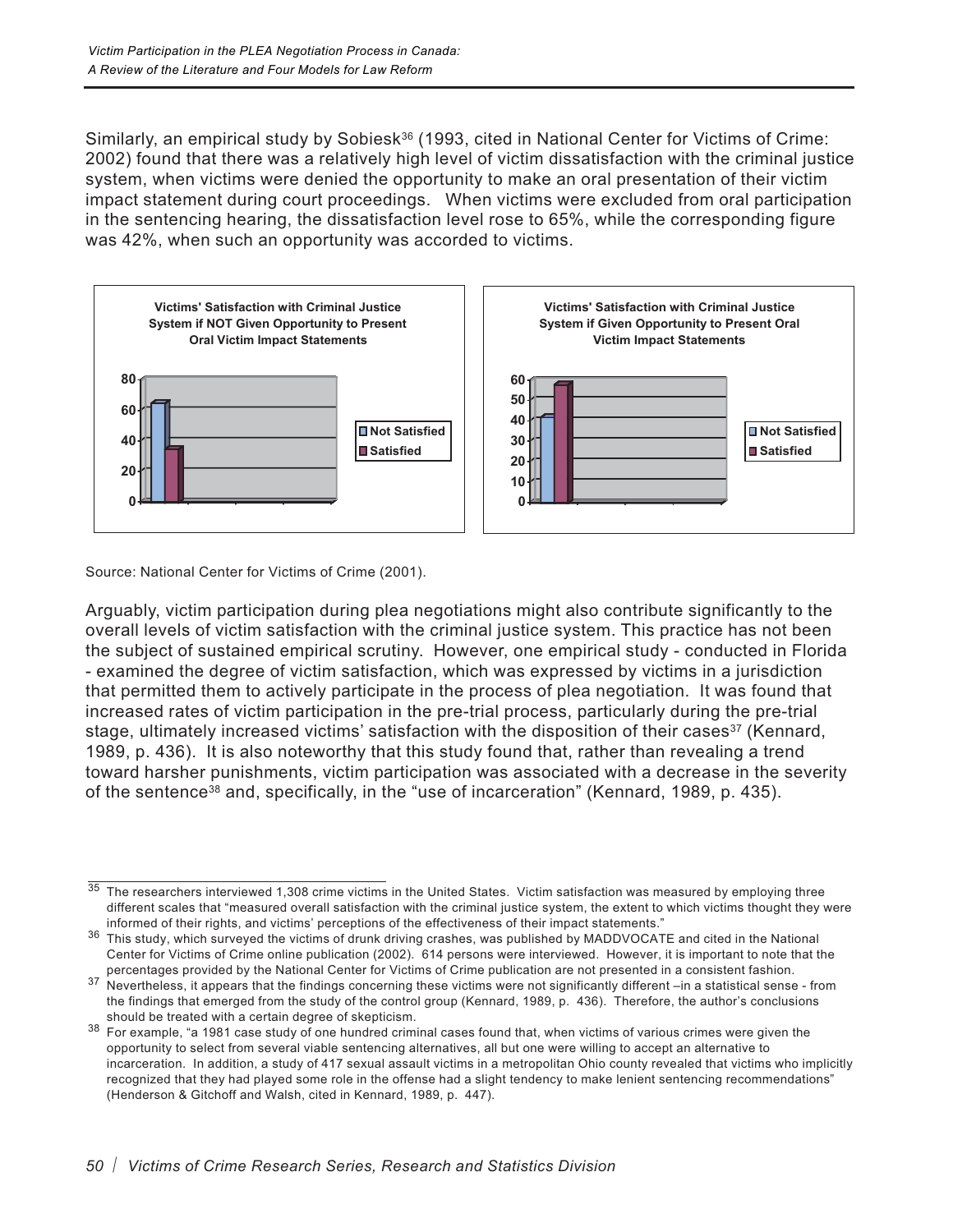Nevertheless, the research findings in this area are by no means uniform. Indeed, some researchers have published findings that counter the assumption that increased levels of victim participation - through the provision of information, submission of victim impact statements and participation during plea negotiations – necessarily increase the degree of victims' satisfaction with the criminal justice system. For example, some studies suggest that providing more information to the victim does not appear to affect the overall levels of victims' satisfaction with the disposition of their cases nor does it ameliorate the feelings of distress experienced by many victims (Toboslowski, 1999, p. 47)<sup>39</sup>. Other studies have found that, while some victims who completed a victim impact statement did indeed report that this was an overall positive experience, this form of participation in the judicial process did not actually increase their levels of satisfaction with the handling or disposition of their own, specific cases (Giliberti, 1990, p. 1). Moreover, it has been noted that the impact of victim participation on overall levels of

satisfaction may be somewhat circumscribed by the realization, on the part of some victims, that their input did not, in reality, have any significant degree of impact on the nature and quantum of the sentences that were ultimately meted out to "their" offenders (Erez & Rogers,<sup>40</sup> 1999, p. 223 and Kennard, 1989, p. 435). Furthermore, victims may well view the value of their participation with a vaguely jaundiced eye if it is made clear to them that sentencing guidelines may sharply limit the scope of judicial discretion: indeed, it has been suggested that sentencing guidelines may be perceived as reducing victims' input to a mere "ritual" (Erez & Rogers, 1999, p. 235).

Although the empirical evidence is – at best – a tad equivocal, there are many commentators who have strongly asserted the need to enhance the nature and scope of victim participation in the criminal justice. It is generally assumed, in these academic quarters, that an increase in such participation is directly related to a rise in the level of victims' satisfaction with both the criminal justice system, in general, and the disposition of their own cases, in particular (Sanders, Hoyle, Morgan & Cape,41 2001, p. 457; Erez & Tontodonato, 1990, cited in Smith, Watkins and Morgan, 1997, p. 58; and Wemmers,<sup>42</sup> 1999, p. 176). Furthermore, it is widely suggested that even taking the basic step - of providing victims with accurate information concerning their cases - may ultimately help them to cope with the effects of the stress that besets them and to increase their feelings of satisfaction with the criminal justice system (Fenwick, 1997, p. 320; and Wemmers, 1999, p. 176).

 $39$  See Davis, et al.(1984) for more information concerning this study, in which 300 victims were interviewed. Similar findings were documented by Hagan (1982), who interviewed approximately 200 victims.

<sup>40</sup> The researchers interviewed criminal justice officials in South Australia and concluded that, in general, criminal justice officials merely pay lip service to the importance of victim impact statements.

<sup>41</sup> A study conducted by Morris et al. (1993) - in New Zealand – described a truly participative scheme in which victims feel part of the process and are provided with sufficient information to permit them to gain an understanding of the court process: these victims reported increased levels of satisfaction with the criminal justice system.

 $42$  This was an empirical study in which 640 crime victims were interviewed. The researcher employed three satisfaction scales in order to assess "whether the treatment of victims by the police affects their satisfaction and support for the police, and attitude toward the sentencing practices."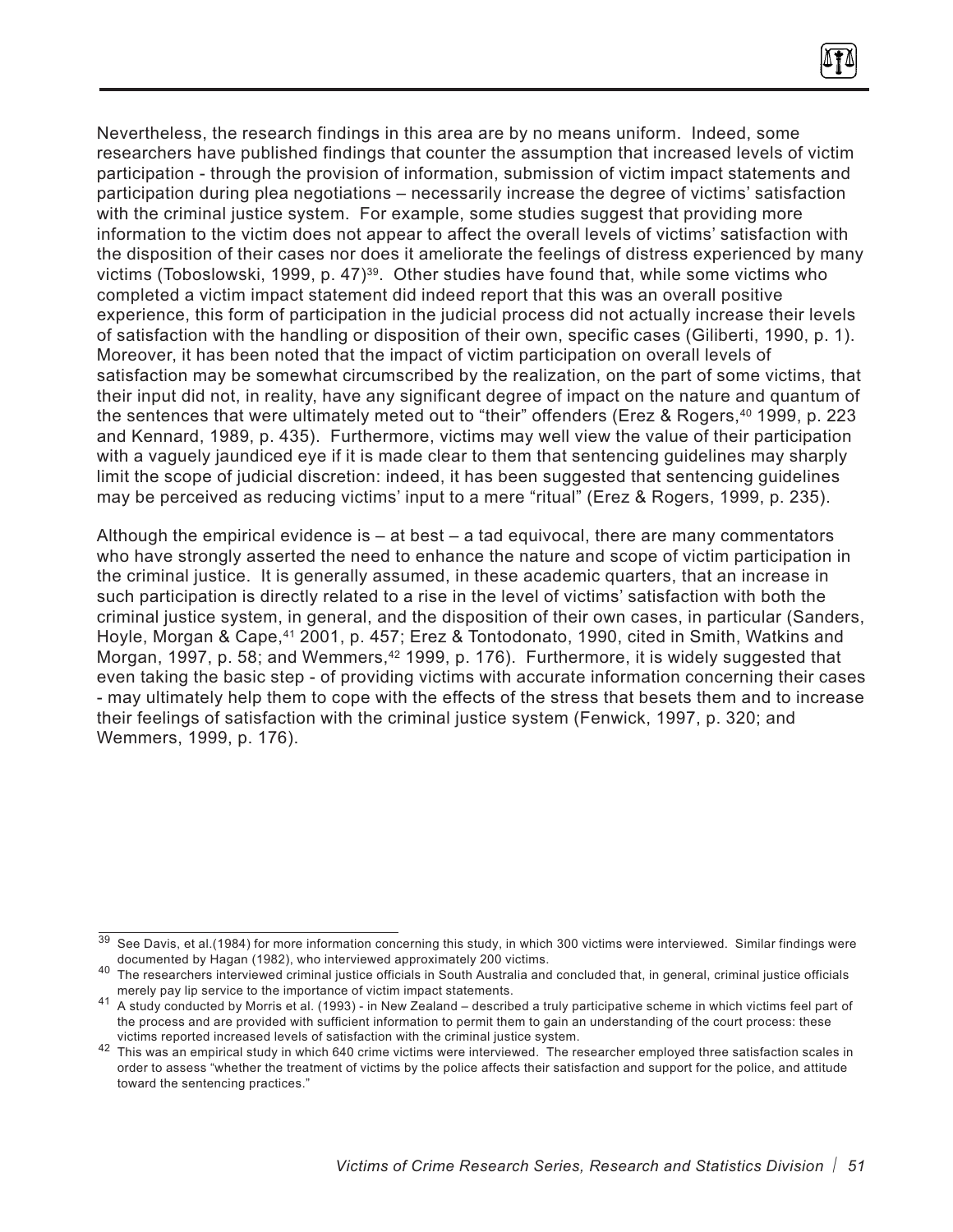Sanders, Hoyle, Morgan & Cape (2001, pp. 448-9) have neatly summarized the supposed benefits of victim participation in the criminal justice process in the form of the following table:

#### The Benefits ofVictim Participation during Crim inalProceedings

- 1) G iving victim s a 'voice' for the rapeutic purposes;
- 2) enabling the interests and/or view s of victim s to be taken into account in decision m aking;
- 3) ensuring that victim s are treated w ith respectby crim inal justice agencies;
- 4) reducing the stress for victim s in crim inalproceedings;
- 5) increasing victim satisfaction w ith the crim inal justice system;
- 6) increasing victim co-operation, as a result of any of the above objectives.

Overall, the point has repeatedly been made that a victim, who feels satisfied with the criminal justice system, is considerably more likely to cooperate with, and to support, the criminal justice system (Kennard, 1989, p. 417; and Hall, 1975, cited in Smith, Watkins & Morgan, 1997, p. 60). In this respect, it has been asserted that the "ultimate right," that could be accorded to victims of crime, is the right to "veto" plea bargains which they do not consider to be fair (Kennard, 1989, p. 418). To date, such a suggestion has received no support in any jurisdiction in North America: indeed, even in the State of Arizona, which guarantees the right to active victim participation in plea negotiations, the regulatory legislation clearly specifies that the victim does not have the right to independently make decisions that traditionally fall within the domain of prosecutorial discretion.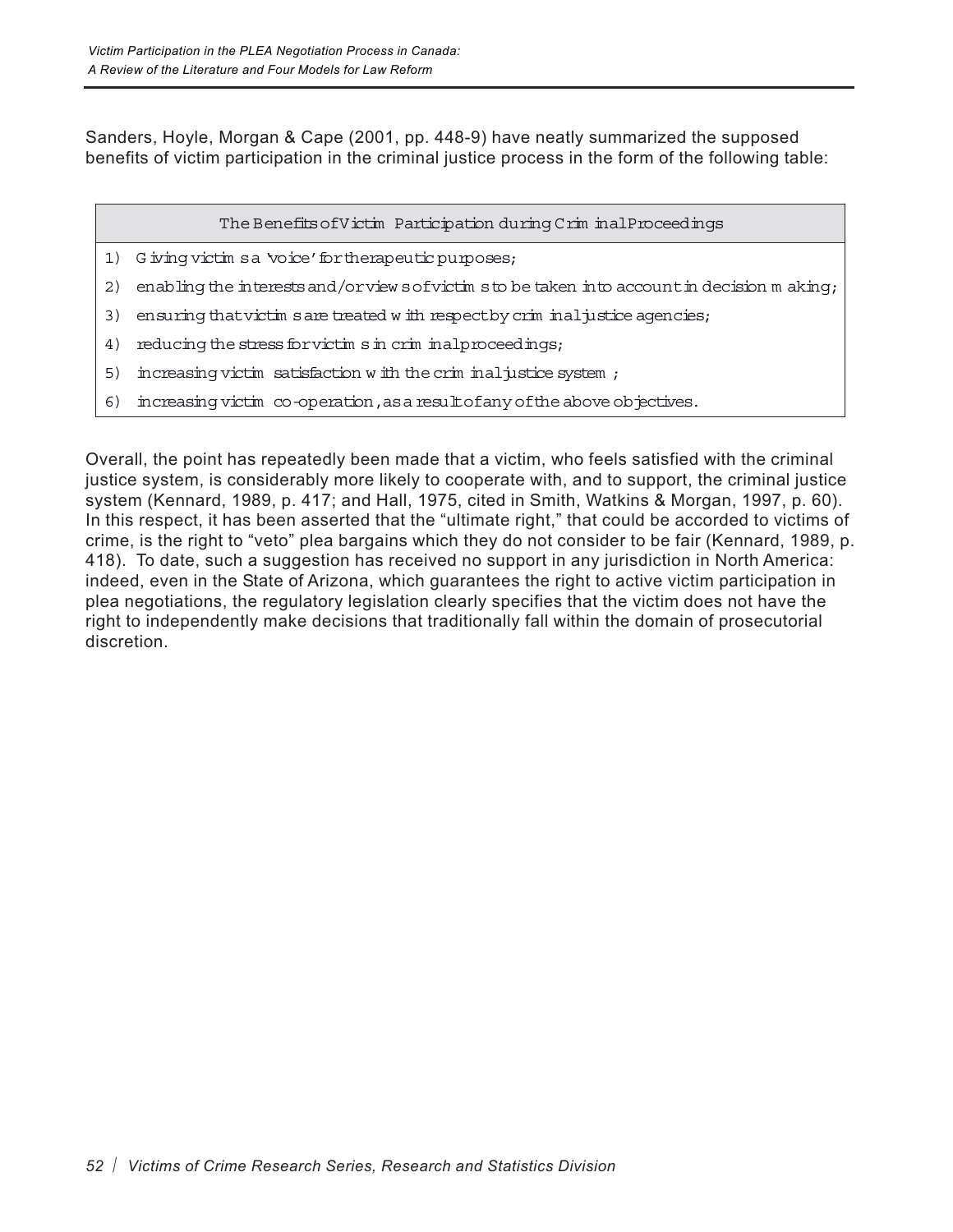# 7.0 Conclusions: Four Models of Victim Participation in Plea Bargaining

 $\overline{\phantom{a}}$ n the foreseeable future, it is likely that reform efforts will focus upon the task of expanding the number of jurisdictions in which victims are accorded a right of active participation in the plea negotiation process. In Canada, the first step, for most provinces and territories, would be the provision of comprehensive - and timely - information to victims about the progress of plea negotiations (a development that has already been implemented in Ontario and Manitoba) and the recognition of the right of victims the be consulted by Crown Counsel (an advance that has already been accomplished in Manitoba with the enactment of the *Victims' Bill of Rights* (2000)).

The next step in the expansion of victims' rights in relation to the plea bargaining process would be to introduce a variation of the Arizona model, in which victims are granted the right to make oral or written submissions to a judicial hearing that is convened for the specific purpose of accepting or rejecting a proposed plea agreement. This second step would indubitably require a fundamental departure from the current Canadian practice of leaving plea bargaining essentially unregulated. It is certainly arguable that victims' participation in the plea negotiation process will only become "meaningful" if it includes their participation in an open hearing before a judge. Such a hearing would be designed to provide the judiciary with the necessary information for the purpose of determining whether or not a proposed plea is acceptable in terms of the public interest in the sound administration of criminal justice. Critical factors in the exercise of judicial decision-making discretion in this arena would, of necessity, include not only the victims' views as to the appropriateness of any proposed disposition of "their" cases but also the background information that might be furnished by victims (information that could ultimately serve as a valuable corrective to any inaccuracies in the version of events that is proffered by the Crown and the defence). As far as the latter consideration is concerned, it is significant that McGillivray (1997-98) has provided strong support for the view that current Canadian plea bargaining practices may result in a significant distortion in the narrative of the "facts of the case" by the Crown and the defence and may result in a sentence that is not commensurate with the true severity of the offence(s) concerned:

The importance of plea bargaining to the administration of justice is such that it cannot be fundamentally contested. Where it results in the suppression or eradication of relevant and potentially determinative information, then the deeply inadequate sentencing which may result brings the administration of justice into disrepute. The court knows that a bargain has been made only because a guilty plea has been tendered; by lawyerly convention, neither the bargain nor its details are disclosed to the court. Where charges are dropped or stayed, the facts supporting those charges are also suppressed. This is a shadowy and problematic area. (para. 20).

It might be useful to analyze potential reforms to the law and practice concerning plea bargaining in terms of various analytical models that might be hypothesized in the context of the specific issue of victim involvement in plea negotiations. This report has analyzed the existing Canadian jurisprudence concerning the practice of plea negotiations and has compared it with the highly regulated system of plea bargaining, that has evolved in the federal and state courts in the United States. In light of this analysis, it is possible to identify four, distinct models of victim participation in plea discussions. The first two models are based on current trends in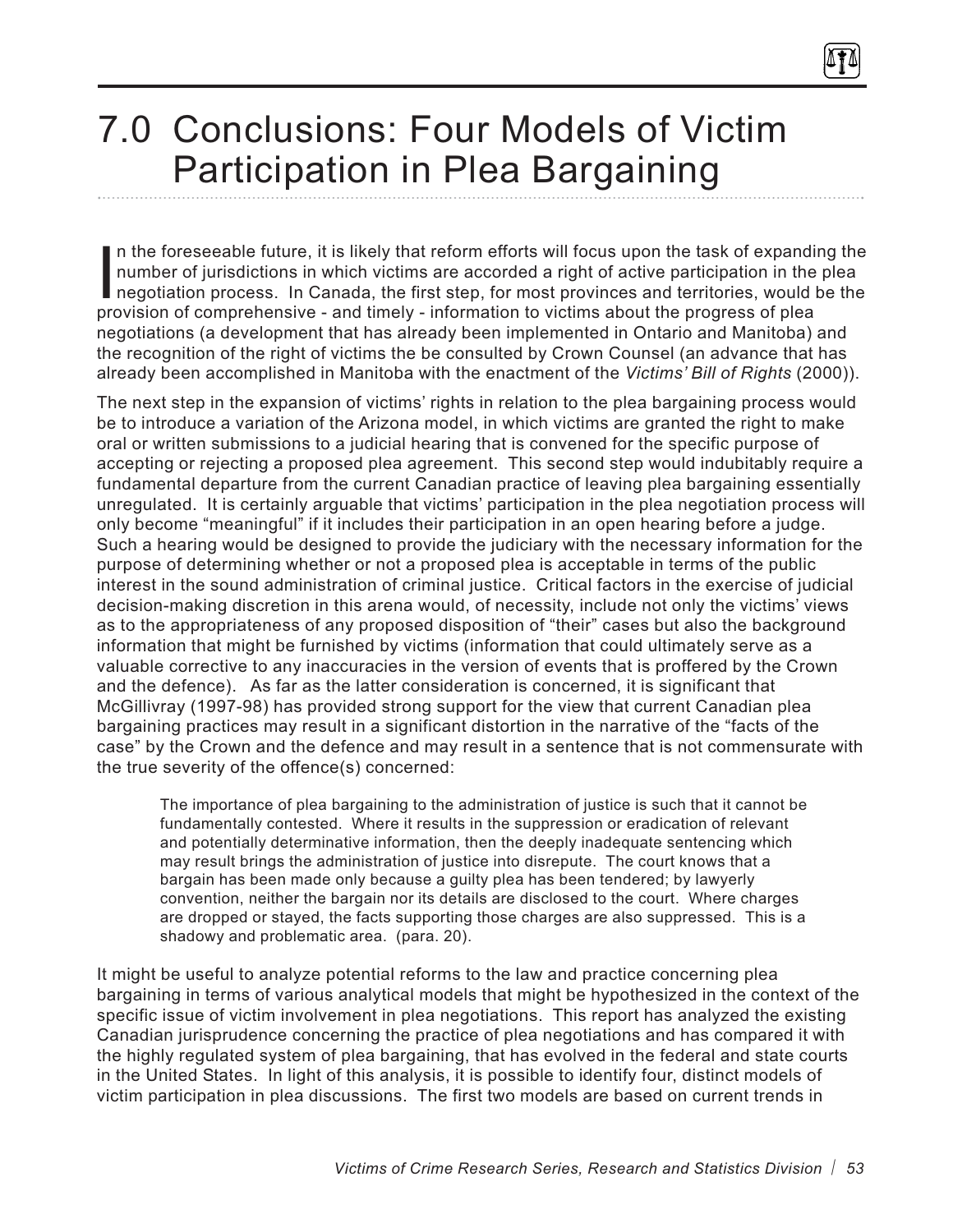Canadian jurisprudence, while the remaining two are based on contemporary law and practice in the United States. The four models are cumulative insofar as Model Two incorporates the main elements of Model One, Model Three incorporates the main elements of Model Two, and Model Four incorporates the main elements of each of the other three models. Models One and Two encapsulate a relatively passive role for victim in the plea bargaining process, while Models Three and Four reflect a comparatively active degree of victim participation in plea discussions.

## **7.1 Model one**

The first model is based on the legislative framework that currently exists in most Canadian provinces and territories. In this model, victims are entitled to receive general information about the progress of the prosecution of "their" defendants, although they must first make a request for such information. In addition, the police and the Crown are required to take the views of victims into account, where they consider it appropriate to do so. There is no specific requirement that the victim be informed about the status of any plea discussions that may take place. Model One, therefore, assigns a distinctly passive role to victims in the prosecution of "their" defendants and does not make any specific provision for the transmission by Crown counsel of information concerning any plea negotiations that might be underway with the defence.

| M odel0ne                                                                                                                                                                                                                                                                                                                                                                                                              |
|------------------------------------------------------------------------------------------------------------------------------------------------------------------------------------------------------------------------------------------------------------------------------------------------------------------------------------------------------------------------------------------------------------------------|
| The victim has a right to request basic in form ation about the prosecution of a case: in<br>particular, the status of a pending case; the nature of the charges against the accused;<br>trialand sentencing dates; and the ultim ate outcome of the case (including<br>in form ation about the nature and term sof any sentence that is handed down). The<br>onus is on the victim to request relevant in form ation. |
| The victim is not provided with specific in form ation concerning any plead iscussions<br>thatm ay be taking place between the Crown and defence counsel.                                                                                                                                                                                                                                                              |
| M odelOne reflects the existing practice and jurisprudence in m ost Canadian<br>jurisdictions.                                                                                                                                                                                                                                                                                                                         |

### **7.2 Model Two**

The second model incorporates the rights to general information about the status of a prosecution that victims enjoy as an essential feature of Model One. However, Model Two significantly enhances these rights by furnishing victims with the opportunity to request specific information about the status of any ongoing plea discussions (a statutory requirement that currently exists in both Manitoba and Ontario). More significantly, Model Two also imposes a specific duty on Crown Counsel to consult with victims about the terms of any proposed plea agreement: at present, only Manitoba has enacted legislation that incorporates this particular element of Model Two. Although Model Two incorporates a prosecutorial duty to consult with victims, it certainly does not include a right of active victim participation in any phase of the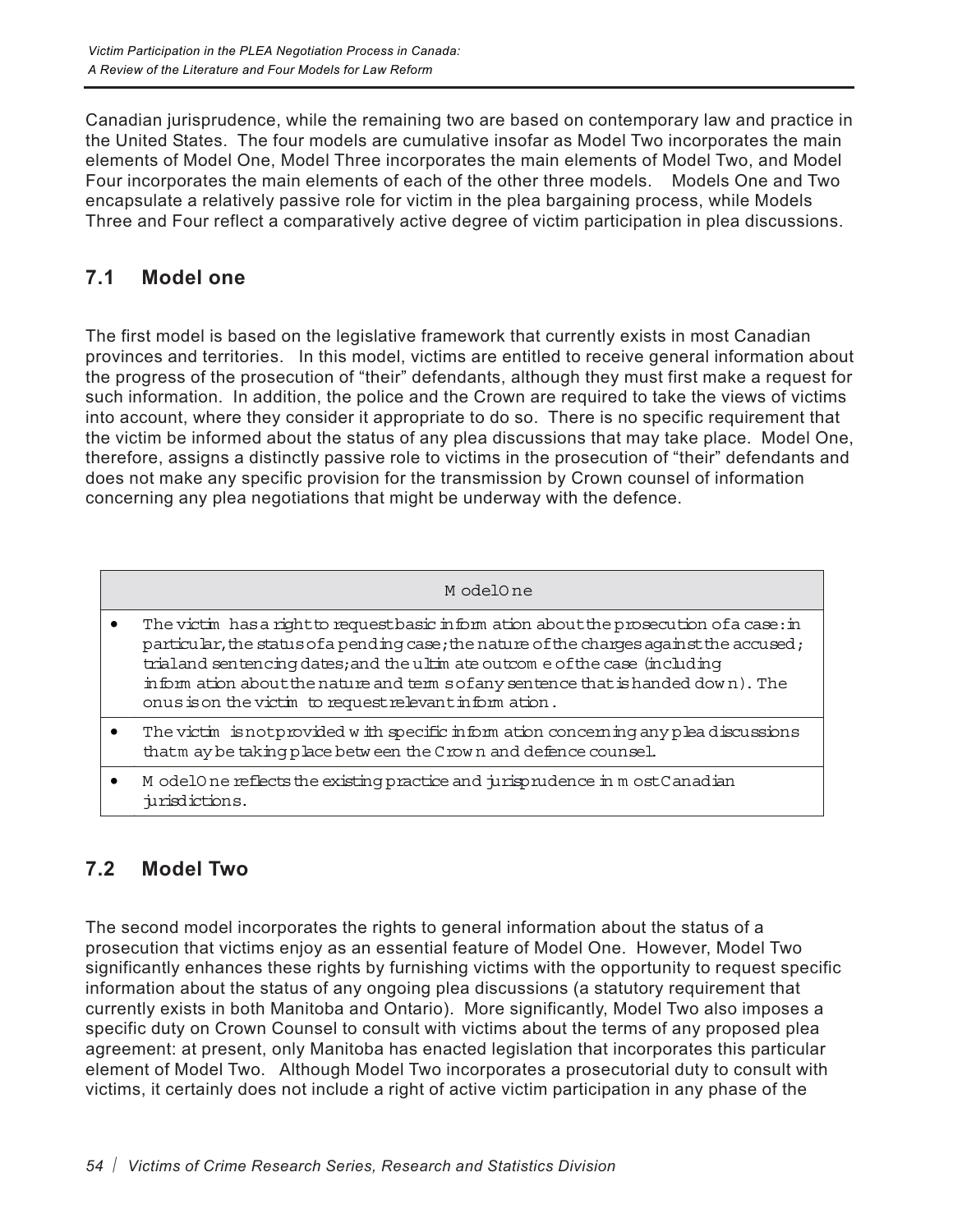process of plea discussions that may be taking place between Crown and defence counsel: therefore, Model Two permits victims to assume a relatively passive role in plea bargaining and accords them – at best - a muted voice in shaping the outcome of the process.

| M odelTwo                                                                                                                                  |
|--------------------------------------------------------------------------------------------------------------------------------------------|
| The victim has the right to inform ation that is incorporated within ModelOne.                                                             |
| The victim has the right to inform ation that is incorporated within ModelOne.                                                             |
| The victim has the right to request specific in form ation about any ongoing plea<br>discussions.                                          |
| M odelTwo reflects the existing legislative fram ework, established by the recently-<br>enacted Victim s'BillofRights (2000) in M anitoba. |

### **7.3 Model Three**

Model Three incorporates the rights to information and consultation, which are present in the combination of both Models One and Two. However, Model Three is constructed on the premise that plea bargains must be approved by a judge in an open hearing (as is the case in the US federal courts, under "Rule 11"). Furthermore, Model Three incorporates the requirement that, in general, the trial judge should obtain independent information from a pre-sentence report (prepared by an independent agency) before deciding whether or not to accept or reject a proposed plea agreement (a requirement that currently exists in the US federal courts - as a result of the combined effect of "Rule 11" and the *United States Sentencing Guidelines*). A central feature of Model Three is that it presents the victim with an opportunity to make an oral or written presentation to the trial judge at the hearing that is held to determine whether or not a proposed plea agreement should be accepted. This requirement has not been implemented in plea bargaining hearings held before the federal courts in the United states but it is an essential element in the system of hearings that has been established by legislation in the State of Arizona. Associated with this element of Model Three would be the imposition of a duty on the prosecutor to inform the court of what efforts have been made to inform the victim of his or her right to participate in a plea bargaining hearing and to convey the views of the victim (if known), whenever he or she is not present at the hearing (these are currently legislated requirements in the State of Arizona). Model Three would permit the victims of crime to participate in plea bargaining hearings following a procedure that would be similar to that which operates in the case of sentencing hearings. Clearly, Model Three furnishes crime victims with the opportunity to assume a degree of *active participation* in the process of plea discussions and also provides them with a forum in which their voices will be heard by judges who have the power to accept or reject any proposed plea agreement.43

In a recent report, the US Department of Justice's Office for Victims of Crime (2001) emphasizes the importance for victims of the right to be present during criminal justice proceedings. The report points out that 39 states have granted victims the right to attend such proceedings, including trials. In the words of the report, "for crime victims and their families, the right to be present during criminal justice proceedings is an important one. Victims want to see justice at work" (p.1).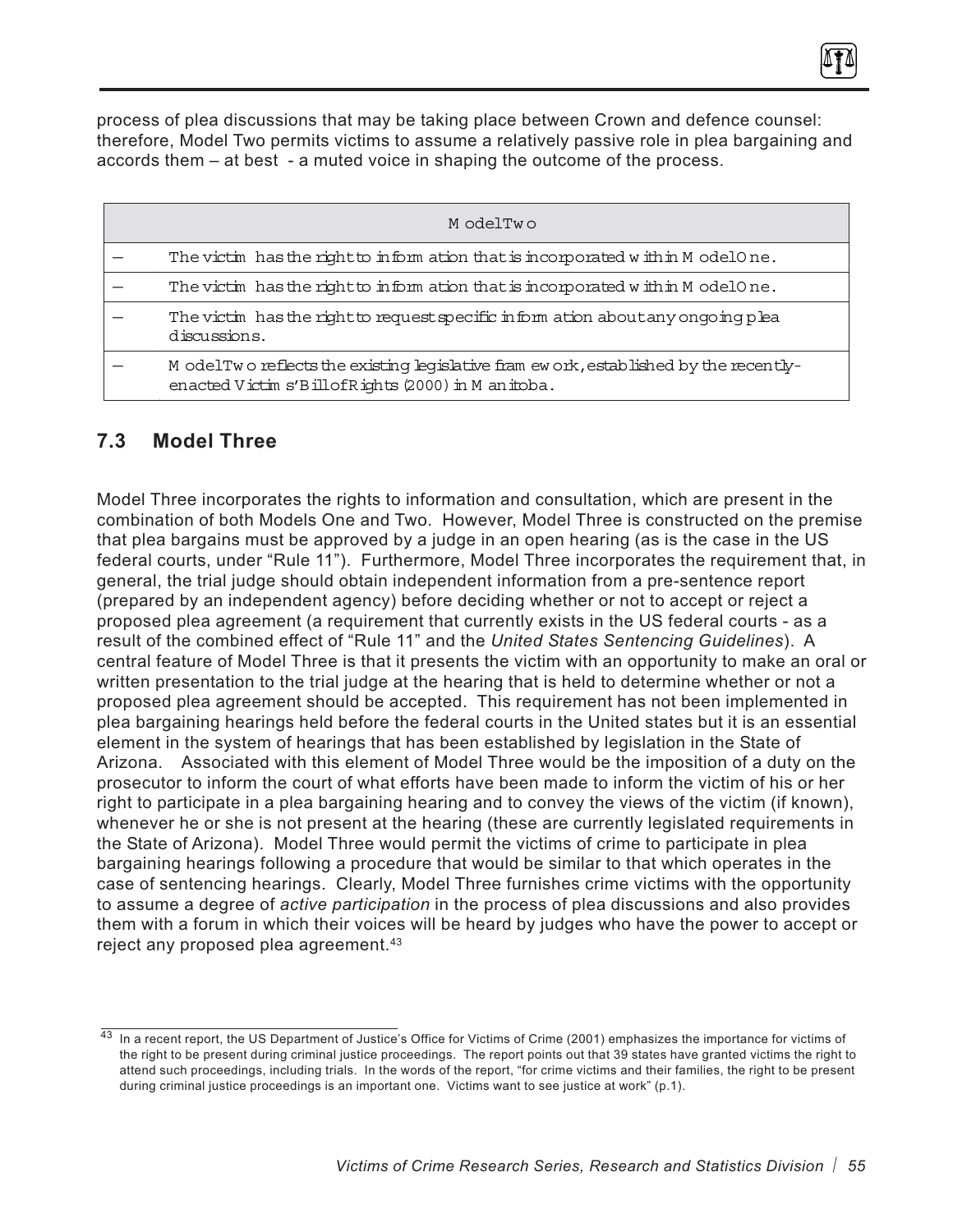|                       | M odelThree                                                                                                                                                                                                                                                                          |
|-----------------------|--------------------------------------------------------------------------------------------------------------------------------------------------------------------------------------------------------------------------------------------------------------------------------------|
| $\blacktriangleright$ | The victim has the right to request in form ation and the right to be consulted, as<br>provided by M odelTwo.                                                                                                                                                                        |
| ↘                     | Plea agreem entsm ust be considered by the trial judge in an open hearing. The judge<br>has the pow er to acceptor rejectany proposed plea agreem ent.                                                                                                                               |
| ↘                     | The victim has the right to m ake an oralor written subm ission to the trial judge during<br>the plea-bargaining hearing.                                                                                                                                                            |
| ↘                     | The trial judge m ustgenerally receive a pre-sentence report from an independent<br>agency before deciding whether or not to accept a proposed plea agreem ent.                                                                                                                      |
| ↘                     | The prosecutor is under a duty to inform the court as to what efforts have been made<br>to inform the victim of his or herright to participate in the pleabargaining hearing and<br>to convey to the court the victim s' view s (if any) concerning any proposed plea<br>agreem ent. |
| ↘                     | M odelThreem ost closely reflects existing jurisprudence and practice in the State of<br>Arizona, although m any of the other elem ents are reflected in the jurisprudence and<br>practice of the federal courts in the United States.                                               |

## **7.4 Model Four**

Model Four adds a critical right to the essential elements of Model Three – namely, the *right of a victim to veto a proposed plea agreement*. This particular right would furnish the victim with a considerable degree of power to affect the outcome of a criminal case. However, at present, Model Four is only a hypothetical model, since no North American jurisdiction has yet implemented it in the context of the plea bargaining process. Indeed, even in the State of Arizona (which currently permits the most comprehensive form of victim participation in relation to plea bargaining), the relevant legislation does not grant victims the right to veto a proposed plea agreement. Nevertheless, Model Four does constitute an option for policy makers and legislators to consider as a means of expanding victims' rights in the criminal justice process and, in conceptual terms, it undoubtedly represents the *most active form of victim participation* that might currently be contemplated in relation to the process of plea bargaining.

|   | M odelFour                                                                                                                               |
|---|------------------------------------------------------------------------------------------------------------------------------------------|
| ❖ | As in M odelThree, the victim has the rights to inform ation, consultation, and<br>participation in an open judicialhearing.             |
| ❖ | The victim has the right to veto any proposed plea agreem ent.                                                                           |
| ❖ | M odelFour is a hypotheticalm odel: it does not reflect the existing jurisprudence and<br>practice in any N orth Am erican jurisdiction. |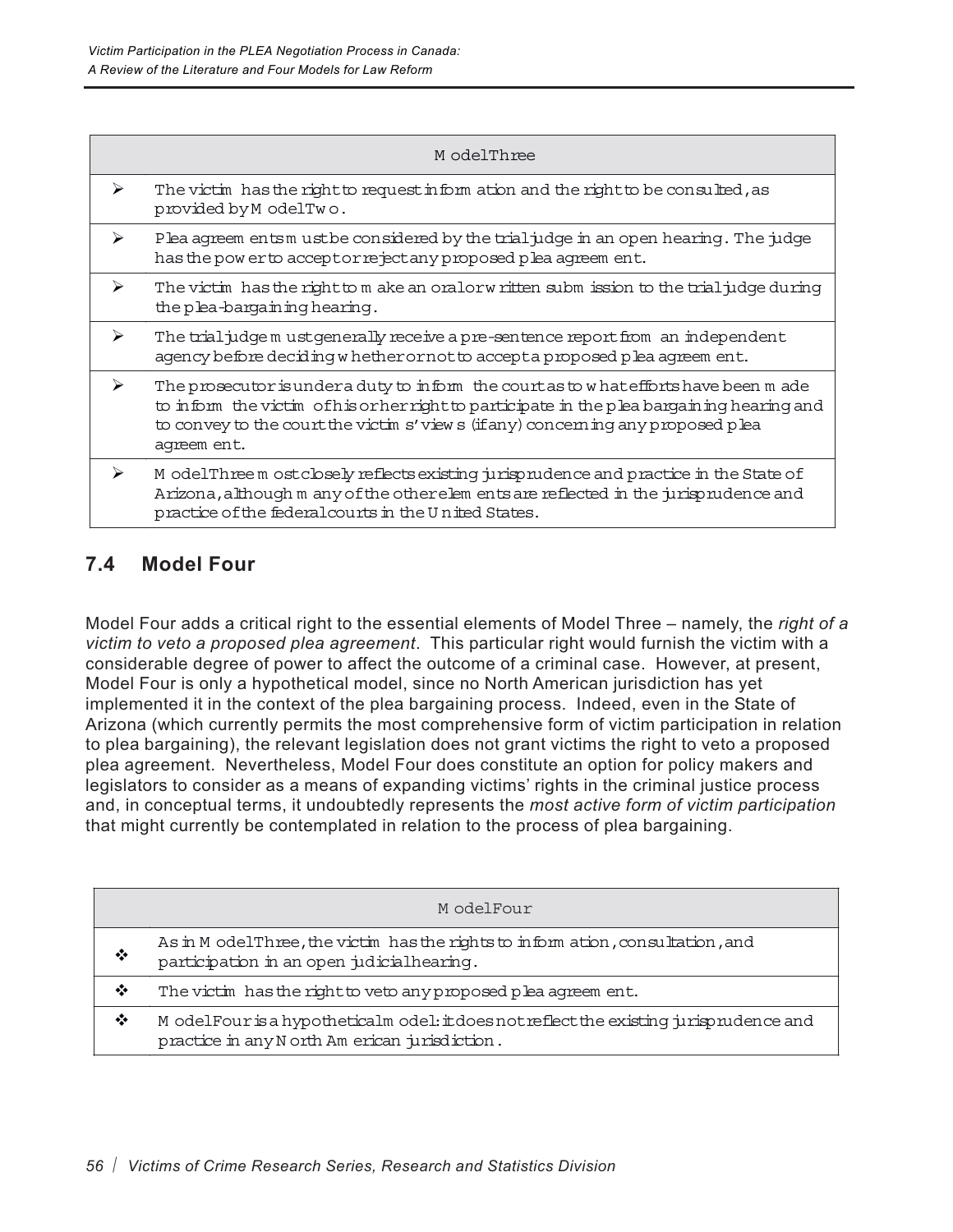These four models of victim participation in plea bargaining may serve as a basis not only for understanding the nature and content of contemporary jurisprudence and practice in Canada, but also for clarifying future avenues of reform. What is clear is that active participation by victims in the process of plea negotiations in Canada will require fundamental legislative reforms at both the federal and provincial levels of jurisdiction. Hopefully, Models Three and Four furnish Canada's policy makers and legislators with useful signposts as they travel along on the challenging road to future reform.

As model three provides an active role for victims in the plea negotiation process without providing a right to veto such agreements as in model four, this may be the most viable option. Such an initiative would require action by the Parliament of Canada to amend the *Criminal Code* in a manner that would provide for overt judicial regulation of plea negotiations in an open forum; for entrenchment of the right of victims to make written or oral submissions to the court during a plea bargaining hearing; and for the imposition of the requirement that judges should postpone making a decision, as to whether or not to accept a proposed plea bargain, until *after* they have received a pre-sentence report from an independent agency. Implementation of Model Three would also require legislative action by the various provinces and territories. More specifically, provincial and territorial legislatures would need to impose on Crown counsel the duty to provide relevant information to victims about the prosecution of their cases and the duty to consult with victims concerning such issues as plea negotiations. In addition, the provinces and territories would need to provide victim services that would assist victims to prepare statements for plea bargaining hearings and that would ensure that victims fully comprehend their options in this complex – and frequently misunderstood – process.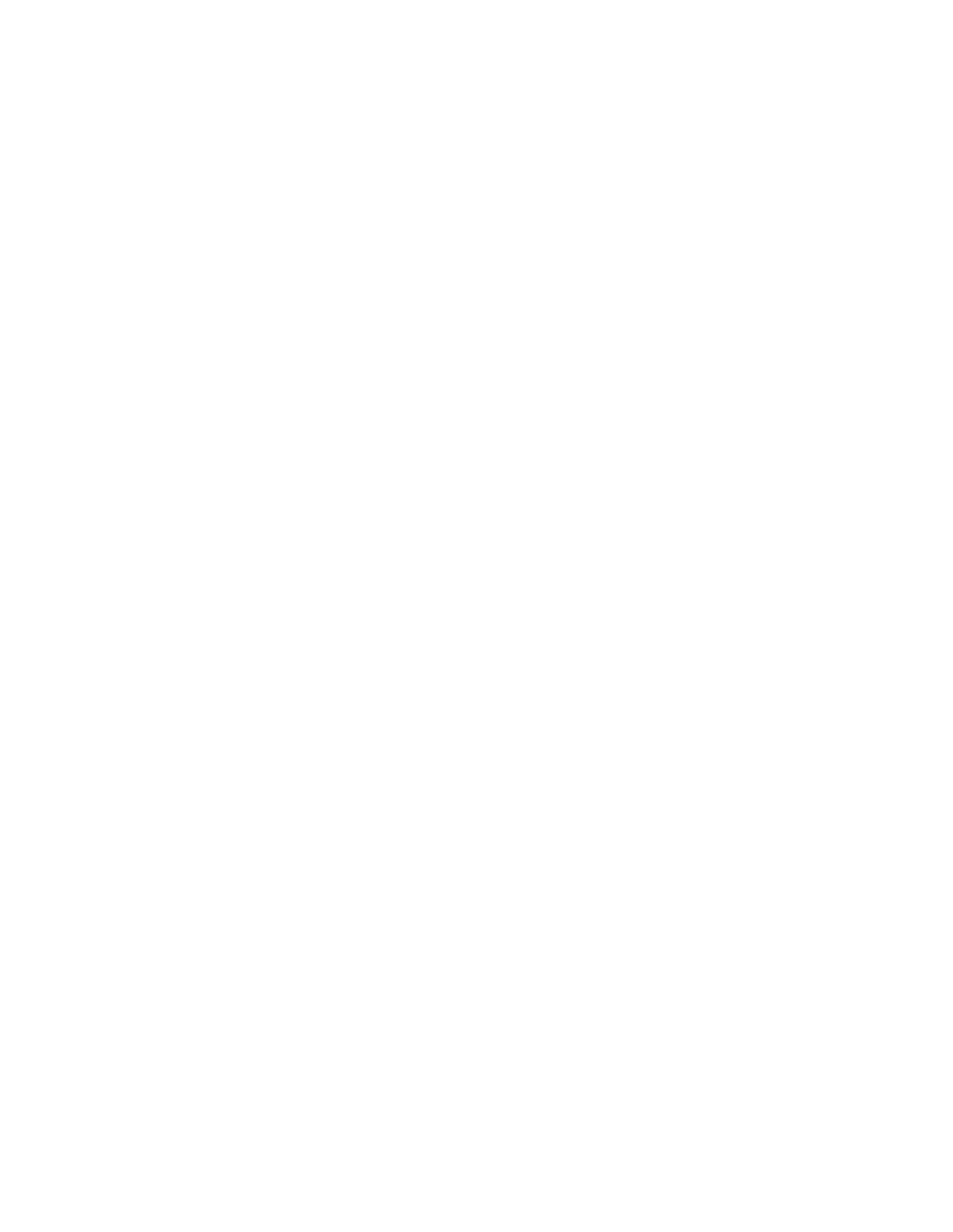# Appendix A: The Canadian Sentencing Commission Recommendations Concerning Plea Bargaining

**13.1** The Commission recommends that the interests of the victim in plea negotiations continue to be represented by crown counsel. To encourage uniformity of practice across Canada, the responsible federal and provincial prosecutorial authorities should develop guidelines which direct crown counsel to keep victims fully informed of plea negotiations and sentencing proceedings and to represent their views.

**13.2** The commission recommends that, where possible, prior to the acceptance of a plea negotiation, Crown counsel be required to receive and consider a statement of the facts of the offence and its impact upon the victim.

**13.3** The Commission recommends that the sentencing judge inquire of the defendant whether he or she understands the plea agreement and its implications and, if he or she does not, the judge should have the discretion to strike to plea or sentence.

**13.4** The Commission recommends that federal and provincial prosecutorial authorities collaborate in the formulation of standards or guidelines for police respecting over-charging and/or inappropriate multiple charging.

**13.5** The Commission recommends that the relevant federal and provincial authorities give serious consideration to the institution of formalized screening mechanisms to permit, to the greatest extent practicable, the review of charges by Crown counsel prior to their being laid by the police.

**13.6** The Commission recommends that police forces develop and/or augment internal review mechanisms to enhance the quality of charging decisions and, specifically, to discourage the practice of laying inappropriate charges for the purpose of maximizing a plea bargaining position.

**13.7** The Commission recommends that the relevant federal and provincial prosecutorial authorities establish a policy (guidelines) restricting and governing the power of the Crown to reduce charges in cases where it has the means to prove a more serious offence.

**13.8** The Commission recommends that the appropriate federal and provincial authorities formulate and attempt to enforce guidelines respecting the ethics of plea bargaining.

**13.9** The Commission recommends a mechanism (oral or written submission) whereby the Crown prosecutor would be required to justify in open court a plea bargain agreement reached by the parties either in private or in chambers unless, in the public interest, such justification should be done in chambers".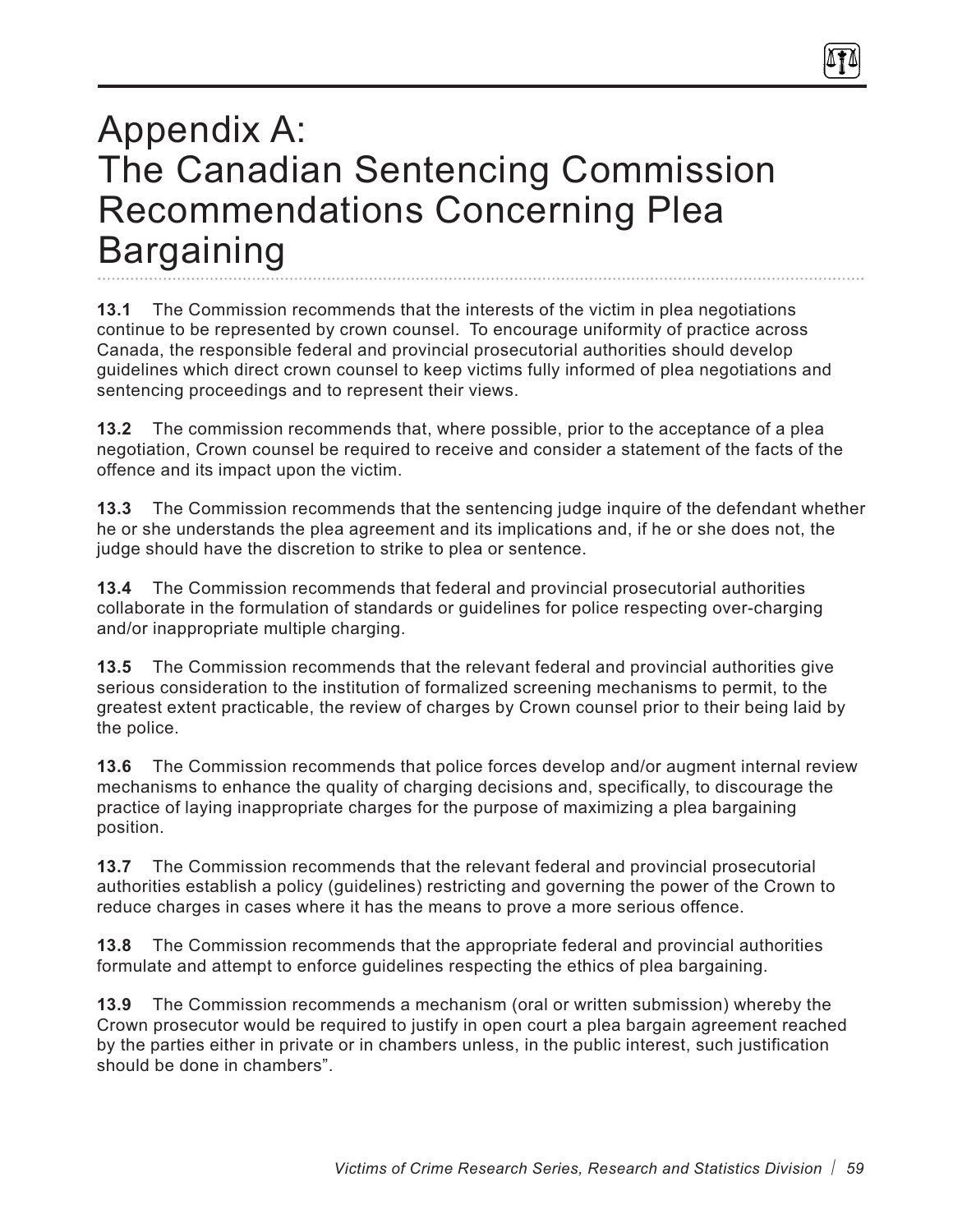**13.10** Commission recommends that the trial or sentencing judge never be a participant in the plea negotiation process. This recommendation is not intended to preclude the judge from having the discretion to indicate in chambers the general nature of the disposition or sentence which is likely to be imposed upon the offender in the event of a plea of guilty.

**13.11** The Commission recommends that the Criminal Code be amended to expressly provide that the court is not bound to accept a joint submission or other position presented by the parties respecting a particular charge or sentence.

**13.12** The Commission recommends the development of a mechanism to require full disclosure in open court of the facts and considerations which formed the basis of agreement, disposition or order arising out of a pre-hearing conference.

**13.13** The Commission recommends that an in-depth analysis of the nature and extent of plea bargaining in Canada should be conducted by the federal and provincial governments or by a permanent sentencing commission.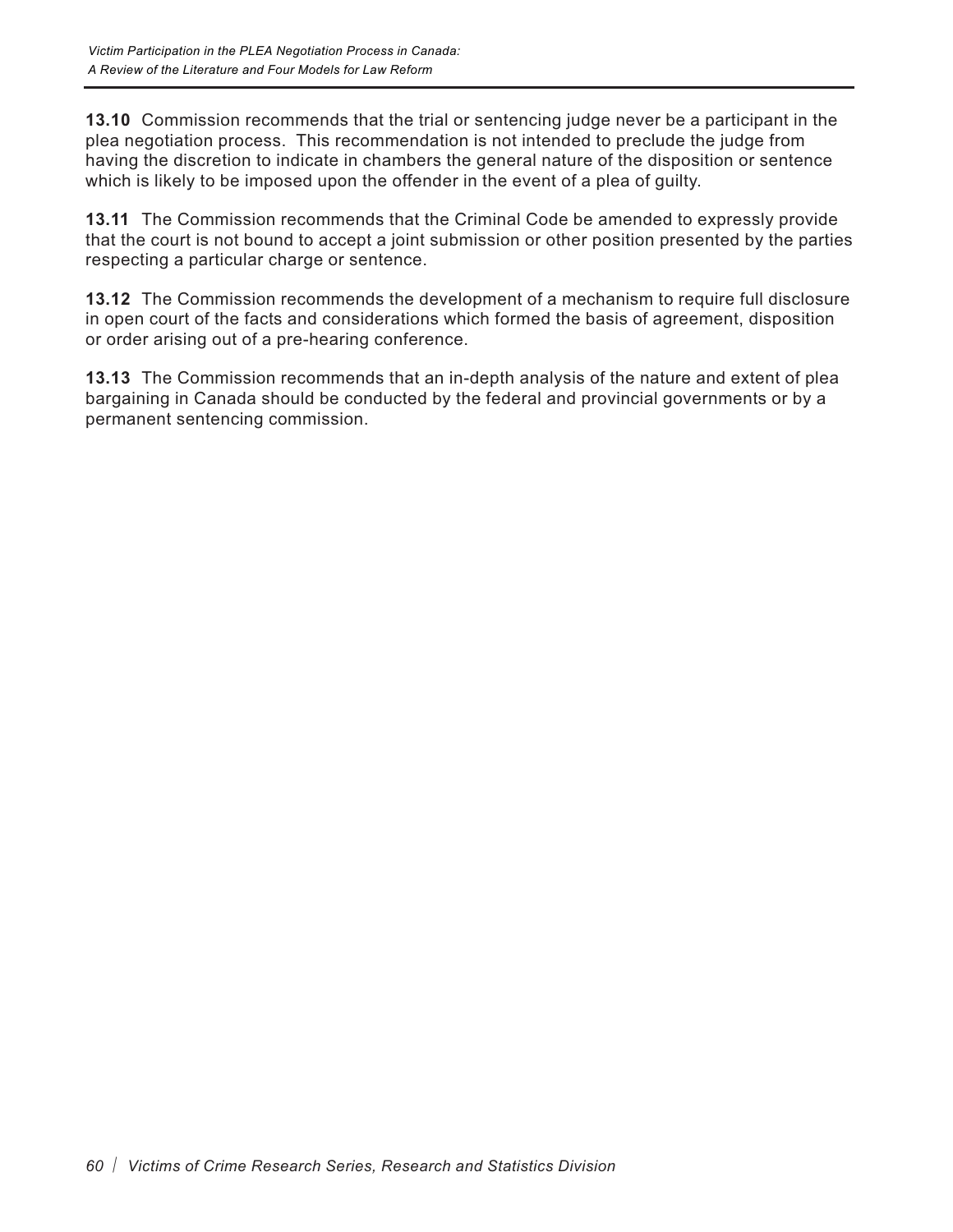# Appendix B: State of Arizona: Victims' Bill of Rights

Section 2.1. (A) To preserve and protect victims' rights to justice and due process, a victim of crime has a right:

- 1. To be treated with fairness, respect, and dignity, and to be free from intimidation, harassment, or abuse, throughout the criminal justice process.
- 2. To be informed, upon request, when the accused or convicted person is released from custody or has escaped.
- 3. To be present at and, upon request, to be informed of all criminal proceedings where the defendant has the right to be present.
- 4. To be heard at any proceeding involving a post-arrest release decision, a negotiated plea, and sentencing.
- 5. To refuse an interview, deposition, or other discovery request by the defendant, the defendant's attorney, or other person acting on behalf of the defendant.
- 6. To confer with the prosecution, after the crime against the victim has been charged, before trial or before any disposition of the case and to be informed of the disposition.
- 7. To read pre-sentence reports relating to the crime against the victim when they are available to the defendant.
- 8. To receive prompt restitution from the person or persons convicted of the criminal conduct that caused the victim's loss or injury.
- 9. To be heard at any proceeding when any post-conviction release from confinement is being considered.
- 10. To a speedy trial or disposition and prompt and final conclusion of the case after the conviction and sentence.
- 11. To have all rules governing criminal procedure and the admissibility of evidence in all criminal proceedings protect victims' rights and to have these rules be subject to amendment or repeal by the legislature to ensure the protection of these rights.
- 12. To be informed of victims' constitutional rights.
	- (B) A victim's exercise of any right granted by this section shall not be grounds for dismissing any criminal proceeding or setting aside any conviction or sentence.
	- (C) "Victim" means a person against whom the criminal offense has been committed or, if the person is killed or incapacitated, the person's spouse, parent, child or other lawful representative, except if the person is in custody for an offense or is the accused.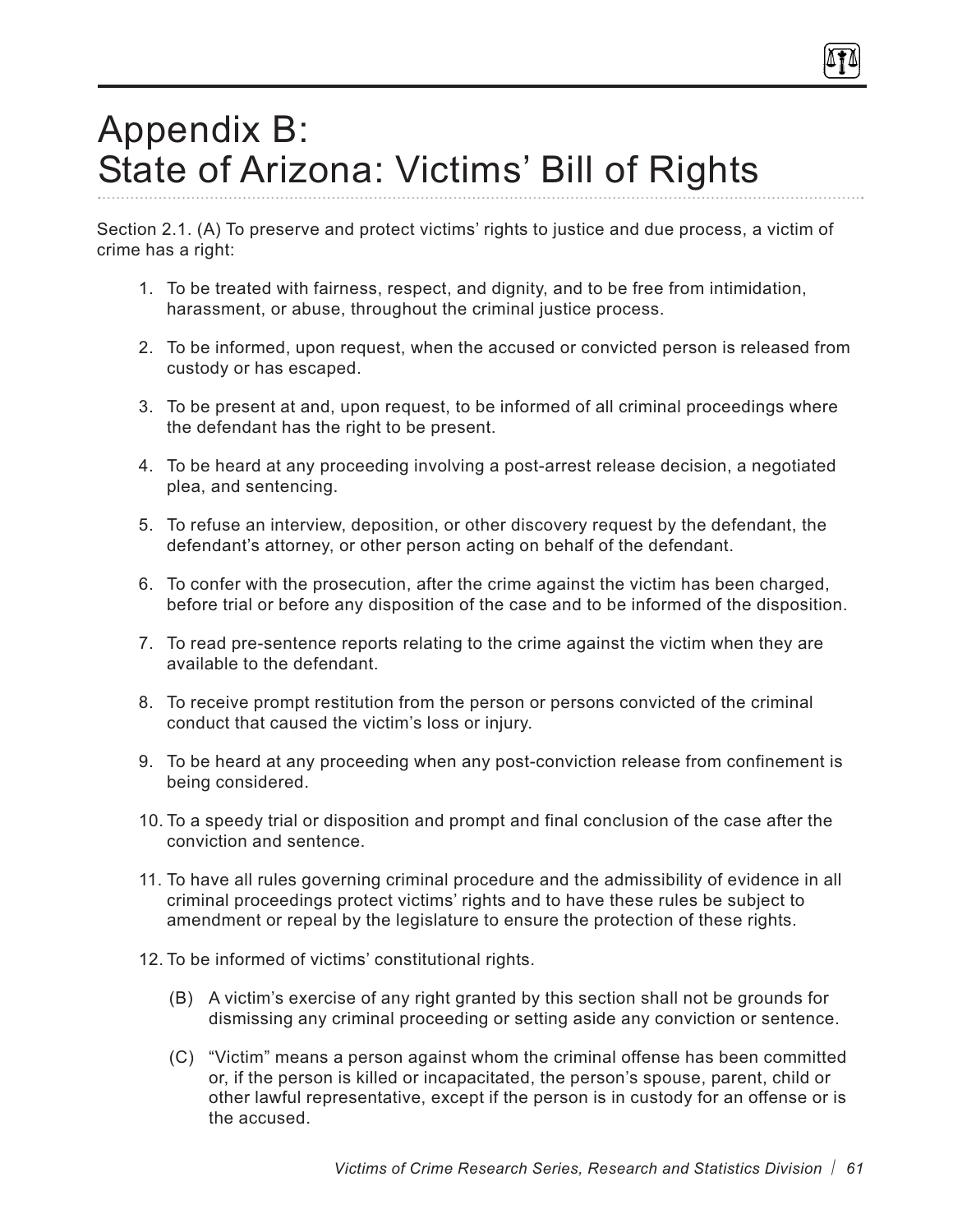- (D)The legislature, or the people by initiative or referendum, have the authority to enact substantive and procedural laws to define, implement, preserve and protect the rights guaranteed to victims by this section, including the authority to extend any of these rights to juvenile proceedings.
- (E) The enumeration in the constitution of certain rights for victims shall not be construed to deny or disparage others granted by the legislature or retained by victims.

Effective March 21, 1946, as amended to December 1, 2000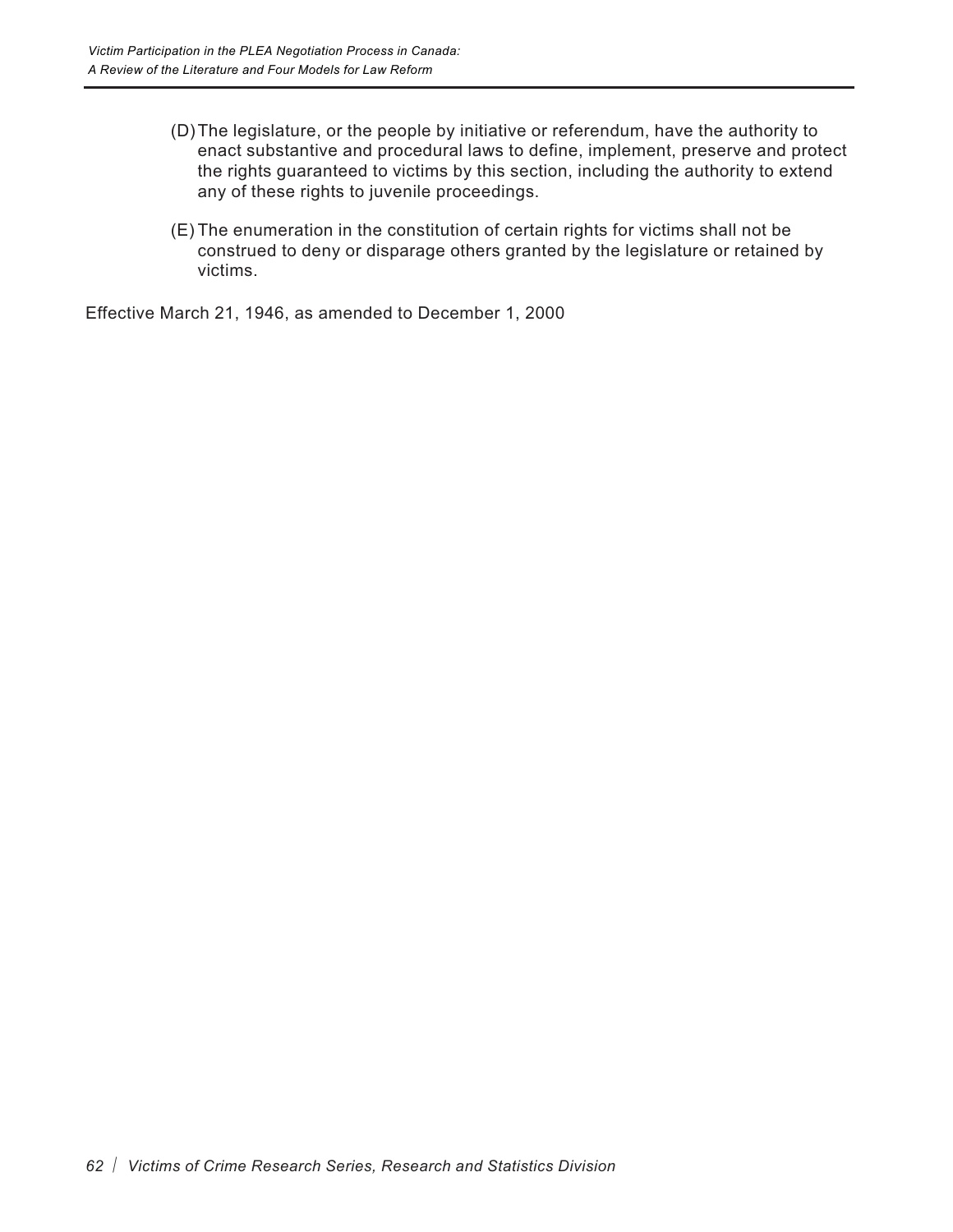## Appendix C: United States Federal Rules of Criminal procedure

Effective March 21, 1946, as amended to December 1, 2000

#### **Rule 11. Pleas**

#### (a) Alternatives.

(1) *In General*. A defendant may plead guilty, not guilty, or *nolo contendere*. If a defendant refuses to plead or if a defendant organization, as defined in 18 U.S.C. sec. 18, fails to appear, the court shall enter a plea of not guilty. (2) *Conditional Pleas.* With the approval of the court and the consent of the government, a defendant may enter a conditional plea of guilty or *nolo contendere*, reserving in writing the right, on appeal from the judgment, to review of the adverse determination of any specified pretrial motion. A defendant who prevails on appeal shall be allowed to withdraw the plea.

(b) *nolo contendere*. A defendant may plead *nolo contendere* only with the consent of the court. Such a plea shall be accepted by the court only after due consideration of the views of the parties and the interest of the public in the effective administration of justice.

(c) Advice to Defendant. Before accepting a plea of guilty or *nolo contendere*, the court must address the defendant personally in open court and inform the defendant of, and determine that the defendant understands, the following:

(1) the nature of the charge to which the plea is offered, the mandatory minimum penalty provided by law, if any, and the maximum possible penalty provided by law, including the effect of any special parole or supervised release term, the fact that the court is required to consider any applicable sentencing guidelines but may depart from those guidelines under some circumstances, and, when applicable, that the court may also order the defendant to make restitution to any victim of the offense; and

(2) if the defendant is not represented by an attorney, that the defendant has the right to be represented by an attorney at every stage of the proceeding and, if necessary, one will be appointed to represent the defendant; and

(3) that the defendant has the right to plead not guilty or to persist in that plea if it has already been made, the right to be tried by a jury and at that trial the right to the assistance of counsel, the right to confront and cross-examine adverse witnesses, and the right against compelled self-incrimination; and

(4) that if a plea of guilty or *nolo contendere* is accepted by the court there will not be a further trial of any kind, so that by pleading guilty or *nolo contendere* the defendant waives the right to a trial; and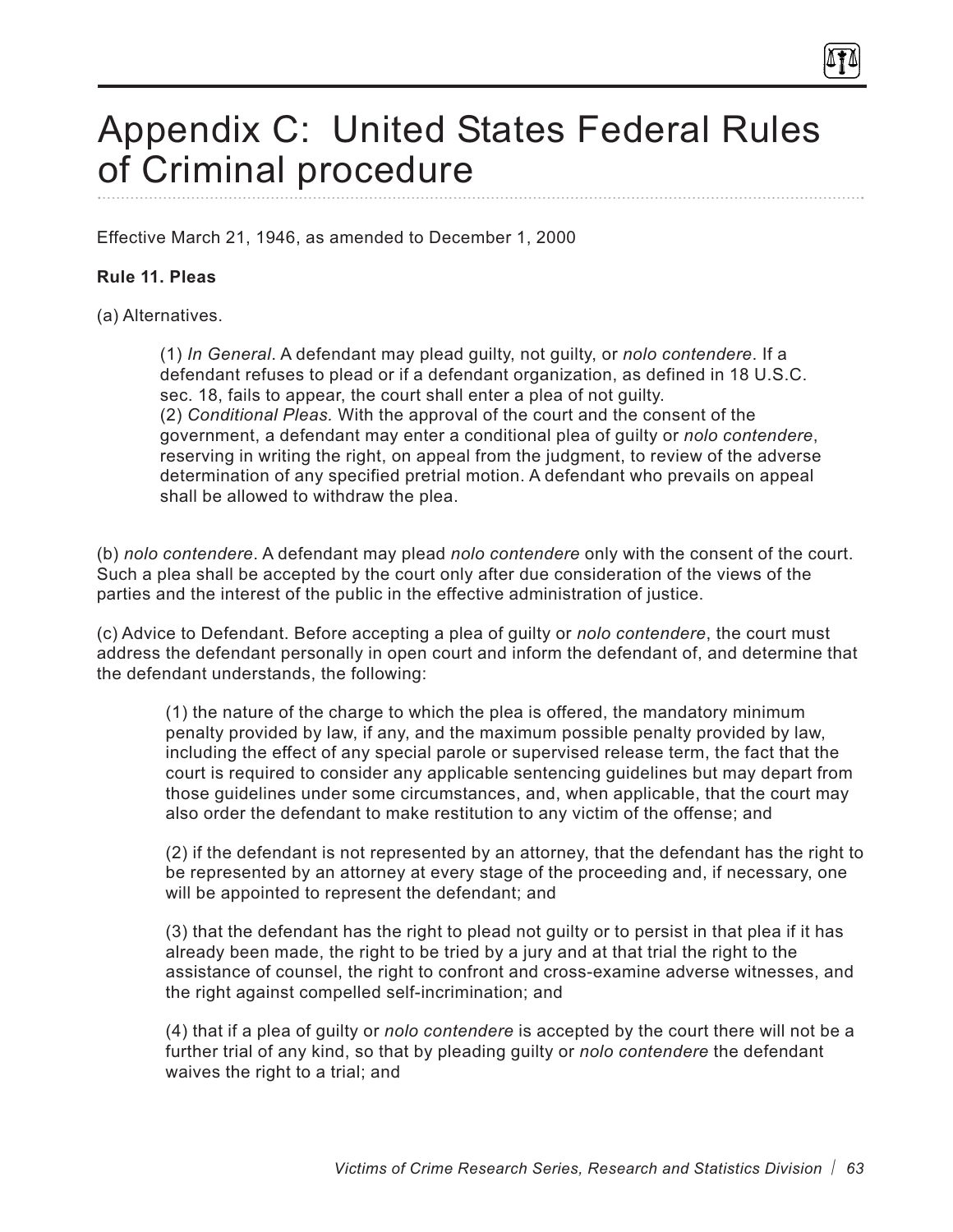(5) if the court intends to question the defendant under oath, on the record, and in the presence of counsel about the offense to which the defendant has pleaded, that the defendant's answers may later be used against the defendant in a prosecution for perjury or false statement; and:

(6) the terms of any provision in a plea agreement waiving the right to appeal or to collaterally attack the sentence.

(d) *Insuring that the Plea is Voluntary.* The court shall not accept a plea of guilty or *nolo contendere* without first, by addressing the defendant personally in open court, determining that the plea is voluntary and not the result of force or threats or of promises apart from a plea agreement. The court shall also inquire as to whether the defendant's willingness to plead guilty or nolo contendere results from prior discussions between the attorney for the government and the defendant or the defendant's attorney.

(e) Plea Agreement Procedure.

**(1)** *In General.* The attorney for the government and the attorney for the defendant — or the defendant when acting pro se — may agree that, upon the defendant's entering a plea of guilty or nolo contendere to a charged offense or to a lesser or related offense, the attorney for the government will:

- (A) move to dismiss other charges; or
- (B) recommend, or agree not to oppose the defendant's request, for a particular sentence, or sentencing range, or that a particular provision of the Sentencing Guidelines, or policy statement, or sentencing factor is or is not applicable to the case. Any such recommendation or request is not binding on the court; or
- (C) agree that a specific sentence or sentencing range is the appropriate disposition of the case, or that a particular provision of the Sentencing Guidelines, or policy statement, or sentencing factor is or is not applicable to the case. Such a plea agreement is binding on the court once it is accepted by the court.

The court shall not participate in any discussions between the parties concerning any such plea agreement.

**(2)** *Notice of Such Agreement.* If a plea agreement has been reached by the parties, the court shall, on the record, require the disclosure of the agreement in open court or, on a showing of good cause, in camera, at the time the plea is offered. If the agreement is of the type specified in subdivision (e)(1)(A) or (C), the court may accept or reject the agreement, or may defer its decision as to the acceptance or rejection until there has been an opportunity to consider the presentence report. If the agreement is of the type specified in subdivision (e)(1)(B), the court shall advise the defendant that if the court does not accept the recommendation or request the defendant nevertheless has no right to withdraw the plea.

**(3)** *Acceptance of a Plea Agreement.* If the court accepts the plea agreement, the court shall inform the defendant that it will embody in the judgment and sentence the disposition provided for in the plea agreement.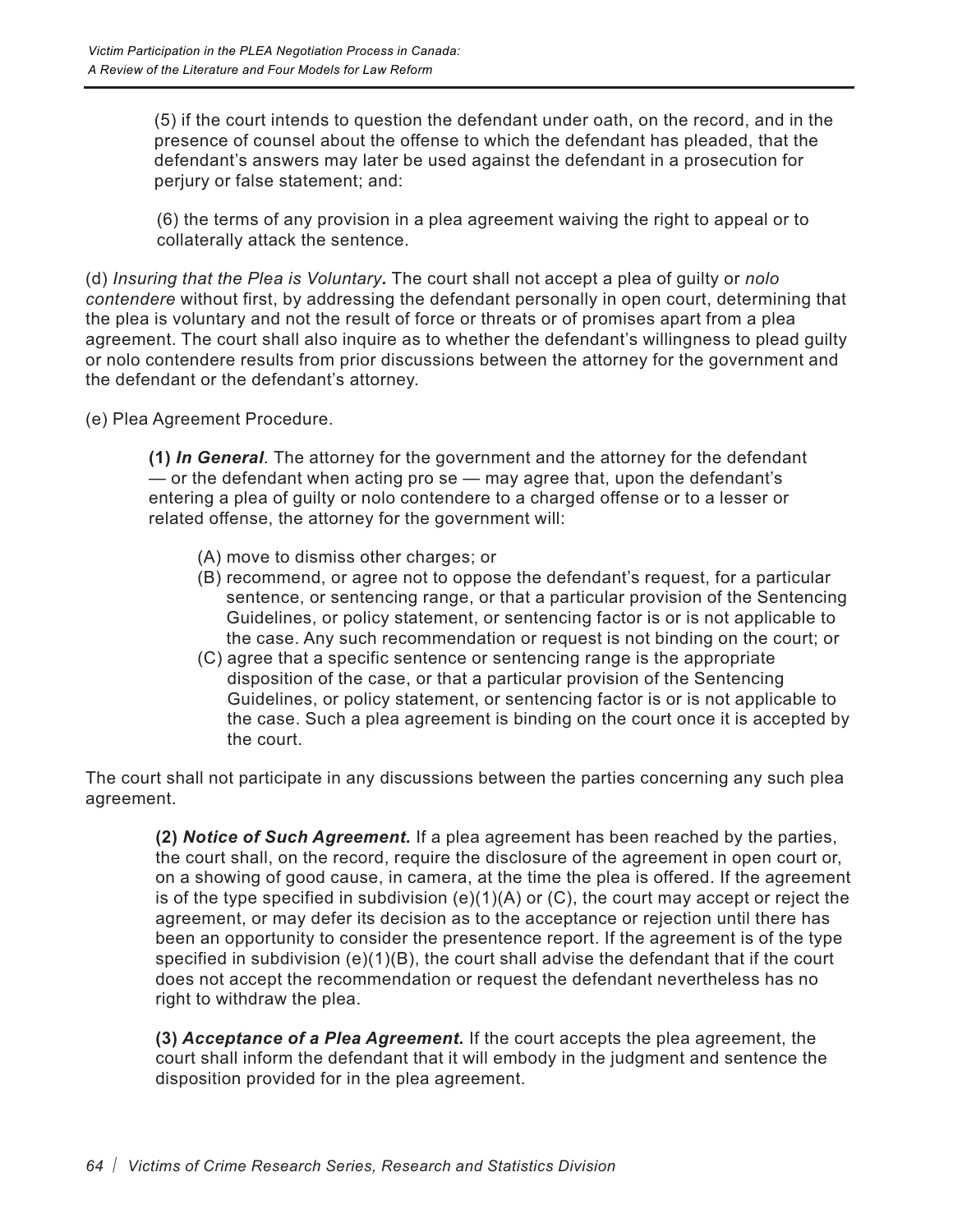**(4)** *Rejection of a Plea Agreement*. If the court rejects the plea agreement, the court shall, on the record, inform the parties of this fact, advise the defendant personally in open court or, on a showing of good cause, in camera, that the court is not bound by the plea agreement, afford the defendant the opportunity to then withdraw the plea, and advise the defendant that if the defendant persists in a guilty plea or plea of nolo contendere the disposition of the case may be less favorable to the defendant than that contemplated by the plea agreement.

**(5)** *Time of Plea Agreement Procedure*. Except for good cause shown, notification to the court of the existence of a plea agreement shall be given at the arraignment or at such other time, prior to trial, as may be fixed by the court.

**(6)** *Inadmissibility of Pleas, Plea Discussions, and Related Statements.* Except as otherwise provided in this paragraph, evidence of the following is not, in any civil or criminal proceeding, admissible against the defendant who made the plea or was a participant in the plea discussions:

- (A) a plea of guilty which was later withdrawn;
- (B) a plea of *nolo contendere*;

(C) any statement made in the course of any proceedings under this rule regarding either of the foregoing pleas; or

(D) any statement made in the course of plea discussions with an attorney for the government which do not result in a plea of guilty or which result in a plea of guilty later withdrawn.

However, such a statement is admissible (i) in any proceeding wherein another statement made in the course of the same plea or plea discussions has been introduced and the statement ought in fairness be considered contemporaneously with it, or (ii) in a criminal proceeding for perjury or false statement if the statement was made by the defendant under oath, on the record, and in the presence of counsel.

**(f)** *Determining Accuracy of Plea.* Notwithstanding the acceptance of a plea of guilty, the court should not enter a judgment upon such plea without making such inquiry as shall satisfy it that there is a factual basis for the plea.

**(g)** *Record of Proceedings.* A verbatim record of the proceedings at which the defendant enters a plea shall be made and, if there is a plea of guilty or *nolo contendere*, the record shall include, without limitation, the court's advice to the defendant, the inquiry into the voluntariness of the plea including any plea agreement, and the inquiry into the accuracy of a guilty plea.

**(h)** *Harmless Error.* Any variance from the procedures required by this rule which does not affect substantial rights shall be disregarded.

(As amended Feb. 28, 1966, eff. July 1, 1966; Apr. 22, 1974, eff. Dec. 1, 1975; July 31, 1975, eff. Aug. 1 and Dec. 1, 1975; Apr. 30, 1979, eff. Aug. 1, 1979, and Dec. 1, 1980; Apr. 28, 1982, eff. Aug. 1, 1982; Apr. 28, 1983, eff. Aug. 1, 1983; Apr. 29, 1985, eff. Aug. 1, 1985; Mar. 9, 1987, eff. Aug. 1, 1987; Nov. 18, 1988; Apr. 25, 1989, eff. Dec. 1, 1989; Apr. 26, 1999, eff. Dec. 1, 1999.)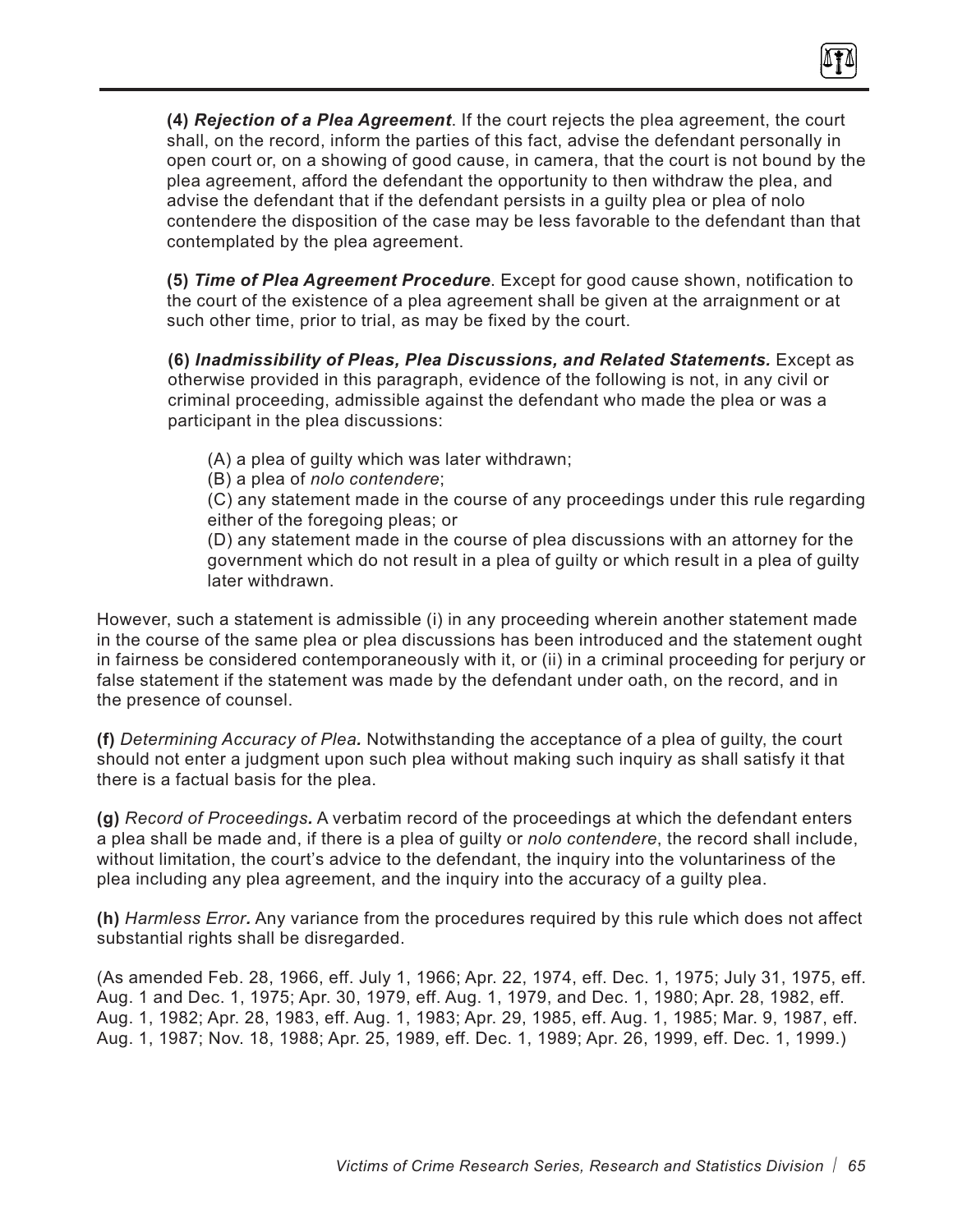## References

- Bala, N. (1999). Legal Responses to domestic violence in Canada and the role of health care professionals. *Syrtash Collection of Family Law Articles* (SFLRP/2000-004). Online QL, accessed 12/29/01.
- Bibas, S. (2001). Judicial fact-finding and sentence enhancements in a world of guilty pleas. *Yale Law Journal*, *110,* 1097 – 1185.
- Brodeur, J.-P. (1999). Sentencing reform: Ten years after the Canadian Sentencing Commission. In: J.V. Roberts & D.P. Cole (Eds.), *Making sense of sentencing.* (pp. 332 - 348). Toronto: University of Toronto Press.

Canadian Sentencing Commission. (1987). *Sentencing reform: A Canadian approach.* Ontario: Minister of Supply and Services Canada.

- Chartrand, L. (1995). The appropriateness of the lawyer as advocate in contemporary aboriginal justice initiatives. *Alberta Law Review, 33,* 874 – 881.
- Cohen, S. & Doob, A. (1990). Public attitudes to plea bargaining. *Criminal Law Quarterly, 32*, 85 - 109.
- Colquitt, J. (2001). *Ad hoc* plea bargaining. *Tulane Law Review*, *75,* 695-776.
- Cousineau, D. & Verdun-Jones, S. (1979). Cleansing the augean stables: A critical analysis of recent trends in the plea bargaining debate in Canada. *Osgoode Hall Law Journal*, *17*, 227 - 260.
- Davis, R. & Smith, B. (1994). Effects of victim impact statements on sentencing decision: A test in an urban setting. *Justice Quarterly*, *11*, 453 - 469.
- Department of Justice Canada (1998). *Response to the Fourteenth Report of the Standing Committee on Justice and Human Rights: Victims' rights – A voice not a veto.* Ottawa: Department of Justice. Retrieved March 30, 2002, from: *http://www.Canada.justice.gc.ca/en/news/nr/1998/victimsrep.html.*
- Department of Justice Canada (1999). *Canadian Statement of Basic Principles of Justice for Victims of Crime*. Ottawa: Department of Justice. Retrieved March 30, 2002 from: *http://Canada.justice.gc.ca/en/ps/voc/csbp.html*
- Dick, J. (1997). Allowing sentence bargains to fall outside of the Guidelines without valid departures. *Hastings Law Journal*, *48*, 1017 - 1057.
- Donahoe, J. (1999). The changing role of victim impact evidence in capital cases. *Western Criminology Review*, *2(1)*, Article 2. Retrieved April 1, April 2002, from: *http://wcr.sonoma.edu/v2n1/donahoe.html*
- Dunworth, T. & Weisselberg, C.D. (1992). Felony cases and the federal courts: The Guidelines experience. *Southern California Law Review*, *66*, 99 - 153.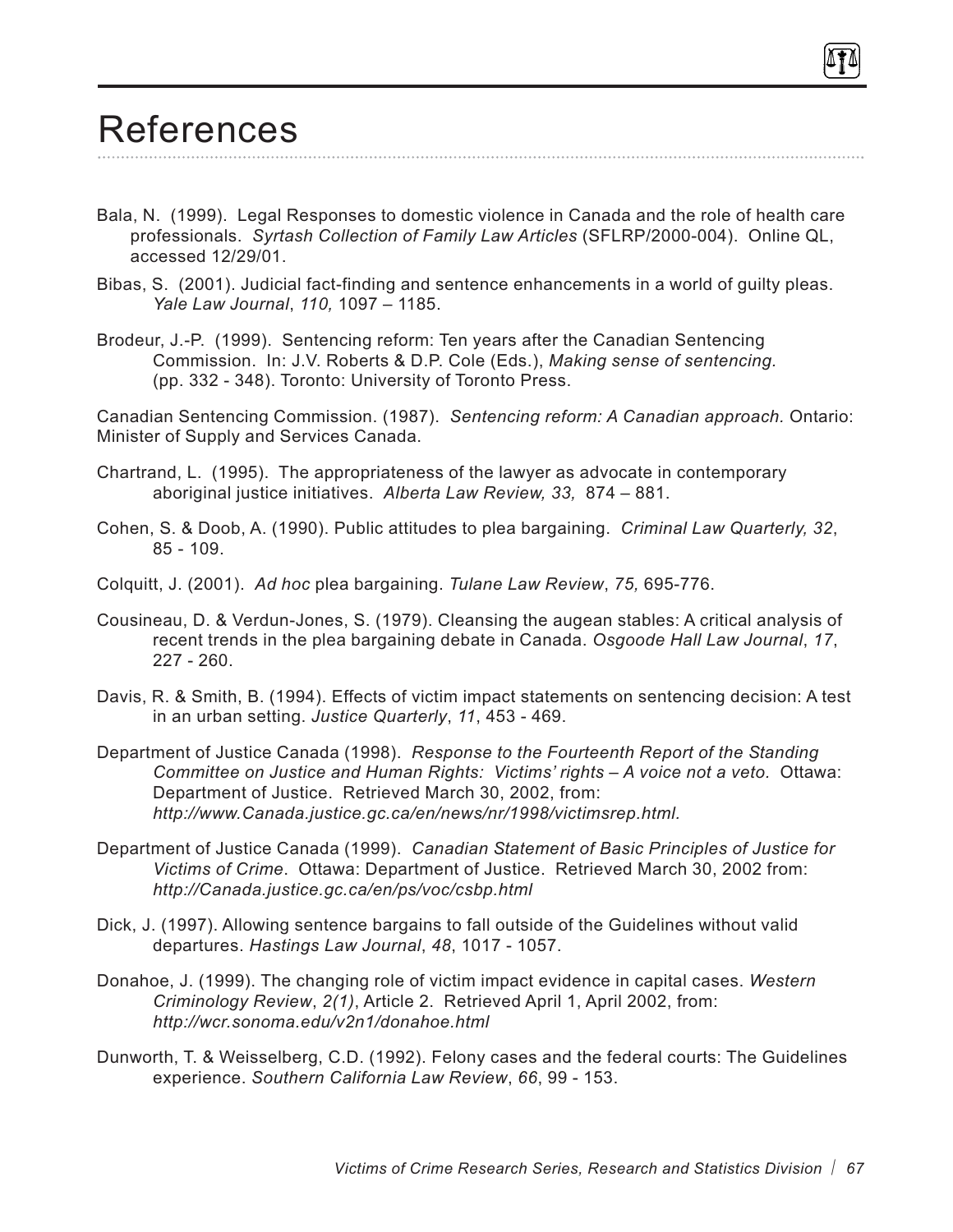- Edwards, I. (2001). Victim participation in sentencing: The problems of incoherence. *Howard Journal of Criminal Justice*, *40*, 39 - 54.
- Erez, E. (1990). Victim participation in sentencing: Rhetoric and reality. *Journal of Criminal Justice*, *18*, 19 - 31.
- Erez, E. & Roeger, L. (1995). Effect of victim impact statements on sentencing patterns and outcomes: The Australian experience. *Journal of Criminal Justice*, *23*, 363 - 375.
- Erez, E. & Rogers, L. (1999). Victim impact statements and sentencing outcomes and processes. *British Journal of Criminology*, *39*, 216-239.
- European Union (2001). Council framework decision of 15 March 2001 on the standing of victims in criminal proceedings. The Council of the European Union, Document 301F0220. Retrieved April 1, 2002, from: *http://europa.eu.int/eur-lex/en/lif/dat/2001/en\_301F0220.html*
- Federal Rules of Criminal Procedure (2000). *US Code*, Title 18, as amended to December 1st, 2000. Retrieved April 1, 2002, from: *http:/www.law.ukans.edu/research/frcrimIV.htm*
- Fenwick, H. (1997). Procedural 'rights' of victims of crime: Public or private ordering of the criminal justice process? *Modern Law Review*, *60*, 317 - 333.
- Finn-deLuca, V. (1994). Victim participation at sentencing. *Criminal Law Bulletin*, *30*, 403 428.
- Galligan, P.T. (1996). *Report to the Attorney General of Ontario on Certain Matters Relating to Karla Homolka*. Toronto: ADR Chambers.
- Giliberti, C. (1990). Study probes the effectiveness of victim impact statements. *Justice Research Notes*, *1*, 1 - 8.
- Griffiths, C.T., & Verdun-Jones, S.N. (1994). *Canadian Criminal Justice*, 2nd edn. Toronto: Harcourt Brace & Company, Canada.
- Hall, D. (1991). Victims' voices in criminal court: The need for restraint. *American Criminal Law Review, 28*, 223 - 266.
- Heaney-Gerald, W. (1991). The reality of guidelines sentencing: no end to disparity. *American Criminal Law Review*, *28*, 161 - 232.
- Herman, N. (1997). *Plea bargaining*. Virginia, Lexis Law Publishing.
- Home Office. (1997). *Victims Charter*. London: Home Office. Retrieved April 1, 2002, from: *http://www.homeoffice.gov.uk/cpd/pvu/viccomp.htm*
- Home Office. (2000). HM Inspectorate of Probation, Thematic Inspection Report. *The victim perspective: Ensuring the victim matters*. London: Home Office.
- Home Office. (2001). *A review of the Victim's Charter*. London: Home Office Communication Directorate.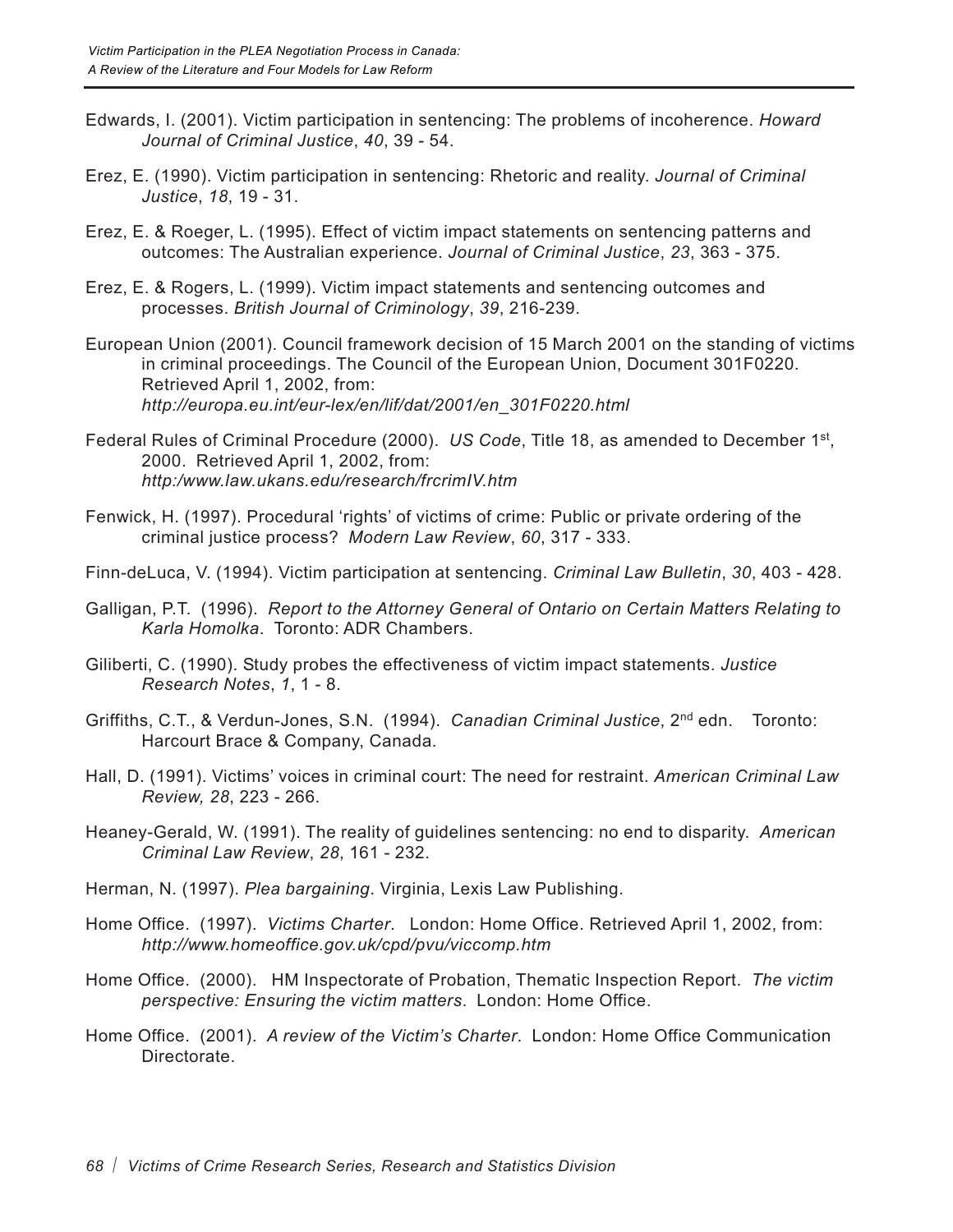

- Home Office. (No Date). *Making a victim personal statement*. London: Home Office. Retrieved April 1, 2002, from: *http://www.homeoffice.gov.uk/cpd/pvu/victimstate.pdf*
- Hutchison, S. (1997). *Issues in criminal evidence: Procedure and the Charter; An update on 1996-97 developments.* Alan D. Gold Collection of Criminal Law Articles (ADGN/RP-026). Online, QL. Accessed on 12/29/01.
- Karle, T. W. & Sager, T. (1991). Are the Federal Sentencing Guidelines meeting Congressional goals?: An empirical and case law analysis. *Emory Law Journal*, *40*, 393 - 444.
- Kennard, K. (1989). The victim's veto: A way to increase victim impact on criminal case dispositions. *California Law Review*, *77*, 417 - 453.
- Kilpatrick, D., Beatty, D. & Smith, S. (1998). *The rights of crime victims Does legal protection make a difference?* Washington, D.C.: National Institute of Justice, US Department of Justice.
- Klein, A. (1997). *Sentencing Criminals*: *Alternative sentencing, intermediate sanctions and probation*. Ohio: Anderson Publishing Company.
- Law Reform Commission of Canada. (1975). *Working paper no. 15: Criminal procedure: Control of the process*. Ottawa: Information Canada.
- Law Reform Commission of Canada. (1989). *Working paper no. 60: Plea discussions and agreements*. Ottawa: Law Reform Commission of Canada.
- Lynett, E. & Rogers, R. (2000). Emotions overriding forensic opinions? The potentially biasing effects of victim statements. *Journal of Psychiatry and Law*, *28*, 449 - 457.
- Mackenzie, G. (1996). Breaking the dichotomy habit: The adversary system and the ethics of professionalism. *Canadian Journal of Law and Jurisprudence*, *9*, 33-50.
- McDonald, W. (1987). Judicial supervision of the guilty plea process. *Judicature*, *70*, 203-215.
- McGillivray, A. (1997-98). *R. v. Bauder*: Seductive Children, Safe Rapists, and Other Justice Tales. *Manitoba Law Journal*, *25,* 359 - 383.
- Manson, A. (2001). *The Law of Sentencing*. Toronto: Irwin Law.
- Manson, A. (2001). Motivation, the Supreme Court and mandatory sentencing for murder. *Criminal Reports (5th Series*), *39*, 65 - 71.
- Miller, J.G. (1996). *Search and destroy: African-American males in the criminal justice system.* Cambridge: Cambridge University Press.
- Mitchell, G. (2001). "No joy in this for anyone": Reflections on the exercise of prosecutorial discretion in *R. v. Latimer. Saskatchewan Law Review, 64*, 491 - 510.
- Murphy, J. (2000). Two cheers for vindictiveness. *Punishment and Society, 2*, 131 143.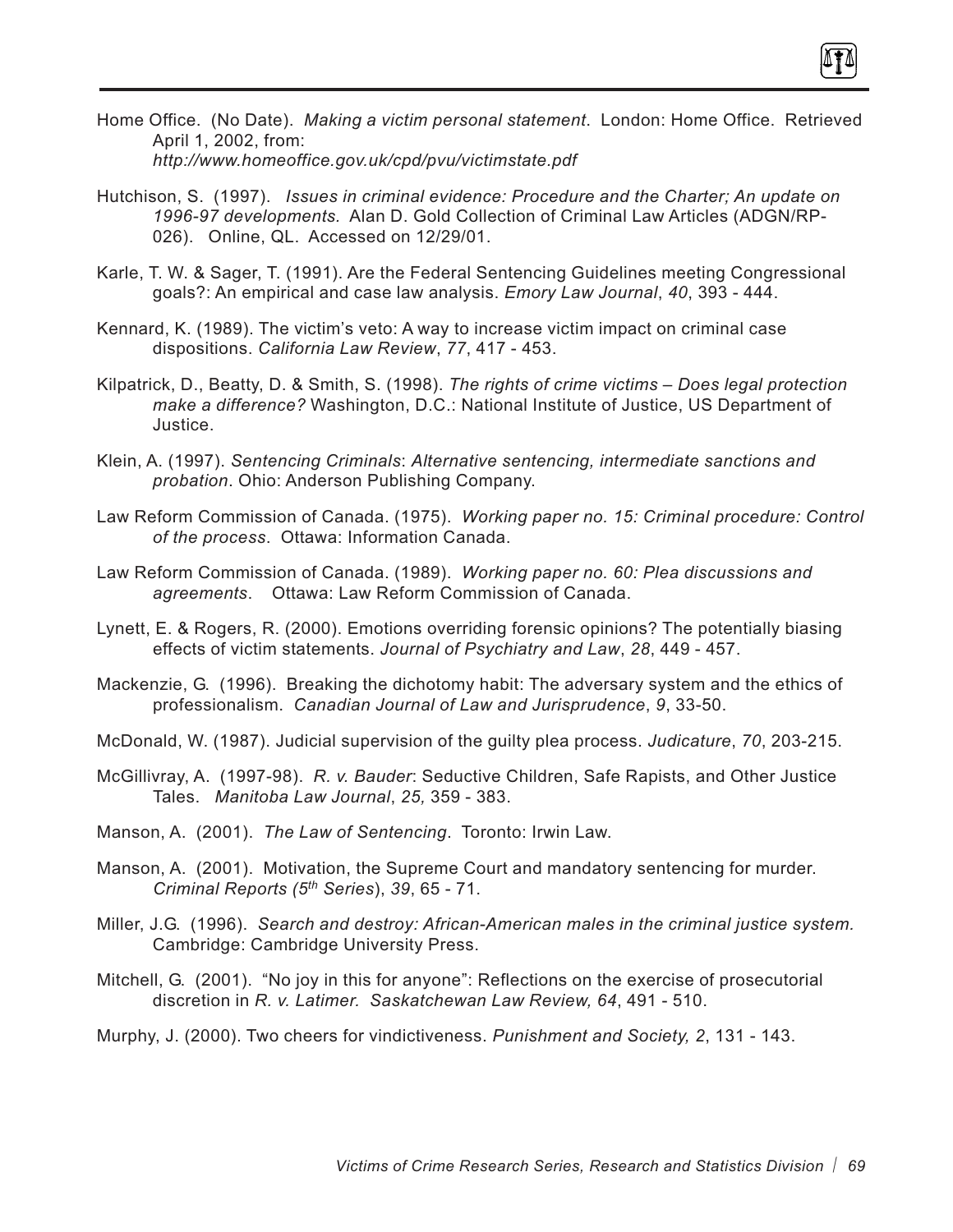- National Center for Victims of Crime. (2002). Victim impact statement models improving communications between the justice system and our nation's crime victims. Washington, D.C.: National Center for Victims of crime. Retrieved April 1, 2002, from: *http://www.ncvc.org/vroom/impact\_model.htm*
- Pan, J. & Kaiser, M. (2001). Thirtieth annual review of criminal procedure: Guilty pleas. *Georgetown Law Journal*, *89*, 1384 - 1437.
- Ontario, Attorney General. (1993). *Report of the Attorney General's Advisory Committee on Charge Screening, Disclosure and Resolutions Discussions*. Toronto: Queen's Printer.
- Parent, D., Dunworth, T., McDonald, D. & Rhodes, W. (1996). *Key Legislative Issues in Criminal Justice: The Impact of Sentencing Guidelines*. Washington, D.C.: National Institute of Justice, US Department of Justice.
- Platt & Kauffman (2000). The victim's rights amendment: A prosecutor's and, surprisingly, a defence attorney's support in sentencing. *Maryland Law Review*, *59*, 628 - 641.
- Rapping, E. (2000). Television, melodrama, and the rise of the victims' rights movement. *New York Law School Law Review*, *43*, 665 - 690.
- Renke, W.N. (1996). Flappers to rappers: Criminal law in 1921 and 1996*. Alberta Law Review*, *35*, 80 - 115.
- Roach, K. (1999). *Due process and victim's rights: The New Law and Politics of Criminal Justice*. Toronto: University of Toronto Press.
- Royal Commission on the Donald Marshall, Jr. Prosecution (N.S.). (1989). *Royal Commission on the Donald Marshall, Jr. Prosecution: Commissioner's Report: Findings and Recommendations, Vol 1.* Halifax: Royal Commission.
- Sanders, A., Hoyle, C., Morgan, R. & Cape, E. (2001). Victim impact statements: Don't work, can't work. *Criminal Law Review*, *2001*, 447 - 458.
- Schmalleger, F., MacAlister, D., Mckenna, P.F., & Winterdyk, J. (2000). *Canadian criminal justice today: An introductory text for the twenty-first century*. Toronto: Prentice-Hall Canada Inc.
- Seifman, R. & Freidberg, A. (2001). Plea bargaining in Victoria: The role of counsel. *Criminal Law Journal*, *25*, 64 - 74.
- Sigman, S. (1999). An analysis of Rule 11 plea bargain options. *University of Chicago Law Review*, *66*, 1317 - 1340.
- Smith, B., Watkins, E. & Morgan, K. (1997). The effects of victim participation on parole decisions: Results from a southeastern state. *Criminal Justice Policy Review*, *8*, 57-74.
- Sobieski, R. (1993). MADD study finds most victims satisfied with law enforcement. *MADDVOCATE, Winter edition 1993.*
- Solicitor General, Canada (2001). Victims to speak at National Parole Board Hearings. Ottawa: Solicitor General, Canada. News Release, May 9, 2001. Retrieved April 1, 2002, from: *www.sgc.gc.ca/releases/e20010509.htm*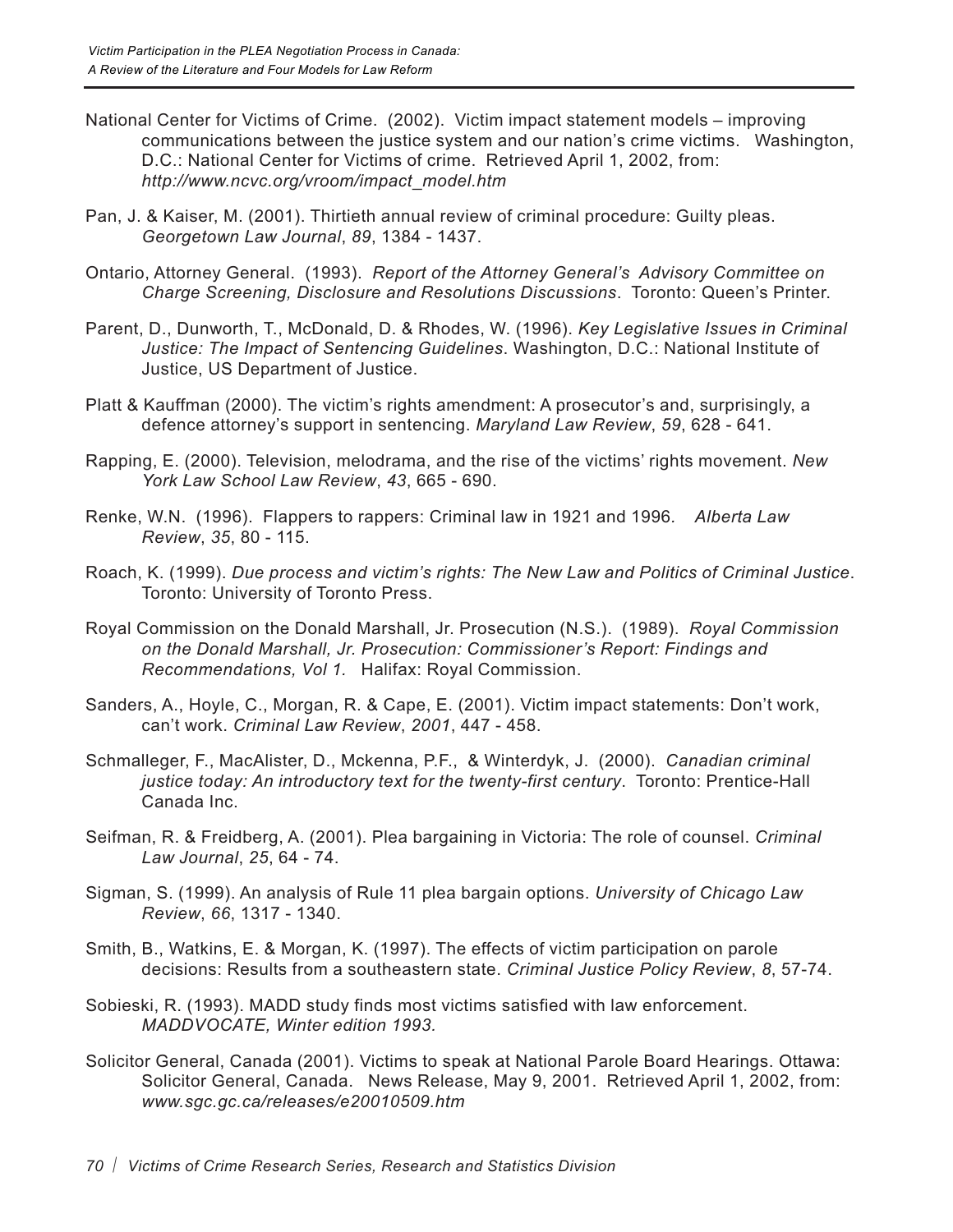- Solicitor General, Canada. (1998). *CCRA 5 Year Review: Provision Relating to Victims.* Retrieved April 1, 2002, from: *http://www.sgc.gc.ca/epub/corr/eccra/evictims/evictims.htm*
- Starkweather, D. (1992). The retributive theory of "just deserts" and victim participation in plea bargaining. *Indiana Law Journal*, *67*, 853 - 878.
- Stevens, M. (2000). Victim impact statements considered in sentencing: constitutional concerns. *California Criminal Law Review*, *2*, Article 3. Retrieved April 1, 2002, from *http://www.boalt.org/CCLR/v2/v2toc.html.*
- Sullivan, S. (1998). *Balancing the Scales*. Ottawa: Canadian Resource Centre for Victims of Crime, pp. 1-79. Retrieved April 1, 2002, from: *http://www/crcvc.ca/Publications/balancing\_the\_scales.htm*
- Taha, A. (2001). The equilibrium effect of legal rule changes: Are the federal sentencing guidelines being circumvented? *International Review of Law and Economics*, *21*, 251–269.
- Tobolowski, P. (1999). Victim participation in the criminal justice process. *New England Journal on Criminal and Civil Confinement*, *25*, 21-105.
- United Nations. (1985). *Declaration of Basic Principles of Justice for Victims of Crime and Abuse of Power*. GA/Res/40/34. Retrieved April 1, 2002, from: *http://www.unhchr.ch/html/menu3/b/h\_comp49.htm*
- United Nations. (1998). *Handbook for Victims: On the use and application of the United Nations Declaration of Basic Principles of Justice for Victims of Crime and Abuse of Power.* Retrieved April 1, 2002, from: *http://www.victimology.nl/onlpub/hb/hbook.html*
- US Code (2000). *Title 18 Crimes and criminal procedure*. Retrieved April 1, 2002, from: http://www4.law.cornell.edu/uscode/18/
- US Department of Justice. (2000). *Attorney General Guidelines for Victim and Witness Assistance.* Office for Victims of Crime*:* Washington, D.C.
- US Department of Justice. (2001). *The Crime Victim's Right to be Present.* Washington, D.C.: Office for Victims of Crime.
- US Department of Justice, (1998, Report no. 4). *New Directions from the field: Victims' rights and services for the 21st century*. Office for Victims of Crime*:* Washington, D.C.
- US Department of Justice, (1998, Report no. 5). *New Directions from the Field: Victims' Rights and Services for the 21st Century*. Office for Victims of Crime*:* Washington, D.C.
- US Sentencing Commission. (2001). *Federal Sentencing Statistics, 1999 Fiscal Year*. Retrieved April 1, 2002, from: *http://www.ussc.gov/judpack/1999.*
- Verdun-Jones & Hatch, (1988). *Plea Bargaining and Sentencing Guidelines*. Ontario: Minister of Supply and Services Canada.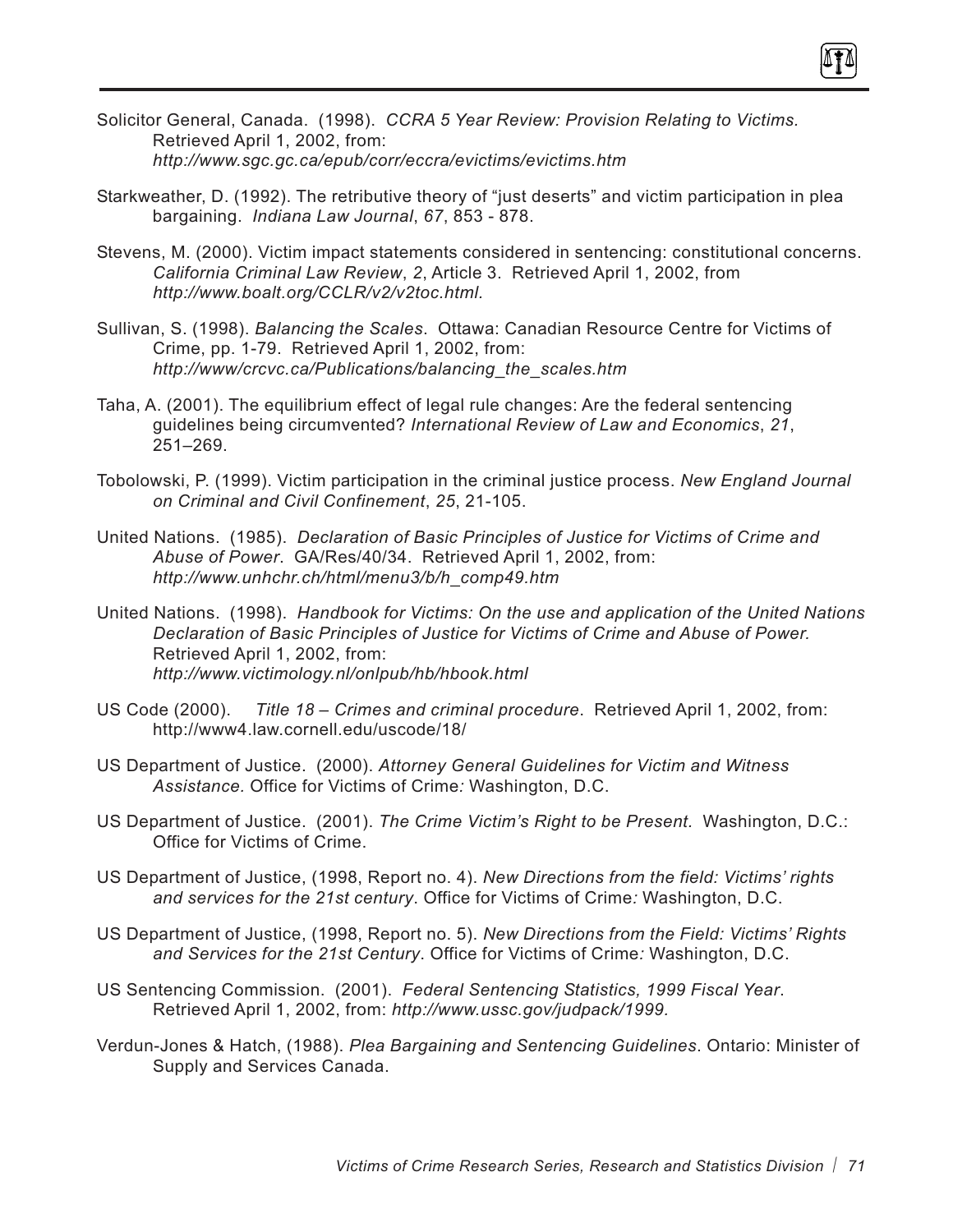- Verdun-Jones, S.N., & Hatch, A.J. (1987). An overview of plea bargaining in Canada: Cautionary notes for sentencing reform. In: H. Dumont (Ed.), *Sentencing: La détermination de la peine.* (pp. 71 – 106) *.* Cowansville, Québec: Les éditions Yvon Blais Inc.
- Wemmers, J.A. (1999). Victim notification and public support for the criminal justice system. *International Review of Victimology*, *6*, 167 - 178.
- Welling, S. (1987). Victim participation in plea bargains. *Washington University Law Quarterly*, *65*, 301 - 356.
- Young, A. (2001). *The Role of the Victims in the Criminal Process: A Literature Review 1989 to 1999*. Ottawa: Department of Justice Canada.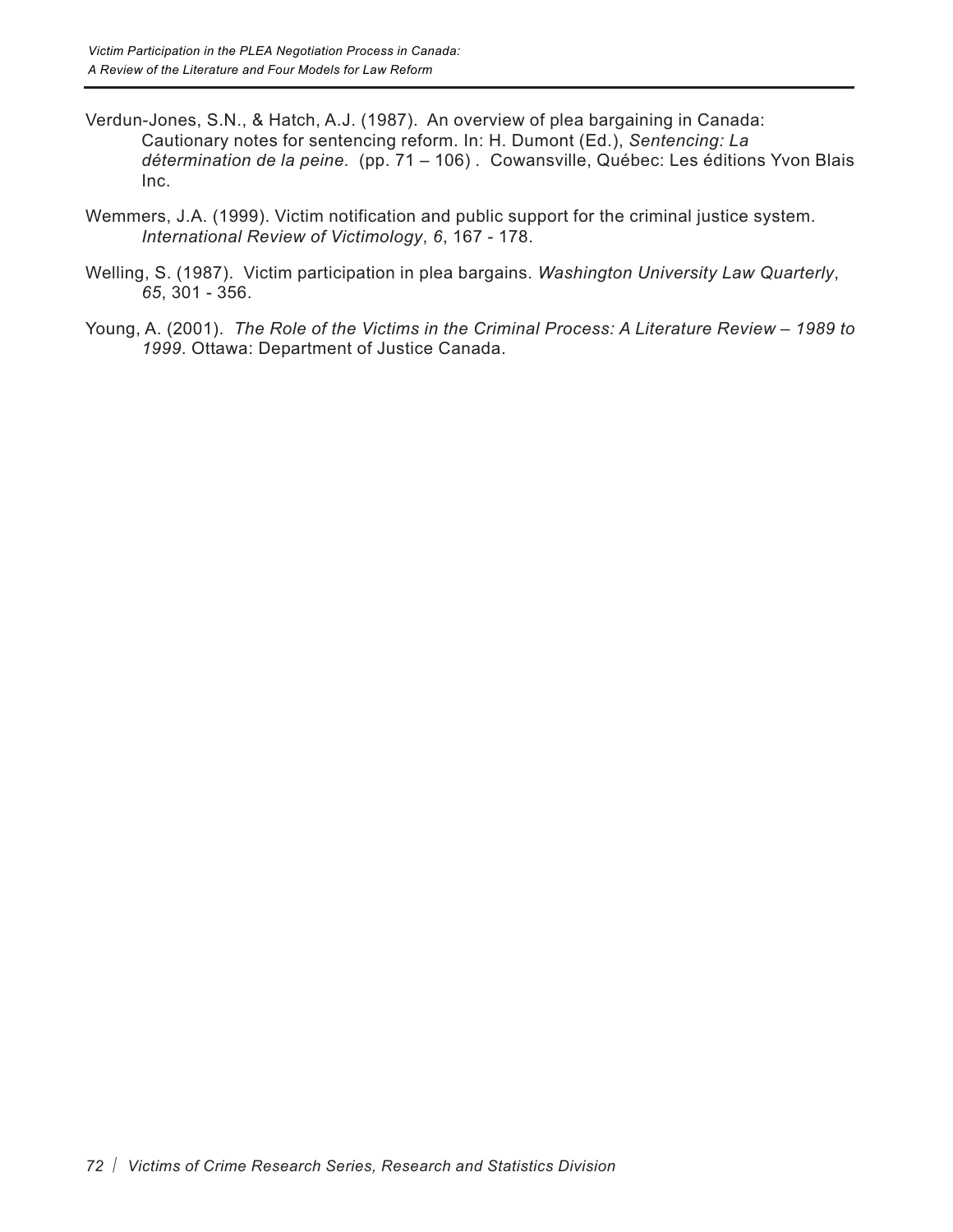# Cases Cited

### **Canada**

*Boudreau* v. *Benaiah* (2000), 142 C.C.C. (3rd) 97 (Ont. C.A.).

- *R.* v. *Bates* (2000), 146 C.C.C. (3d) 321 (Ont. C.A.).
- *R.* v. *Bezdan,* [2001] B.C.C.A. 215.
- *R.* v. *Bremner (*2000), 146 C.C.C. (3d) 59 (B.C.C.A.).
- *R.* v. *Bunn*, [2000] 1 S.C.R. 183.
- *R.* v. *Burlingham* (1995), 97 C.C.C. (3d) 385 (S.C.C.).
- *R.* v. *Dale* (1998), B.C. Supreme Court, Docket # XO45396 (January 22nd, 1998).
- *R.* v. *Derksen* (1999), 140 C.C.C. (3d) 184 (Sask. C.A.).
- *R.* v. *G.W.C.,* [2000] ABCA 333 (Alta. C.A.), Supplementary Reasons, [2001] A.B.C.A. 41 (Alta. C.A.).
- *R.* v. *Hoang,* [2001] ABCA 87 ( Alta. C.A.).
- *R.* v. *Jackson,* [2000] BCSC 94.
- *R.* v. *Jolivet,* (2000), 144 C.C.C. (3d) 97 (S.C.C.).
- *R.* v. *Kennedy* (1999), 140 C.C.C. (3d) 378 (Ont. C.A.).
- *R.* v. *J.A.F.,* [1997] No. 2503 (B.C. Prov. Ct.).
- *R.* v. *Jiany-Yaghooby* [1998], B.C.J. No. 2389 (B.C.C.A.).
- *R.* v. *Labbe* [2000] B.C.J. No. 184 (B.C.S.C.).
- *R.* v. *Lyons,* [1987] 2 S.C.R. 309.
- *R.* v. *Miclash,* (2000), BCSC 1430, appeal dismissed [2001] BCCA 266.
- *R.* v. *Morrisey*, [2000], 2 S.C.R. 90.
- *R.* v. *M (C.A.)* (1996), 105 C.C.C. (3d) 327 (S.C.C.).
- *R.* v. *Neale,* [2000] BCCA 157.
- *R.* v. *Pawliuk*, [2001] BCCA 13.
- *R.* v. *Power* (1994), 89 C.C.C. (3d.) 1 (S.C.C.).
- *R.* v. *Sherlock* (1998), 131 Man. R. (2d) 143 (C.A.).
- *R.* v. *Sweeney* (1992), 71 C.C.C. (3d) 82 (B.C.C.A.).